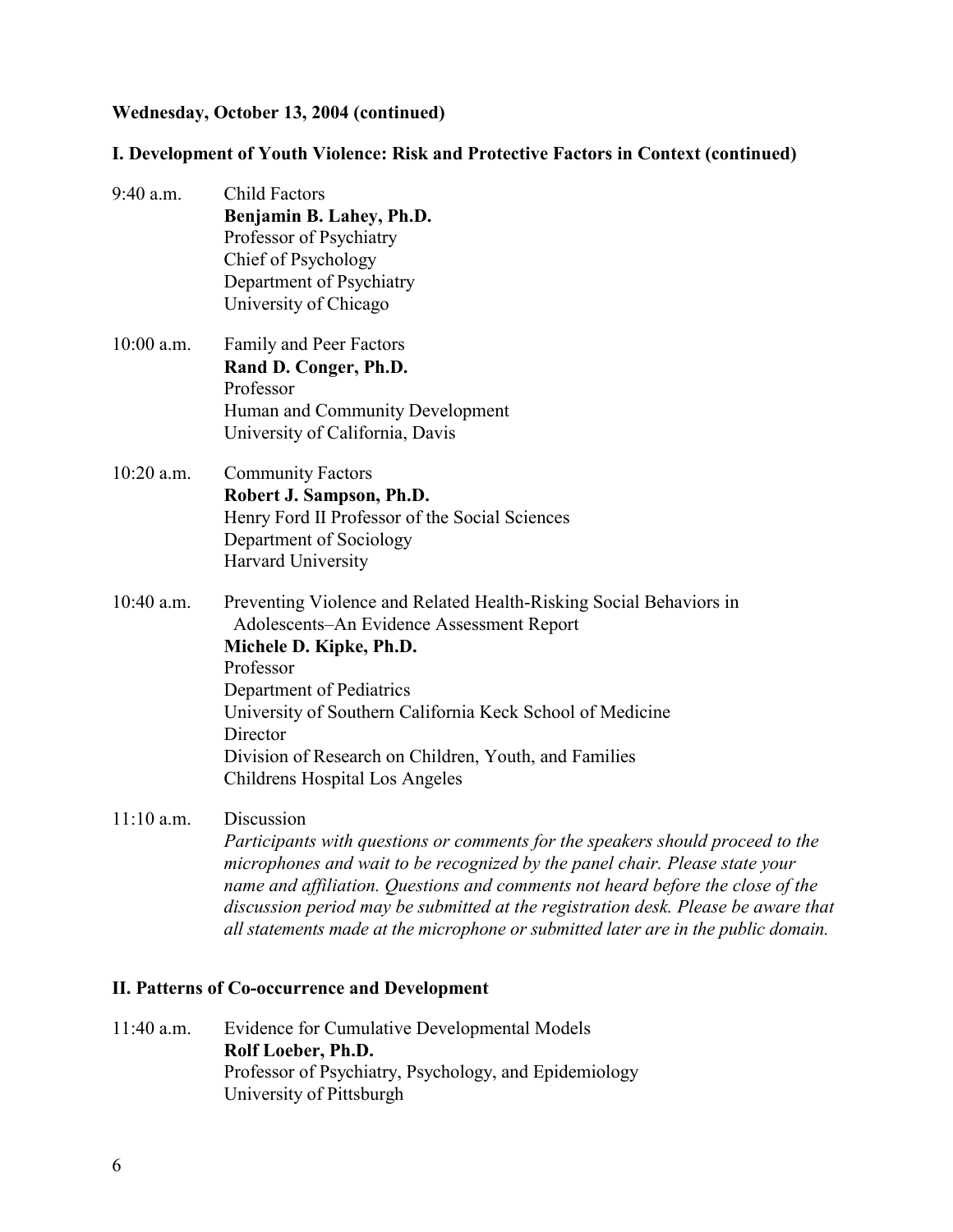### **Wednesday, October 13, 2004 (continued)**

### **II. Patterns of Co-occurrence and Development (continued)**

- 12:00 p.m. Multiple Behavior Problems and Shared Risk **Deborah M. Capaldi, Ph.D.**  Senior Scientist Oregon Social Learning Center
- 12:20 p.m. Implications for Intervention **Richard F. Catalano, Ph.D.**  Director Social Development Research Group University of Washington, Seattle
- 12:40 p.m. Discussion
- 1:10 p.m. Lunch

### **III. Safety, Effectiveness, and Generalizability of Interventions for Preventing Violence and Other Outcomes**

| $2:10$ p.m. | Prenatal and Infancy Home Visiting by Nurses           |
|-------------|--------------------------------------------------------|
|             | David Olds, Ph.D.                                      |
|             | Director                                               |
|             | Prevention Research Center for Family and Child Health |
|             | Professor of Pediatrics                                |
|             | University of Colorado Health Sciences Center          |
|             | University of Colorado                                 |
|             |                                                        |

- 2:30 p.m. FAST Track **Kenneth A. Dodge, Ph.D.**  William McDougall Professor of Public Policy Professor of Psychology Duke University **Director** Center for Child and Family Policy
- 2:50 p.m. Good Behavior Game (GBG) **Sheppard G. Kellam, M.D.**  Director Center for Integrating Education and Prevention Research in Schools American Institutes for Research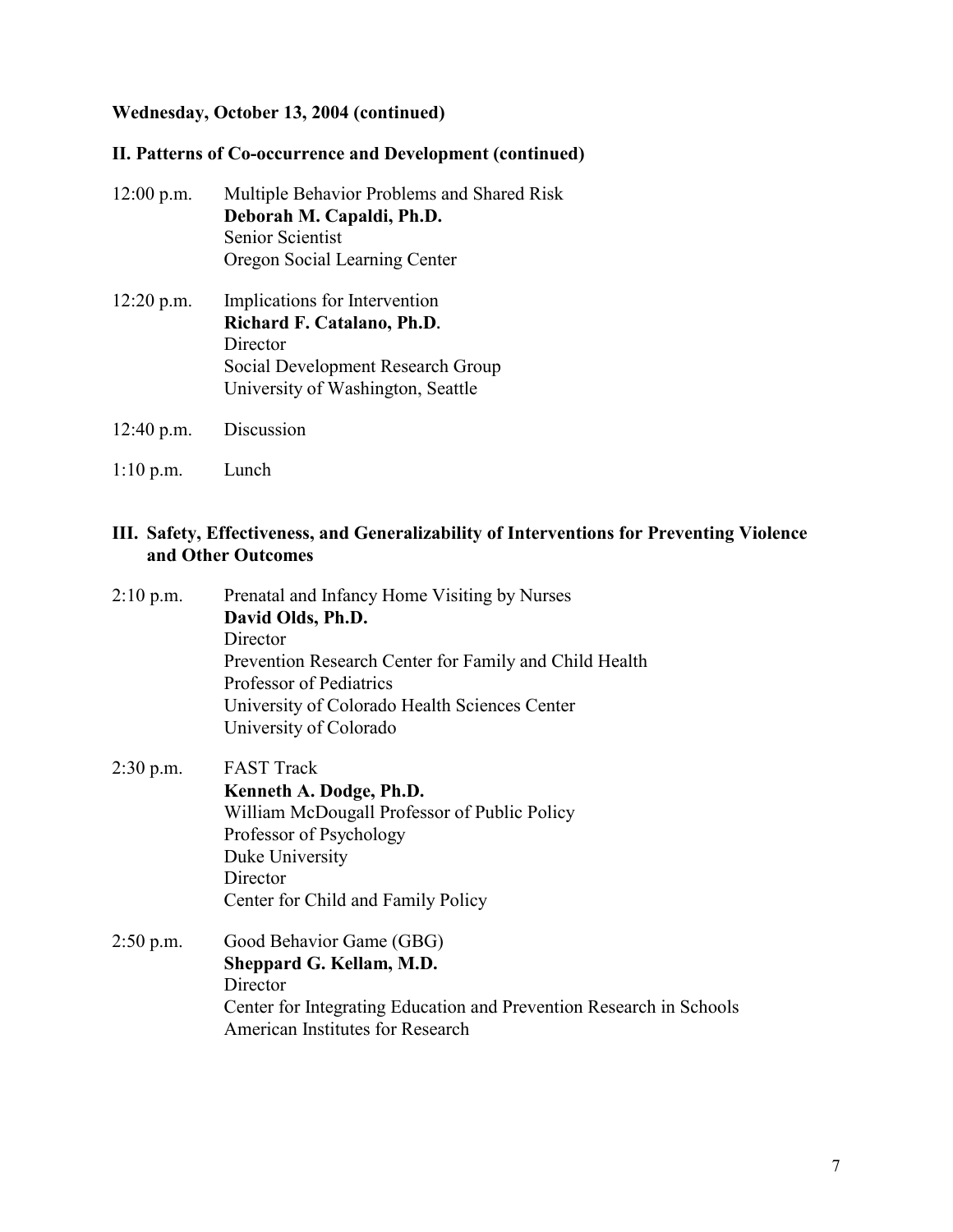# **Wednesday, October 13, 2004 (continued)**

# **III. Safety, Effectiveness, and Generalizability of Interventions for Preventing Violence and Other Outcomes (continued)**

| $3:10$ p.m. | Linking the Interests of Families and Teachers (LIFT)<br>John B. Reid, Ph.D.<br><b>Executive Director</b><br>Oregon Social Learning Center                                                                                                                                                                              |
|-------------|-------------------------------------------------------------------------------------------------------------------------------------------------------------------------------------------------------------------------------------------------------------------------------------------------------------------------|
| $3:30$ p.m. | Discussion                                                                                                                                                                                                                                                                                                              |
| 4:00 p.m.   | The Incredible Years: Parent, Teacher, and Child Training Series (IYS)<br>Carolyn Webster-Stratton, Ph.D.<br>Professor<br>Family and Child Nursing<br>University of Washington, Seattle                                                                                                                                 |
| $4:20$ p.m. | Multidimensional Treatment Foster Care (MTFC)<br>Patricia Chamberlain, Ph.D.<br>Senior Research Scientist<br>Oregon Social Learning Center                                                                                                                                                                              |
| 4:40 p.m.   | Multisystemic Therapy (MST)<br>Scott Walter Henggeler, Ph.D.<br>Director<br><b>Family Services Research Center</b><br>Professor<br>Department of Psychiatry and Behavioral Sciences<br>Medical University of South Carolina                                                                                             |
| $5:00$ p.m. | Preventing Violence and Related Health-Risking Social Behaviors in<br>Adolescents-An Evidence Assessment Report<br>Linda S. Chan, Ph.D.<br>Professor<br>Department of Pediatrics<br>Director<br><b>Biostatistics and Outcomes Assessment</b><br>Los Angeles County and University of Southern California Medical Center |
| $5:20$ p.m. | Discussion                                                                                                                                                                                                                                                                                                              |
|             |                                                                                                                                                                                                                                                                                                                         |

5:50 p.m. Adjournment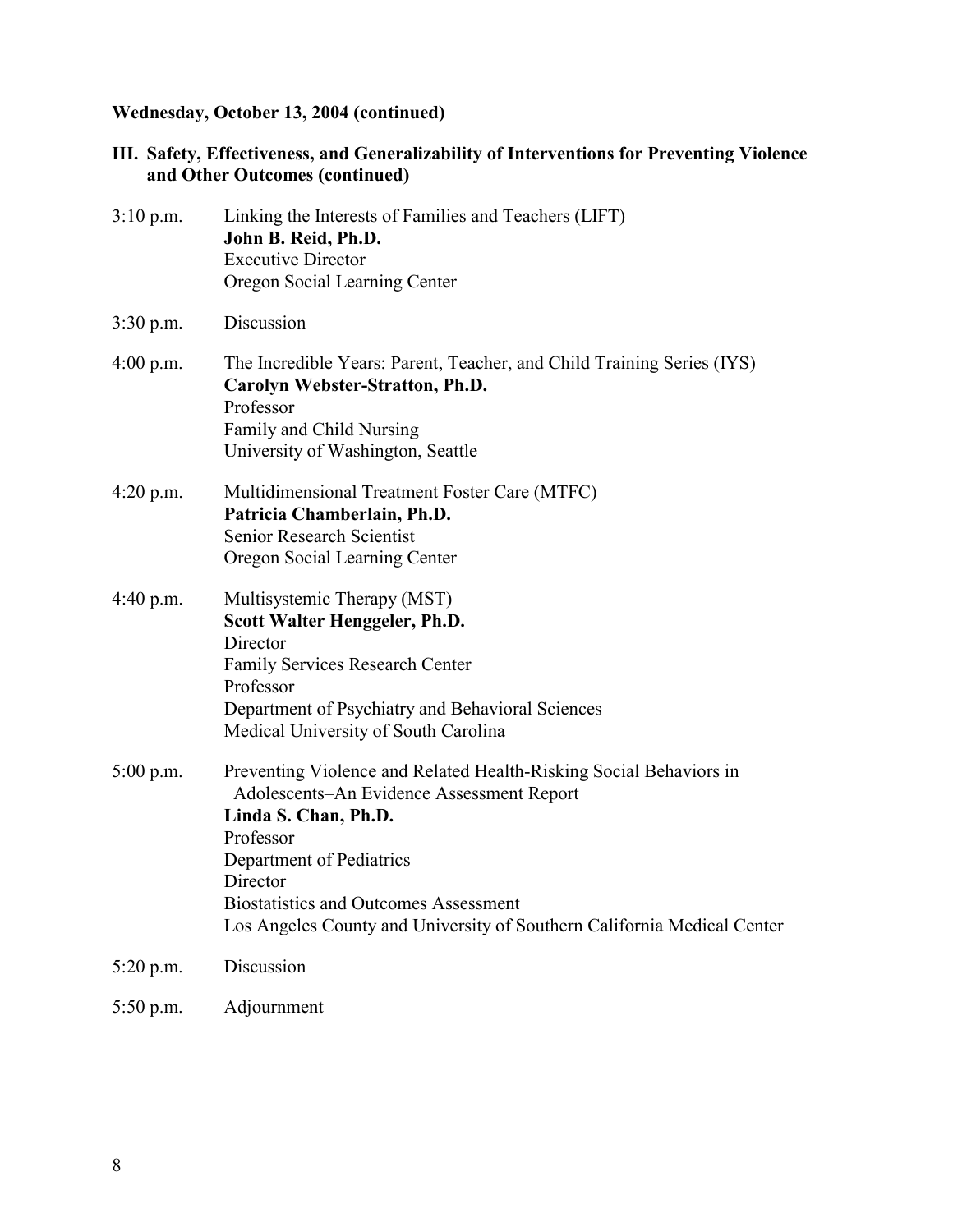### **Thursday, October 14, 2004**

**IV. Interventions to Reduce Violence and Related Behaviors: Commonalities, Costs, and Practice** 

| $8:30$ a.m. | Commonalities Among Safe and Effective Interventions<br>Delbert S. Elliott, Ph.D.<br>Director<br>Center for the Study and Prevention of Violence<br>Institute of Behavioral Science<br>University of Colorado |
|-------------|---------------------------------------------------------------------------------------------------------------------------------------------------------------------------------------------------------------|
| $8:50$ a.m. | Features of Ineffective and/or Unsafe Interventions<br>Thomas J. Dishion, Ph.D.<br>Professor of Psychology<br>Child and Family Center<br>University of Oregon                                                 |
| $9:10$ a.m. | Costs and Benefits of Different Prevention and Intervention Strategies<br>Steve Aos, M.S.<br><b>Associate Director</b><br>Washington State Institute for Public Policy                                        |
| $9:30$ a.m. | Services and Systems of Care<br>John A. Landsverk, Ph.D.<br>Director<br>Child and Adolescent Services Research Center<br>Children's Hospital Health Center, San Diego                                         |
| $9:50$ a.m. | Discussion                                                                                                                                                                                                    |

10:20 a.m. Adjournment

# **Friday, October 15, 2004**

- 9:00 a.m. Presentation of the State-of-the-Science Statement
- 9:30 a.m. Public Discussion *The panel chair will call for questions and comments from the audience on the draft state-of-the-science statement, beginning with the introduction and continuing through each subsequent section in turn. Please confine your comments to the section under discussion. The chair will use discretion in proceeding to subsequent sessions so that comments on the entire statement may be heard during the time allotted. Comments cannot be accepted after 11:30 a.m.*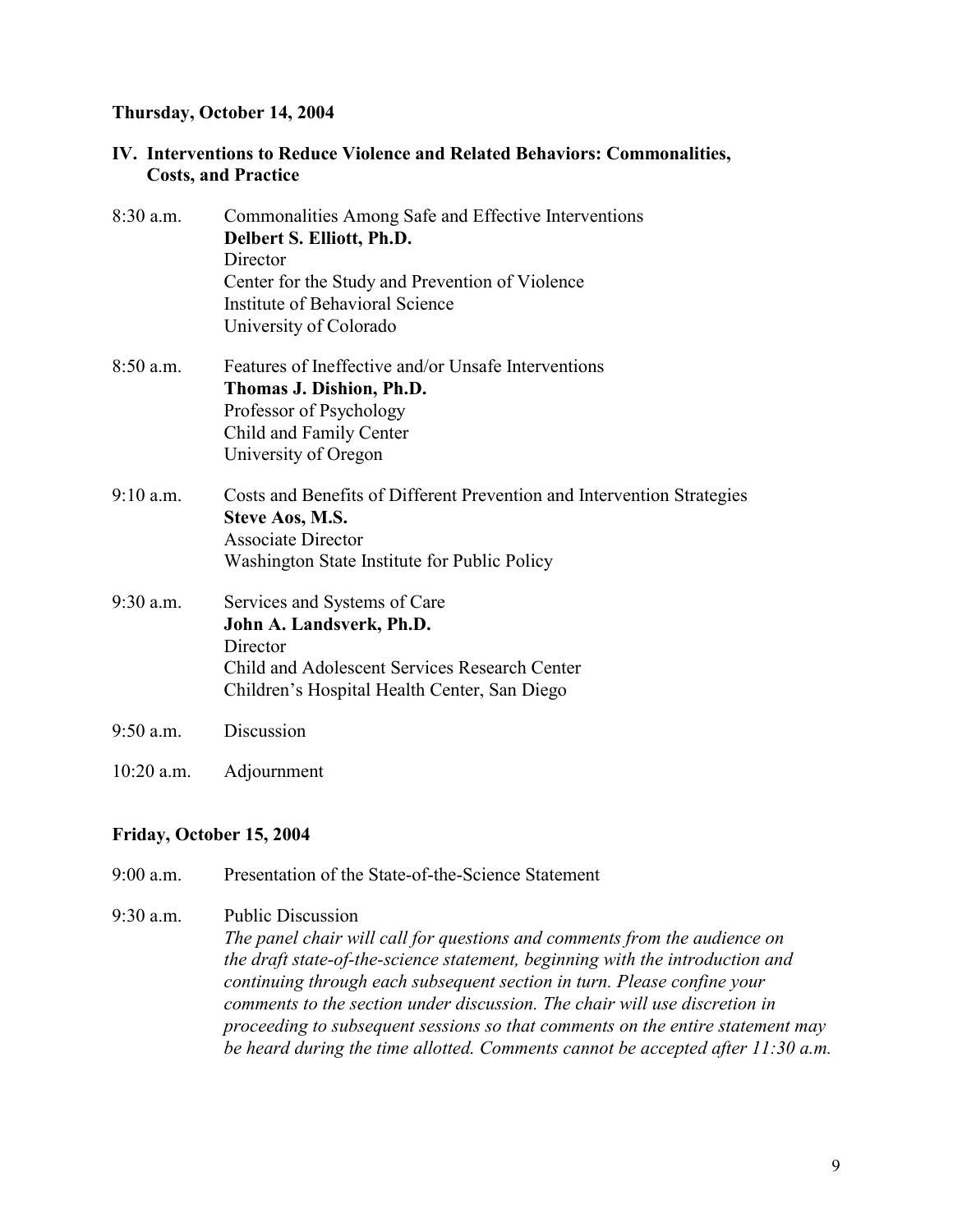- 11:00 a.m. Panel Meets in Executive Session *Panel meets in executive session to review public comment. Conference participants are welcome to return to the main auditorium to attend the press conference at 2 p.m.; however, only members of the media are permitted to ask questions during the press conference.*
- 2:00 p.m. Press Conference
- 3:00 p.m. Adjournment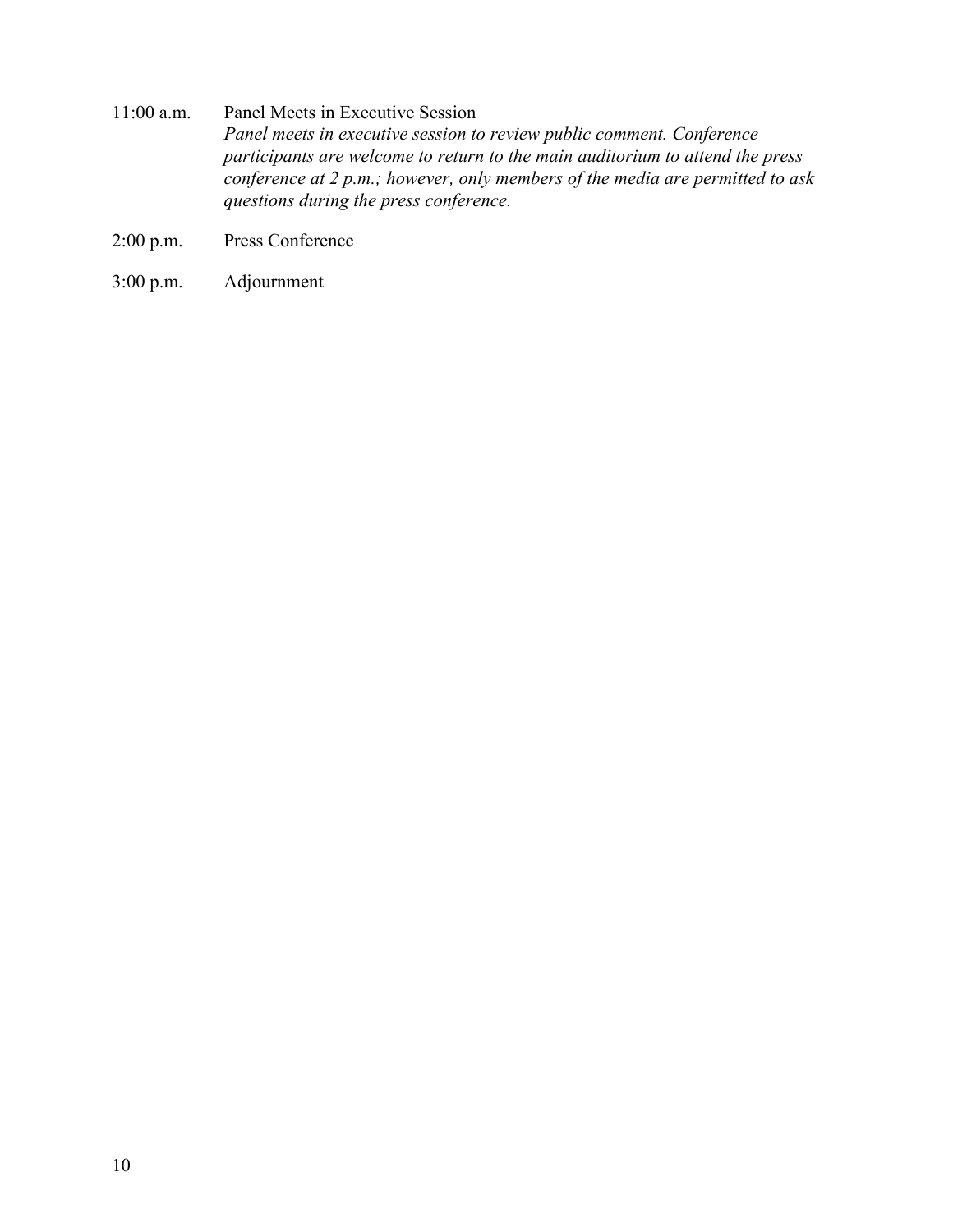# **Panel Members**

# **Panel Chair: Robert L. Johnson, M.D.**

Panel and Conference Chairperson Professor and Chair Department of Pediatrics Professor of Psychiatry Director of Adolescent and Young Adult Medicine University of Medicine and Dentistry of New Jersey New Jersey Medical School Newark, New Jersey

# **Shrikant I. Bangdiwala, Ph.D.**

Professor Collaborative Studies Coordinating Center Department of Biostatistics University of North Carolina at Chapel Hill Chapel Hill, North Carolina

# **Michael F. Cataldo, Ph.D.**

Professor of Behavioral Biology Departments of Pediatrics and Psychiatry The Johns Hopkins University School of Medicine **Director** Department of Behavioral Psychology Kennedy Krieger Institute Baltimore, Maryland

# **J. Virgil Costley, Jr., J.D.**

Juvenile Court Judge (Retired) Professor of Paralegal Studies and Criminal Justice Dekalb Technical College Covington Campus Covington, Georgia

# **Angela Diaz, M.D., M.P.H.**

 Professor of Pediatrics and Community Medicine Mount Sinai School of Medicine **Director** Mount Sinai Adolescent Health Center Mount Sinai Medical Center New York, New York

# **Leon Eisenberg, M.D.**

Presley Professor of Social Medicine Professor of Psychiatry, Emeritus Department of Social Medicine Harvard Medical School Boston, Massachusetts

# **Richard O. Lempert, Ph.D., J.D.**

**Director** Division of Social and Economic Sciences National Science Foundation Arlington, Virginia

### **Angela Barron McBride, Ph.D., R.N., F.A.A.N.**

University Dean and Distinguished Professor Indiana University School of Nursing Indianapolis, Indiana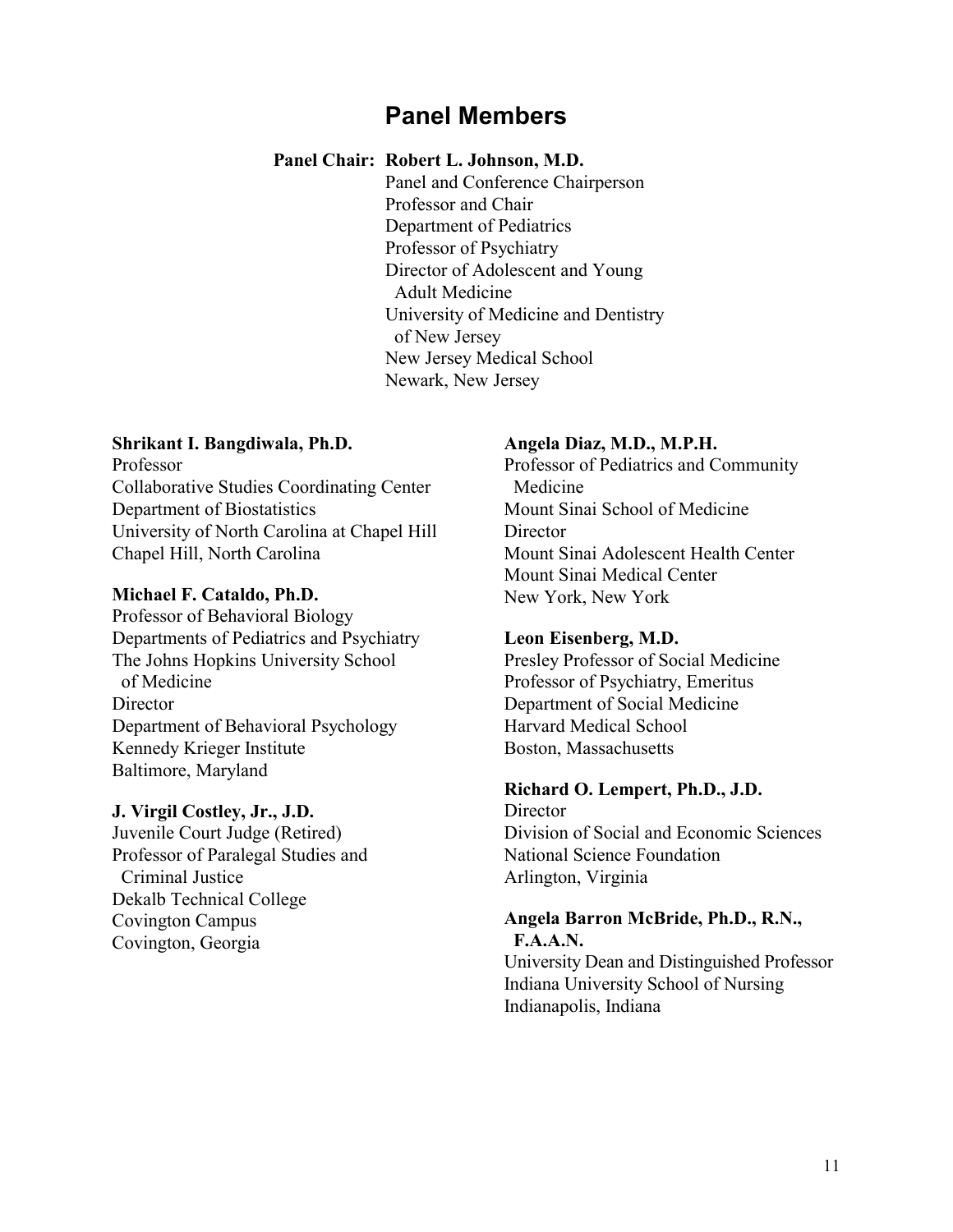### **Lisa Schwartz, M.D., M.S.**

Senior Research Assistant Veterans Affairs Outcome Group Associate Professor of Medicine and Community and Family Medicine Dartmouth Medical School Hanover, New Hampshire Veterans Affairs Medical Center White River Junction, Vermont

#### **J. Clay Smith, Jr., J.D., LL.M, S.J.D.**

Professor of Law Howard University School of Law Washington, DC

#### **Freya Sonenstein, Ph.D.**

Professor **Director** Center for Adolescent Health Promotion and Disease Prevention The Johns Hopkins Bloomberg School of Public Health Baltimore, Maryland

### **Bonita Stanton, M.D.**

Professor and Chair Carman and Ann Adams Department of Pediatrics Children's Hospital of Michigan Wayne State University Detroit, Michigan

# **David T. Takeuchi, Ph.D.**

Professor School of Social Work University of Washington Seattle, Washington

#### **Steven Woloshin, M.D., M.S.**

Senior Research Associate Veterans Affairs Outcomes Group Associate Professor of Medicine and Community and Family Medicine Dartmouth Medical School Hanover, New Hampshire Veterans Affairs Medical Center White River Junction, Vermont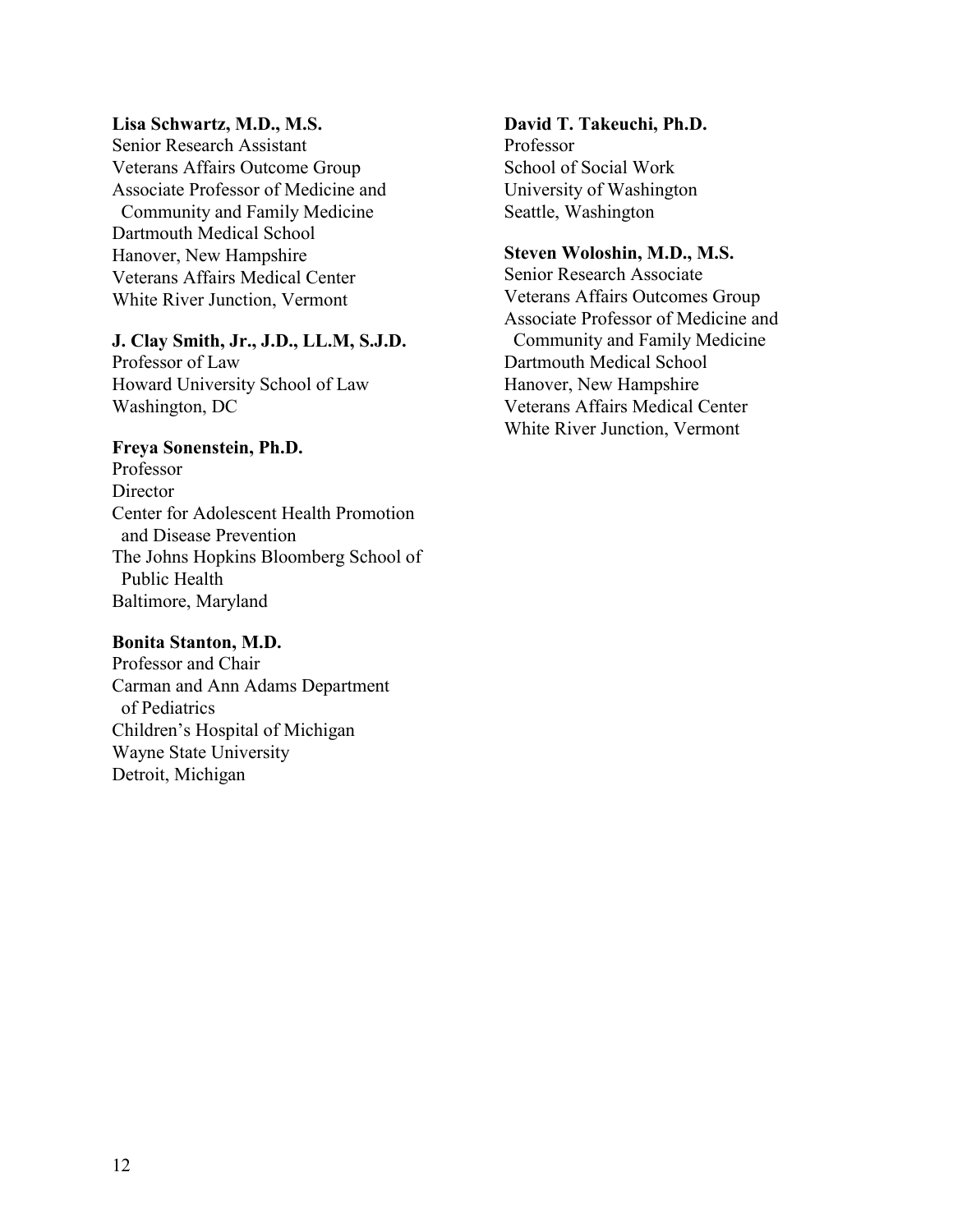# **Speakers**

### **Steve Aos, M.S.**

Associate Director Washington State Institute for Public Policy Olympia, Washington

# **Deborah M. Capaldi, Ph.D.**  Senior Scientist Oregon Social Learning Center Eugene, Oregon

**Richard F. Catalano, Ph.D. Director** Social Development Research Group University of Washington, Seattle Seattle, Washington

# **Patricia Chamberlain, Ph.D.**

Senior Research Scientist Oregon Social Learning Center Eugene, Oregon

# **Linda S. Chan, Ph.D.**

Professor Department of Pediatrics **Director** Biostatistics and Outcomes Assessment Los Angeles County and University of Southern California Medical Center Los Angeles, California

# **Rand D. Conger, Ph.D.**

Professor Human and Community Development University of California, Davis Davis, California

# **Thomas J. Dishion, Ph.D.**

Professor of Psychology Child and Family Center University of Oregon Eugene, Oregon

### **Kenneth A. Dodge, Ph.D.**

William McDougall Professor of Public Policy Professor of Psychology Duke University **Director** Center for Child and Family Policy Durham, North Carolina

# **Felton Earls, M.D.**

Professor Department of Social Medicine Harvard Medical College Cambridge, Massachusetts

# **Delbert S. Elliott, Ph.D.**

**Director** Center for the Study and Prevention of Violence Institute of Behavioral Science University of Colorado Boulder, Colorado

# **Scott Walter Henggeler, Ph.D.**

**Director** Family Services Research Center Professor Department of Psychiatry and Behavioral Sciences Medical University of South Carolina Charleston, South Carolina

# **Sheppard G. Kellam, M.D.**

**Director** Center for Integrating Education and Prevention Research in Schools American Institutes for Research Baltimore, Maryland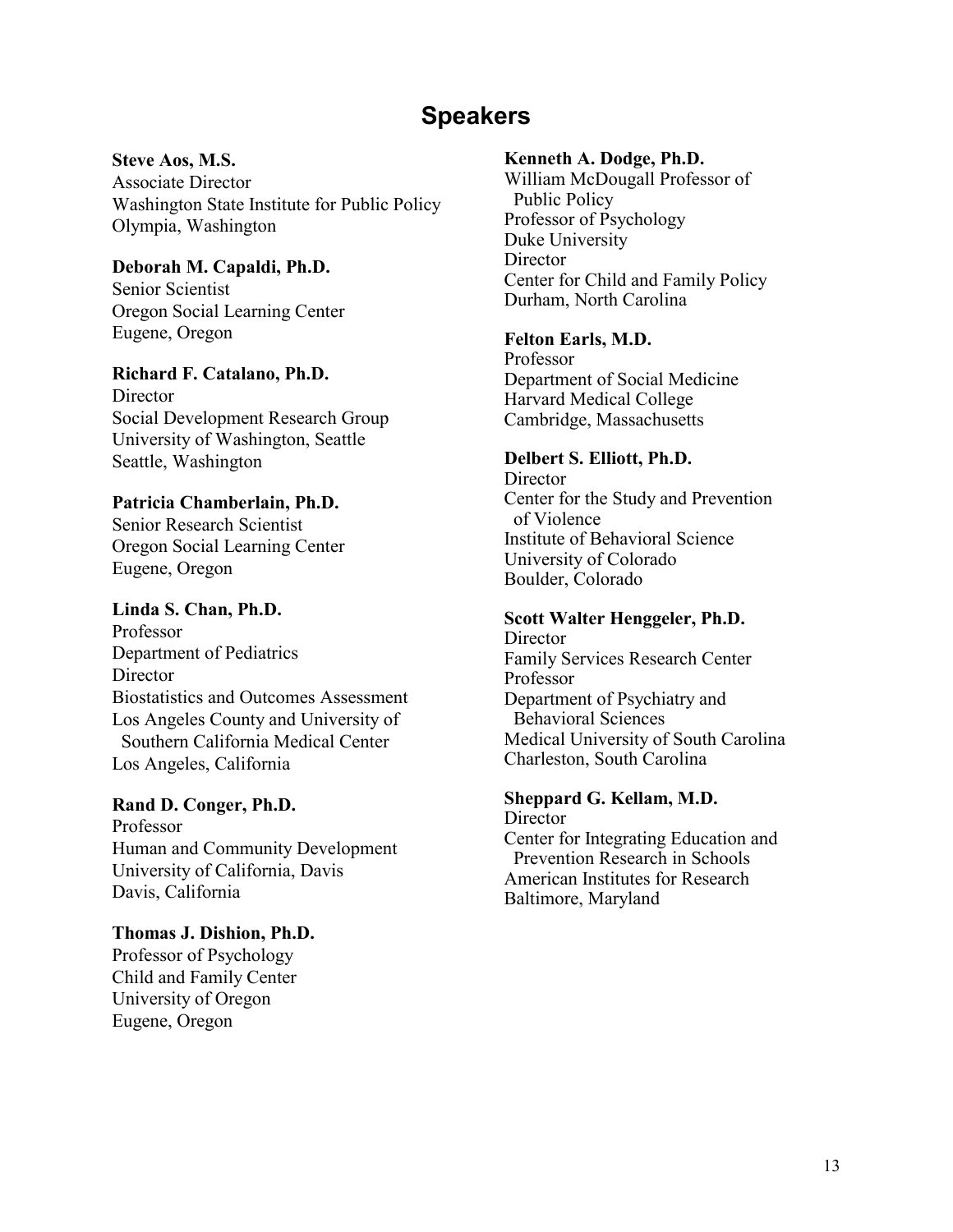### **Michele D. Kipke, Ph.D.**

Professor Department of Pediatrics University of Southern California Keck School of Medicine **Director** Division of Research on Children, Youth, and Families Childrens Hospital Los Angeles Los Angeles, California

### **Benjamin B. Lahey, Ph.D.**

Professor of Psychiatry Chief of Psychology Department of Psychiatry University of Chicago Chicago, Illinois

### **John A. Landsverk, Ph.D.**

**Director** Child and Adolescent Services Research Center Children's Hospital Health Center, San Diego San Diego, California

### **Rolf Loeber, Ph.D.**

Professor of Psychiatry, Psychology, and Epidemiology University of Pittsburgh Pittsburgh, Pennsylvania

#### **Terrie E. Moffitt, Ph.D.**

Professor Department of Psychology University of Wisconsin Madison, Wisconsin

#### **David Olds, Ph.D.**

 Prevention Research Center for Family **Director** and Child Health Professor of Pediatrics University of Colorado Health Sciences Center University of Colorado Denver, Colorado

#### **John B. Reid, Ph.D.**

Executive Director Oregon Social Learning Center Eugene, Oregon

#### **Robert J. Sampson, Ph.D.**

Henry Ford II Professor of the Social Sciences Department of Sociology Harvard University Cambridge, Massachusetts

# **Carolyn Webster-Stratton, Ph.D.**

Professor Family and Child Nursing University of Washington, Seattle Seattle, Washington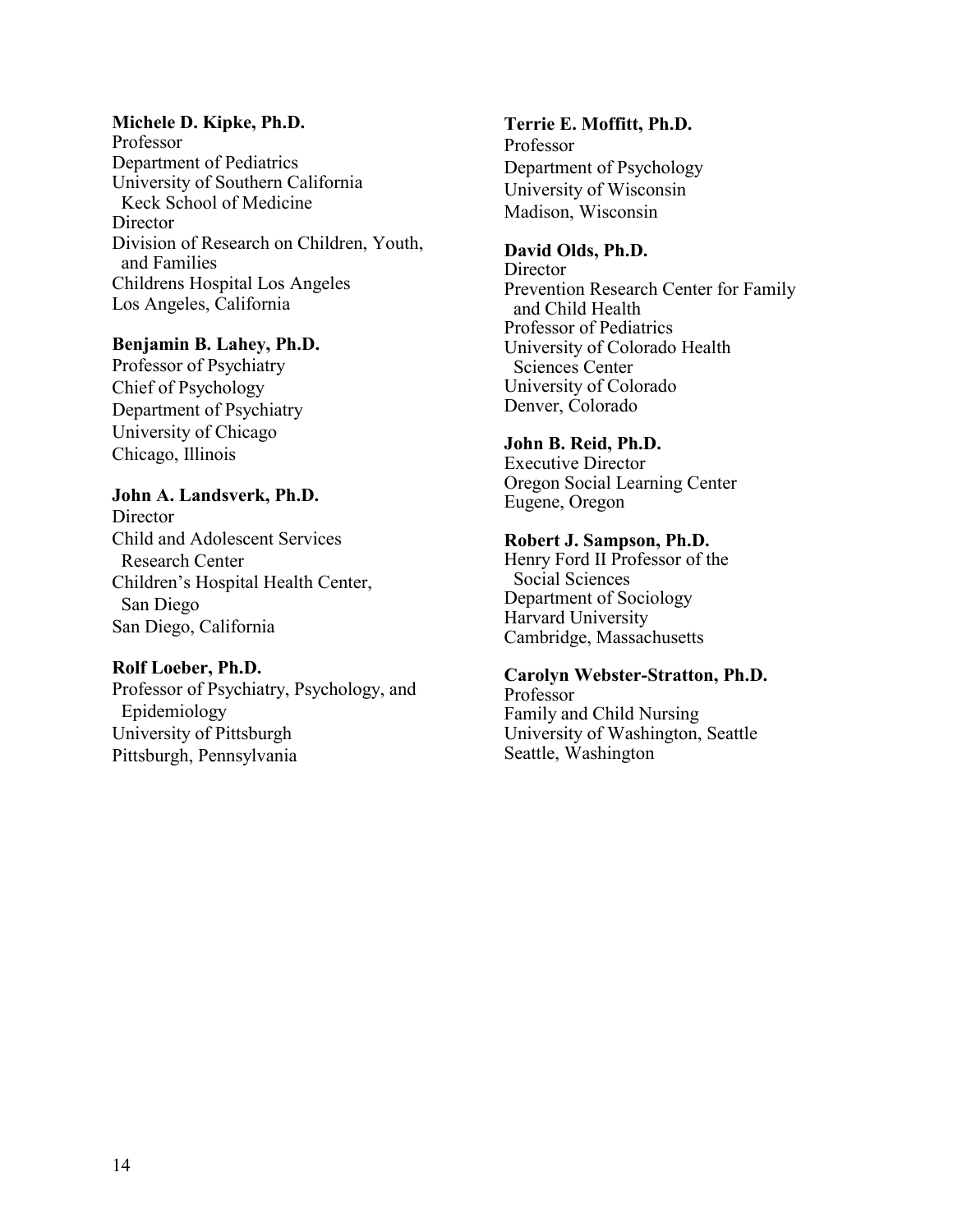# **Planning Committee**

# **Planning Chair: Farris K. Tuma, Sc.D.**

Chief

Traumatic Stress Program and Disruptive Behaviors/ADD Program Division of Mental Disorders, Behavioral Research, and AIDS National Institute of Mental Health National Institutes of Health Bethesda, Maryland

### **Karen Babich, Ph.D., R.N.**

**Director** Office of Global Mental Health National Institute of Mental Health National Institutes of Health Bethesda, Maryland

### **Jacqueline S. Besteman, J.D., M.A.**

 Center for Practice and Technology **Director** EPC Program Assessment Agency for Healthcare Research and Quality U.S. Department of Health and Human Services Rockville, Maryland

# **Gail M. Boyd, Ph.D.**

Prevention Research Branch Division of Clinical and Prevention Research National Institute on Alcohol Abuse and Alcoholism National Institutes of Health Bethesda, Maryland

### **Elsa A. Bray**

Senior Advisor for Consensus Development Office of Medical Applications of Research Office of the Director National Institutes of Health Bethesda, Maryland

### **William Bukoski, Ph.D.**

Associate Director for Research Coordination Office of the Director Division of Epidemiology, Services, and Prevention Research National Institute on Drug Abuse National Institutes of Health Bethesda, Maryland

### **Nancy A. Carney, Ph.D.**

Assistant Professor of Emergency Medicine Oregon Health & Science University Portland, Oregon

# **Adam Glazer**

Librarian Public Services Division National Library of Medicine National Institutes of Health Bethesda, Maryland

# **W. Rodney Hammond, Ph.D.**

**Director** Division of Violence Prevention National Center for Injury Prevention and Control Centers for Disease Control and Prevention Atlanta, Georgia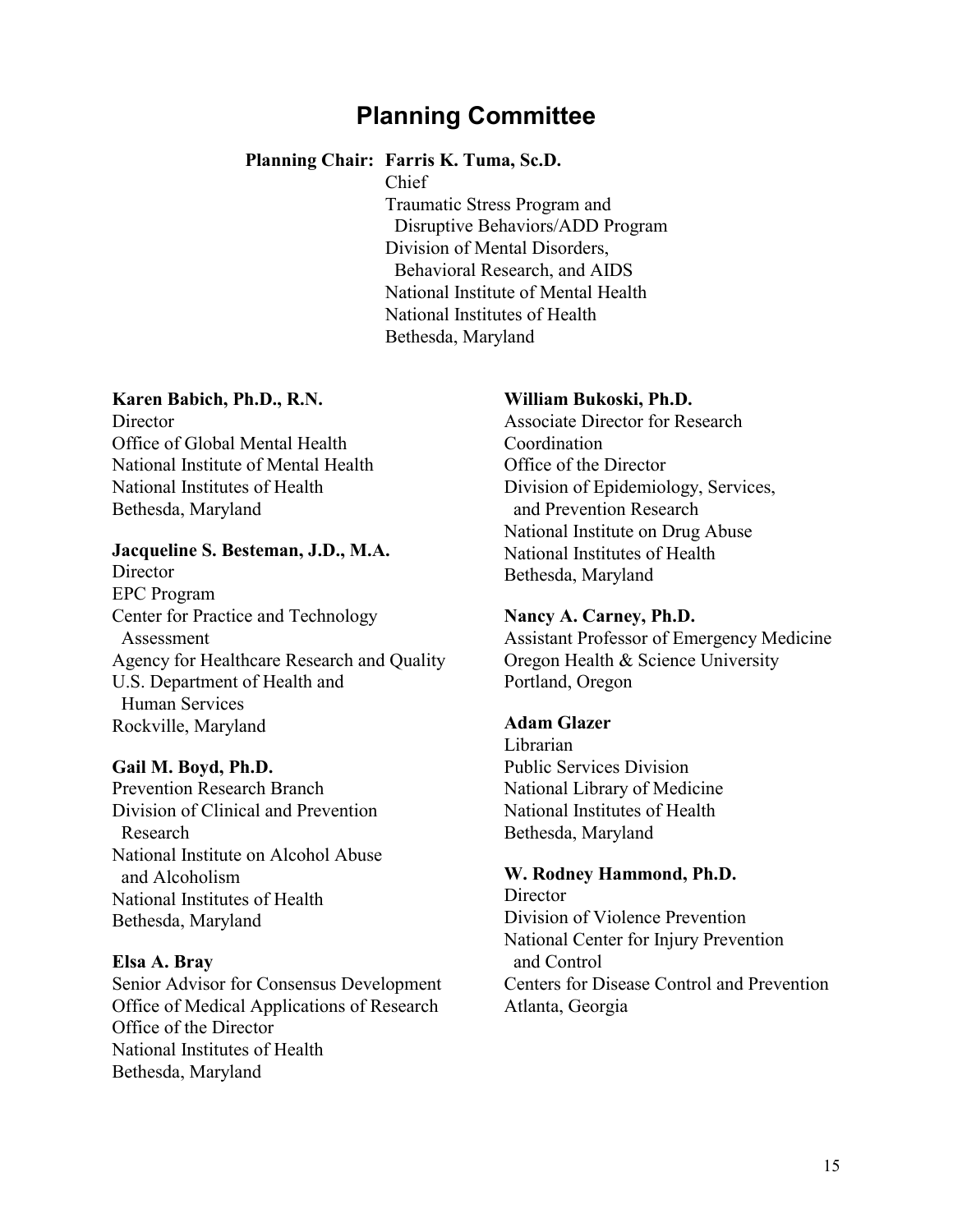# **Mark Helfand, M.D., M.P.H., M.S.**

**Director** Evidence-Based Practice Center Oregon Health & Science University Portland, Oregon

### **Scott Walter Henggeler, Ph.D.**

**Director** Family Services Research Center Professor Department of Psychiatry and Behavioral Sciences Medical University of South Carolina Charleston, South Carolina

### **Sally T. Hillsman, Ph.D.**

**Director** Office of Research and Evaluation National Institute of Justice Office of Justice Programs U.S. Department of Justice Washington, DC

# **Kimberly Hoagwood, Ph.D.**

Associate Director Child and Adolescent Research National Institute of Mental Health National Institutes of Health Rockville, Maryland

# **Marian D. James, Ph.D.**

 Center for Practice and Technology Assessment Agency for Healthcare Research and Quality U.S. Department of Health and Human Services Rockville, Maryland

### **Robert L. Johnson, M.D.**

 Director of Adolescent and Young University of Medicine and Dentistry Panel and Conference Chairperson Professor and Chair Department of Pediatrics Professor of Psychiatry Adult Medicine of New Jersey New Jersey Medical School Newark, New Jersey

### **Michele D. Kipke, Ph.D.**

Professor Department of Pediatrics University of Southern California Keck School of Medicine **Director** Division of Research on Children, Youth, and Families Childrens Hospital Los Angeles Los Angeles, California

### **Joanne Klevens, M.D., Ph.D., M.P.H.**

Epidemiologist Program Development and Evaluation Branch Division of Violence Prevention National Center for Injury Prevention and Control Centers for Disease Control and Prevention Atlanta, Georgia

# **Doreen S. Koretz, Ph.D.**

Associate Director for Prevention Chief Developmental Psychopathology and Prevention Research Branch Division of Mental Disorders, Behavioral Research, and AIDS National Institute of Mental Health National Institutes of Health Bethesda, Maryland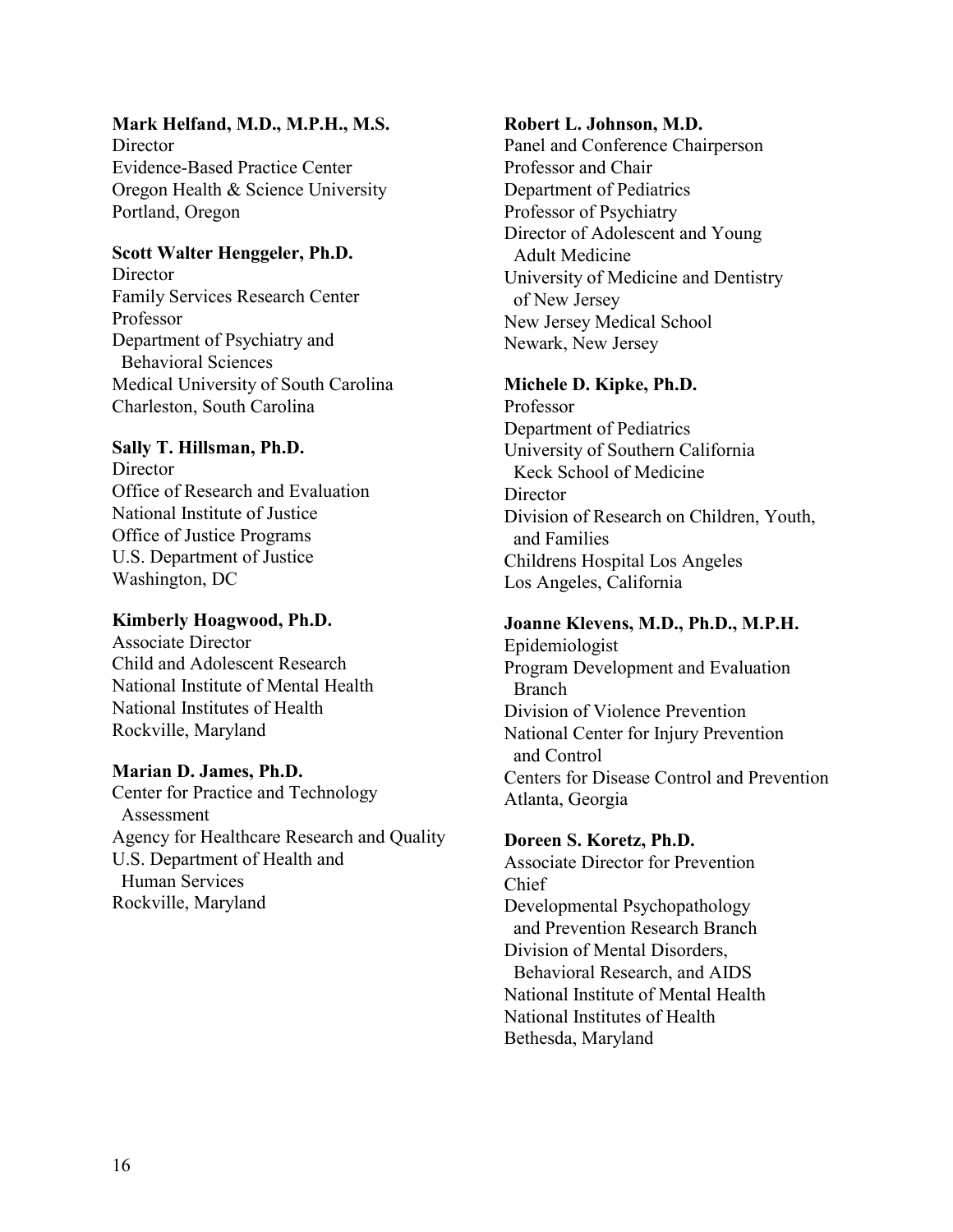### **Barnett S. Kramer, M.D., M.P.H.**

**Director** Office of Medical Applications of Research Office of the Director National Institutes of Health Bethesda, Maryland

### **Kelli K. Marciel, M.A.**

Communications Director Office of Medical Applications of Research Office of the Director National Institutes of Health Bethesda, Maryland

### **Susan E. Martin, Ph.D.**

Health Scientist Administrator National Institute on Alcohol Abuse and Alcoholism National Institutes of Health Bethesda, Maryland

### **Peggy McCardle, Ph.D., M.P.H.**

Associate Chief Child Development and Behavior Branch National Institute of Child Health and Human Development National Institutes of Health Rockville, Maryland

### **Denise Middlebrook, Ph.D.**

Division of Program Development, Special Populations, and Projects Center for Mental Health Services Substance Abuse and Mental Health Services Administration Rockville, Maryland

### **William Modzeleski, M.P.A. Director** Safe and Drug-Free Schools Program Office of Elementary and Secondary Education U.S. Department of Education Washington, DC

### **Richard K. Nakamura, Ph.D.**

Deputy Director Office of the Director National Institute of Mental Health National Institutes of Health Bethesda, Maryland

### **Karen Patrias, M.L.S.**

Senior Resource Specialist Public Services Division National Library of Medicine National Institutes of Health Bethesda, Maryland

### **Janice Phillips, Ph.D., R.N., F.A.A.N.**

Program Director Health Promotion and Risk Behaviors Office of Extramural Programs National Institute of Nursing Research National Institutes of Health Bethesda, Maryland

### **John B. Reid, Ph.D.**

Executive Director Oregon Social Learning Center Eugene, Oregon

### **Cynthia A. Rooney**

Senior Advisor to the Consensus Development Program Office of Medical Applications of Research Office of the Director National Institutes of Health Bethesda, Maryland

# **Susan Rossi, Ph.D., M.P.H.**

Deputy Director Office of Medical Applications of Research Office of the Director National Institutes of Health Bethesda, Maryland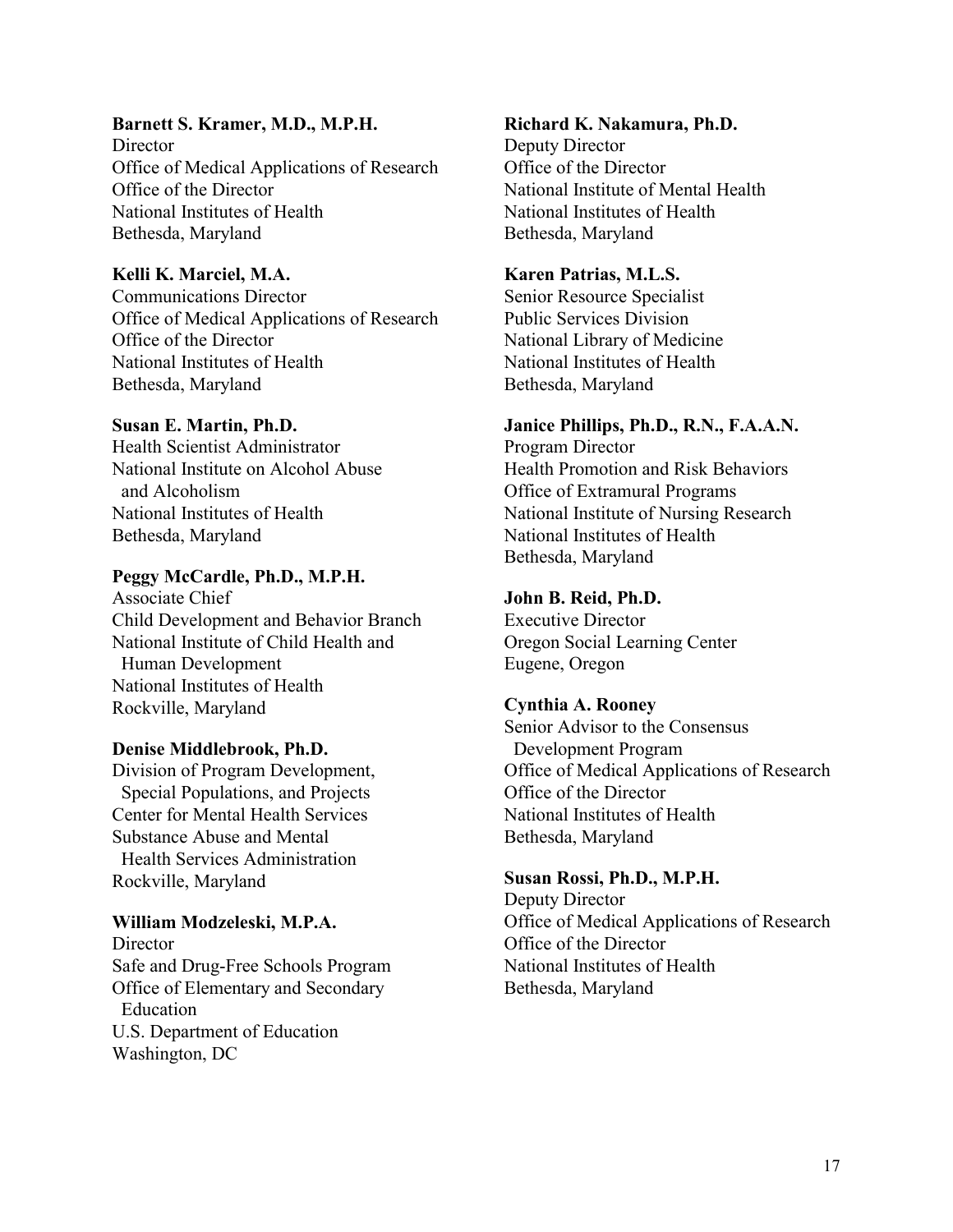### **Mona J. Rowe, M.C.P.**

Associate Director Office of Science Policy, Analysis, and Communications National Institute of Child Health and Human Development National Institutes of Health Bethesda, Maryland

### **Bruce Simons-Morton, Ed.D., M.P.H.**

Chief Prevention Research Branch Division of Epidemiology, Statistics, and Prevention Research National Institute of Child Health and Human Development National Institutes of Health Rockville, Maryland

#### **Susan Solomon, Ph.D.**

Senior Advisor Office of Behavioral and Social Sciences Research Office of the Director National Institutes of Health Bethesda, Maryland

#### **Ellen L. Stover, Ph.D.**

**Director** Division of Mental Disorders, Behavioral Research, and AIDS National Institute of Mental Health National Institutes of Health Bethesda, Maryland

#### **Melanie Zimmer-Gembeck, Ph.D.**

Senior Lecturer School of Applied Psychology **Director** Family Interaction Program Deputy Director Griffith University Psychological Health Research Centre Griffith University Gold Coast Campus Queensland, Australia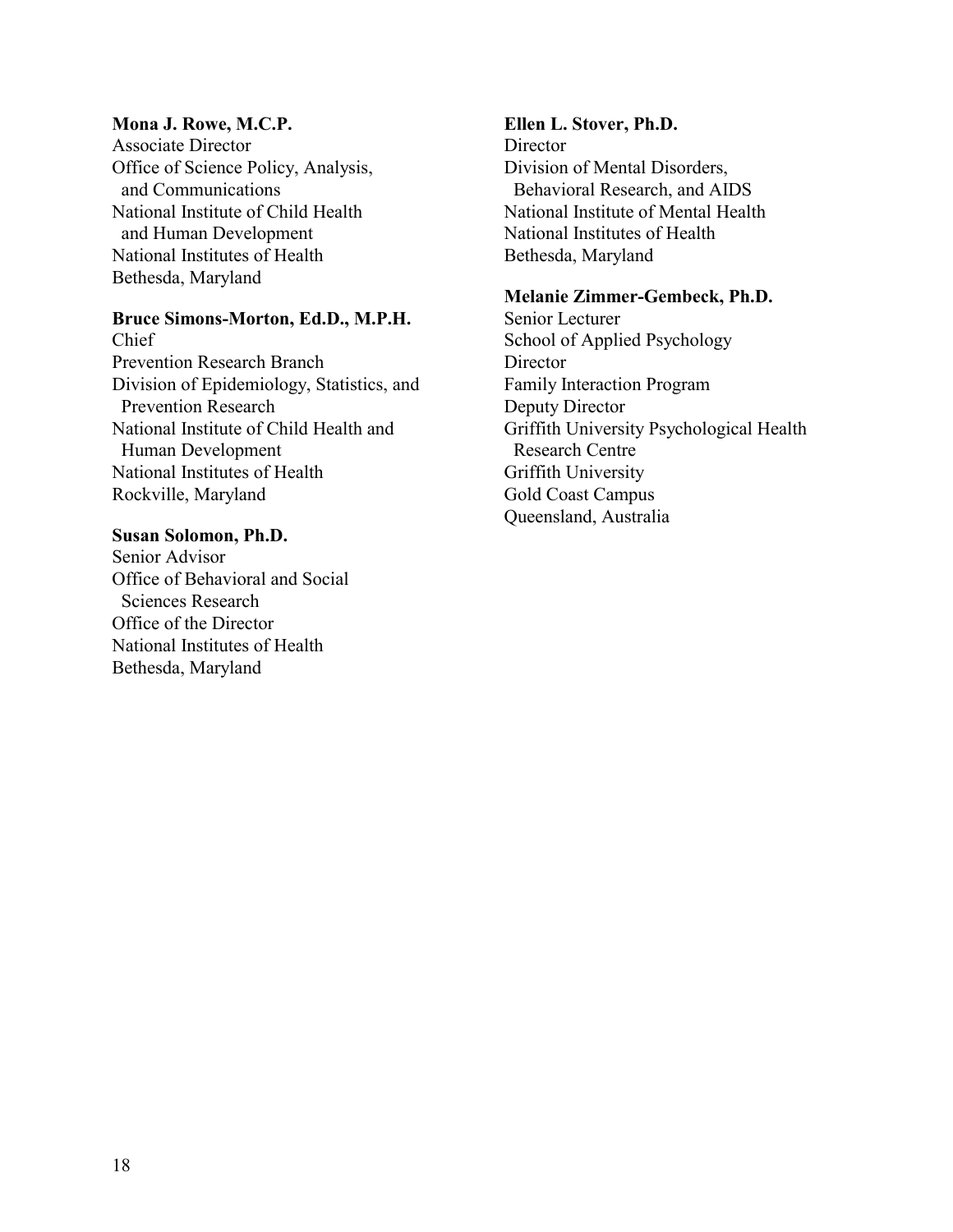# **Abstracts**

The following are abstracts of presentations to Preventing Violence and Related Health-Risking Behaviors in Adolescents: An NIH State-of-the-Science Conference. They are designed for the use of panelists and participants in the conference and as a reference document for anyone interested in the conference deliberations. We are grateful to the authors, who summarized their materials and made them available in a timely fashion.

> Cynthia A. Rooney Senior Advisor to the Consensus Development Program Office of Medical Applications of Research Office of the Director National Institutes of Health

Farris K. Tuma, Sc.D. Chief Traumatic Stress Program and Disruptive Behaviors/ADD Program Division of Mental Disorders, Behavioral Research, and AIDS National Institute of Mental Health National Institutes of Health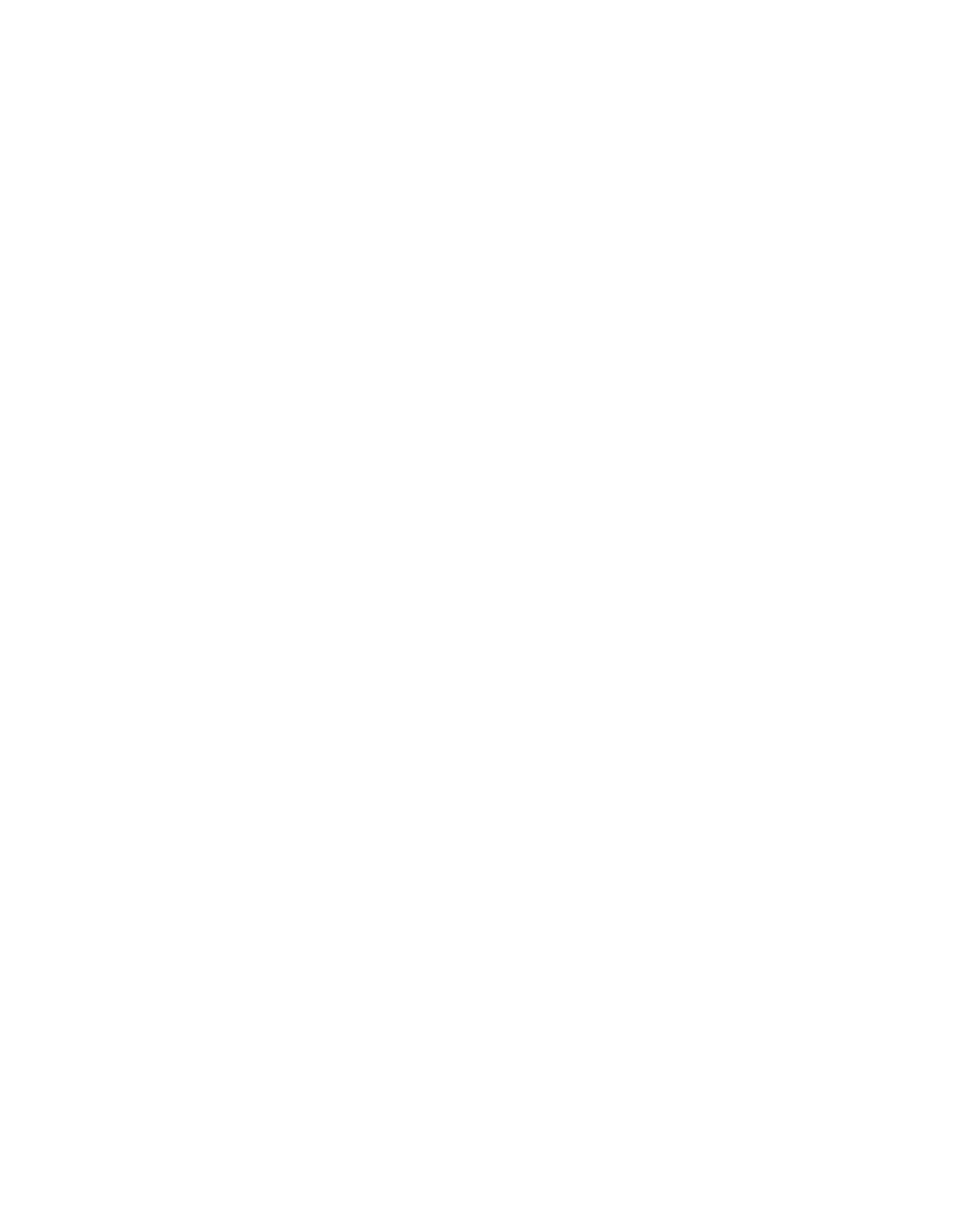# **Prevalence and Significance of Problem Behaviors**

# **Felton Earls, M.D.**

The term framing this conference, problem behavior, requires careful definition. At least two separate meanings come to mind. The first implies risky or dangerous behaviors that carry a high probability of resulting in negative consequences. The manifestation of delinquent, aggressive, or violent behavior connotes both an interpersonal and societal problem, suggesting that constraints or sanctions need to be exercised to control the negative consequences. The fact that such behaviors are acceptable to society, in the case of self-defense for example, or that they can be experienced as pleasurable, is typically sidetracked in this definition. The second designation of the term incorporates the notion of a psychiatric disorder, such as conduct disorder or antisocial personality disorder. This meaning implies that a specific pattern of problems coexists that requires professional attention. These two definitions attract interest from several fields, ranging from law and criminology to medicine and psychology. Of significance is the fact that the multiple and often divergent fields and definitions are being drawn together within the sphere of public health.

Despite their common usage, neither of the two definitions is compelling. The lack of clarity and consistency in their applications is historic. Efforts to advance work in the field has been stymied by several methodological challenges. Although no specific remedy is offered, this definitional issue remains in the background of everything else that will be presented.

The presentation begins with a review of extant evidence on the prevalence of violent or problem behavior using the two definitions just introduced. The first definition is now reflected in a national surveillance system of problem behavior, the Youth Risk Behavior Survey. In public health, this is quite an important achievement. A recent report on trends in violent behavior is reviewed.<sup>1</sup> Following two decades of rising rates of violence that qualified adoption of the phrase, epidemic violence, the prevalence of violence started to decline in the mid-1990s. In fact, the secular decline in these problems has been much more marked than its escalation during the previous period.

Findings on the prevalence of psychiatric disorders resulting from community-based epidemiological studies are considered next. In part, because of a particular interest in conduct disorder, results of the Ontario Child Health Study are highlighted as exemplary.<sup>2–4</sup> Studies of other general population and special population groups (e.g., extreme poverty and institutionalized groups) are also useful in this mix.<sup>5, $\delta$ </sup>

Based on this review, consideration is given to what can be learned from this combination of definitions and sources of information. Several methodological challenges are discussed. None of these are new, but drawing them together in one place serves to underscore reasons why they remain persistent.<sup>7</sup>

The presentation concludes with a series of recommendations to advance the field. These include greater use of case histories, innovations in quantitative reasoning and statistical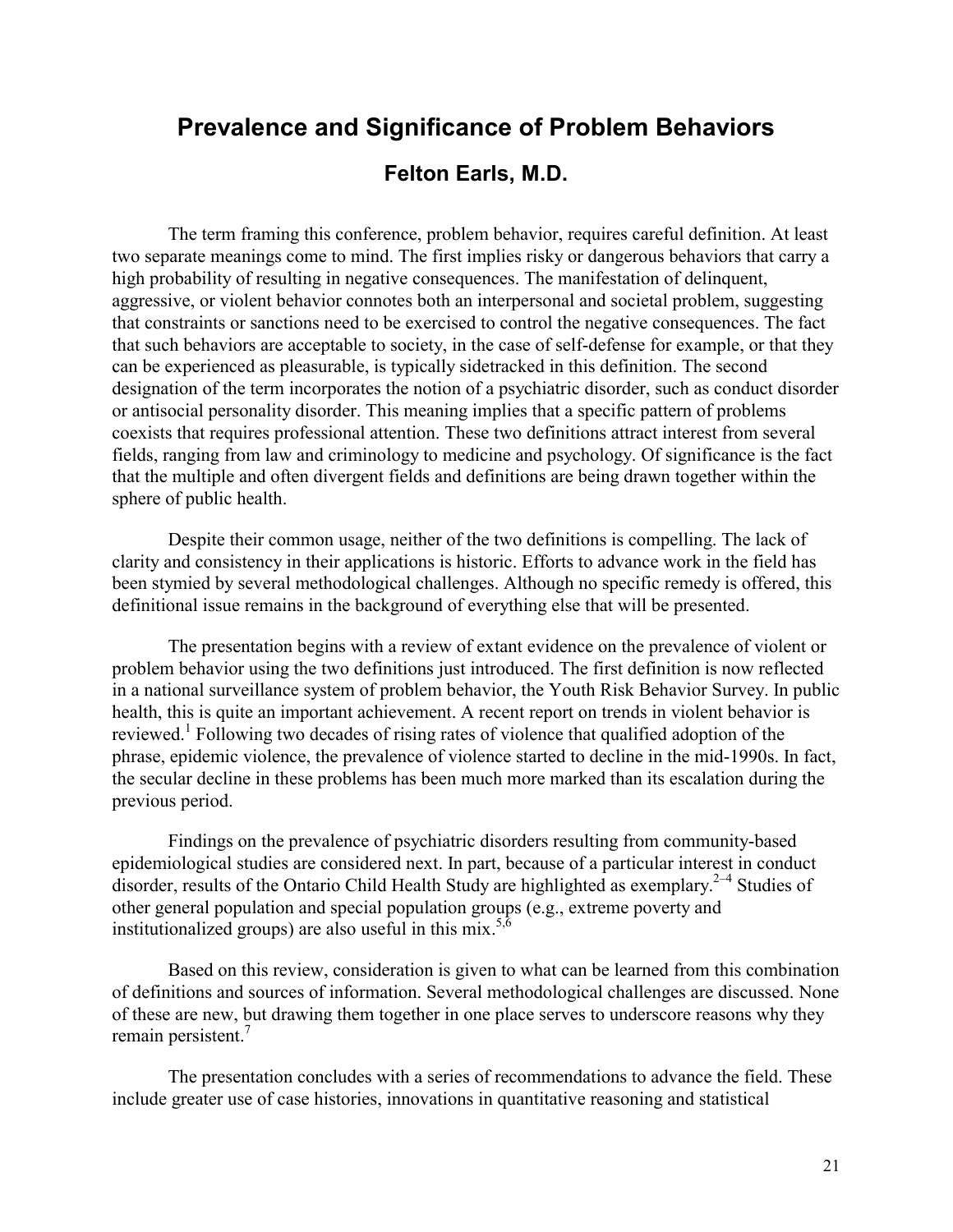approaches, revising or revitalizing theories, and the incorporation of evolving concepts of developmental assets and positive psychology into a more holistic framework that includes problem behavior.

The argument for greater reliance on case histories may seem a bit outdated, but the effort put into developing a narrative account of problem behavior is much needed. The concept of prevalence is in danger of becoming much too narrowly focused on a few negative variables. This qualitative approach is meant to be generative and provide nuance and texture to behavioral manifestations that may carry multiple meanings, some negative and some positive.

Recommendations for innovations in quantitative reasoning and statistical inference include use of propensity stratification, Boolean mathematics, pattern analysis, and cluster techniques.

Developmental theories have not kept pace with the rapid advances in neurobiology and behavioral genetics. The extent to which old theories (social learning, psychodynamic, and behaviorism) apply to the new understanding of bio-behavioral mechanisms is not straightforward. The manifestation of a problem behavior should be based in a theory that informs an understanding of its age of onset, patterning over time, its biological and social substrate, its responsiveness to intervention, as well as its potential to be controlled or eradicated. Further, the theory has to account for the presence of the behavior in a person, and to take care not to be misrepresented or misunderstood as an isolated variable.<sup>8</sup>

The idea that violent behavior can coexist with altruistic, benevolent, or socially responsible behavior should not seem strange. Notions of revenge, self-defense, bravery, and toughness all carry connotations of the preparedness to act violently. This manifestation of violent behavior is viewed as justifiable or excusable, to use legal terms. The public health definitions of violence have not accounted for these variants. Thus, prevalent figures are confounded with a set of common displays, such as carrying a weapon, without the capacity to differentiate the motivations and context of such behaviors. The suggested innovations and recommendations have the objective of calling on a person–environment orientation in an area that is plagued by measuring a weak signal in a noisy surrounding.

# **References**

- 1. Centers for Disease Control and Prevention. Violence-related behaviors among high school students, United States, 1991–2003. *MMWR Morb Mortal Wkly Rep*. 2004;53:651–655.
- 2. Offord DR, Alder RJ, Boyle MH. Prevalence and sociodemographic correlates of conduct disorder. *Am J Soc Psychiatry*. 1986;6:272–278.
- 3. Offord DR, Boyle MH, Szatmari P, et al. Ontario Child Health Study. II. Six month prevalence of disorders and rates of service utilization. *Arch Gen Psychiatry*. 1987;44:832–836.
- 4. Boyle MH, Offord DR. Primary prevention of conduct disorder: Issues and Prospects. *J Am Acad Child Adolesc Psychiatry*. 1990;29:227–233.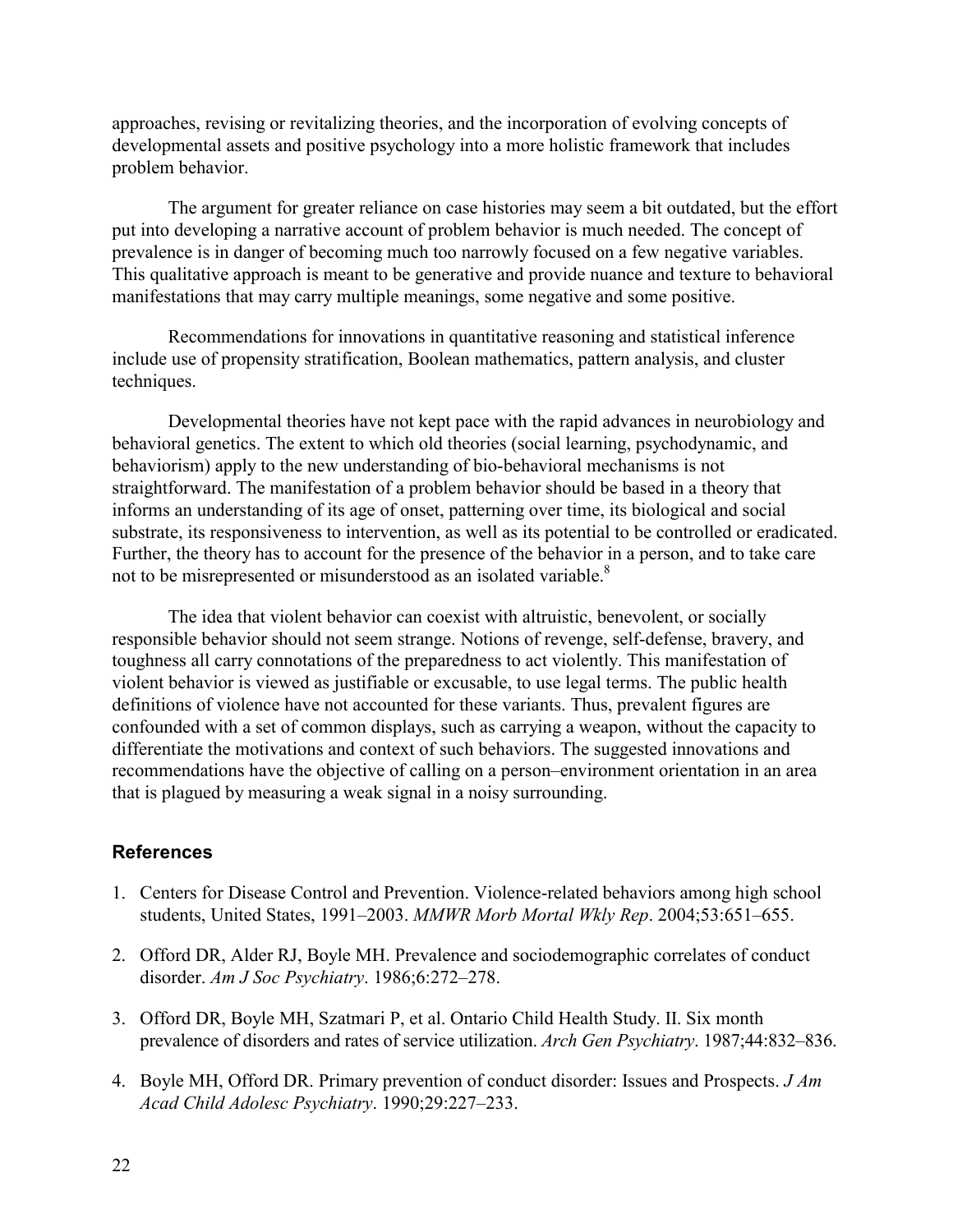- 5. Teplin LA, Abram KM, McClelland GM, et al. Psychiatric disorders in youth in juvenile detention, *Arch Gen Psychiatry*. 2002;59:1133–1143.
- 6. Costello EJ, Musillo S, Erkanil A, et al. Prevalence and development of psychiatric disorders in childhood and adolescence. *Arch Gen Psychiatry*. 2003;60:837–844.
- 7. Roberts RE, Attkisson CC, Rosenblatt A. Prevalence of psychopathology among children and adolescents. *Am J Psychiatry*. 1998;155:715–725.
- 8. Magnusson D. The person approach: Concepts, measurement models, and research strategy. *New Dir Child Adolesc Dev*. 2003, No 101.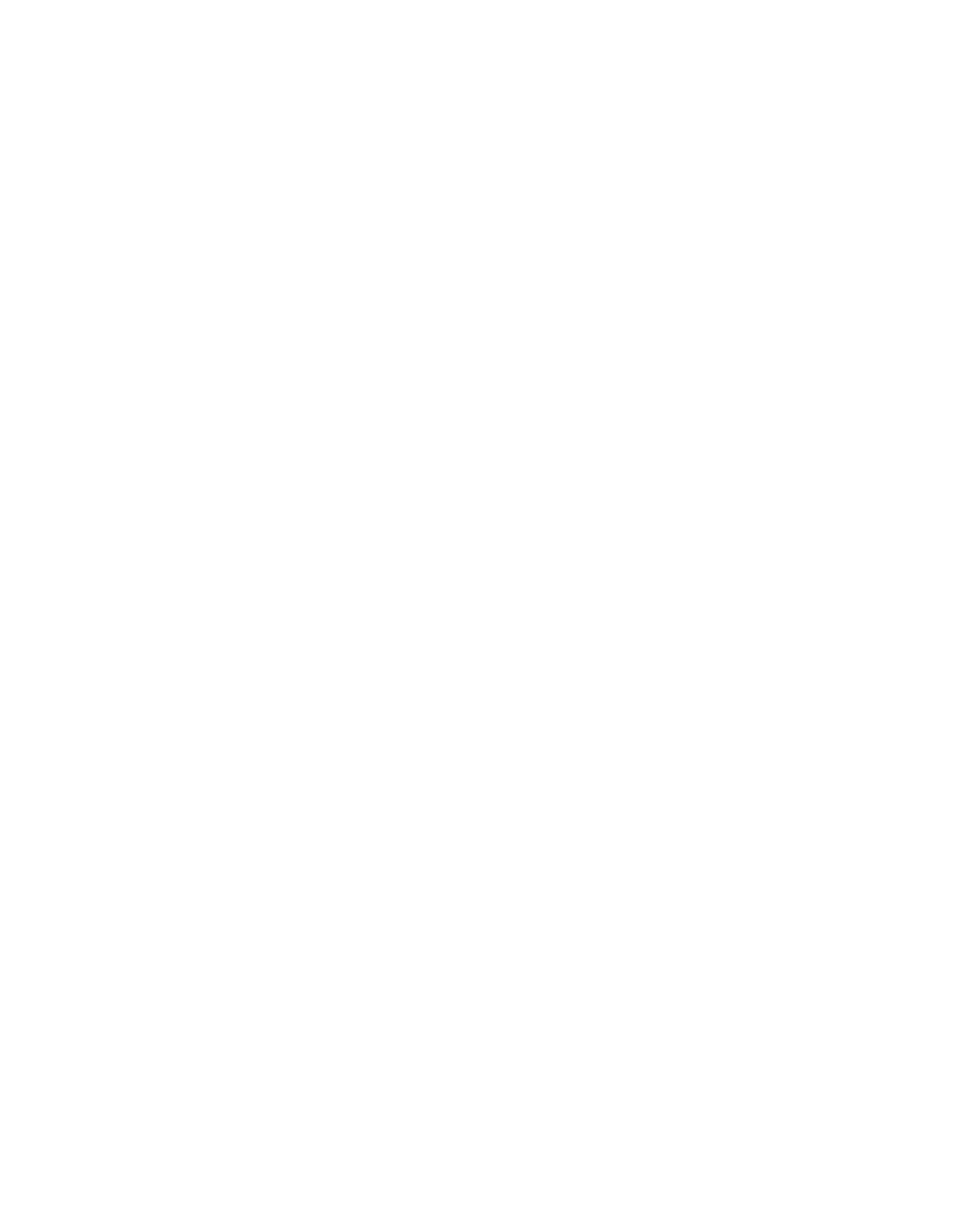# **Developmental Course of Health-Risking Behaviors**

# **Terrie E. Moffitt, Ph.D.**

This abstract summarizes 10 years of research into a developmental taxonomy of antisocial behavior published 10 years ago that proposed two primary hypothetical prototypes: life-course persistent versus adolescence-limited offenders.<sup>1</sup> According to this taxonomy, lifecourse persistent offenders' antisocial behavior has its origins in neurodevelopmental processes, and it begins in childhood and continues persistently thereafter into midlife. In contrast, adolescence-limited offenders' antisocial behavior has its origins in social processes, begins in adolescence, and desists when adulthood is attained. According to the theory, life-course persistent antisocial individuals are few, persistent, and pathological. Adolescence-limited antisocial individuals are common, relatively transient, and near normative.

In the past 10 years, the taxonomy has been used to improve classification of subject groups for research and to focus research into antisocial personality and violence toward the most promising causal variables. It has also been used to guide intervention planning. For example, preventing life-course, persistent, antisocial lifestyles requires early childhood interventions in the family, whereas preventing adolescence-limited offending requires individual treatments during the teen years to counteract peer influence (instead of group treatments that facilitate peer influence).<sup>2</sup> As another example, Scott and Grisso<sup>3</sup> argued that the juvenile justice system should identify adolescence-limited delinquents and give them room to reform. They also argued that waiving life-course persistent delinquents to adult court is impractical because the cognitive deficits typical of these delinquents render them unlikely to meet legal criteria for competency to stand trial.

In a nutshell, we suggested that life-course persistent antisocial behavior originates early in life, when the difficult behavior of a high-risk young child is exacerbated by a high-risk social environment. According to the theory, the child's risk emerges from inherited or acquired neuropsychological variation, initially manifested as subtle cognitive deficits, difficult temperament, or hyperactivity. The environment's risk comprises factors such as inadequate parenting, maltreatment, disrupted family bonds, and poverty. The environmental risk domain expands beyond the family as the child ages, to include poor relations with people such as peers and teachers. Opportunities to learn prosocial skills are lost. Over the first two decades of development, transactions between the individual and the environment gradually construct a disordered personality with hallmark features of physical aggression and antisocial behavior persisting to midlife. The theory predicts that antisocial behavior will infiltrate multiple adult life domains: illegal activities, problems with employment, and victimization of intimate partners and children. This infiltration diminishes the possibility of reform.

In contrast, we suggested that adolescence-limited antisocial behavior emerges alongside puberty, when otherwise ordinary healthy youngsters experience psychological discomfort during the relatively role-less years between their biological maturation and their access to mature privileges and responsibilities, a period we called the "maturity gap." They experience dissatisfaction with their dependent status as a child, and impatience for what they anticipate are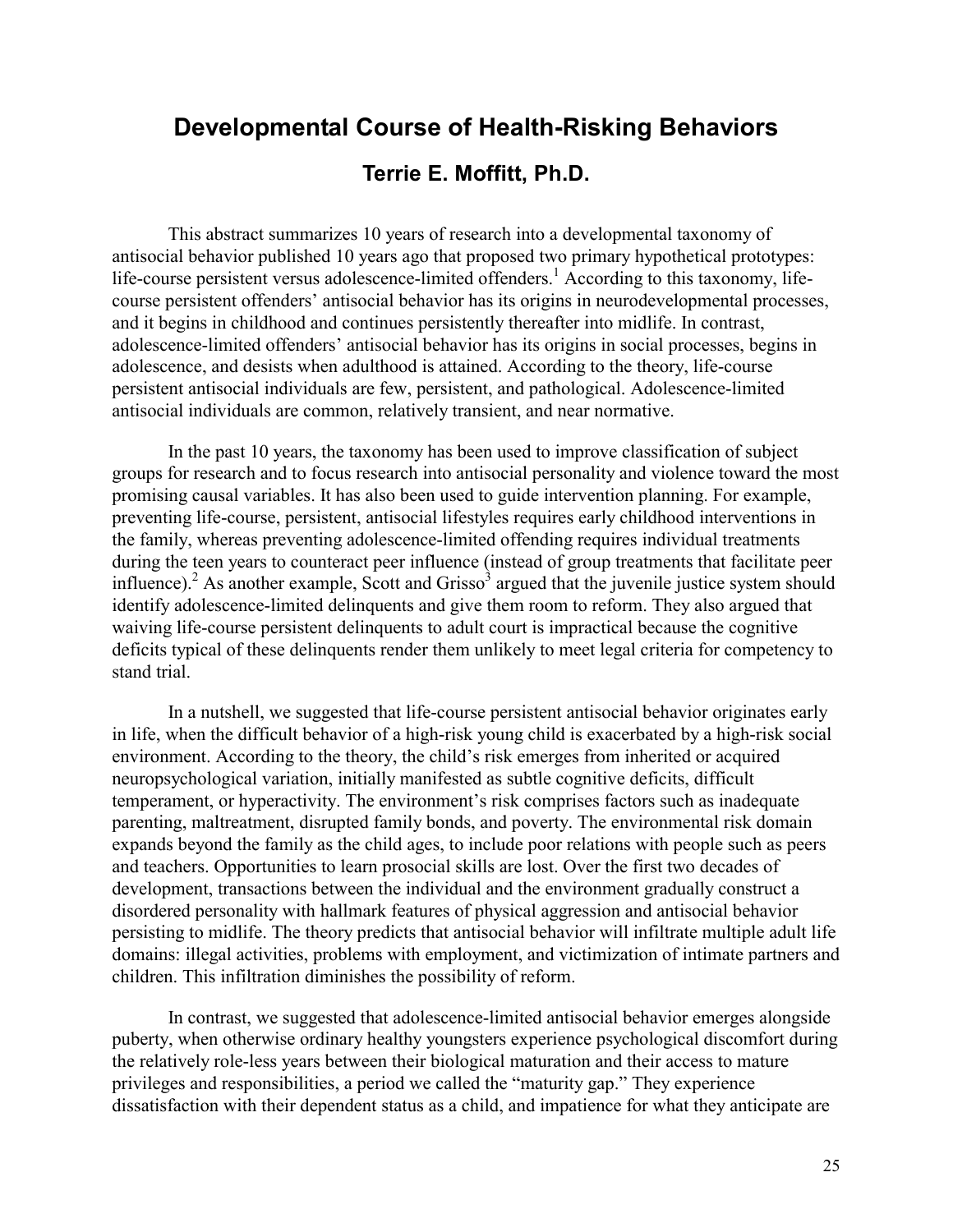the privileges and rights of adulthood. While young people are in this "gap," it is virtually normative for them to find the delinquent style appealing and to mimic it as a way to demonstrate autonomy from parents, win affiliation with peers, and hasten social maturation. However, because their predelinquent development was normal, most adolescence-limited delinquents are able to desist from crime when they age into real adult roles, returning gradually to a more conventional lifestyle. This recovery may be delayed if the antisocial activities of adolescencelimited delinquents attract factors we called "snares," such as a criminal record, incarceration, addiction, or truncated education without credentials. Such snares can compromise the ability to make a successful transition to adulthood.

Our own investigations of this taxonomy have been carried out mainly in the Dunedin Multidisciplinary Health and Development Study, a 32-year National Institute of Mental Healthfunded longitudinal study of a birth cohort of 1,000 New Zealanders.<sup>4,5</sup> Dunedin findings are generally in keeping with findings reported from other samples in six countries and several States within the United States, although it must be stated that not every study has supported the taxonomy. Studies carried out to date are reviewed in a recent chapter.<sup>6</sup>

A number of findings have received strong empirical support, such as:

- Life-course persistent antisocial behaviour emerges from early neurodevelopmental and family-adversity risk factors, but adolescence-limited delinquency does not.
- Genetic etiological processes contribute more to life-course persistent than adolescence-limited antisocial development.
- Childhood-limited aggressive children followed to adulthood become low-level chronic criminal offenders with personality disorders.
- Abstainers from delinquency are rare individuals who become unpopular with teen peers.
- Life-course persistent and adolescence-limited delinquents develop different personality structures.
- Life-course persistent development is differentially associated with serious offending and violence in adulthood.
- Life-course persistent antisocial development is almost exclusively male, whereas most female antisocial behavior is of the adolescence-limited type.

Some findings have received beginning support, but more research is needed, such as:

- Adolescence-limited antisocial behavior is influenced by the maturity gap between childhood and adulthood and by social mimicry of antisocial role models.
- Childhood-onset antisocial behavior persists into middle adulthood, whereas adolescent-onset antisocial behavior desists in young adulthood.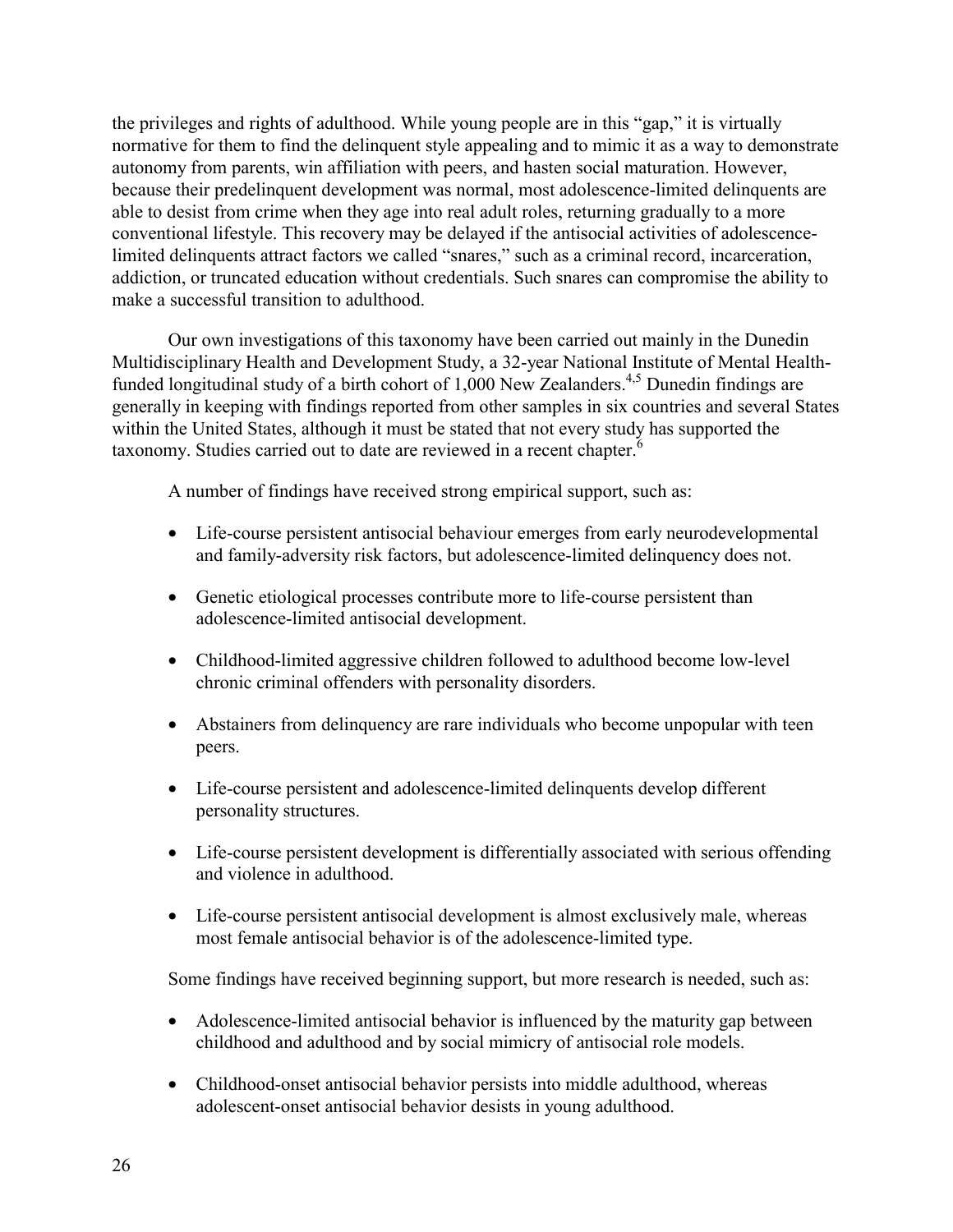Some predictions from the taxonomy have not been tested sufficiently, such as:

- Life-course persistent antisocial individuals will be at high risk in midlife for poor physical health, cardiovascular disease, and early disease morbidity and mortality.
- Adolescence-limited offenders must rely on peer support for crime, but life-course persistent offenders should be willing to offend alone (although in adolescence they serve as magnets for less expert offenders).
- "Snares" (such as a criminal record, incarceration, addiction, or truncated education without credentials) should explain variation in the age at desistence from crime during the adult age period, particularly among adolescence-limited offenders.
- The two groups should react differently to turning-point opportunities: adolescencelimited offenders should get good partners and jobs that help them to desist from crime, whereas life-course persistent offenders should selectively get undesirable partners and jobs and in turn expand their repertoire into domestic abuse and workplace crime.

The 1993 taxonomy has generated interest and research. Some findings have been faithful to the hypotheses originally formulated. Other findings have pointed to revisions needed to improve the fit between the taxonomy and nature. There is still work to do.

# **References**

- 1. Moffitt TE. "Life-course-persistent" and "adolescence-limited" antisocial behavior: A developmental taxonomy. Psychol Rev. 1993;100:674–701.
- 2. Howell JC, Hawkins JD. Prevention of youth violence. Crime and Justice: A Review of Research. 1998;24:263–316.
- 3. Scott ES, Grisso T. The evolution of adolescence: A developmental perspective on juvenile justice reform. Journal of Criminal Law and Criminology. 1997;88:137–89.
- 4. Moffitt TE, Caspi A, Rutter M, Silva PA. Sex differences in antisocial behaviour: Conduct disorder, delinquency, and violence in the Dunedin longitudinal study. Cambridge, UK: Cambridge University Press; 2001.
- 5. Moffitt TE, Caspi A, Harrington H, Milne B. Males on the life-course persistent and adolescence-limited antisocial pathways: Follow-up at age 26. Dev Psychopathol. 2002;14:179–206.
- 6. Moffitt TE. Life-course persistent and adolescence-limited antisocial behaviour: A 10-year research review and a research agenda. In: Lahey B, Moffitt TE, Caspi A, eds. The causes of conduct disorder and serious juvenile delinquency. NY: Guilford; 2003:49–75.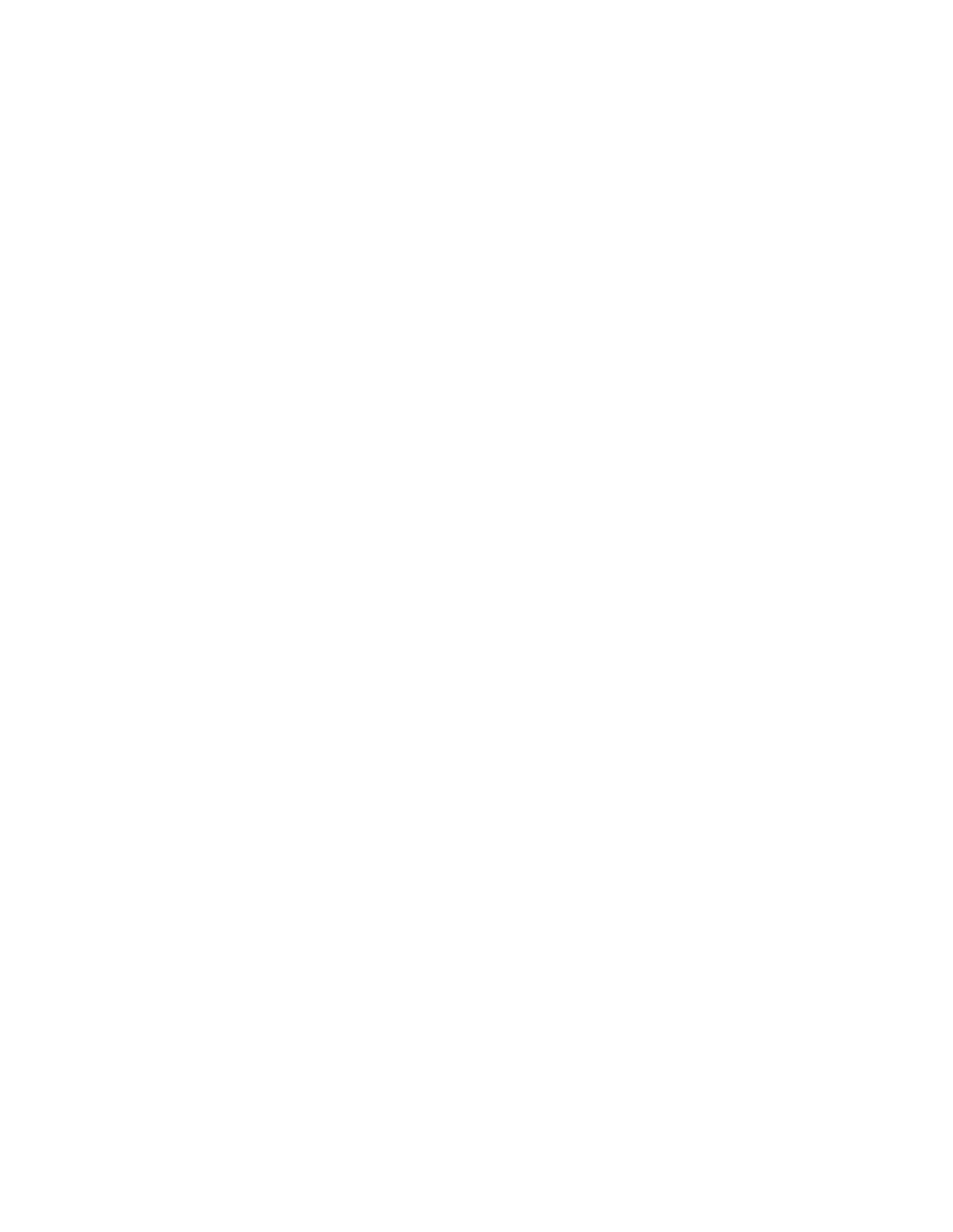# **Child Factors**

# **Benjamin B. Lahey, Ph.D.**

Children are not equally likely to grow up to be violent. There is little doubt that experiences and social circumstances influence violence, but so do some characteristics of the child. Identifying these predictive characteristics is essential both to prevention science and to theories of violence. Explanations will almost certainly be inaccurate if they fail to take personby-environment interactions into account. The sensitivity and specificity of early predictors of violence in children is largely unknown, but they are certainly far less than perfect. As more is learned about early predictors, better prediction and more effective theory-based prevention will be possible.

### **Sex/Gender Differences**

Males are far more violent than females. This sex difference is so great that it must be explained to understand the causes of violence.

### **Dispositions: Personality and Temperament**

Three personality traits are related to youth violence. Antisocial youth tend to respond to threat and frustration with intense negative emotions—neuroticism—and are unlikely to be sympathetic to others and to respect rules—agreeableness. Antisocial youth also tend to be unreliable, careless, and bold—low conscientiousness. Conversely, shy, inhibited children are at *low* risk for antisocial behavior. Constraint refers collectively to agreeableness and conscientiousness, and antisocial youth tend to be low in constraint. Indeed, sex differences in constraint account for much of the sex difference in antisocial behavior. Most studies of personality and violence are cross-sectional, but some preliminary studies suggest that child temperament robustly predicts later antisocial behavior and violence.

#### **Cognitive Abilities, Biases, and Attitudes**

General intelligence, executive abilities, and language development are inversely related to violence when controlling for socioeconomic status and race–ethnicity. Attributional biases and attitudes towards crime also discriminate violent from nonviolent youth.

#### **Early Aggression and Childhood Mental Disorders**

At least among males, oppositional defiant disorder (ODD), but probably not attentiondeficit/hyperactivity disorder (ADHD), increases risk for childhood conduct disorder (CD), and CD and aggression robustly predict antisocial behavior and violence.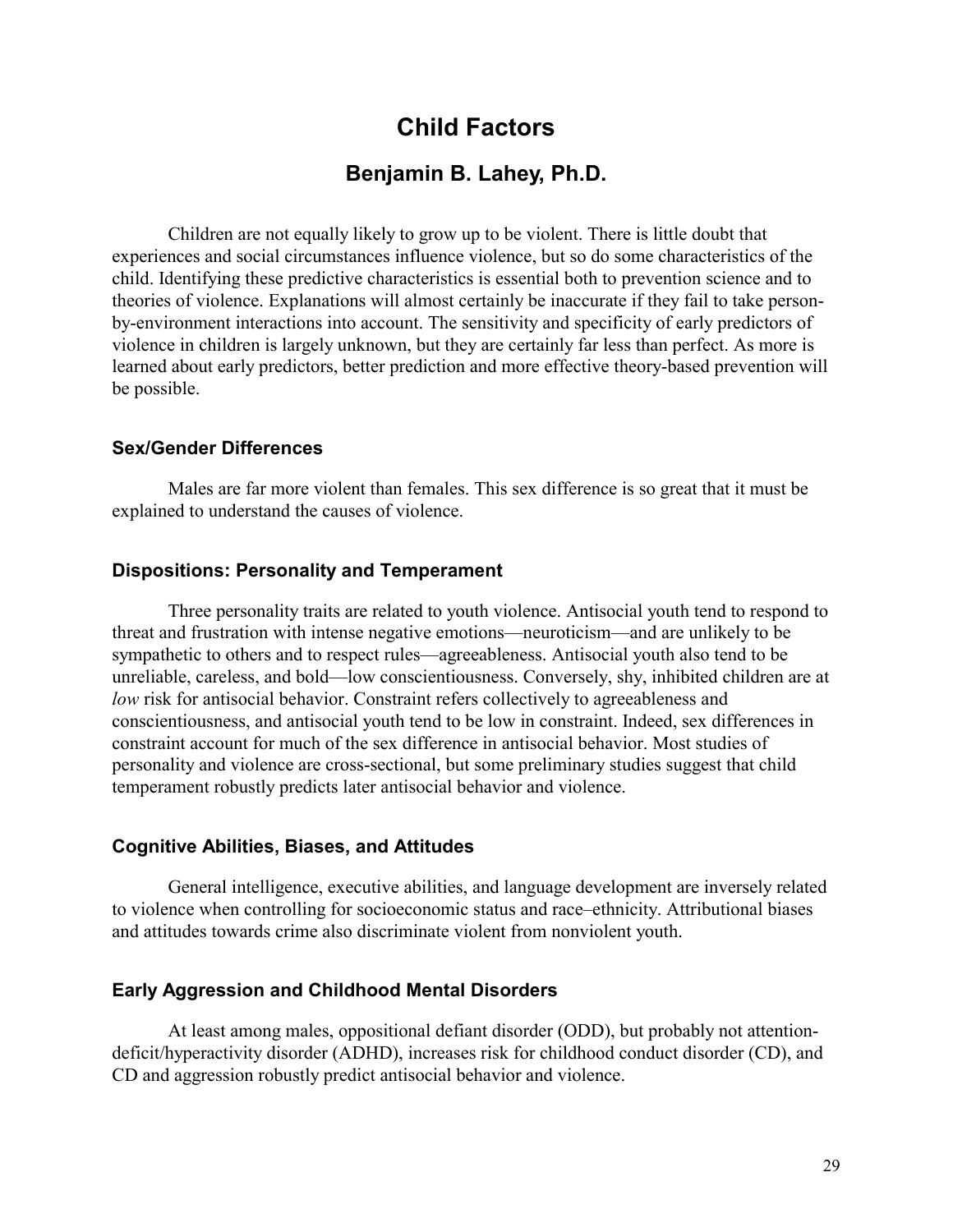# **Peripheral Biological Markers and the Central Neurophysiological System**

Resting heart rate is inversely related to antisocial behavior and predicts future antisocial behavior and violence, but other autonomic measures are less predictive. Atypical hypothalamicpituitary-adrenal axis functioning, indexed by cortisol, is related to aggression, but different studies find positive or inverse relations. Subgroups of reactively or proactively violent youth may show opposite patterns, but this remains to be studied. Sex steroids are associated with social dominance, but probably not with violence. The central neural systems that mediate violence are not well understood, but many studies implicate serotonergic systems in violence.

# **Genetic Influences on Violence**

Genetic variation within all social groups influences the likelihood of antisocial behavior to a moderate degree. It is likely that genetic influences operate through both gene–environment interactions and gene–environment correlations. Indeed, two studies suggest that adolescent antisocial behavior is related to childhood adversity and alleles of the gene influencing monoamine oxidase-A (MAO-A) activity in a gene–environment interaction. The role of MAO-A is particularly interesting because it degrades serotonin and other neurotransmitters.

# **References**

Beitchman JH, Wilson B, Johnson CJ, Atkinson L, Young A, Adlaf E, Escobar M, Douglas L. Fourteen-year follow-up of speech/language-impaired and control children: psychiatric outcome. *J Amer Acad Child Adolesc Psychiatry.* 2001;40:75–82.

Caspi A, McClay J, Moffitt T, Mill J, Martin J, Craig IW, Taylor A, Poulton R. Role of genotype in the cycle of violence in maltreated children. *Science.* 2002;297:851–854.

Caspi A, Moffitt TE, Silva PA, Stouthamer-Loeber M, Schmutte PS, Krueger R. Are some people crime-prone? Replications of the personality-crime relation across nation, gender, race and method. *Criminology.* 1994;32:301–333.

Crick NR, Dodge KA. Social information-processing mechanisms on reactive and proactive aggression. *Child Dev.* 1996;67:993–1002.

Farrington DP. The relationship between low resting heart rate and violence. In Raine A, Brennan PA, et al.,eds., *Biosocial Bases of Violence.* New York: Plenum, 1997:89–105.

Foley DL, Eaves LJ, Wormley B, Silberg JL, Maes HH, Kuhn J, Riley B. Childhood adversity, monoamine oxidase A genotype, and risk for conduct disorder. *Arch Gen Psychiatry*. 2004;61:738–744.

Graham P, Rutter M. Psychiatric disorders in the young adolescent: a follow-up study. *Proc Royal Soc Med.* 1973;66:1226–1229.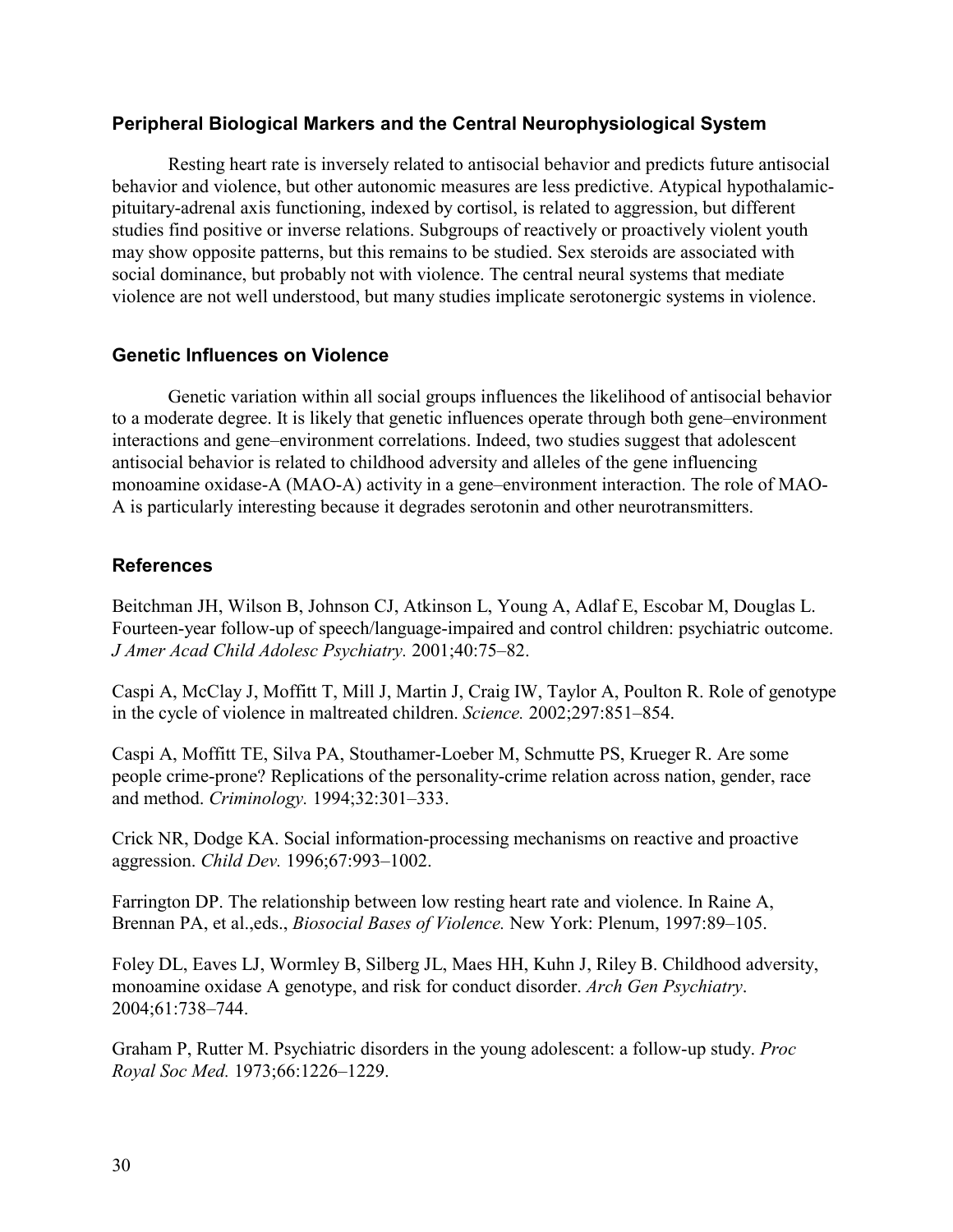Heaven PCL. Personality and self-reported delinquency: analysis of the "Big Five" personality dimensions. *Pers Individ Dif*. 1996;20:47–54.

Henry B, Caspi A, Moffitt TE, Silva PA. Temperamental and familial predictors of violent and nonviolent criminal convictions: age 3 to age 18. *Dev Psychol.* 1996;32:614–623.

Kerr M, Tremblay RE, Pagani-Kurtz L, Vitaro F. Boys' behavioral inhibition and the risk of later delinquency. *Arch Gen Psychiatry.* 1997;54:809–816.

Kratzer L, Hodgins S. A typology of offenders: a test of Moffitt's theory among males and females from childhood to age 30. *Crim Behav Ment Health.* 1999;9:57–73.

Kroner DG, Mills JF. The structure of antisocial attitudes among violent and sexual offenders. *Int J Offender Ther Comp Criminol.* 1998;42:246–257.

Lahey BB, Waldman ID. A developmental propensity model of the origins of conduct problems during childhood and adolescence. In BB Lahey, TE Moffitt, A Caspi, eds., *Causes of Conduct Disorder and Serious Delinquency.* New York: Guilford Press, 2003:76–117.

Lynam D, Moffitt T, Stouthamer-Loeber M. Explaining the relation between IQ and delinquency: class, race, test motivation, school failure or self-control? *J Abnorm Psychol.* 1993;102:187–196.

Manuck SB, Kaplan JR, Lotrich FE. Brain serotonin and aggressive disposition in humans and nonhuman primates. In press.

Mason WA, Kosterman R, Hawkins, JD, Herrenkohl TI, Lengua LJ, McCauley E. Predicting depression, social phobia, and violence in early adulthood from childhood behavior problems. *Child Adolesc Social Work J.* 2004;21:307–315.

McBurnett, K, Lahey, BB, Rathouz, PJ, Loeber, R. Low salivary cortisol and persistent aggression in boys referred for disruptive behavior. *Arch Gen Psychiatry.* 2000;57:38–43.

Moffitt TE, Caspi A, Rutter M, Silva PA. *Sex Differences in Antisocial Behaviour*. Cambridge, England: Cambridge University Press, 2001.

Moore TM, Scarpa A, Raine A. A meta-analysis of serotonin metabolite 5-HIAA and antisocial behavior. *Aggress Behav.* 2002;28:299–316.

Ortiz J, Raine A. Heart rate level and antisocial behavior in children and adolescents: a metaanalysis. *J Amer Acad Child Adolesc Psychiatry.* 2004;43:154–162.

Rhee SH, Waldman ID. Genetic and environmental influences on antisocial behavior: a metaanalysis of twin and adoption studies. *Psychol Bull.* 2002;128:490–529.

Rowe R, Maughan B, Worthman CM, Costello EJ, Angold A. Testosterone, antisocial behavior, and social dominance in boys: pubertal development and biosocial interaction. *Biol Psychiatry*  2004; 55:546–552.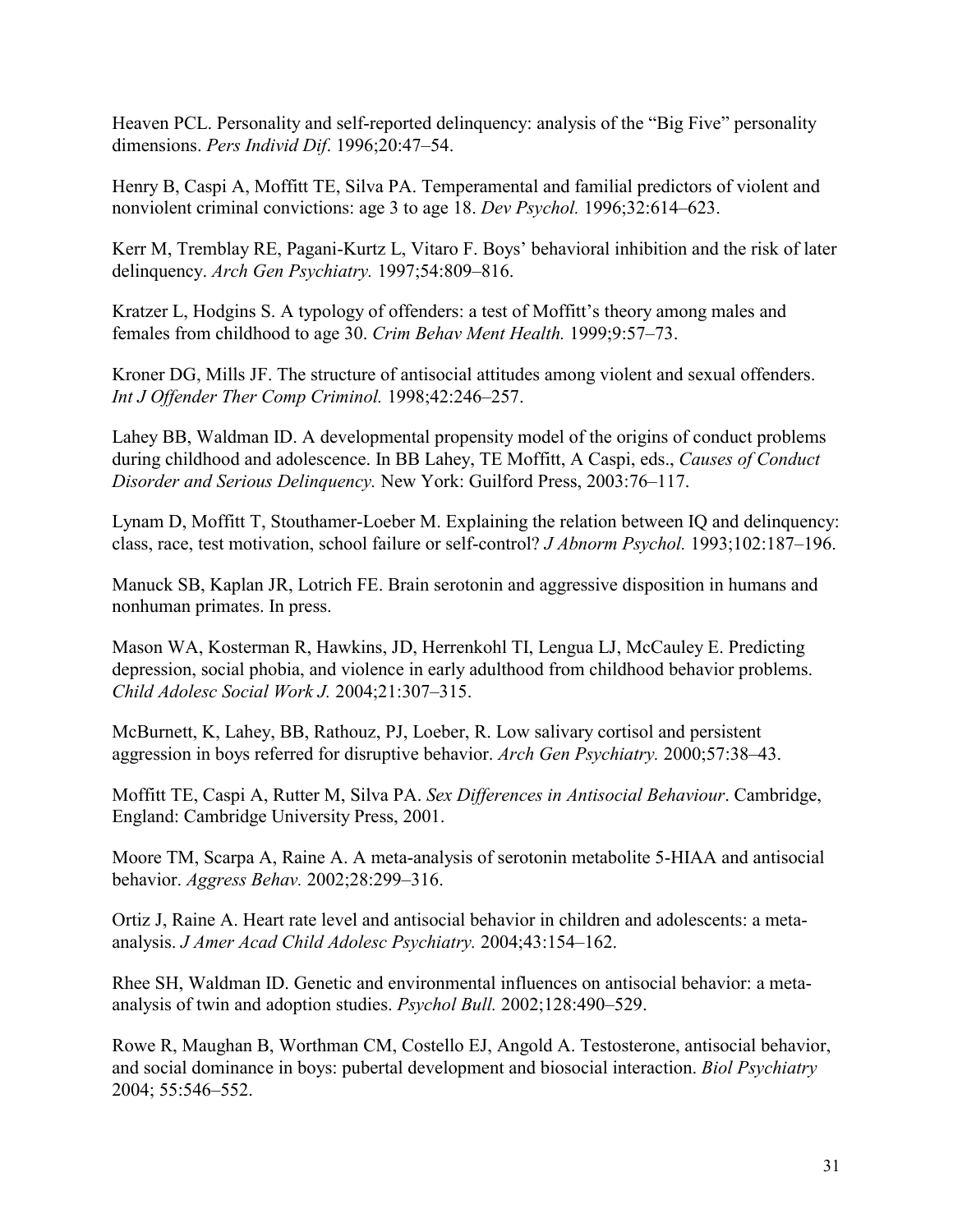Rutter ML. Nature-nurture integration: the example of antisocial behavior. *Amer Psychol.* 1997; 52:390–398.

Seguin JR, Boulerice B, Harden PW, Tremblay RE, Pihl RO. Executive functions and physical aggression after controlling for attention deficit hyperactivity disorder, general memory and IQ. *J Child Psychol Psychiatry.* 1999;40:1197–1208.

Stattin H, Magnusson, D. The role of early aggressive behavior in the frequency, seriousness, and types of later crime. *J Consult Clin Psychol.* 1989;57:710–718.

Tremblay RE, Pihl RO, Vitaro F, Dobkin PL. Predicting early onset of male antisocial behavior from preschool behavior. *Arch Gen Psychiatry.* 1994;51:732–739.

van Goozen SHM, Matthys W, Cohen-Kettenis PT, Buitelaar JK, van Engeland H. Hypothalamic-pituitary-adrenal axis and autonomic nervous system activity in disruptive children and matched controls. *J Am Acad Child Adolesc Psychiatry.* 2000;39:1438–1445.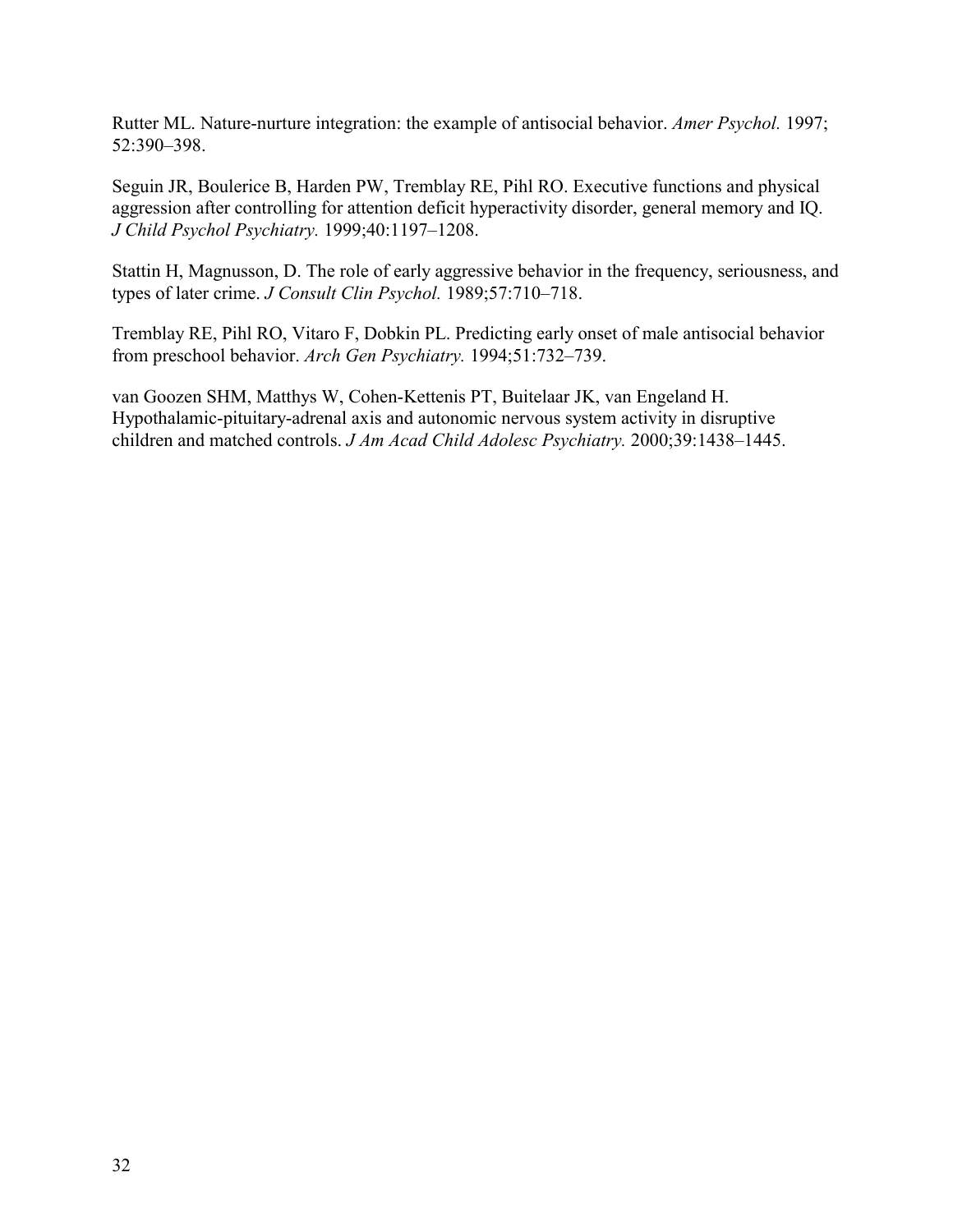# **Family and Peer Factors**

# **Rand D. Conger, Ph.D.**

Current evidence suggests that risk for violent and other forms of antisocial behavior involves a developmental process that is significantly influenced by ongoing interactions between a child or adolescent and members of his or her family and peer group. Moreover, peer and family contexts often are interconnected, as noted in the following discussion.

### **The Family Context of Violence, Aggression, and Antisocial Behavior**

**Parents and their children.** Hostile, aggressive, and violent behaviors of parents toward their children appear to exacerbate similar behaviors by their offspring within and outside the family.<sup>1,2</sup> Hostile interactions between parents and children often develop into a reciprocal, mutually influential process that leads to increasing conflict and hostility across the years of adolescence.<sup>1</sup> The forms of hostility expressed in these reciprocal interactions can range from critical comments to overt forms of violence including pushing, hitting, grabbing, and shoving,<sup>3</sup> reflecting a coercive process linked to the development of antisocial behavior.<sup>4</sup>

Intergenerational continuity in anger and hostility also threatens the development of new families. For example, adolescents raised in families marked by the mutual parent–child hostility just described tend to develop similar patterns of interaction with their romantic partners during early adulthood.<sup>1</sup> For that reason, their third-generation children are likely to be exposed to above average levels of interparental conflict, which also increases the probability of child and adolescent antisocial behavior.<sup>5</sup> In addition, angry and aggressive parenting increases the chance that children, as adults, will demonstrate the same childrearing style,<sup>6</sup> thus increasing risk for violence and aggression across multiple generations.

However, effective parenting practices (e.g., monitoring, consistent discipline, supportiveness, and the reinforcement of conventional activities) reduce the probability that a child will develop serious conduct problems.<sup>7</sup> In addition, effective parenting by one caregiver can serve as a source of child resilience to antisocial behavior when the other parent engages in hostile or violent acts toward the child. $8$ 

**The genetic context of parenting effects***.* Contemporary research also suggests that these social influences operate in combination with inherited characteristics of the child. Adoption studies, for example, have shown that a child's inherited traits may elicit either effective or ineffective parenting practices (a gene–environment correlation), which further influence the child's antisocial behavior.<sup>9</sup> Adoption research also has shown that the presence of both genetic risk and a poor rearing environment creates a far higher probability of serious criminality than either genetic or environmental vulnerability alone, suggesting a gene-byenvironment interaction effect. $10$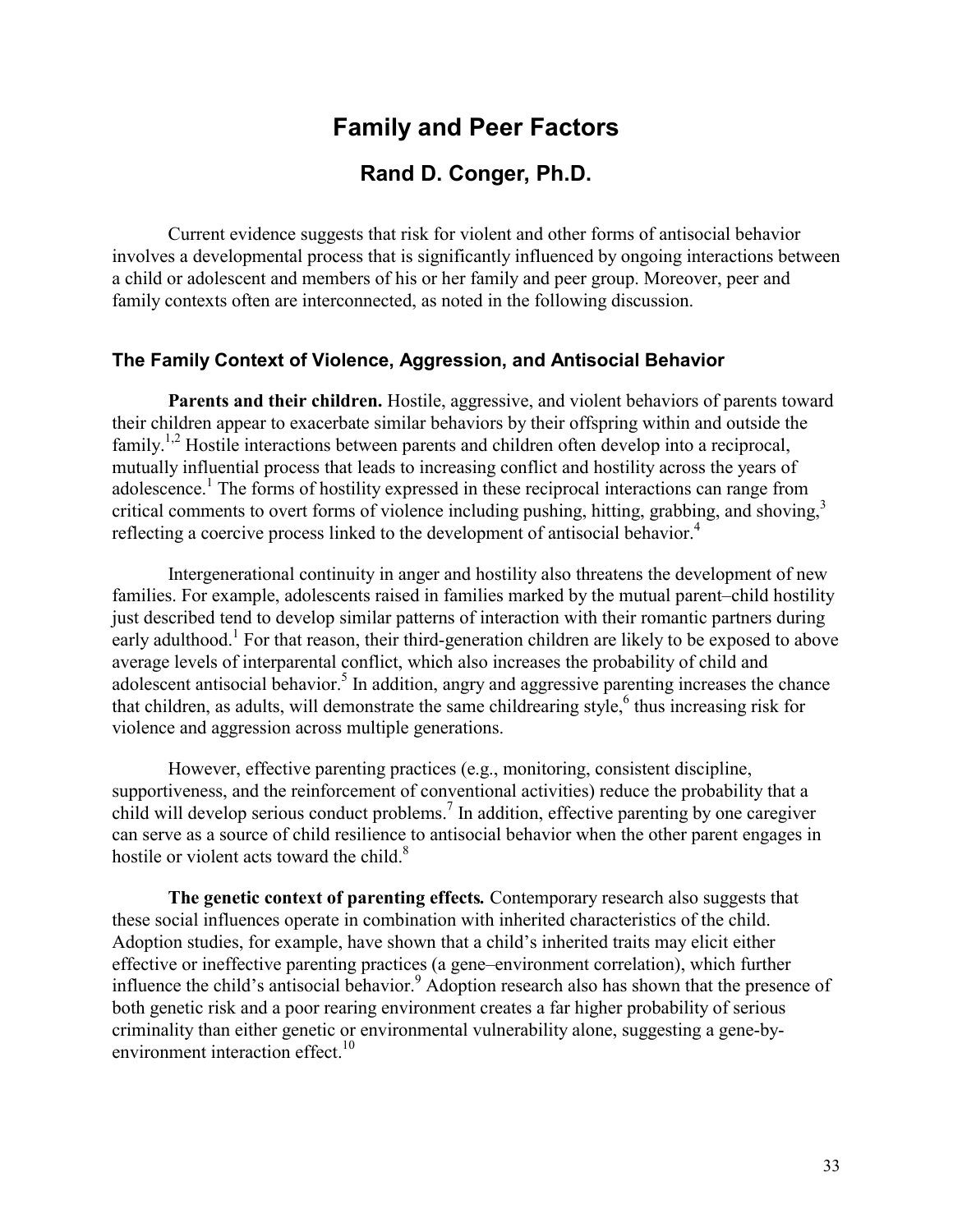**Sibling relationships.** Important new research demonstrates (1) that the antisocial behavior of siblings plays an important role in risk for the development of conduct problems by their brothers and sisters,  $\frac{11}{2}$  and (2) that sibling influences operate independently of parenting practices.<sup>12</sup> However, effective parenting promotes resilience to sibling antisocial behavior,<sup>13</sup> suggesting that parent and sibling influences operate both additively and interactively to affect risk for conduct problems.

## **The Peer Context of Violence, Aggression, and Antisocial Behavior**

Deviant peers are often reported to have the most powerful influence on the development of antisocial behavior, likely through modeling and reinforcement of conduct problems.<sup>14</sup> Rather than operating independently of the family, however, recent studies indicate that both parent and sibling behaviors affect a child's or adolescent's tendency to associate with deviant peers.<sup>15,16</sup> Thus, experiences in the family appear to affect ties to antisocial peers and these connections have a direct influence on violence and related problem behaviors.

## **Recommendations for Future Research**

- 1. The study of family influences on violence and associated forms of antisocial behavior needs increased attention to (1) sibling as well as parenting effects and (2) the investigation of gene–environment correlations and interactions.
- 2. More attention should be given to the mechanisms that may account for family and peer effects, such as reinforcement, punishment, modeling, and cognitive and emotional processes.
- 3. Needed improvements in research methods include long-term studies that can adequately describe developmental risk processes. Because the source of research information can have a major influence on conclusions about family, peer, and genetic effects, increasing attention also needs to be given to the measurement of theoretical constructs.

- 1. Kim KJ, Conger RD, Lorenz FO, Elder GH Jr. Parent-adolescent reciprocity in negative affect and its relation to early adult social development. *Dev Psychol*. 2001;37:775–790.
- 2. Stewart EA, Simons RL, Conger RD. Assessing neighborhood and social psychological influences on childhood violence in an African American sample. *Criminology*. 2002;40:801–830.
- 3. Mitchell E, Conger RD. *Intergenerational continuity and reciprocity in family violence: A technical report*. University of California, Davis: Family Research Group; 2004.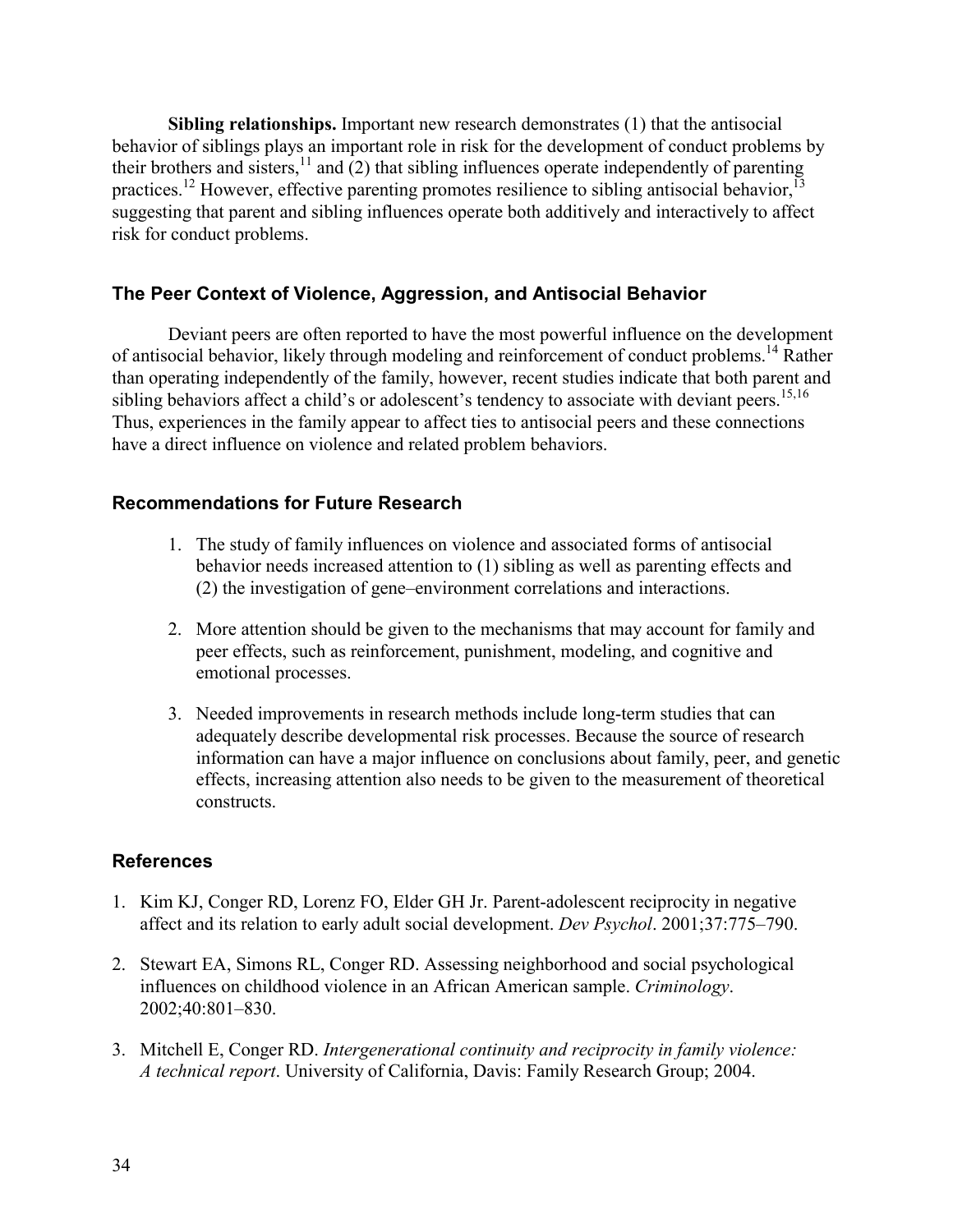- 4. Patterson GR, Reid JB, Dishion TJ. *A social learning approach: Antisocial boys (Vol. 4)*. Eugene, OR: Castalia Publishing: 1992.
- 5. Harold GT, Conger RD. Marital conflict and adolescent distress: The role of adolescent awareness. *Child Dev*. 1997;68:333–350.
- 6. Conger RD, Neppl T, Kim KJ, Scaramella LV. Angry and aggressive behavior across three generations: A prospective, longitudinal study of parents and children. *J of Abn Child Psychol*. 2003;31:143–160.
- 7. Scaramella LV, Conger RD, Simons RL. Parental protective influences and gender-specific increases in adolescent internalizing and externalizing problems. *J of Res on Adolesc*. 1999;9:111–141.
- 8. Simons RL, Wu C-I, Lin K-H, Gordon L, Conger RD. A cross-cultural examination of the link between corporal punishment and adolescent antisocial behavior. *Criminology*. 2000;28:47–80.
- 9. Ge X, Conger RD, Cadoret RJ, Neiderheiser JM, Yates W, Troughton E, Stewart MA. The developmental interface between nature and nurture: A mutual influence model of child antisocial behavior and parenting. *Dev Psychol*. 1996;32:574–589.
- 10. Bohman M. Predisposition to criminality: Swedish adoption studies in retrospect. *Genetics of criminal and antisocial behaviour* (Ciba Foundation Symposium no. 194). GR Bock, JA Goode; Eds. Chichester: Wiley; 1996.
- 11. Slomkowski C, Rende R, Conger KJ, Simons RL, Conger RD. Brothers, sisters, and delinquency: Aggregation and interaction in early and middle adolescence. *Child Dev*. 2000;72:271–283.
- 12. Conger KJ, Heylen E, Rende R, Slomkowski C. Older sibling contributions to the delinquency of younger brothers and sisters. *Dev Psychol*. Under review.
- 13. Conger RD, Rueter MR, Conger KJ. The family context of adolescent vulnerability and resilience to alcohol use and abuse. *Soc Stud of Child*. 1994;6:55–86.
- 14. Krohn MJ, Thornberry TP. Common themes, future directions. *Taking stock of delinquency: An overview of findings from contemporary longitudinal studies*. TP Thornberry, MD Krohn, Eds. New York: Plenum Publishers; 2002.
- 15. Conger RD, Rueter MR. Siblings, parents, and peers: A longitudinal study of social influences in adolescent risk for alcohol use and abuse. *Sibling relationships: Their causes and consequences*. GH Brody, Ed., New York: Ablex Publishing; 1996.
- 16. Scaramella LV, Conger RD, Spoth RL, Simons RL. Evaluation of a social contextual model of delinquency: A cross-study replication. *Child Dev*. 2002;73:175–195.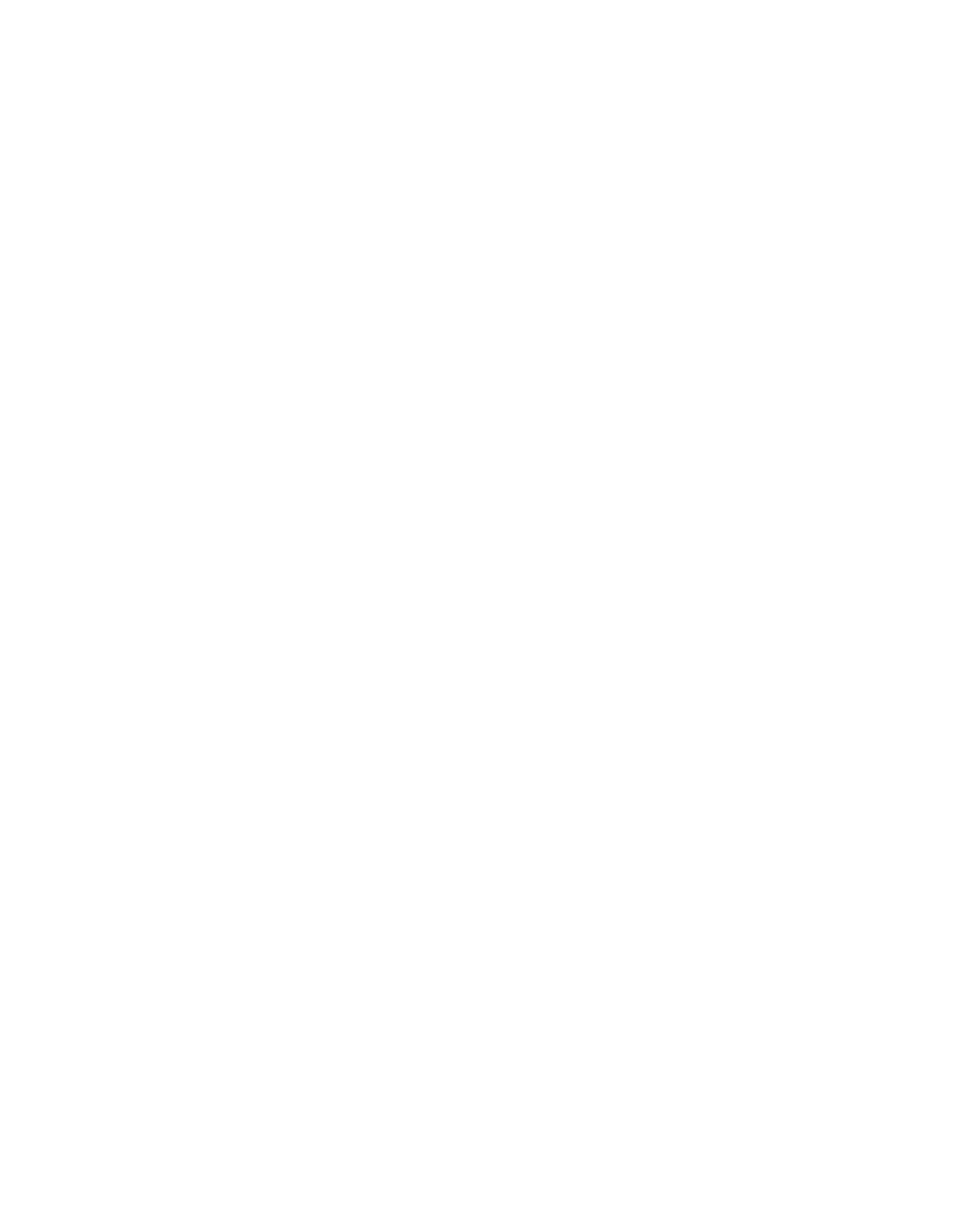# **Community Factors**

# **Robert J. Sampson, Ph.D.**

This presentation highlights the association of violence and health-risk behaviors among adolescents with the social characteristics of community and neighborhood contexts. My overall thesis is that we need to treat community contexts as important units of analysis in their own right, which in turn calls for new measurement strategies as well as theoretical frameworks that do not simply treat the neighborhood as a "trait" of the individual. I draw on summaries of the relevant scientific literature<sup>1</sup> along with recent findings from the Project on Human Development in Chicago Neighborhoods (PHDCN) to support this thesis. Special attention is devoted to the following themes:

- Considerable inequality exists between neighborhoods and local communities, especially along dimensions of concentrated poverty and racial segregation.
- Adolescent violence and related health-risking behaviors cluster together at the neighborhood and local community level beyond that expected by chance.<sup>2</sup>
- These two phenomena are themselves related—community-level predictors common to violence and many health-related outcomes include concentrated poverty, racial segregation, family disruption, and poor quality housing. Although there is uncertainty about causality, the association of concentrated disadvantage with violence is robust.
- Advances in the science of measuring neighborhood contexts ("ecometrics") have led to a new generation of research designs that tap key social processes that go beyond poverty and race, such as social cohesion, informal social control, intergenerational closure, density of acquaintanceship, and legal cynicism. These and other community social processes can be reliably measured at the community level.<sup>3</sup>
- A growing body of research suggests that certain social characteristics of communities, such as informal social control and cohesion, predict variations in violence after controlling for standard correlates such as poverty and racial composition.4
- Characteristics of surrounding neighborhoods are crucial to understanding violence in any given neighborhood regardless of its internal characteristics.<sup>5</sup> The mechanisms of racial segregation reinforce spatial inequality in proximity to risk, explaining why black middle-class neighborhoods suffer greater violence than white middle-class neighborhoods—despite similar income profiles. In short, violence is conditioned by the characteristics of spatially proximate neighborhoods, which in turn are conditioned by adjoining neighborhoods in a spatially linked process that ultimately characterizes the entire metropolitan system.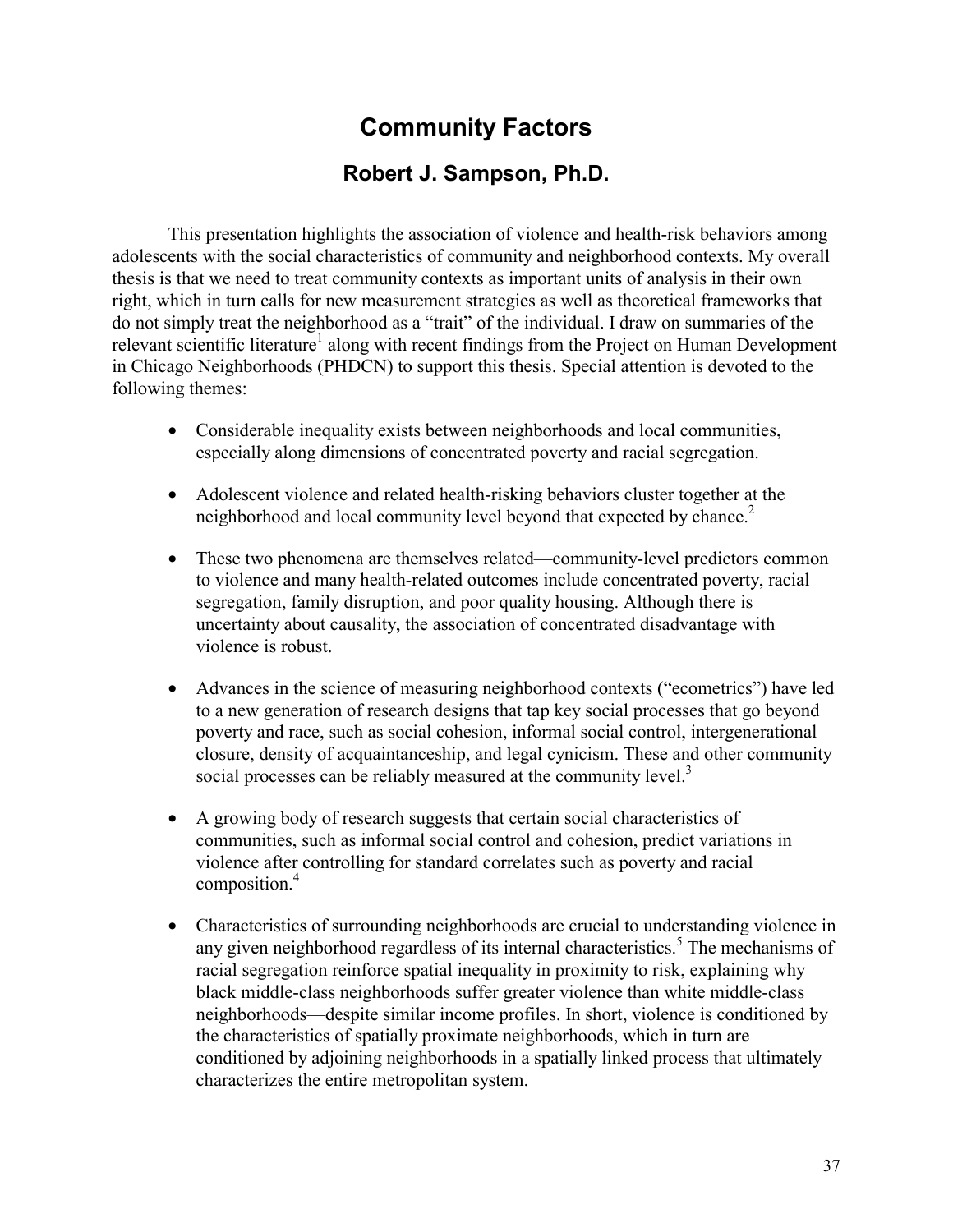In addition to these themes, I will report recent findings from a multilevel longitudinal study that brings together key individual, family, and neighborhood factors to assess the hypothesis that differential social contexts account for racial and ethnic gaps in adolescent violence.<sup>6</sup> From 1995 to 2002, the PHDCN collected three panels of data on a diverse sample of subjects ( $n = 2.974$ , ages 8–25) living in 180 Chicago neighborhoods, augmented by a separate community survey of 8,782 residents. The results show that the odds of violence are 85 percent higher for blacks compared to whites, whereas Latino violence is about 10 percent lower. Yet the majority of the black–white gap (more than 60 percent) and the entire Latino–white gap are explained by a small set of factors, especially marital status of parents, immigrant generation, and neighborhood characteristics associated with racial segregation.

Overall, an emerging body of evidence suggests that investment in community research designs, while still relatively rare, yields new insights into the problem of adolescent violence and associated health-risking behaviors. The results from this research also suggest that generic interventions to improve neighborhood conditions may reduce racial gaps in violence.

- 1. Sampson RJ, Lauritsen JL. Violent victimization and offending: individual-, situational-, and community-level risk factors. In Reiss AJ Jr, Roth J, eds. *Understanding and Preventing Violence: Social Influences (vol. 3)*. Washington, DC: National Academy Press, National Research Council; 1994:1–114.
- 2. Sampson RJ. The neighborhood context of well being. *Perspect Biol Med*. 2003;46:S53–S73.
- 3. Raudenbush S, Sampson RJ. 'Ecometrics': toward a science of assessing ecological settings, with application to the systematic social observation of neighborhoods. *Sociol Methodol*. 1999;29:1–41.
- 4. Sampson RJ, Morenoff JD, Gannon-Rowley T. Assessing neighborhood effects: social processes and new directions in research. *Annu Rev Sociol*. 2002;28:443–478.
- 5. Morenoff JD, Sampson RJ, Raudenbush S. Neighborhood inequality, collective efficacy, and the spatial dynamics of urban violence. *Criminology*. 2001;39:517–560.
- 6. Sampson RJ, Morenoff JD, Raudenbush S. Social anatomy of racial and ethnic disparities in violence. *Am J Public Health*. In press.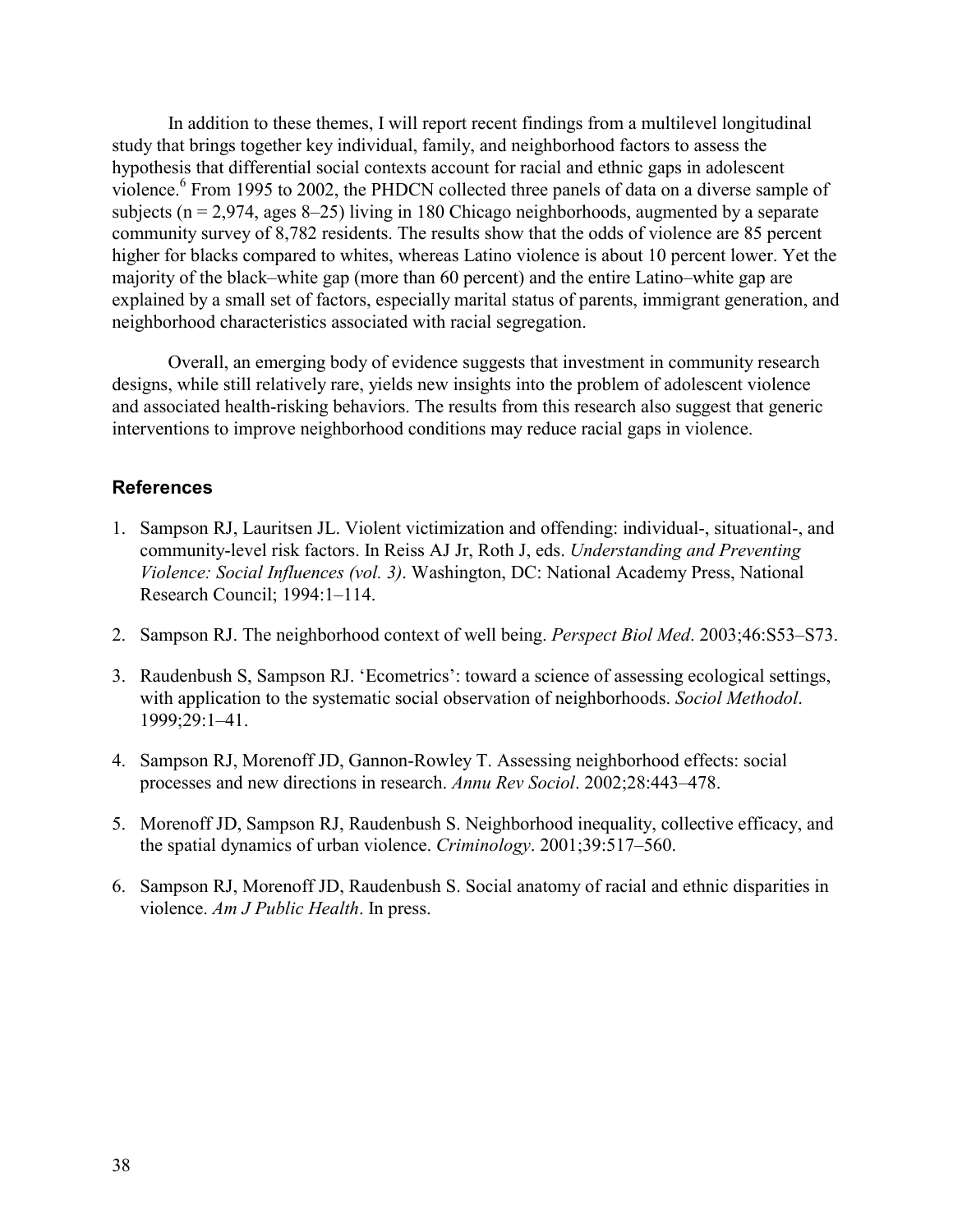# **Preventing Violence and Related Health-Risking Social Behaviors in Adolescents–An Evidence Assessment Report**

## **Michele D. Kipke, Ph.D.**

#### **Introduction**

In 2003, the Agency for Healthcare Research and Quality commissioned an evidence review from the Southern California Evidence-based Practice Center (SC-EPC) and its partner, Childrens Hospital Los Angeles. The purpose of this review was to systematically examine and synthesize existing scientific evidence to address six key questions related to youth violence: (1) What are the factors that contribute to violence and associated adverse health outcomes in childhood and adolescence? (2) What are the patterns of co-occurrence of these factors? (3) What evidence exists on the safety and effectiveness of interventions for violence? (4) Where evidence of safety and effectiveness exists, are there other outcomes beyond reducing violence? If so, what is known about the effectiveness by age, sex, and race/ethnicity? (5) What are commonalities of the interventions that are effective, and those that are ineffective? (6) What are the priorities for future research? The findings from this review are now summarized in an evidence report entitled "Preventing Violence and Related Health-Risking Social Behaviors in Adolescents."

The purpose of this presentation is to provide an overall summary of the methods used to conduct this evidence review, as well as to present the findings that relate specifically to the first two of these key questions (i.e., risk factors associated with youth violence and patterns of cooccurrence of these risk factors); priorities for future research related to these two questions will also be discussed. The findings pertaining to remaining questions will be presented in a second presentation.

#### **Methods**

**Definition.** For the purpose of this evidence review, we chose to use the Centers for Disease Control and Prevention's (CDC) definition of violence (i.e., "threatened or actual physical force or power initiated by an individual that results in, or has a high likelihood of resulting in, physical or psychological injury or death")<sup>1</sup> Thus, we included the following types of violent behavior as outcome behaviors in our review of the literature: murder or homicide, aggravated assault, nonaggravated assault, rape or sexual assault, robbery, gang fight, physical aggression, psychological injury or harm, and other serious injury or harm. Given our directive to focus very specifically on youth violence as an outcome measure, and in an effort to be consistent with the CDC's definition of violence, we chose not to include the following behaviors in our definition of youth violence: suicide, verbal aggression, bullying, arson, weapon carrying, externalizing behaviors (e.g., acting out), attitude about violent behavior, youth crime against property or materials (e.g., burglary, theft), or intent to commit violence as outcomes. However, we did examine these behaviors and attitudes if they were reported as risk factors associated with youth violence.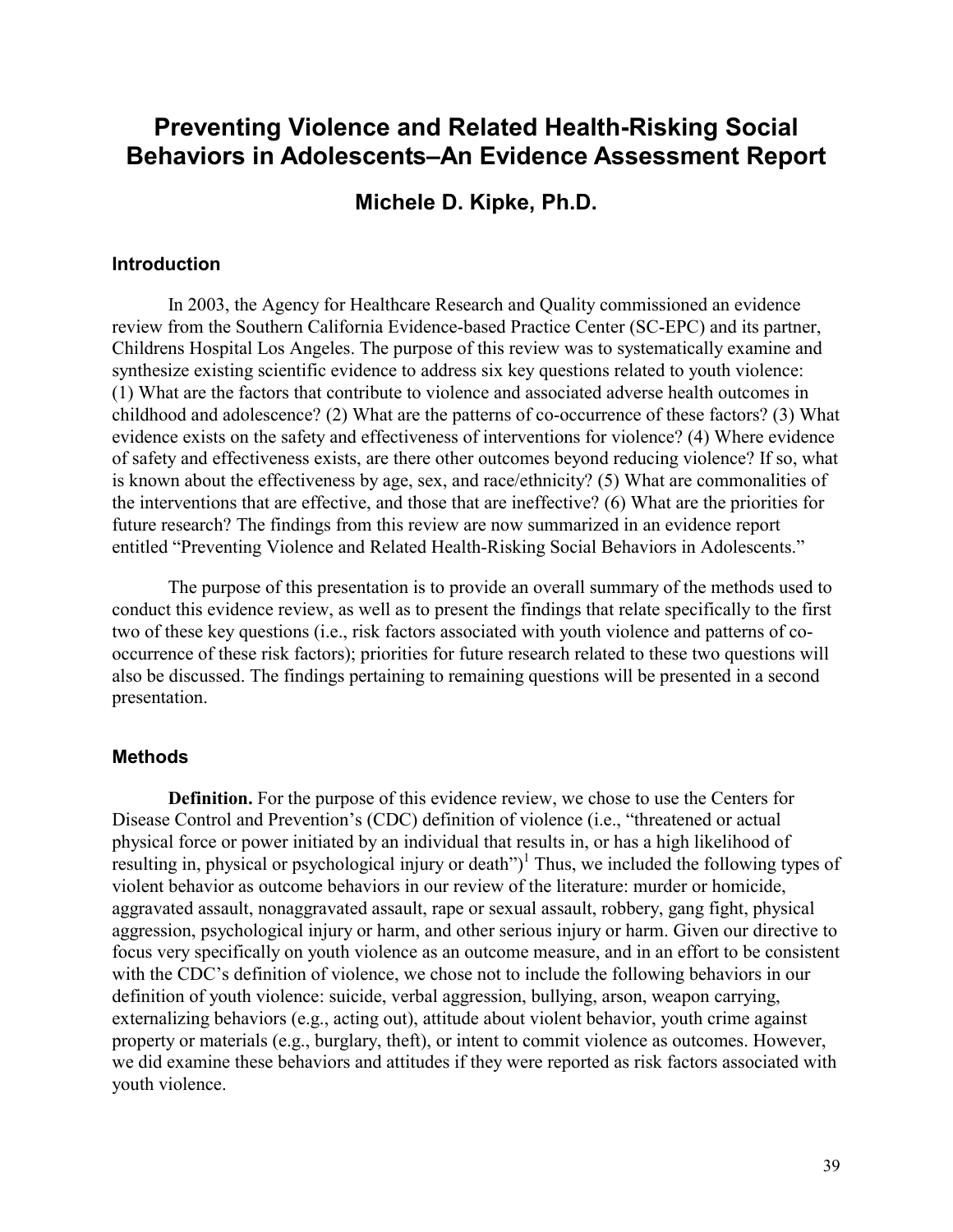**Data sources.** We reviewed evidence reported in published articles retrieved from four electronic databases—MEDLINE®, PsychInfo, SocioAbstracts, and ERIC. A systematic search of each database was performed in April/May of 2003, and then again in October/November of 2003 by the National Library of Medicine (NLM).

**Study selection.** Published articles were eligible for inclusion if they were peer-reviewed, were published in 1990 or thereafter, reported on research conducted in the United States, and if they specifically examined either risk/protective factors associated with youth violence perpetration or the effectiveness of a prevention intervention designed to reduce violence among adolescents, ages 12 to 17 years. Excluded were case reports, editorials, letters, reviews, practice guidelines, non-English language publications, and papers from which no data could be abstracted. To evaluate the literature related to risk factors, we based our assessment on prospective longitudinal cohort studies given that there is general consensus that cross-sectional studies would not allow us to identify temporal predictors of youth violence.

**Data extraction.** Two independent researchers screened all citations and discrepancies were resolved by consensus. Data were abstracted and recorded onto evidence tables by a member of the team and then double-checked by a senior researcher. All screening and data abstraction used pre-established criteria and guidelines.

**Data synthesis.** Systematic approaches were used to summarize the findings. When findings for a single cohort were reported in multiple articles, the cohort was considered the unit of analysis. In the summary, findings for one cohort that were reported in more than one article were counted as only one article. However, if several articles reported findings for one cohort but each reported the findings for different outcome measures, each was counted. When a risk factor was assessed using both bivariate and multivariate analysis, the results of the multivariate analysis took precedence. Findings were considered significant if the *p* statistic was less than 0.05.

When summarizing the evidence, we considered a factor to be consistently associated with violence if 75 percent or more of the cohort studies reported a significant association for the factor. Likewise, factors reported not to be associated with violence in at least 75 percent of the studies under consideration were considered not associated with violence. Otherwise, the findings were considered inconclusive. We evaluated consistency for factors that were reported in two or more cohort studies. Evidence was considered inadequate if the results for a particular factor were reported in only one cohort study.

#### **Results**

**Risk factors associated with youth violence.** We screened 11,196 titles and abstracts, reviewed 1,612 full-length articles, and included 67 articles in our evidence assessment and used 35 articles from 23 prospective longitudinal cohort studies for the review. A total of 35 articles, based on 23 prospective cohort studies, were reviewed. These articles covered 11 study populations defined by gender, race/ethnicity, and at-risk youth populations. Findings for specific racial/ethnic groups suffered from small numbers of cohorts or small numbers of subjects.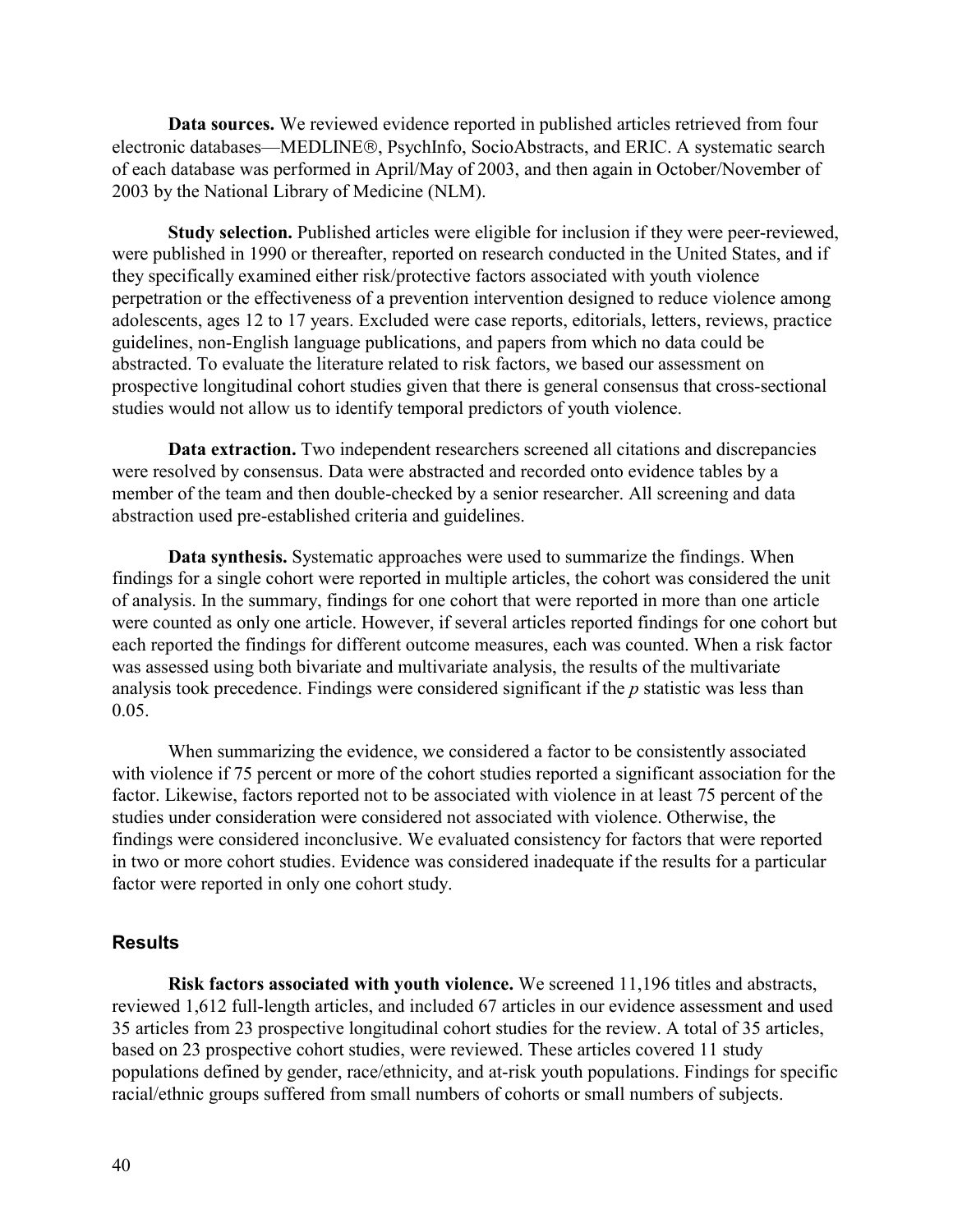Across all studies, only one risk factor, being of male gender, was consistently reported to be significantly associated with youth violence perpetration.<sup> $2-\frac{8}{9}$ </sup> Low family socioeconomic status (SES) was consistently reported not to be an independent risk factor for youth violence.<sup>3,4,7,9–11</sup> Co-occurrence of family SES with other risk factors was associated with youth violence. There was very little consistency of reported significance or nonsignificance for all other risk factors. Few studies examined a comparable set of risk factors (i.e., risk factors were often examined only by a single study) limiting our ability to draw conclusions based on the available evidence.

Among studies that specifically focused on adolescent males, a consistent finding was the significant association between violence and anger,<sup>12,13</sup> cigarette smoking,<sup>14,15</sup> and nonviolent delinquency.<sup>4,16</sup> For adolescent females, a consistent finding was the significant association between violence and nonviolent delinquency.<sup>4,11,16</sup>

For research conducted with at-risk youth populations, a consistent finding was the significant association between being Latino and repeated physical aggression among adolescent males;  $17,18$  there were no consistent findings for research conducted with at-risk adolescent females.

**Patterns of co-occurrence of these risk factors.** In addition to our search for *independent* risk factors that have a high likelihood of leading to youth violence, we were also interested in *clusters* of risk factors that may lead to youth violence. We defined co-occurrence of factors as the simultaneous presence of two or more risk or protective factors that, together, predict violence in an individual. We identified five articles on four cohort studies that addressed different aspects of co-occurrences.<sup>9,14,19–21</sup> A number of factors that were found to be statistically significant when no other risk factors were taken into account were found not to be significant when other risk factors were taken into consideration. For example, low SES or low family income was reported as a significant risk factor associated with youth violence when the co-occurrence of other risk factors was not taken into consideration. But when the effect of other risk factors was taken into consideration, its significance disappeared, implying that the other risk factor(s) were stronger predictor(s) of youth violence than was low SES.<sup>3,4,7,9–11</sup>

#### **Discussion and Implications for Future Research**

The overarching goal of this review was to bring greater scientific rigor to the evaluation process to identify the highest quality research findings in the field of youth violence. With the severely restricted scope of the project, much of the value of this report was the identification of the current status of research on youth violence, the existing research gaps and inconsistencies, and the need for additional scientifically rigorous studies. Despite the limited scope, we identified a voluminous literature that is rather fragmented in nature. We found little agreement with respect to the definitions used to measure youth violence and the ways in which risk/protective factors are conceptualized, operationally defined, measured, analyzed, and reported. As a result, the findings showed little consistency across individual studies and the research literature is not growing cumulatively. Consequently, we are limited in our ability to draw conclusions and make recommendations.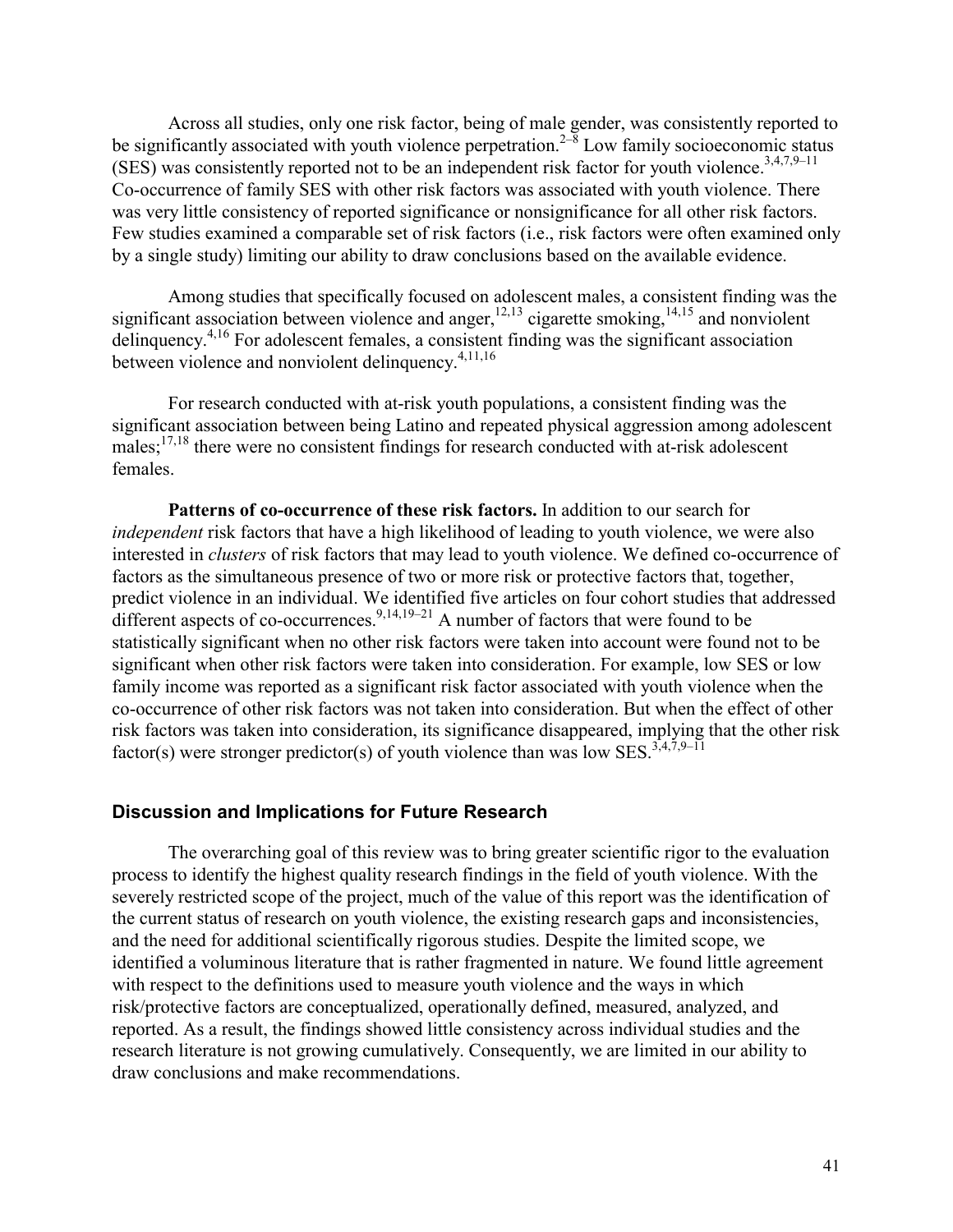Specifically, for the review of risk factors contributing to youth violence, we were unable to perform a quantitative synthesis for the risk factors by developmental stages, by type of at-risk population, by type of violent outcome, and by type of statistical analysis due to the limited number of prospective cohort studies. Efforts to examine the effects of co-occurrence of risk factors have been limited, although some efforts have been made to examine the multifactorial nature of risk and protective factors contributing to youth violence.

Priorities for future research should include: (1) a national effort to develop comparable approaches to defining, measuring, and analyzing research data related to youth violence; (2) the funding of new initiatives to facilitate the collection of comparable data across multiple sites and with multiple youth populations to permit the use of a combined prospective cohort from which a common standardized dataset could be assembled and analyzed; and (3) the funding of the establishment of natural prospective cohorts and considerations of the use of pseudo prospective cohorts that combine the efforts of the many prospective cohort studies from which a common dataset could be assembled and advanced statistical analysis conducted.

Special efforts are needed to improve the quality of publications, including the consistency and adequacy with which the study characteristics—such as research questions, conceptual framework, study design, and description of the study population—are specified.

Because of the multifactorial nature of the factors contributing to youth violence, alternatives to quantitative synthesis of published information should be sought. Unlike many clinical investigations, studies on youth violence are often multifaceted, involving the efforts of multiple parties (e.g., teachers, parents, and school administrators), requiring long time commitments, and being sensitive to factors that cannot be anticipated. We propose that social science researchers consider an "individual-level-data-meta-analysis" method  $2^{2-26}$  for future systematic reviews to identify both independent predictors and clusters of predictors that lead to youth violence.

- 1. National Center for Injury Prevention and Control. Youth violence: Overview. Available at: http://www.cdc.gov/ncipc/factsheets/yvfacts.htm. Accessed: May 2004.
- 2. Rivera B, Widom CS. Childhood victimization and violent offending. *Violence Vict.* 1990;5(1):19–35.
- 3. Roitberg T, Menard S. Adolescent violence: A test of integrated theory. *Stud Crime Crime Prev*. 1995;4(2):177–96.
- 4. Saner H, Ellickson P. Concurrent risk factors for adolescent violence. *J Adolesc Health*. 1996;19(2):94–103.
- 5. Komro KA, Williams CL, Forster JL, et al. The relationship between adolescent alcohol use and delinquent and violent behaviors. *J Child Adolesc Subst Abus*. 1999;9(2):13–28.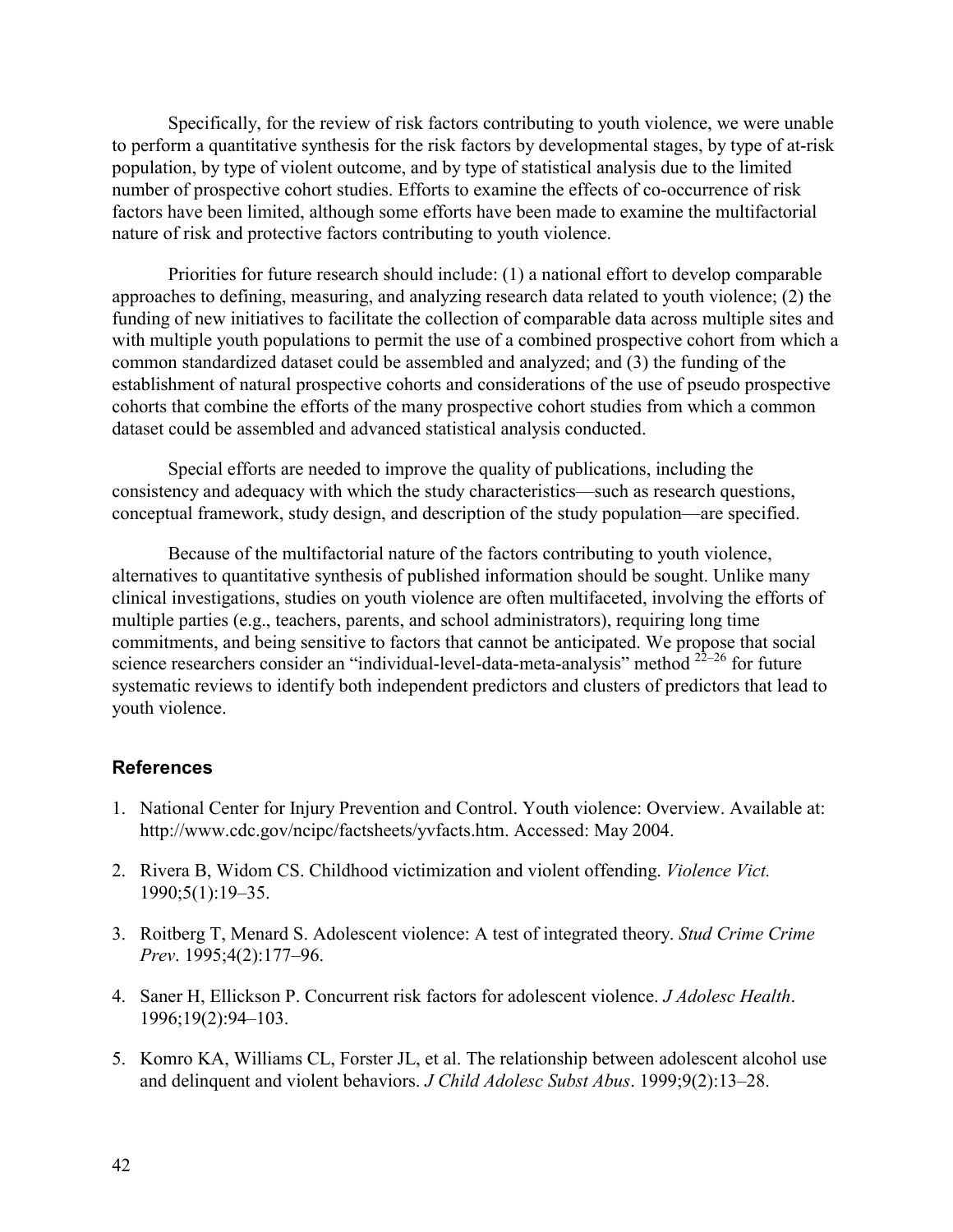- 6. Foshee VA, Bauman KE, Arriaga XB, et al. An evaluation of Safe Dates, an adolescent dating violence prevention program. *Am J Public Health*. 1998;88(1):45–50.
- 7. Herrenkohl TI, Guo J, Kosterman R, et al. Early adolescent predictors of youth violence as mediators of childhood risks. *J Early Adolesc*. 2001;21(4):447–69.
- 8. McCloskey LA, Lichter EL. The contribution of marital violence to adolescent aggression across different relationships. *J Interpers Violence*. 2003;18(4):390–412.
- 9. Herrenkohl RC, Egolf BP, Herrenkohl EC. Preschool antecedents of adolescent assaultive behavior: a longitudinal study. *Am J Orthopsychiatry*. 1997;67(3):422–32.
- 10. Brezina T. Teenage violence toward parents as an adaptation to family strain: Evidence from a national survey of male adolescents. *Youth Soc*. 1999;30(4):416–44.
- 11. Herrera VM, McCloskey LA. Gender differences in the risk for delinquency among youth exposed to family violence. *Child Abuse Negl*. 2001;25(8):1037–51.
- 12. Felson RB. "Kick 'em when they're down": Explanations of the relationship between stress and interpersonal aggression and violence. *Sociol Q*. 1992;33(1):1–16.
- 13. Foshee VA, Linder F, MacDougall JE, et al. Gender differences in the longitudinal predictors of adolescent dating violence. *Prev Med*. 2001;32(2):128–41.
- 14. Dornbusch SM, Lin I-C, Munroe PT, et al. Adolescent polydrug use and violence in the United States. *Int J Adolesc Med Health*. 1999;11(3-4):197–219.
- 15. Ellickson PL, Tucker JS, Klein DJ. High-risk behaviors associated with early smoking: results from a 5-year follow-up. *J Adolesc Health*. 2001;28(6):465–73.
- 16. Becker KB, McCloskey LA. Attention and conduct problems in children exposed to family violence. *Am J Orthopsychiatry*. 2002;72(1):83–91.
- 17. Loeber R, Wei E, Stouthamer-Loeber M, et al. Behavioral antecedents to serious and violent offending: Joint analyses from the Denver Youth Survey, Pittsburgh Youth Study and the Rochester Youth Development Study. *Stud Crime Crime Prev*. 1999;8(2):245–63.
- 18. Loeber R, Wung P, Keenan K, et al. Developmental pathways in disruptive child behavior. *Dev Psychopathol*. 1993;5(1-2):103–33.
- 19. Piquero A, Tibbetts S. The impact of pre/perinatal disturbances and disadvantaged familial environment in predicting criminal offending. *Stud Crime Crime Prev*. 1999;8(1):52–70.
- 20. Borowsky IW, Ireland M, Resnick MD, et al. Violence risk and protective factors among youth held back in school. *Ambul Pediatr*. 2002;2(6):475–84.
- 21. Beyers JM, Loeber R, Wikstrom PO, et al. What predicts adolescent violence in better-off neighborhoods? *J Abnorm Child Psychol*. 2001;29(5):369–81.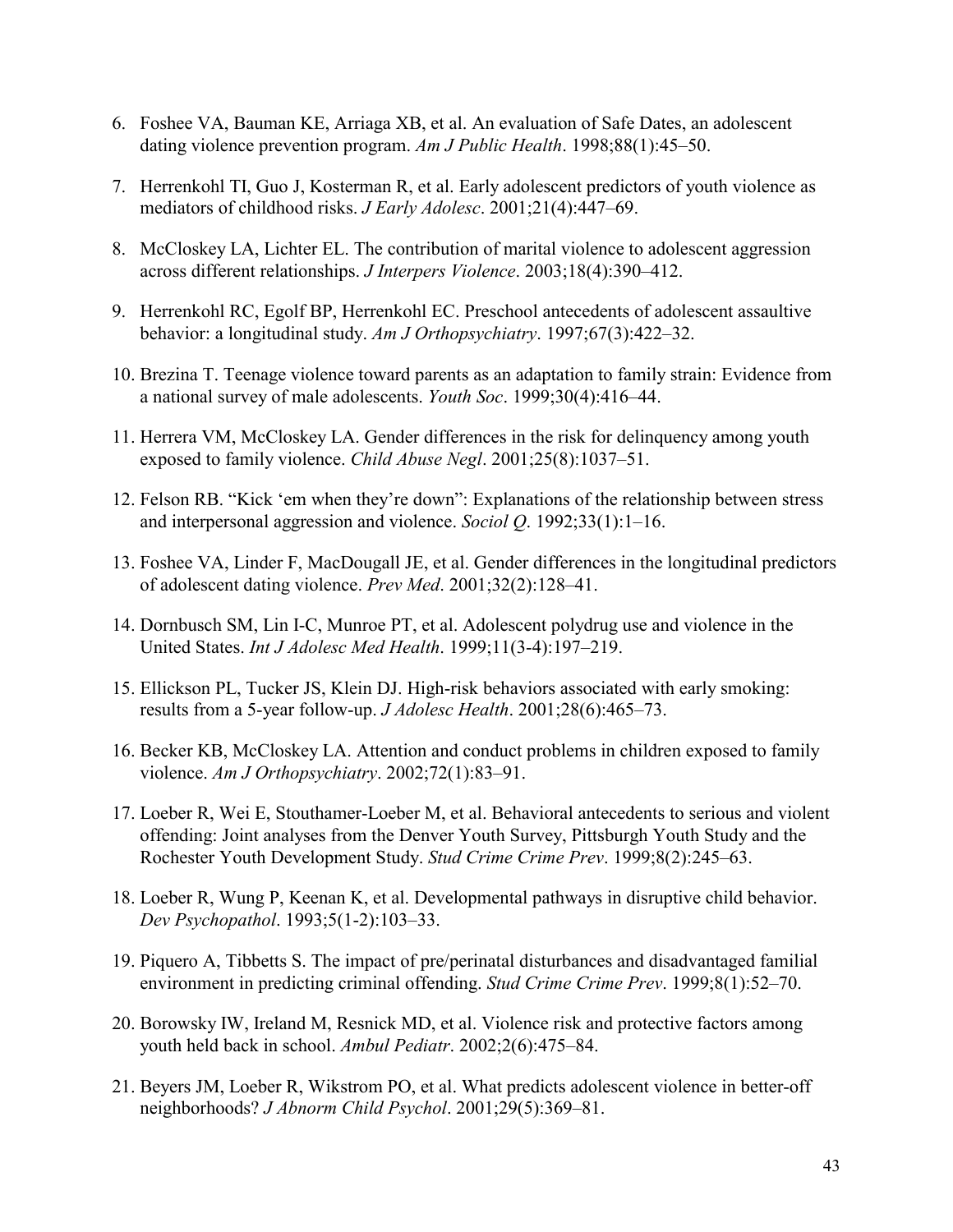- 22. Olkin I, Sampson A. Comparison of meta-analysis versus analysis of variance of individual patient data. *Biometrics*. 1998;54(1):317–22.
- 23. Mathew T, Nordstrom K. On the equivalence of meta-analysis using literature and using individual patient data. *Biometrics*. 1999;55(4):1221–3.
- 24. Stewart LA, Clarke MJ. Practical methodology of meta-analyses (overviews) using updated individual patient data. Cochrane Working Group. *Stat Med*. 1995;14(19):2057–79.
- 25. Stewart LA, Parmar MK. Meta-analysis of the literature or of individual patient data: is there a difference? *Lancet*. 1993;341(8842):418–22.
- 26. Nagin D, Tremblay RE. Trajectories of boys' physical aggression, opposition, and hyperactivity on the path to physically violent and nonviolent juvenile delinquency. *Child Dev*. 1999;70(5):1181–96.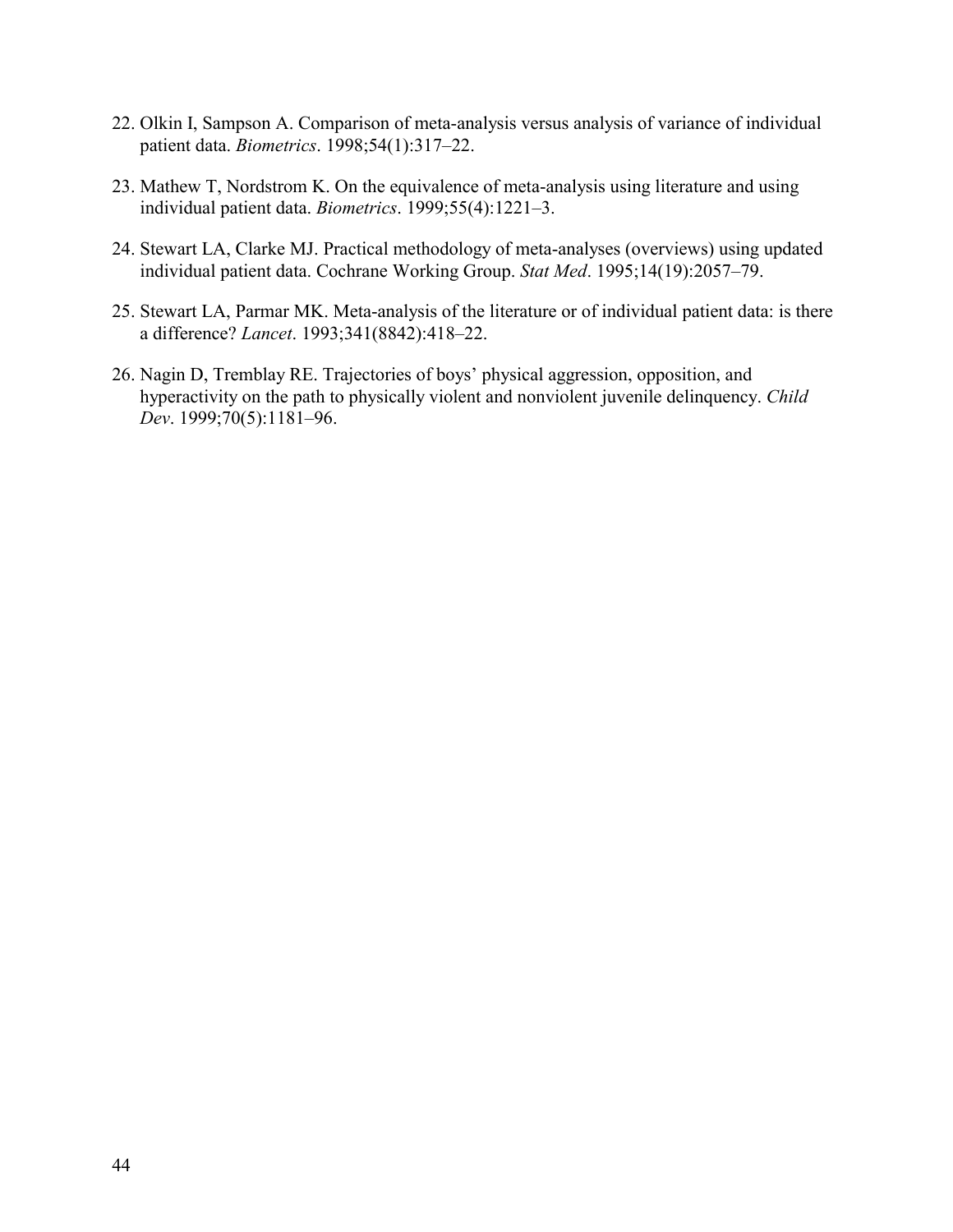# **Evidence for Cumulative Developmental Models**

## **Rolf Loeber, Ph.D.**

The field of studies on violence is faced with contradictory results. On the one hand, meta-analyses indicate a high degree of replication of one-to-one associations between risk factors/predictors and later violence.<sup>1</sup> However, results from multivariate analyses based on multiple predictors vary much from study to study. This is partly caused by studies that sample a narrow, often idiosyncratic, range of all known predictors. Also missing is an overarching conceptualization across different studies with different prediction tools.

It is proposed that advances in the prediction of violence are possible through the formulation of a novel model that takes into account six key findings: (1) pathways toward violence; (2) individuals' exposure to an accumulation of risk factors over time; (3) dose– response relationship between risk factors and violence; (4) reduction of risk of violence through exposure to promotive (i.e., protective) factors; (5) individuals' differences in exposure to risk and promotive factors at birth (called start-up factors); (6) individual factors—compared to family, peer, school, and neighborhood factors—as the most important in the explanation of who escalates from violence to homicide and in the explanation of desistance over time.

Each finding will be discussed briefly. First, research on developmental pathways to violence shows that the majority of individuals who become violent during adolescence tend to have followed a pathway earlier in their life that started with minor forms of nonphysical aggression, later physical aggression, and eventually violence.<sup>2</sup> A slightly different model assumes that a small percentage of youth do not outgrow age-normative aggression during the preschool years,<sup>3</sup> and then escalate in the severity of their aggression over time. Both models have in common the assumption that escalation to violence is gradual and can take many years.

The second finding, although less thoroughly investigated, is that predictors/risk factors of violence gradually emerge in individuals' lives.<sup>4</sup> From childhood to early adulthood, the range of predictors tends to expand across different domains of influences. Eventually, the range covers individual, family, peer, school, and neighborhood factors.

The third component consists of the finding that no single risk factor or predictor can explain why some individuals and not others become violent. Instead, research findings support the notion that there is a dose–response relationship between the number of risk factors and the probability of later deviance<sup>5</sup> and violence.<sup>6</sup> This means that we need to document individual differences in the accumulation of risk factors during development.

The fourth issue rests on the finding that certain factors are associated with a lowering of later risk of violence. These factors, referred to here as promotive factors (also known as protective factors), are thought to accumulate from childhood to early adulthood; more such factors are available later in life. It is also thought that risk and promotive factors operate in concert. That is, the total number of factors matters, but at the same time promotive factors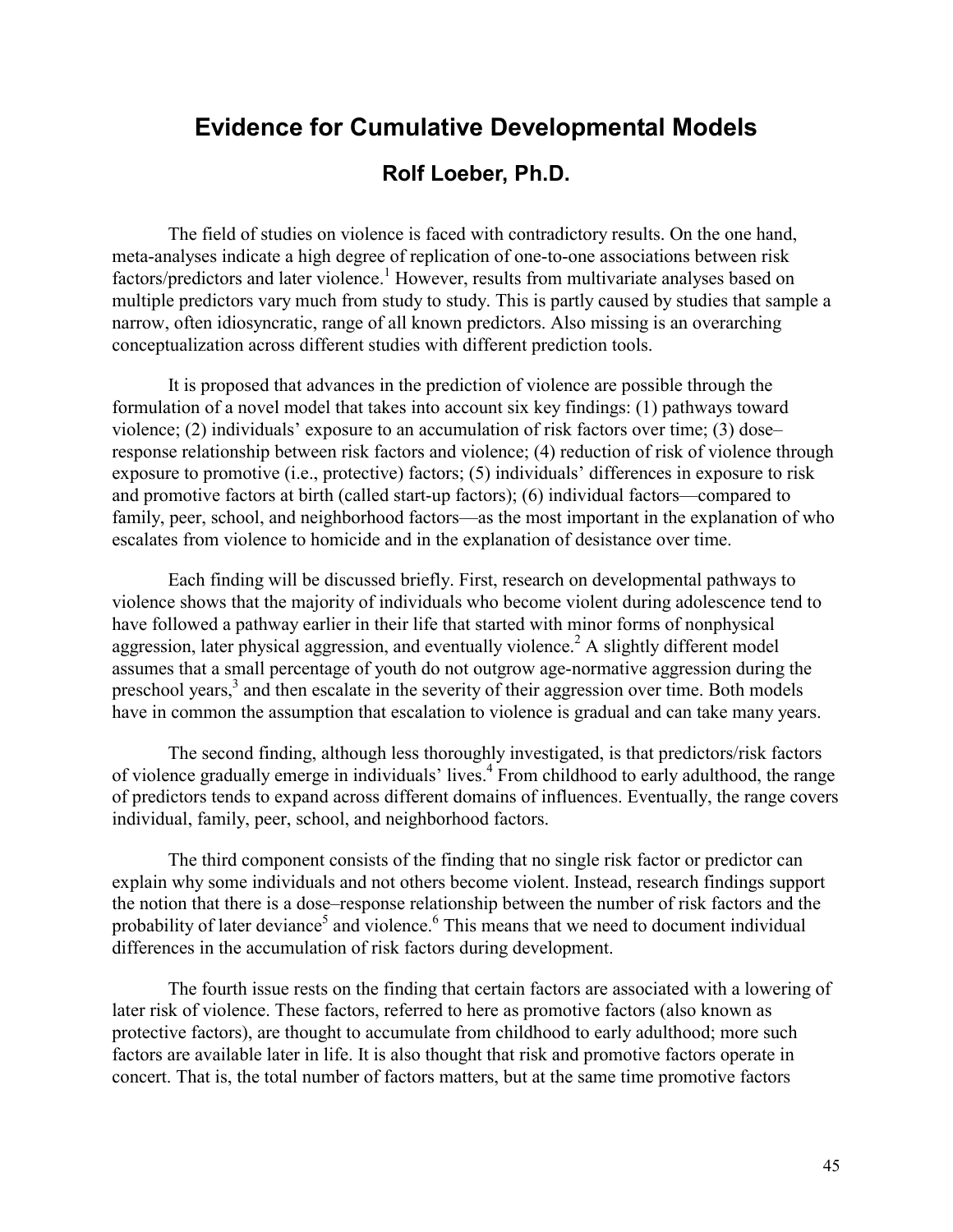buffer the impact of risk factors.<sup>5</sup> Thus, the eventual probability of violence is the result of the balance between risk and promotive factors.<sup>7</sup>

The fifth component is that certain risk and promotive factors are already present before or at birth. However, children differ in their exposure to risk and promotive factors. That is, risk factors tend to prevail for those on a pathway from minor aggression to violence, whereas protective factors tend to prevail for those are unlikely to escalate to violence.

The final component refers to the types of predominant risk/promotive factors that can explain escalation to violence and desistance in violence. It was generally thought that risk factors are interchangeable and that risk factors from the domains of the individual, family, peer, school, and neighborhood all contributed to the risk of violence. This conceptualization is too broad; instead, evidence suggests that individual factors are mostly associated with escalation processes from violence to homicide.<sup>8</sup> Similarly, de-escalation is thought to depend primarily on changes in individual factors and secondarily on changes in factors from the other domains.<sup>9</sup>

The six components are brought together into a single, three-dimensional cumulative, developmental model. This model is an advance over existing models in presenting the currently known *outer* boundaries for the interrelationships among developmental pathways to violence, risk, and protective factors associated with violence. Individuals' escalation to violence can be mapped within this model as a function of risk and protective factors. A second advantage of the model is that practitioners and policymakers can easily understand the model, unlike most statistical models, thus facilitating the communication of key aspects relating to juveniles' escalation to violence. The model also has clear implications for the evaluation of change, whether occurring naturally or through prevention or remediation.

- 1. Lipsey MW, Derzon JH. Predictors of violent or serious delinguency in adolescence and early adulthood: a synthesis of longitudinal research. In Loeber R, Farrington DP, eds., *Serious and Violent Juvenile Offenders: Risk Factors and Successful Interventions*. Thousands Oaks, CA: Sage Publications;1998:86–105.
- 2. Loeber R, Wung P, Keenan K, Giroux B, Stouthamer-Loeber M, Van Kammen, WB, Maughan B. Developmental pathways in disruptive child behavior. *Dev Psychopathol.*  1993;5,101–132.
- 3. Tremblay RE. Why socialization fails. The case of chronic physical aggression. In Lahey BB, Moffitt TE, Caspi A, eds., *Causes of Conduct Disorder and Juvenile Delinquency*. New York: Guilford Press;2003:182–224.
- 4. Loeber R. (1985). Patterns and development of antisocial child behavior. In Whitehurst GJ, ed., *Annals of Child Development, vol. 2*. Greenwich, CT: JAI Press;1985:77–116.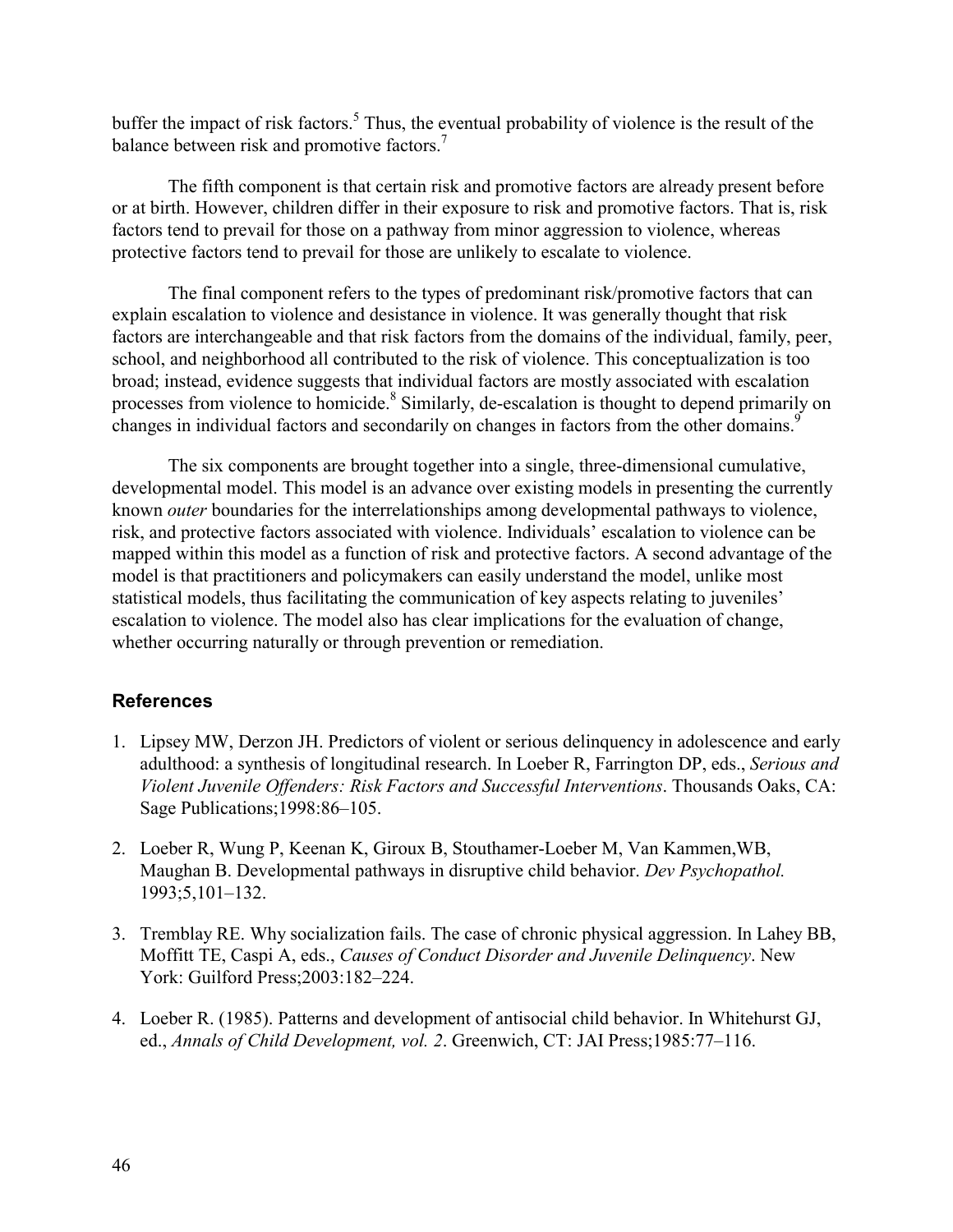- 5. Sameroff AJ. Ecological perspectives on developmental risk. In Osofsky JD, Fitzgerald HE, eds., *Infant Mental Health in Groups at High Risk. WAIMH Handbook of Infant Mental Health, vol. 4*. New York: Wiley;1999:233–248.
- 6. Loeber R. Development pathways and cumulative risk/protective models. Paper presented at: Meeting of the International Society for the Study of Behavior Development; July 2004; Ghent, Belgium.
- 7. Stouthamer-Loeber M, Loeber R, Wei E, Farrington DP, Wikström P-OH. (2002). Risk and promotive effects in the explanation of persistent serious delinquency in boys. *J Clin Consult Psychol.* 2002;70:111–123.
- 8. Loeber R, Homish DL, Wei EH, Pardini D, Crawford AM, Farrington DP, Stouthamer-Loeber M, Creemers J, Koehler, SA, Rosenfeld R. The prediction of violence and homicide in young males. *J Clin Consult Psychol*. In press.
- 9. Stouthamer-Loeber M, Wei EH, Loeber R, Masten A. Desistance from persistent serious delinquency in the transition to adulthood. *Dev Psychopathol*. In press.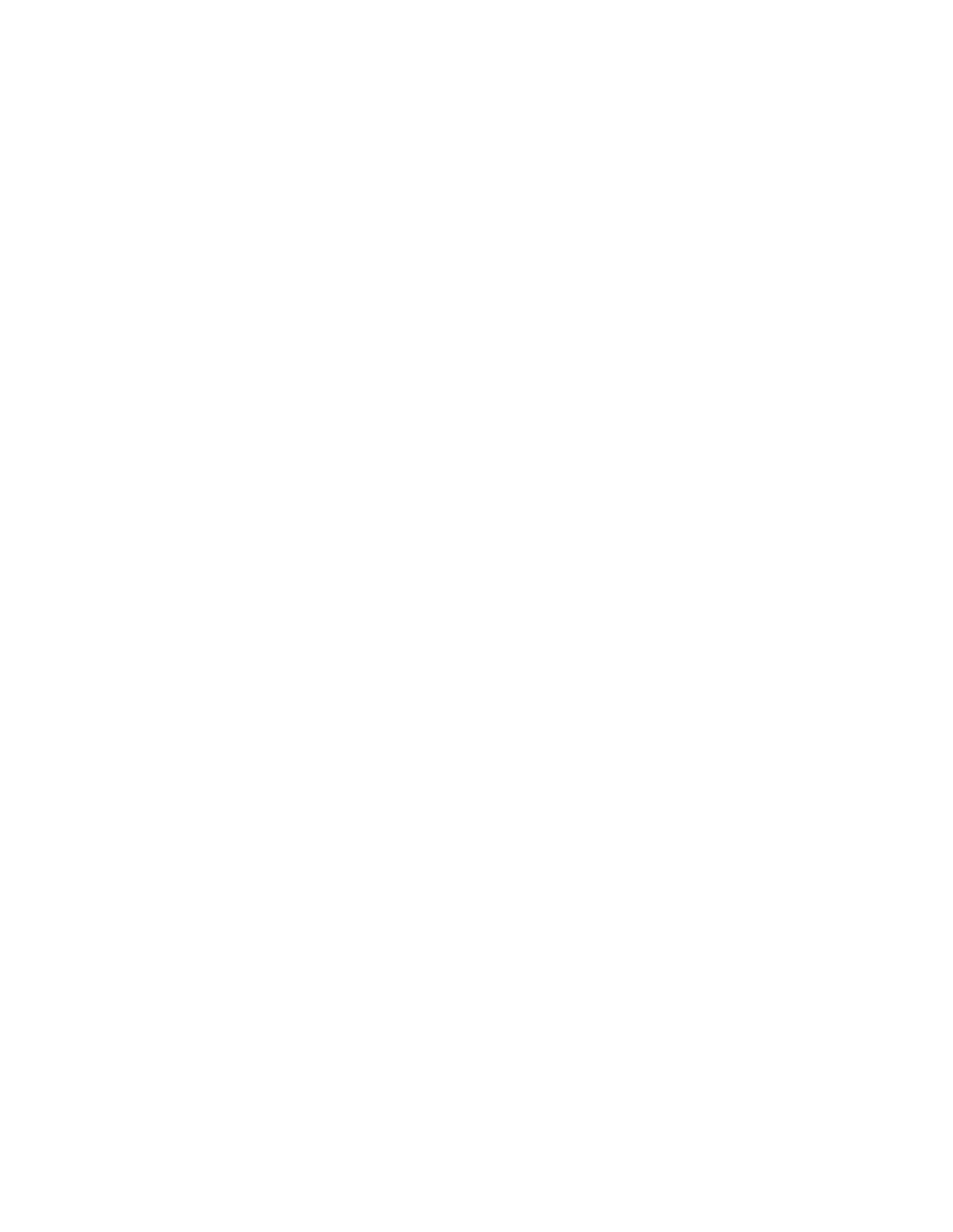# **Multiple Behavior Problems and Shared Risk**

## **Deborah M. Capaldi, Ph.D.**

"Comorbidity" of psychopathology is a term that refers to an individual meeting the criteria for more than one psychiatric diagnosis. For youth with diagnosed conduct disorder, comorbid conditions contribute to their distress and functional impairment and complicate their treatment. "Co-occurrence" is a term that refers to the significant association of two behaviors, often measured by continuous scales. The behaviors that are the main focus of this paper include antisocial behavior, general delinquency, violence, substance use, and risky sexual behavior—all externalizing behaviors. The main internalizing behavior considered is depression.

#### **The Conduct Problem Cluster**

Youth who show higher levels of conduct problems tend to show an accelerated lifecourse to adult roles, which relates to the co-occurrence of problem behaviors at adolescence. Such youth tend to drop out of school $<sup>1</sup>$  and take on certain adult-like behaviors, such as sexual</sup> intercourse,<sup>2</sup> substance use,<sup>3</sup> and roles such as parenthood<sup>4</sup> at earlier ages than usual. Jessor and Jessor hypothesized a syndrome of problem behavior.<sup>5</sup> The common element to the behaviors is that they are defined as undesirable by the social norms of conventional society. Associations across behaviors within the externalizing cluster are particularly strong. However, associations between externalizing and internalizing behaviors, particularly depression, are also surprisingly strong.<sup>6</sup> Multiproblem youth are a relatively small proportion of youth, but they account for a relatively large proportion of problem behaviors.<sup>7</sup>

Gottfredson and Hirschi<sup>8</sup> posit that there is a single underlying propensity factor driving deviant behavior, namely lack of self-control. However, some differences in patterns and strength of predictors and the presence of predictive associations among the behaviors themselves suggest that they are highly associated but not identical.

#### **Developmental Systems Explanations**

Developmental systems theories emphasize the causal role of continuous interaction of all levels of the developing system from the molecular to the cultural, with a particular focus on individual—environmental transactions. Bronfenbrenner<sup>9</sup> conceptualized a hierarchy of four nested systems involving intrapersonal factors, microsystems of face-to-face interactions, proximal contextual factors and behavioral settings, and finally macrocontextual factors. There is evidence for shared influences related to co-occurrence at each of these levels, as risk factors show associations with multiple problem behavior outcomes and also show interrelationships. Some brief examples of shared risk are given for each level.

At the intrapersonal level, the co-occurrence of problem behaviors is partly due to shared temperamental tendencies such as a relatively high activity level, poor inhibitory control, a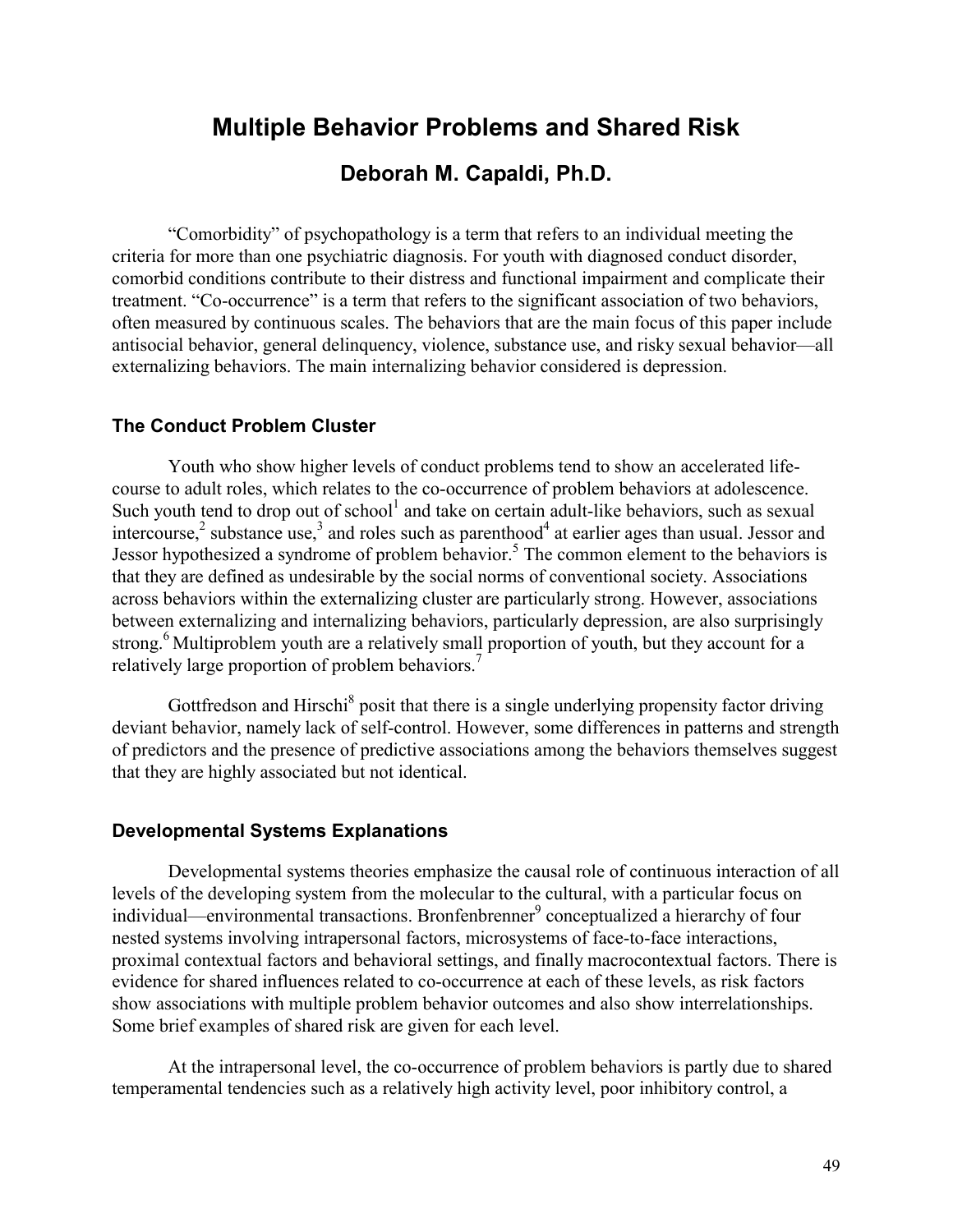greater vulnerability to feelings of negative affect and anger, and a higher tolerance for risk taking.<sup>10</sup> Temperament risk is hypothesized to be due to genetic factors. High activity level appears to be a risk factor for both conduct disorder and risky sexual behavior.<sup>11</sup>

At the second level, social transactions, particularly with parents in childhood and with peers in later childhood and adolescence, are key factors that have been demonstrated in many studies to be related to multiple problem behaviors.<sup>12</sup> Positive parental involvement, structure, monitoring and discipline, and the absence of harsh discipline are associated with lower risk for problem behaviors and depression.<sup>13</sup> Rejection by prosocial peers<sup>14</sup> and associations with peers who engage in problem behaviors are also a risk factor for these associated problem behaviors, and it is within these peer groups that many other problem behaviors are initiated, practiced, and reinforced<sup>15</sup>

At Level 3, contextual risk factors impinge on the family—particularly low income, unemployment, low parental socioeconomic status, parental antisocial behavior, parental stress, parental depression, and the number of parental transitions (e.g., divorces). These factors are interrelated, partly due to continuity in family social deprivation and causal associations between the outcomes. Neighborhood risk also affects families, is associated with the density of delinquent peers, and provides settings for peer group interactions.

At Level 4, societal and cultural risk factors also show shared associations with problem behaviors. Norms and messages regarding the appropriateness of behaviors such as violence, substance use, and sexual involvement at adolescence tend to be associated. Television violence predicts violent behavior.<sup>16</sup> Such norms also differ among cultural groupings, as well as for boys versus girls.

Studies of transactions between the factors at each level have elucidated some processes, such as selection into deviant social settings<sup>17</sup> and the failure model,<sup>18</sup> which posits that antisocial youth are vulnerable to additional problems (e.g., adolescent pregnancy and depressed mood), in part because their conduct problems result in developmental failures (e.g., the failure to develop social and academic skills yet selection into higher risk contexts).

#### **Conclusions**

There is strong evidence for shared predictors of co-occurring problem behaviors, but also evidence for specific predictors and for causal effects among the co-occurring behaviors themselves. However, further work is required to delineate patterns of co-occurrence, predictors, and processes across the early life course. Prevention and treatment programs for each of these behaviors should be designed based on co-occurrence issues.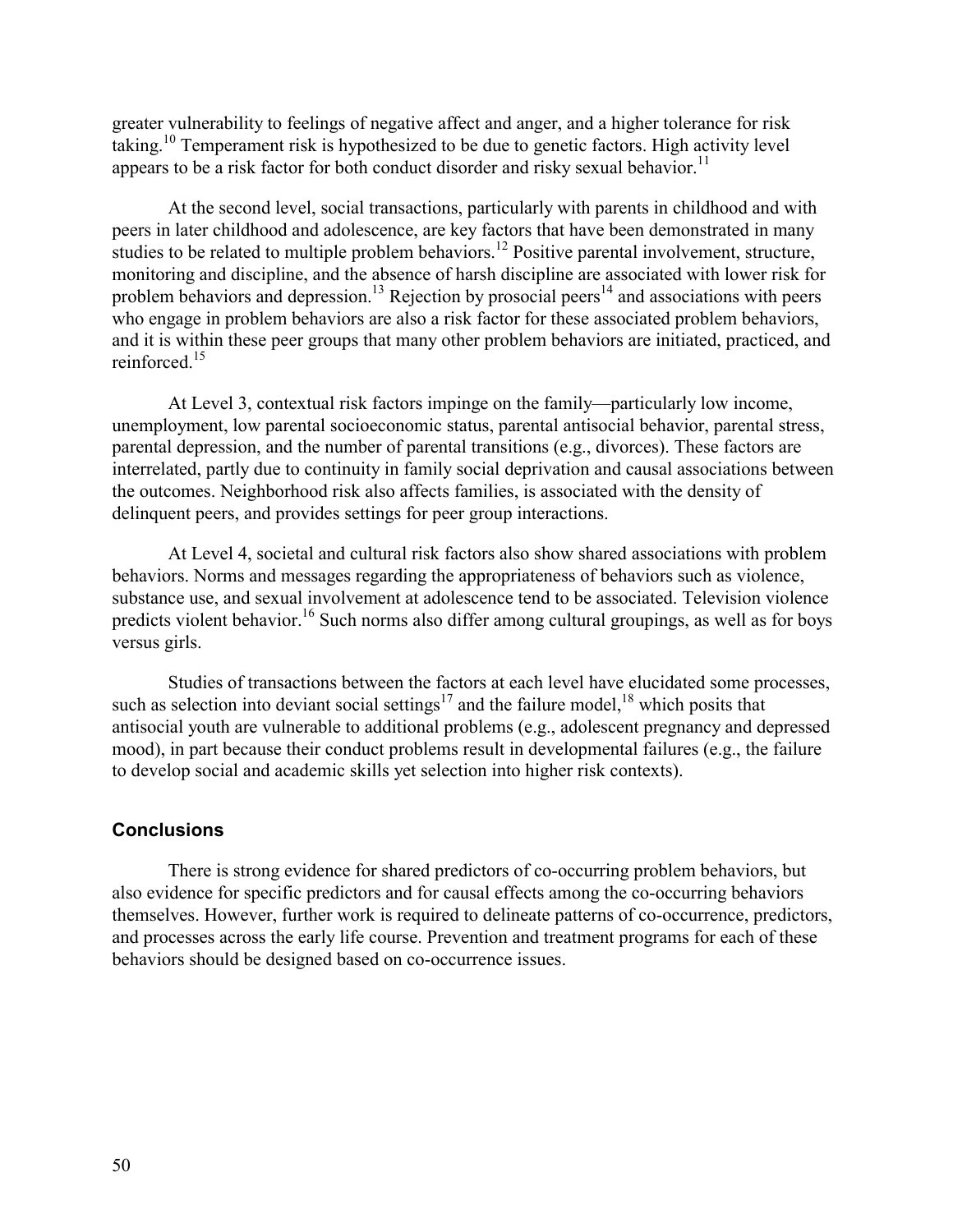- 1. Elliott DS, Voss HL. Delinquency and Dropout. Lexington, MA: Lexington Books;1974.
- 2. Capaldi DM, Crosby L, Stoolmiller M. Predicting the timing of first sexual intercourse for at-risk adolescent males. *Child Dev*. 1996;67:344–359.
- 3. Dishion TJ, Capaldi DM, Yoerger K. Middle childhood antecedents to progression in male adolescent substance use: an ecological analysis of risk and protection. *J Adolesc Res*. 1999;14:175–206.
- 4. Scaramella LV, Conger RD, Simons RL, Whitbeck LB. Predicting risk for pregnancy by late adolescence: a social contextual perspective. *Dev Psychol*. 1998;34:1233–1245.
- 5. Jessor R, Jessor SL. *Problem Behavior and Psychosocial Development: A Longitudinal Study of Youth*. New York: Academic Press;1977.
- 6. Angold A, Costello E J, Erkanli A. Comorbidity. *J Child Psychol Psychiatry*. 1999;40:57–87.
- 7. Biglan A, Brennan PA, Foster SL, Holder HD. *Helping adolescents at risk: Prevention of multiple problem behavior*s. Guilford Press: New York;2004.
- 8. Gottfredson MR, Hirschi T. *A General Theory of Crime*. Stanford, CA: Stanford University Press;1990.
- 9. Bronfenbrenner U. Ecology of family as a context for human development: research perspectives. *Dev Psychol*. 1986;22:723–742.
- 10. Lahey BB, Waldman ID. The developmental propensity model of the origins of conduct problems during childhood and adolescence. In Lahey BB, Moffitt TE, Caspi A, eds. *Causes of Conduct Disorder and Juvenile Delinquency*. New York: Guilford Press;2003.
- 11. Capaldi DM. Onset and lifetime heterosexual HIV risk behaviors in young adult males at risk for antisocial behavior. Paper presented at: National Institute on Drug Abuse Conference on Linking Drug Abuse and HIV Prevention in Youth; April 2004, Washington, DC.
- 12. Patterson GR, Reid JB, Dishion TJ. *A Social Learning Approach: Antisocial Boys (vol 4)*. Eugene, OR: Castalia Publishing;1992.
- 13. Kim IJ, Ge X, Brody GH, Conger R, Gibbons FX, Simons RL. Parenting behaviors and the occurrence and co-occurrence of depressive symptoms and conduct problems among African American children. *J Fam Psychol*. 2003;17:571–583.
- 14. Coie JD, Dodge K. Multiple sources of data on social behavior and social status in the school: a cross-age comparison. *Child Dev*. 1988;59:815–829.
- 15. Dishion TJ, Spracklen KM, Andrews DW, Patterson GR. Deviancy training in male adolescent friendships. *Behav Ther*. 1996;27:373–390.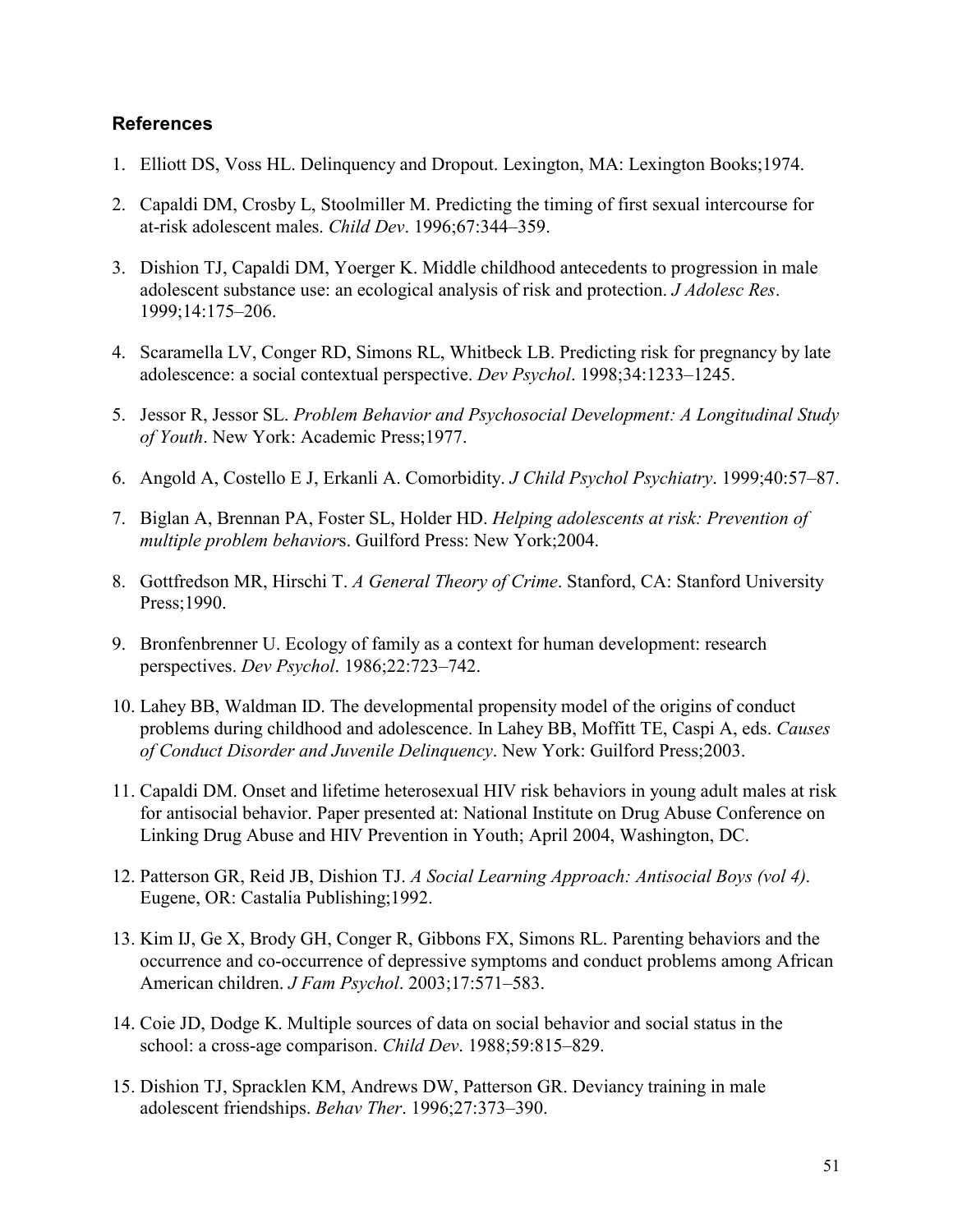- 16. Huesmann LR, Moise JF, Podolski CP. The effects of media violence on the development of antisocial behavior. In Stoff DM, Breiling J, Maser JD, eds., *Handbook of Antisocial Behavior*. New York: Wiley;1997.
- 17. Dishion TJ, Patterson GR, Stoolmiller M, Skinner ML. Family, school, and behavioral antecedents to early adolescent involvement with antisocial peers. *Dev Psychol*. 1991;27:172–180.
- 18. Wiesner M, Kim HK, Capaldi DM. Young adult outcomes of different offender trajectories: psychopathy, alcohol use, drug use, and depressive symptoms. *Dev Psychopathol*. In press.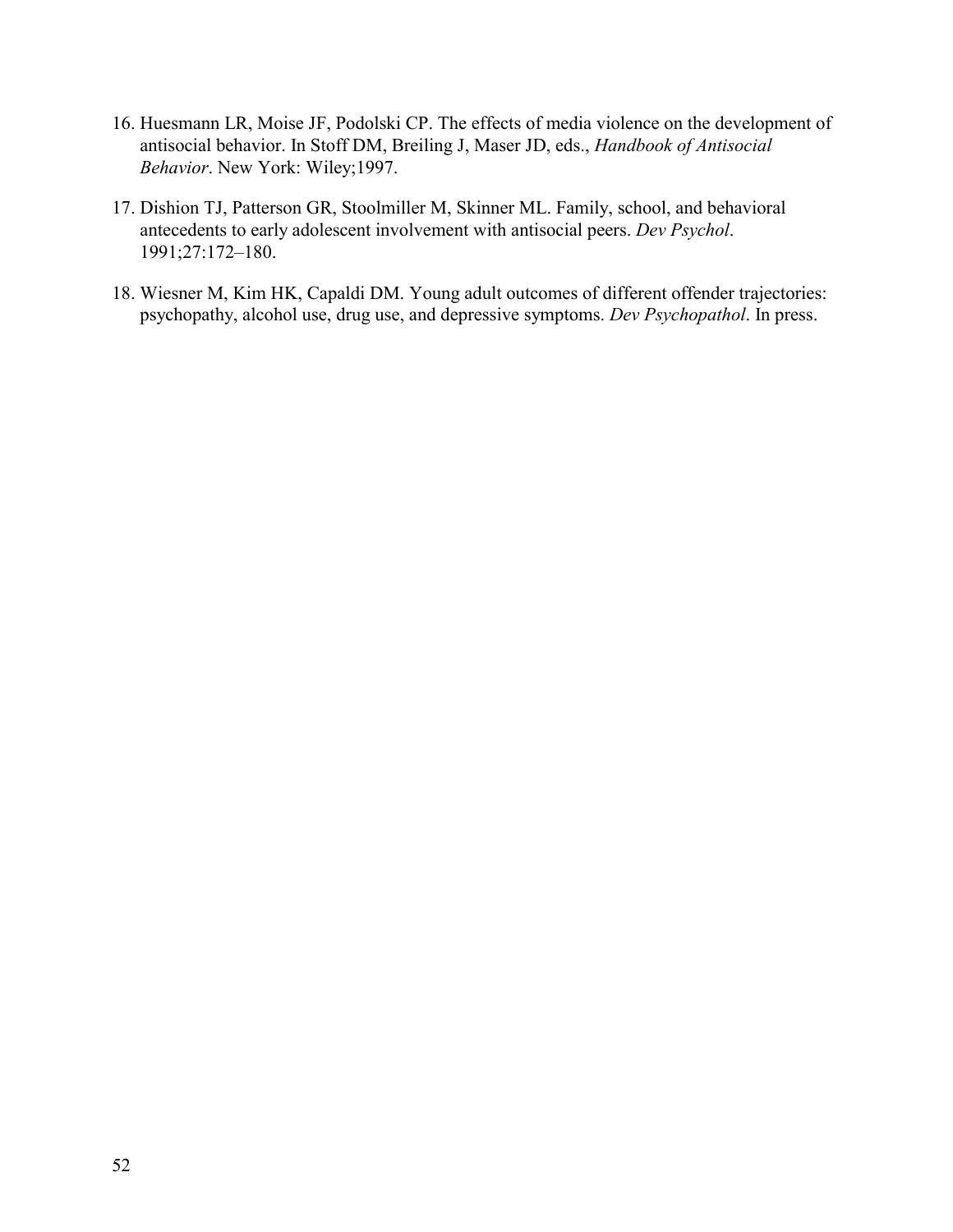# **Implications for Intervention**

# **Richard F. Catalano, Ph.D.**

Prevention science, a discipline built on the integration of life course development research, community epidemiology, and preventive intervention trials, is based on the premise that empirically verifiable precursors predict the likelihood of violence and other undesired health outcomes. Crime and violence, drug abuse, school dropout, and risky sexual behavior are pressing problems that co-occur in individuals and neighborhoods and are predicted by common precursors. Precursors, in individuals and their environments, include risk factors that predict an increased likelihood of problems and protective factors that mediate or moderate exposure to risk in predicting decreased likelihood of problems. There is much overlap in these risk and protective factors for different problem behaviors. Furthermore, research indicates that different risk factors appear to be particularly salient at different developmental stages. This suggests that the prevention of problem behavior may require a developmental continuum of appropriate prevention efforts that involve multiple approaches and agencies.

Prevention science postulates that negative health outcomes can be prevented by reducing or eliminating risk factors and enhancing protective factors in individuals and their environments during the course of development. A growing number of interventions have been found to be effective in preventing adolescent violence and other problem behaviors by reducing risk and enhancing protection.

Despite the advances in the science base for effective preventive interventions and the investments in community-wide preventive interventions, many communities continue to invest in prevention strategies with limited evidence of effectiveness. Translating prevention science into community prevention service systems has emerged as a priority for prevention services research. To reduce the prevalence of violence, substance abuse, and related problems, methods for taking to scale in communities effective prevention policies and programs are needed. Because of limited resources for such widespread implementation, it becomes imperative to use methods for focusing effective strategies to address the most pressing needs of local populations. Going to scale requires effectively mobilizing various sectors of communities to be in concert on widespread implementation of effective prevention strategies. Effective targeting of proven prevention strategies requires methods for assessing and prioritizing specific risk and protective factors in local community areas and matching effective interventions to these priorities.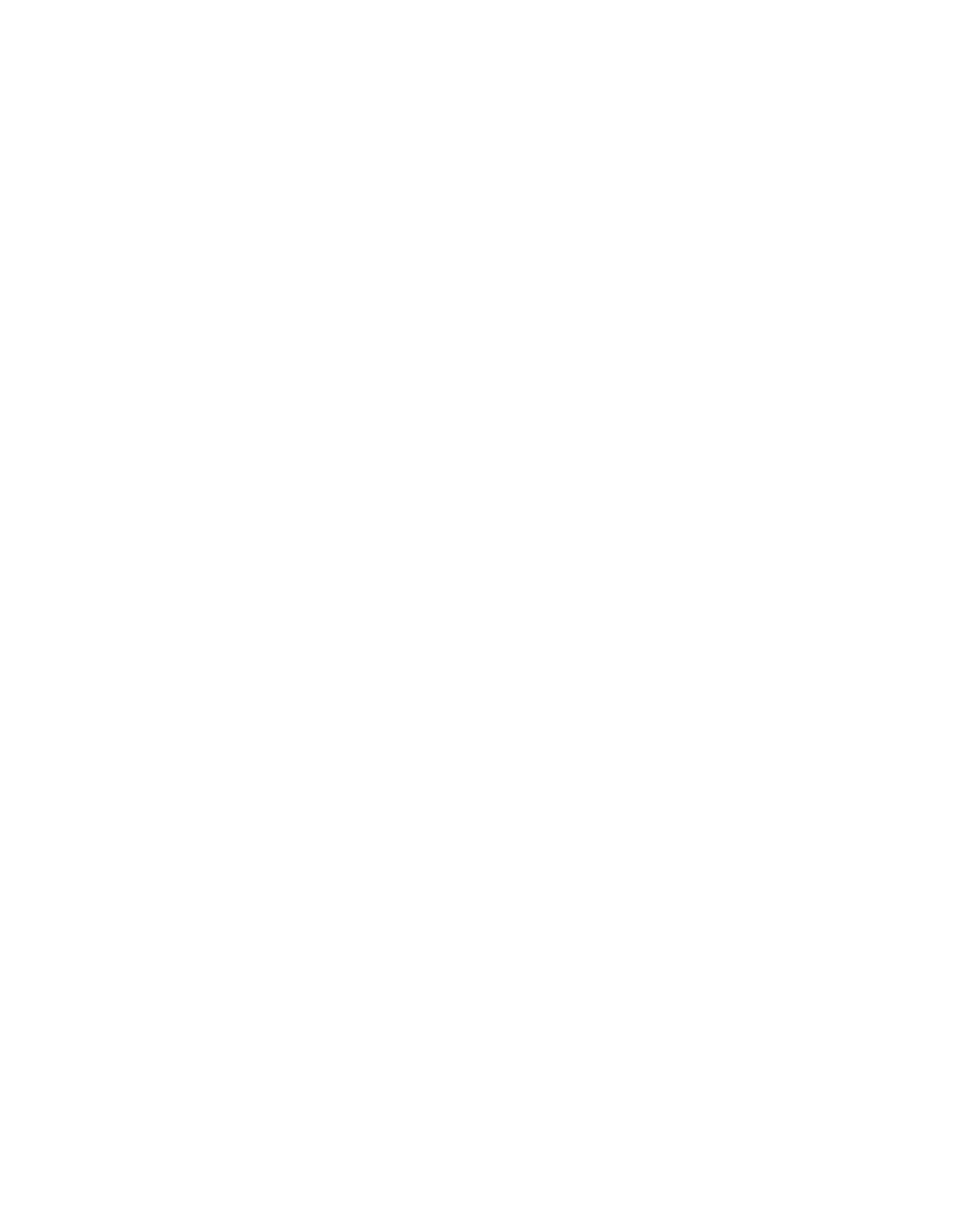# **Prenatal and Infancy Home Visiting by Nurses**

## **David Olds, Ph.D.**

Our team has conducted three randomized controlled trials of a program of prenatal and infancy home visiting by nurses for low-income women with no previous live births. The program is known today as the Nurse Family Partnership. The first trial, conducted in Elmira, NY, enrolled a primarily white sample  $(N = 400)$ . The second, conducted in Memphis, TN, enrolled a primarily black sample ( $N = 1138$  for pregnancy and 743 for infancy phases). The third, conducted in Denver, CO ( $N = 735$ ), registered a large sample of Hispanics (46 percent) and systematically examined the impact of the program when delivered by paraprofessionals and by nurses. Each of the trials registered a large portion of the populations in the target communities.

In each of the three trials, women were randomized to receive either comparison services or home visiting by nurses during pregnancy and the first 2 years of their children's lives. The comparison services (consisting of some combination of free transportation for prenatal and wellchild care and developmental screening and referral services) varied by trial. The home visiting program was essentially the same in each of the trials. In their home visits, the nurses had three major goals: (1) to improve the outcomes of pregnancy by helping women improve their prenatal health; (2) to improve the child's health and development by helping parents provide competent care of the child; and (3) to improve the family's economic self-sufficiency by helping parents develop a vision for the future and make concrete plans for accomplishing their goals, with a particular emphasis on planning subsequent pregnancies, completing their educations, finding work, and involving fathers, when possible. Figure 1 illustrates the process through which the program was expected to affect the child.

#### **Consistent Findings Across Trials**

High rates of sample retention in the trials increase the validity of treatment contrasts. In at least two of the three trials, the nurse-visited group, compared to controls experienced: (1) a reduction in number of cigarettes smoked per day over the course of pregnancy; (2) a reduction in number of subsequent pregnancies and increase in interval between first and second births; (3) an increase in women's employment; (4) an increase in the father's involvement in the family; (5) a reduction in use of welfare; (6) an improvement in quality of parent–infant dyadic interaction and growth-promoting qualities of the home environment; (7) a reduction in number of health care encounters for injuries or ingestions; and (8) an improvement in children's school readiness, indicated by superior language and cognitive development and executive functioning. Program effects on caregiving and child outcomes were greater for families in which the mother had low psychological resources (limited belief in their control over life circumstances, limited intellectual functioning, and high rates of mental health symptoms) at registration.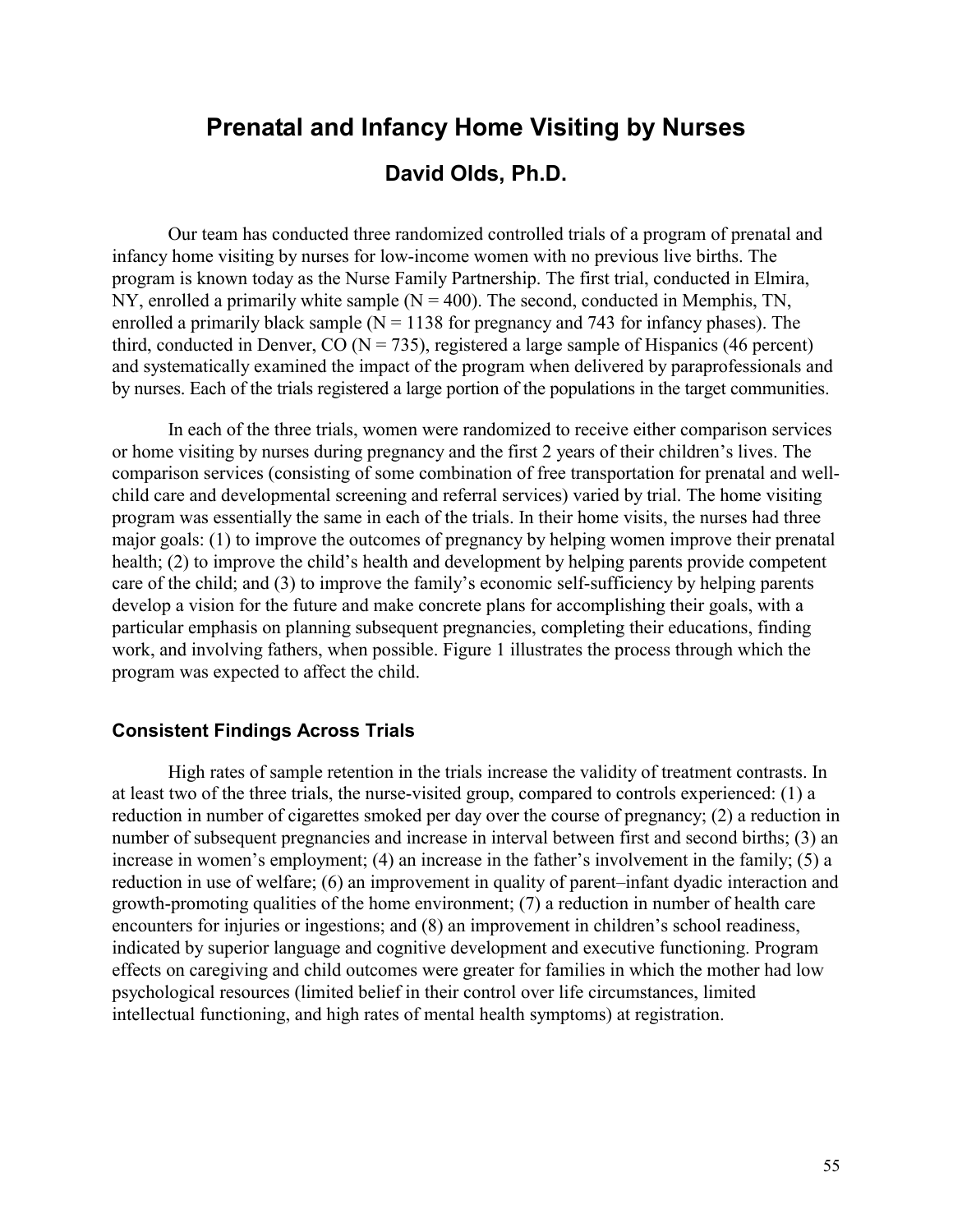

**Figure 1.** Model of program influences on risks for and indicators of dysregulated child behavior.

### **Unique Findings in Elmira, Memphis, and Denver**

In the Elmira trial, nurse-visited, low-income, unmarried women, in contrast to controlgroup counterparts, had 79 percent fewer State-verified reports of child abuse and neglect, 44 percent fewer behavioral problems due to use of drugs and alcohol, and 69 percent fewer arrests by their first-born child's 15th birthday. Their 15-year-old children, compared to control-group counterparts, had 54 percent fewer arrests, 81 percent fewer convictions, 63 percent fewer sexual partners, and 56 percent less consumption of alcohol.

In Memphis, nurse-visited 6-year-old children born to mothers with low psychological resources, in contrast to control-group counterparts, had lower rates of dysregulated aggression and incoherent stories in response to the MacArthur Story Stem Battery. Moreover, nurse-visited children overall were reported by their mothers to have fewer behavioral problems in the borderline or clinical range on the Achenbach Total Problems Scale.

In Denver, the nurses produced effects approximately twice as large as those produced by paraprofessional visitors following essentially the same program model.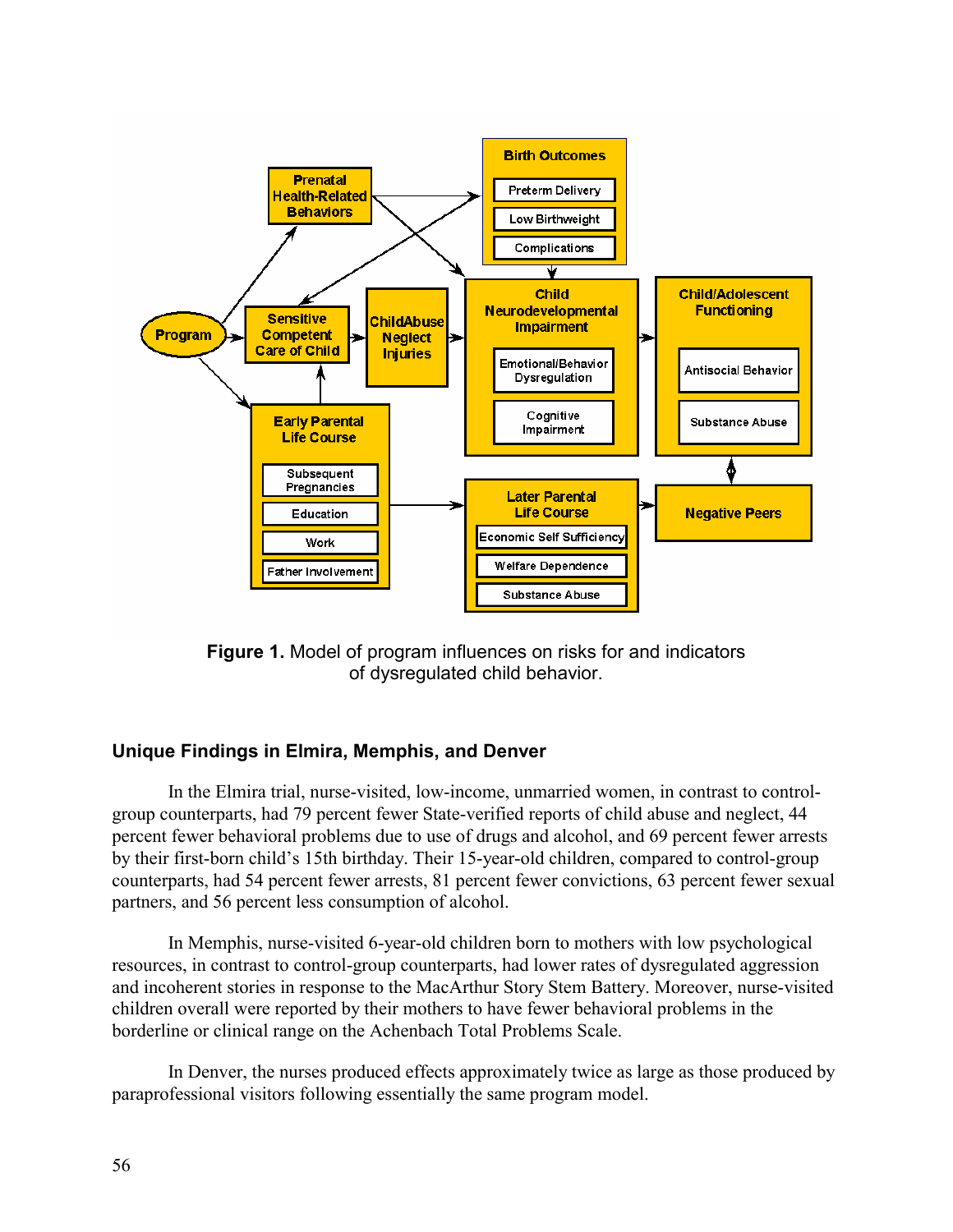## **National Replication Work**

Since 1997, we have been replicating the program throughout the United States, giving careful attention to reproducing the essential elements of the program tested in the trials and to monitoring and improving program implementation.

## **References**

Bretherton I, Oppenheim D. The MacArthur Story Stem Battery: Development, administration, reliability, validity, and reflections about meaning. In R. Emde, D. Wolf, & D. Oppenheim (Eds.), *Revealing the Inner Worlds of Young Children: The MacArthur Story Stem Battery and Parent-Child Narratives*. New York: Oxford;2003:55–80.

Kitzman H, Olds DL, Henderson CR Jr, Hanks C, Cole R, Tatelbaum R, McConnochie KM, Sidora K, Luckey DW, Shaver D, Engelhardt K, James D, Barnard K. Effect of prenatal and infancy home visitation by nurses on pregnancy outcomes, childhood injuries, and repeated childbearing. A randomized controlled trial. *JAMA.* 1997;278(8):644–52.

Kitzman H, Olds DL, Sidora K, Henderson CR Jr, Hanks C, Cole R, Luckey DW, Bondy J, Cole K, Glazner J. Enduring effects of nurse home visitation on maternal life course: A 3-year followup of a randomized trial. *JAMA.* 2000;283(15):1983–9.

Olds D, Henderson CR Jr, Cole R, Eckenrode J, Kitzman H, Luckey D, Pettitt L, Sidora K, Morris P, Powers J. Long-term effects of nurse home visitation on children's criminal and antisocial behavior: 15-year follow-up of a randomized controlled trial. *JAMA.*  1998;280(14):1238–44.

Olds D, Kitzman H, Cole R, Robinson J, Sidora K, Luckey D, Henderson C, Hanks C, Bondy J, Holmberg J. Effects of nurse home visiting on maternal life-course and child development: Agesix follow-up of a randomized trial. *Pediatrics.* In press.

Olds DL, Eckenrode J, Henderson CR Jr, Kitzman H, Powers J, Cole R, Sidora K, Morris P, Pettitt LM, Luckey D. Long-term effects of home visitation on maternal life course and child abuse and neglect. Fifteen-year follow-up of a randomized trial. *JAMA.* 1997;278(8):637–43.

Olds DL, Hill PL, O'Brien R, Racine D, Moritz P. (2003). Taking preventive intervention to scale: The Nurse-Family Partnership. *Cognitive and Behavioral Practice.* 2003;10(4):278–290.

Olds DL, Robinson J, O'Brien R, Luckey DW, Pettitt LM, Henderson CR Jr, Ng RK, Sheff KL, Korfmacher J, Hiatt S, Talmi A. Home visiting by paraprofessionals and by nurses: A randomized, controlled trial. *Pediatrics.* 2002;110(3):486–96.

Olds DL, Robinson J, Pettitt L, Luckey D, Holmberg J, Ng R, Isacks K, Sheff K. Effects of home visits by paraprofessionals and by nurses: Age-four follow-up of a randomized trial. *Pediatrics.*  In press.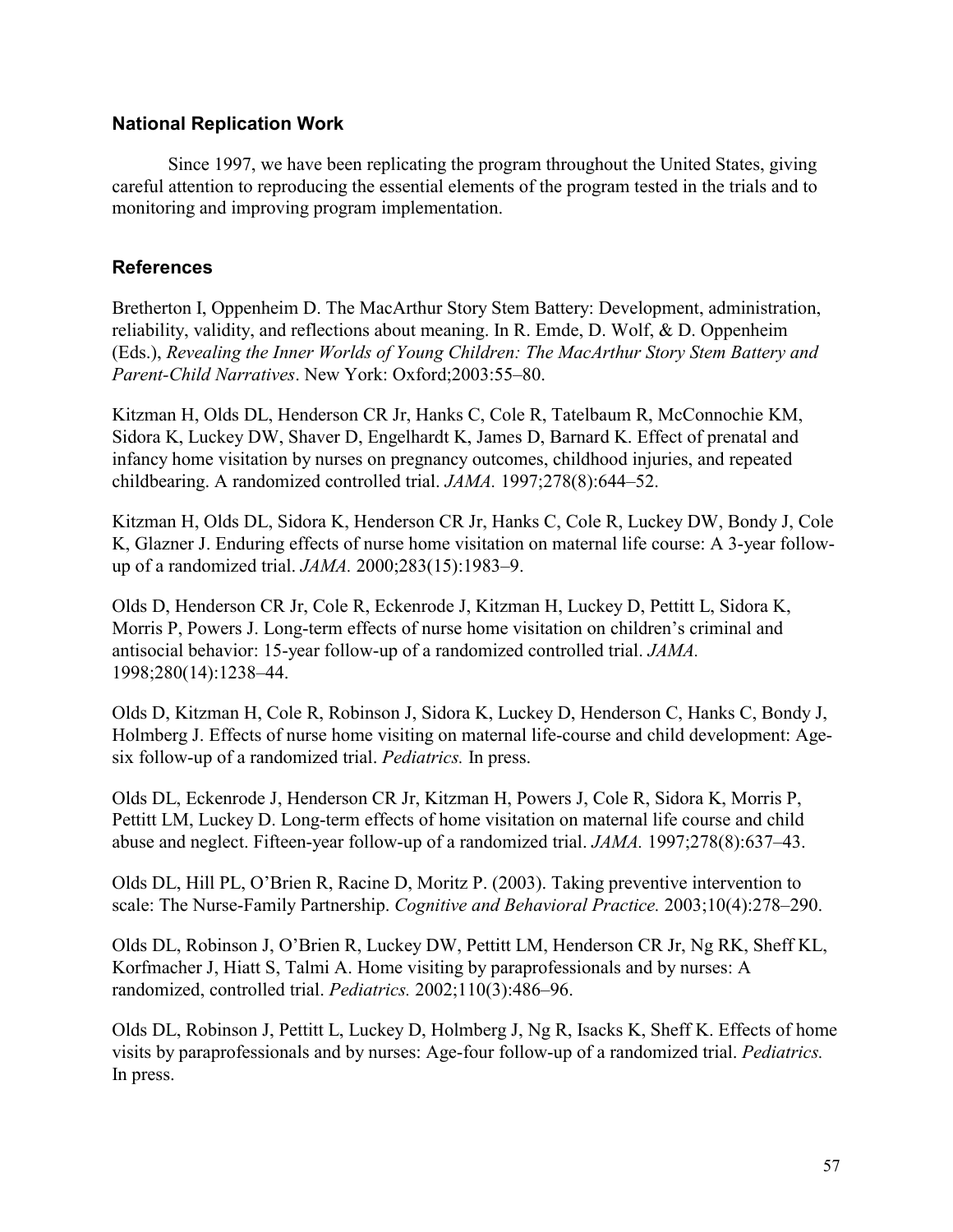Olds DL. Prenatal and infancy home visiting by nurses: From randomized trials to community replication. *Prev Sci.* 2002;3(3):153–72.

Pettitt LM, Olds DL, Luckey DW, Sidora K, Henderson CR Jr. Marriage and nurse home visitation for first-time pregnant women from a fifteen-year followup of a randomized trial. (Under review.)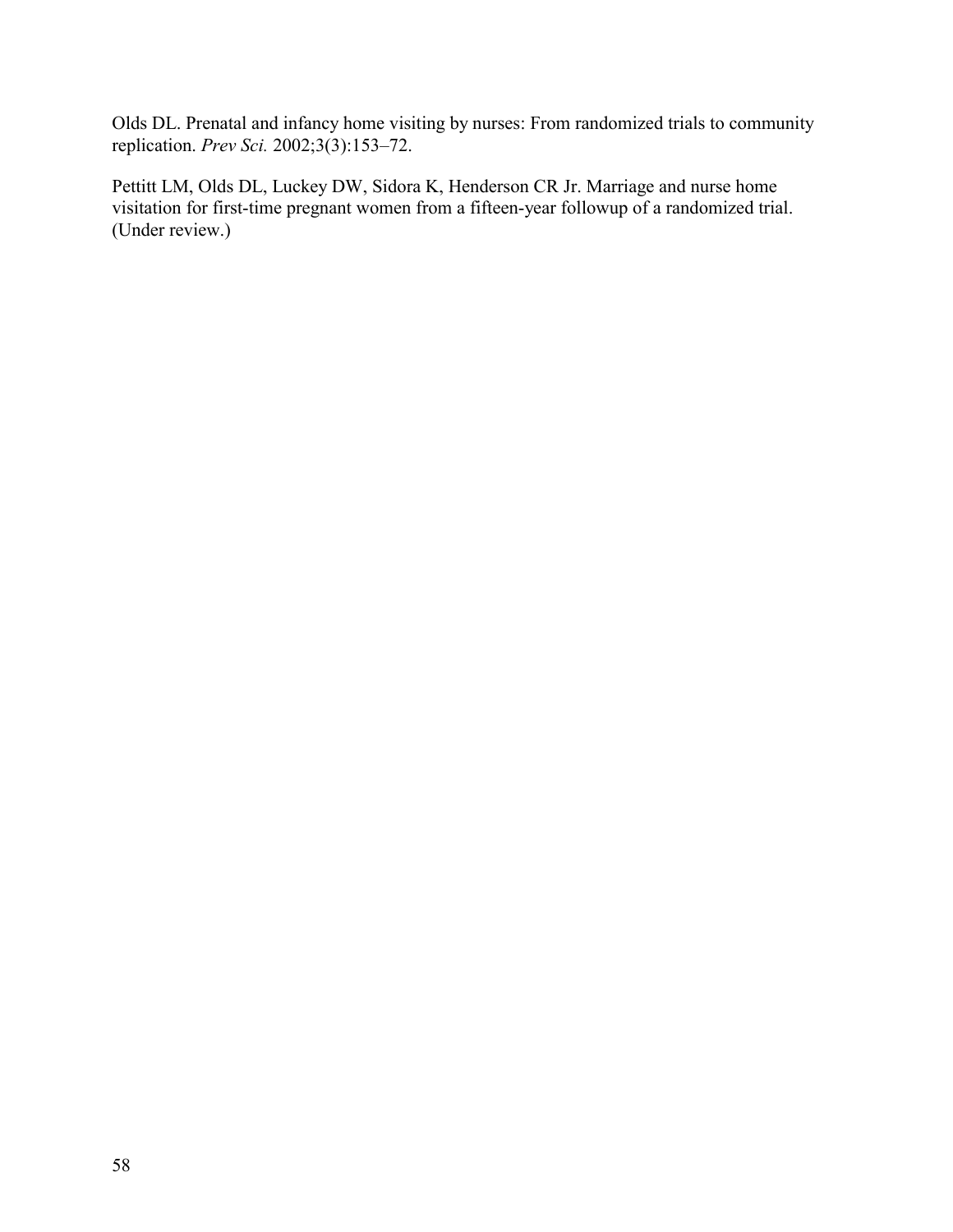# **FAST Track**

## **Kenneth A. Dodge, Ph.D., and Conduct Problems Prevention Research Group**

A consensus developmental theory has identified a group of early-starting, chronically antisocial children who are known to be at high risk for serious conduct disorder in adolescence, at a per-child cost to society estimated at 1.2 to 2 million dollars. This empirically based theory posits that a group of high-risk youth can be identified as early as age 5 but that potentiation of their risk depends on subsequent life experiences in parenting, peer, academic, and socialcognitive domains. The Fast Track preventive intervention was developed based on the hypothesis that early, sustained intervention with high-risk youth in these domains could prevent serious conduct disorder and antisocial behavior in adolescence. The Fast Track randomized prevention trial was conducted to test this hypothesis.

Developmental theory has pointed toward potential domains for preventive intervention with high-risk youth. It is posited that parenting behaviors at key points across childhood exacerbate antisocial behavior in high-risk youth. Specifically, during the early elementaryschool years, harsh and inconsistent discipline strategies, lack of parent–child warmth, and low parental involvement in schooling have been identified as key factors. During the middle-school years, monitoring and supervision of a child's behavior and progress are added as factors in antisocial development. In the peer domain, major tasks of the elementary-school years include establishment of mutual dyadic friendships, acceptance by the mainstream peer group, and immersion in a peer culture that fosters social competence. During the middle-school years, crucial tasks include association with prosocial peer groups. Children who lack dyadic friendships or are socially rejected in elementary school and who associate with deviant peer groups in middle school are at heightened risk for antisocial outcomes. In the academic domain, children who fail to learn to read during the elementary-school years and who fail to establish consistent organizational and study skills in middle school are at heightened risk. In the socialcognitive domain, elementary-school children who become aggressive are those who are unable to recognize emotions accurately in themselves and others, who inaccurately attribute hostile intent to peers, who are unable to solve social problems competently, and who evaluate the likely outcomes of aggressing as favorable and of withholding aggression as unfavorable. During the middle-school years, social-cognitive tasks grow to include establishment of reasonable life goals, plans to work toward those goals across time, and positive role models for behavior.

The Fast Track program was created to target all of these risk factors in a coordinated fashion by intervention with high-risk youth, their parents, their teachers, and their peer groups across a 10-year period. After identification of high-risk youth at the end of the kindergarten year, intervention begins in grade 1 with parent skill-training groups, social-cognitive skill-training groups with youth, peer coaching to foster dyadic relationships, academic tutoring in reading skills, teacher consultation, and universal classroom-wide curricula. These interventions continue through the end of elementary school and evolve into individually tailored interventions through grade 10.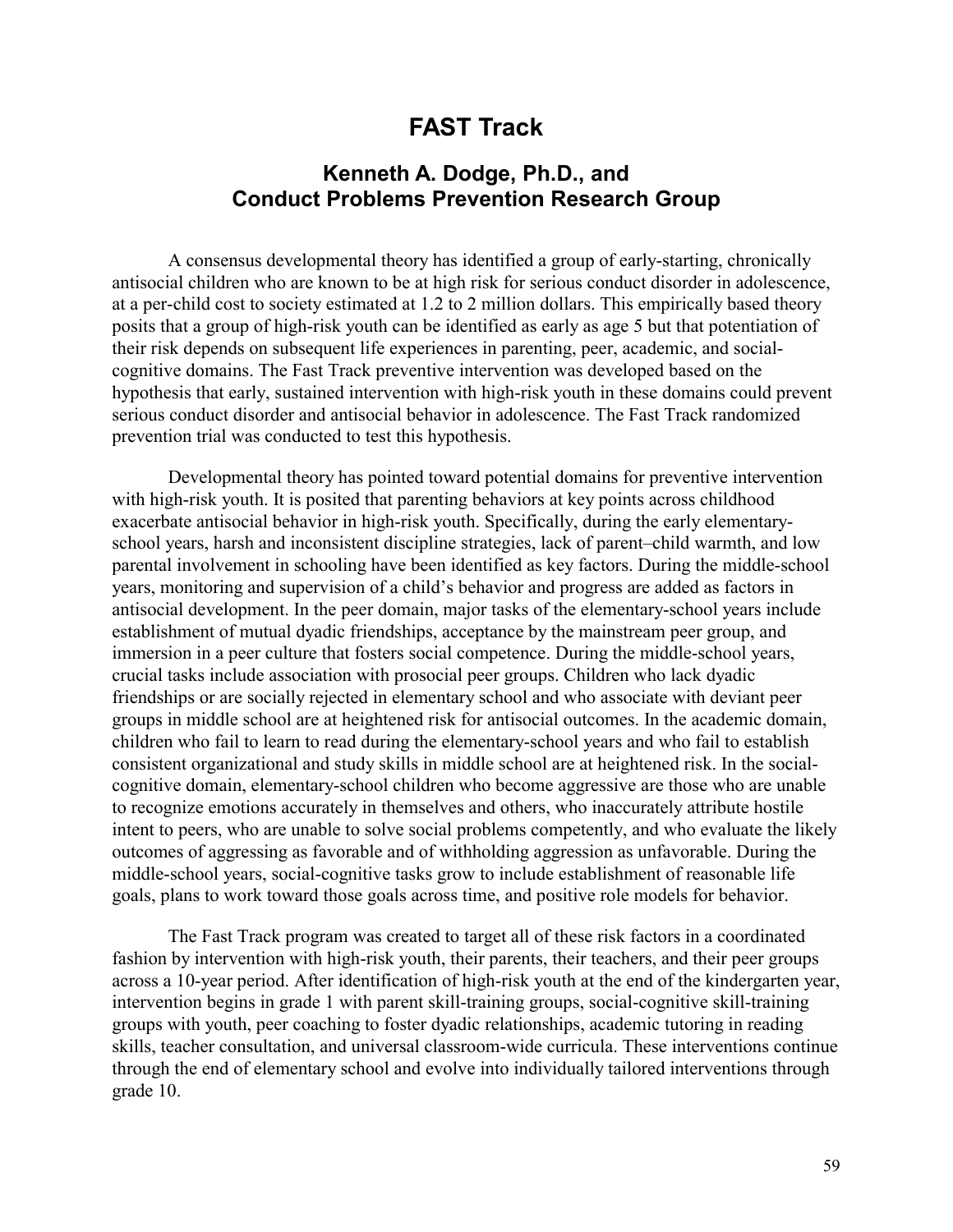Efficacy of the Fast Track intervention has been tested through a randomized trial. A total of 9,341 kindergarteners from 55 high-risk schools at four geographic sites (Durham, NC; Nashville, TN; Seattle, WA; and rural PA) in three cohorts (1991, 1992, and 1993) were screened through a multiple-gating strategy with teachers and parents to identify 891 earlystarting, high-risk youth (69% male; 45% African American). These youth were assigned randomly (at the level of school) to receive the Fast Track intervention ( $n = 445$ ) or to be followed as no-treatment controls ( $n = 446$ ). The controls were allowed to receive whatever intervention the local context offered. Contrasts between groups at pretreatment indicated differences at no greater than chance rates. Intervention began in grade 1 and continued through grade 10. Although dosage varied across children and domains through both self-selection and intentional plans, 98 percent of the parents of children assigned to the intervention condition signed the consent to participate in the intervention. About 75 percent of the families received at least 75 percent of the planned intervention sessions. Measurements were collected annually with children, parents, teachers, peers, condition-blind observers, clinical interviews, and administrative records. By grade 9 (the last point of evaluation for the current report), 85 percent of the sample continued to contribute data.

An intent-to-treat evaluation design ensured that all children assigned to the intervention condition were included in all analyses. Thus, the evaluation was of both the interventionists' ability to attract families to participate and the impact of intervention. Because children were nested within classroom and school groups, a hierarchical linear model (HLM) analytic design was implemented during the early years when interdependencies in data were likely. This design included 23 time-1 covariates (e.g., sex, ethnicity, socioeconomic status, behavior-problem scores) at level 1 (the child) and site, cohort, and intervention condition at level 2 (the classroom).

Analyses revealed that intervention condition was associated with positive proximal outcomes during the elementary-school years in each of the four domains targeted for intervention. In the parenting domain, when compared with control-group children, children assigned to intervention had parents who displayed less use of physical punishment and greater use of appropriate discipline methods as rated by condition-blind observers. In the peer-relations domain, when compared with control-group children, children assigned to intervention received higher peer social-preference scores during elementary school and lower scores for association with drug-using peers in middle school. In the academic domain, when compared with controlgroup children, children assigned to intervention received higher scores on the Spache test of reading skills and higher Language Arts grades as reflected in school records. In the socialcognitive domain, when compared with control-group children, children assigned to intervention received higher scores in a test of emotion recognition skills and lower scores in tests of hostile attributional biases, aggressive-response problemsolving, and endorsement of aggressive retaliation. The effect sizes for these analyses ranged from 0.15 to 0.53.

Evaluation of aggressive behavior and conduct problems during the late elementaryschool years also revealed favorable effects of assignment to intervention, as reflected in measures with parents, teachers, and condition-blind observers on the school playground, with effect sizes of about 0.3. Evaluation of self-reports of illicit substance use during grades 7–9 also indicated favorable effects of intervention. Evaluation of "caseness" revealed that at the end of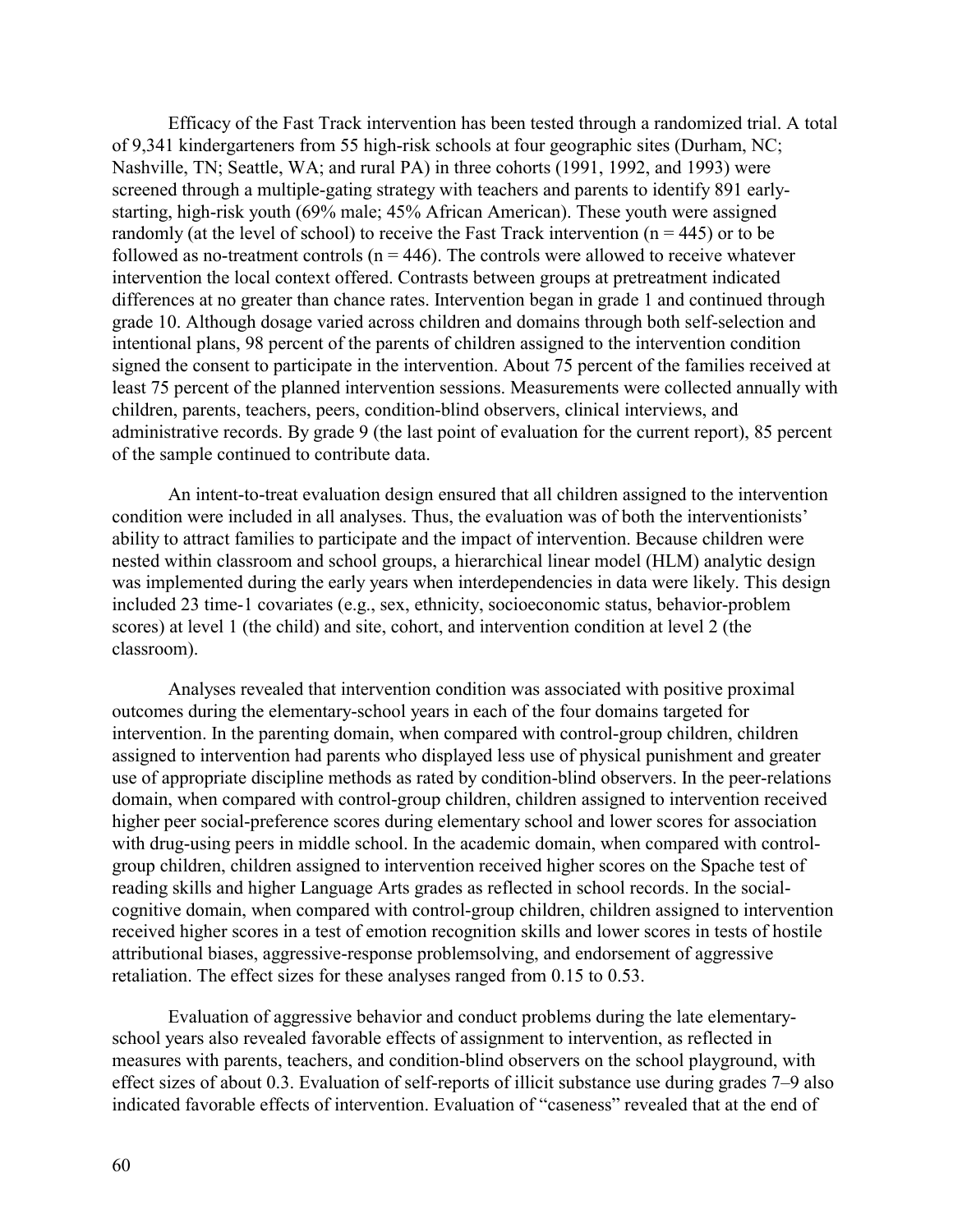elementary school, 29 percent of control-group children met criteria for conduct-problem caseness, in contrast with just 22 percent of children assigned to intervention.

These single-point evaluations do not reflect altered trajectories of development across time. Latent-class growth-curve analyses were conducted with seven measures of aggressive behavior across six time points to reveal several profiles of development across time. These analyses revealed that the children assigned to intervention were only two-thirds as likely as control-group children to remain in a chronically high antisocial trajectory group; thus, they were more likely to desist in their antisocial behavior across time.

At the end of grade 9, trained interviewers completed psychiatric interviews using the Diagnostic Interview Schedule for Children. As shown in Figure 1, when compared with controlgroup children, both male and female children assigned to intervention were about one-third less likely to receive psychiatric diagnoses of conduct disorder (or Oppositional-Defiant Disorder). Furthermore, the rates for children assigned to intervention did not differ significantly from the population rates for the same schools and neighborhoods.



**Figure 1** 

These findings indicate that theory-based comprehensive intervention administered over a 10-year period can be efficacious in preventing psychiatric conduct disorder, with modest effect sizes. At a per-child intervention cost of about \$50,000, this intervention is likely to be costbeneficial if it can reduce the chronic criminal outcome rate by just 4 percentage points (a modest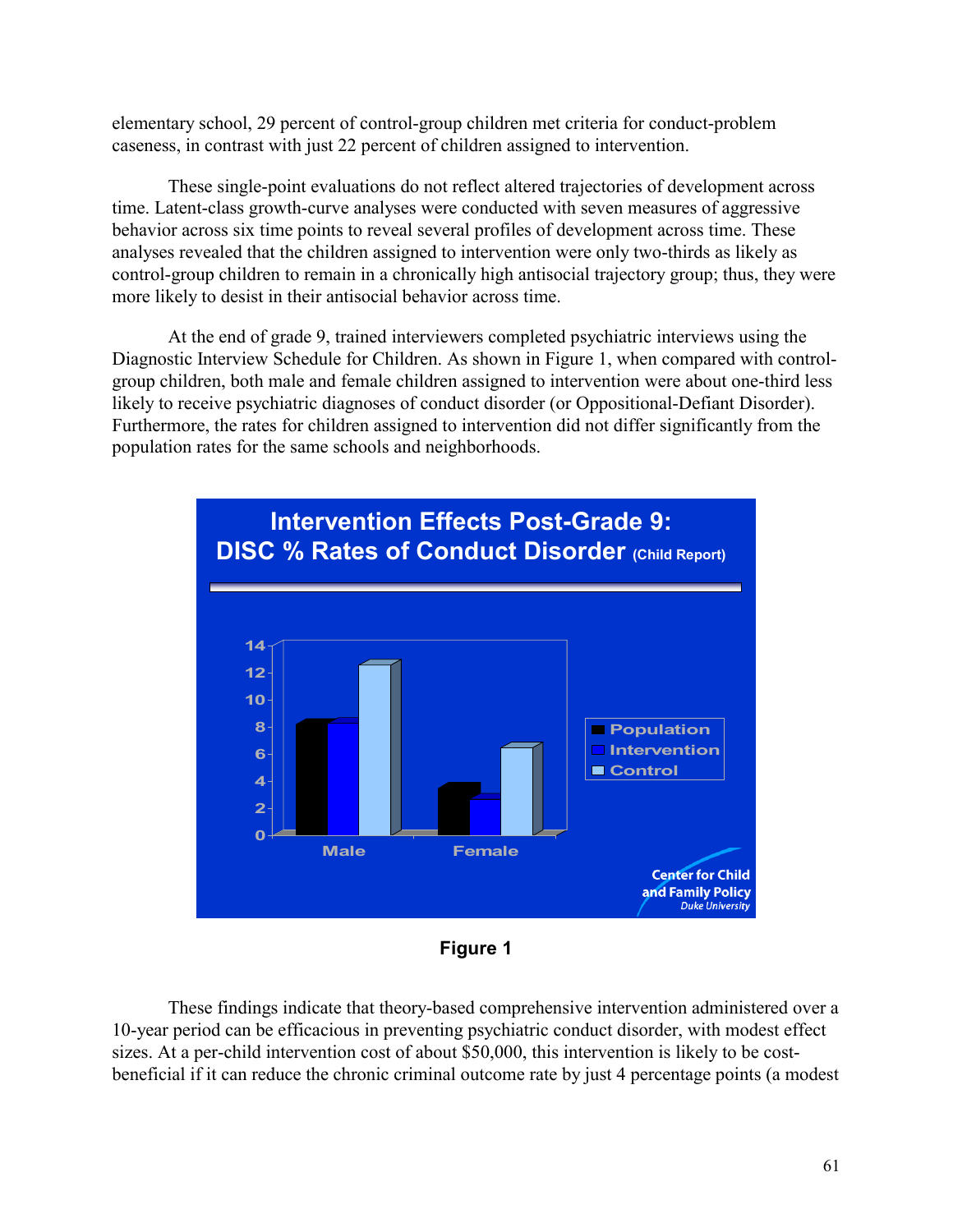effect size). The analyses through early high school indicate that such effects are likely, thus supporting the economic case for preventive intervention with early-starting high-risk youth.

## **References**

Cohen MA. The monetary value of saving a high-risk youth. *J Quant Criminol*. 1998;14:5–33.

Conduct Problems Prevention Research Group. A developmental and clinical model for the prevention of conduct disorders: The FAST Track Program. *Dev Psychopathol.* 1992;4:509–527.

Conduct Problems Prevention Research Group. The effects of the Fast Track Program on serious problem outcomes at the end of elementary school. *J Clin Child Adolesc Psychol*. In press.

Conduct Problems Prevention Research Group. Evaluation of the first three years of the Fast Track Prevention Trial with children at high risk for adolescent conduct problems. *J Abnorm Child Psychol.* 2002;30:19–35.

Conduct Problems Prevention Research Group. The implementation of the Fast Track Program: An example of a large-scale prevention science efficacy trial. *J Abnorm Child Psychol.*  2002;30:1–17.

Conduct Problems Prevention Research Group. Initial impact of the Fast Track Prevention Trial for Conduct Problems: I. The high-risk sample. *J Consult Clin Psychol.* 1999;67:631–647.

Conduct Problems Prevention Research Group. Initial impact of the Fast Track Prevention Trial for Conduct Problems: II. Classroom effects. *J Consult Clin Psychol*. 1999;67:648–657.

Conduct Problems Prevention Research Group. Predictor and moderator variables associated with positive Fast Track outcomes at the end of third grade. *J Abnorm Child Psychol.*  2002;30:37–52.

Conduct Problems Prevention Research Group. Using the Fast Track Randomized Prevention Trial to test the early-starter model of the development of serious conduct problems. *Dev Psychopathology.* 2002;14:927–945.

Moffitt, T.E. Adolescence-limited and life-course-persistent antisocial behavior: A development taxonomy. *Psychol Rev*. 1993;100:674–701.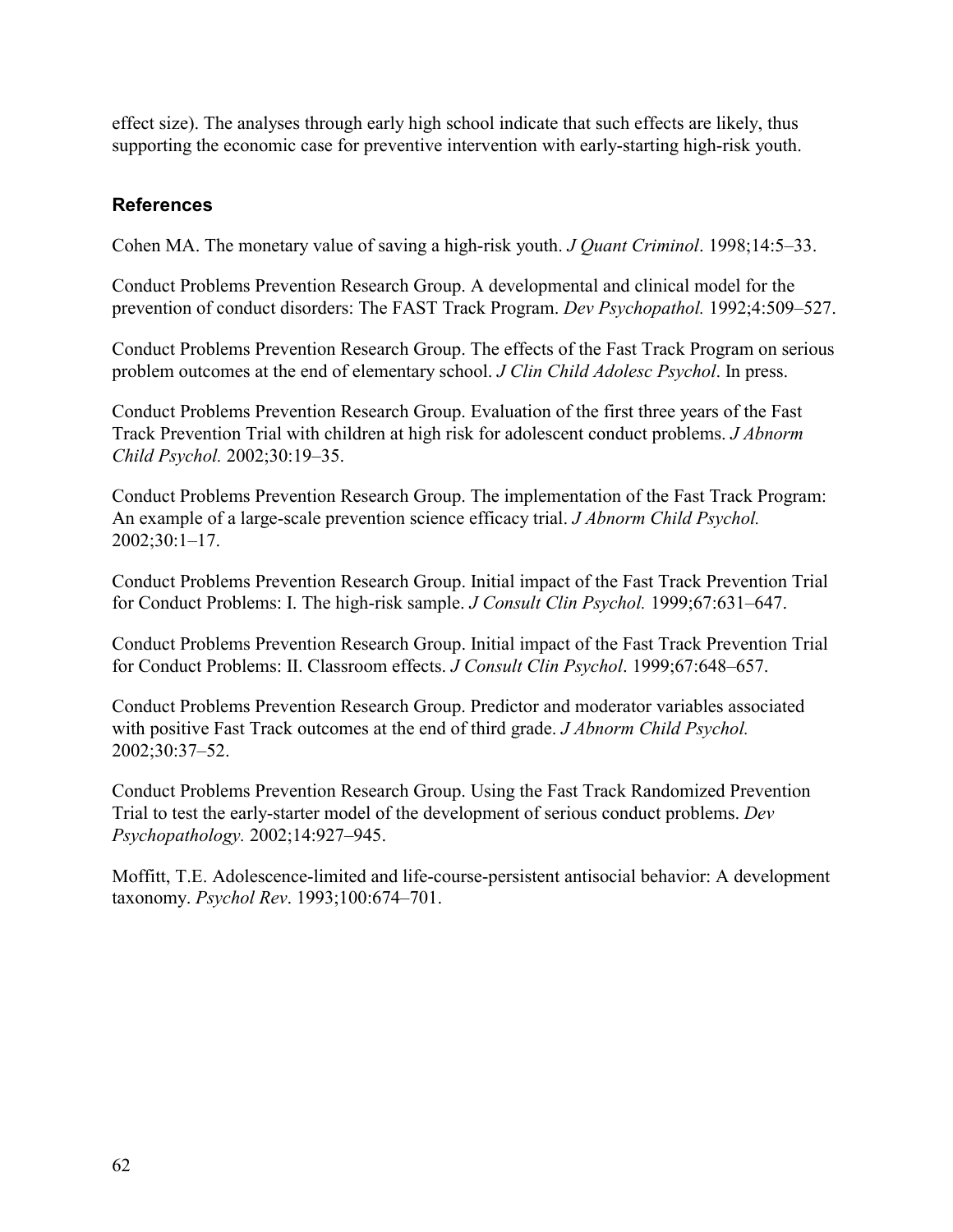# **Good Behavior Game (GBG)**

# **Amy Windham, Ph.D., Natalie Keegan, John Reid, Ph.D., Sheppard G. Kellam, M.D., Jeanne Poduska, Sc.D., C. Hendricks Brown, Ph.D., Carla Ford, Ph.D., Nicholas Ialongo, Ph.D., Hanno Petras, Ph.D.**

Over the past three decades, evidence from developmental epidemiological studies has consistently identified aggressive, disruptive behavior in the classroom and school, at least as early as first grade, as a risk factor for later aggressive, violent, and criminal behavior, substance abuse, comorbid mental disorders, and high-risk behaviors during adolescence and adulthood.<sup>1–9</sup>

These antecedent behaviors are strongly related to a set of other risk factors that together increase the risk of the later problem outcomes noted above. Poor academic achievement; ineffective parenting around discipline and homework; classroom environments with high levels of aggressive, disruptive behavior; associating with antisocial classmates and peers; poverty at the family level and at the school and community levels—all have been found to increase the risk of early aggressive, disruptive behavior and to increase the risk of poor outcomes in adolescence and adulthood  $10-12$ 

The prevention research strategy that has emerged from this research has been to attempt to reduce the early risk factor and determine if the risk of the long-term problem outcome has been improved.<sup>13,14</sup> In Baltimore, three generations of developmental, epidemiologically based, randomized field trials have been done that focused on testing a method for classroom behavior management administered by teachers—the Good Behavior Game (GBG). It was aimed at socializing children into the role of student and decreasing aggressive, disruptive behavior in the 1st- and 2nd-grade classrooms. In the first generation of trials, we trained teachers to administer the GBG classroom-wide over 1st and 2nd grades. Then we followed children in GBG classrooms and standard program classrooms over the course of elementary school and into middle school, and then into early adulthood. The GBG was tested alone in the first generation in 40 1st grade classrooms in 18 schools. In the second generation, in 27 classrooms in 9 schools, we combined GBG with a curriculum and instruction intervention, since aggressive, disruptive behaviors are highly correlated with poor academic achievement. Currently in the third generation (24 classrooms in 12 schools), GBG is one of three integrated components, each having been tested separately in prior trials. The other components are curriculum and instruction and parent/classroom partnerships around homework and behavior.<sup>15–19</sup>

The designs for these three generations of trials have involved the randomization of schools within matched sets in the first generation. In all three generations, children and teachers were randomly assigned to classrooms within schools, and classrooms were randomly assigned to intervention conditions. These designs have required a very strong partnership with the Baltimore City Public School System, working under their aegis, as well as the support of the Baltimore Teachers Union, and our Community and Institutional Board involving leaders of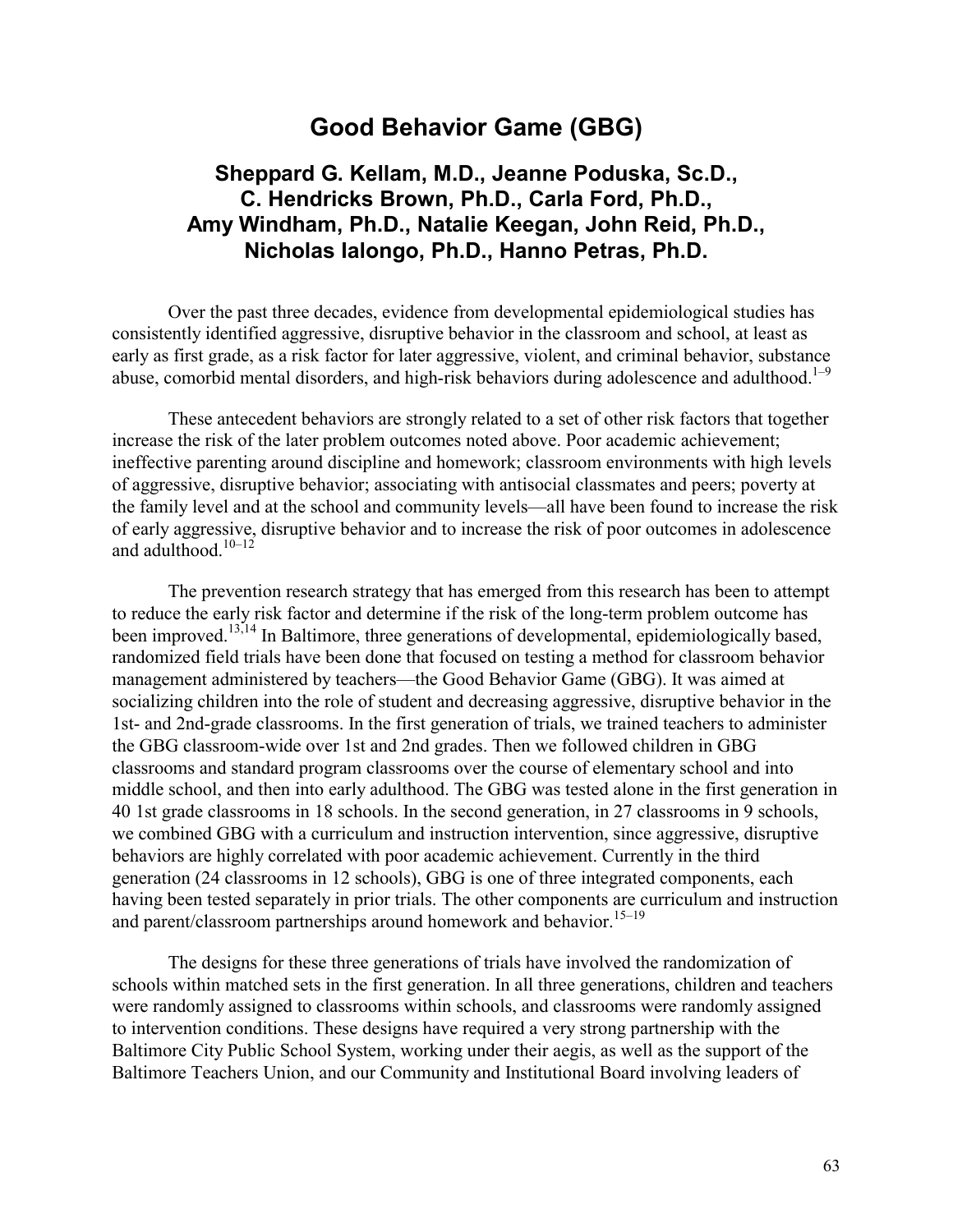community organizations and groups.<sup>20</sup> Informed written consent was obtained from about 98 percent of parents in each generation of the trials.

The GBG is a method of classroom behavior management directed at the classroom context and administered by the teacher. The GBG is aimed at socializing children into the role of student and reducing aggressive, disruptive behavior. The GBG was selected on the basis of prior published replications.<sup>21–24</sup> In Baltimore, the 1st-grade classroom is divided into three teams, heterogeneous for behavior, with equal numbers of boys and girls. Classroom student rules are posted. The teacher announces when the game is played, and at first it is played for precisely 10 minutes, three times a week. Checks are marked next to the team on a large poster in the front of the room when a child breaks a posted student rule while the game is played. Teachers are trained not to interact punitively during the game but merely to place a mark on the chart when a disturbing behavior occurs. At the end of the week, teams are rewarded for having few check marks that week. At first, rewards are concrete but then become more abstract over the course of the year. The time played each week is gradually expanded from three times a week to the whole day. GBG is "group contingent" and teaches students to influence each other and to support each other in becoming students. The strategy makes each child's behavior a matter of concern to all children in that team because the team reward depends on each child's behavior.

These trials in Baltimore indicate that school-based universal interventions (i.e., those addressing all children, not merely those at higher risk) and the GBG in particular, can have short- and long-term beneficial effects on aggressive, disruptive behavior and its developmental outcomes. The GBG resulted in short- and long-term reductions in aggressive, disruptive behavior,<sup>15,17</sup> off-task behavior,<sup>25,26</sup> and depressive symptoms.<sup>12,16,27</sup> Reductions in the initiation of tobacco use have also been shown as a result of GBG in the Baltimore trials.<sup>28,29</sup> By early adulthood, as-yet-unpublished effects of the GBG have been found among the most aggressive 1st graders (about 15 percent). Young adults who had been in GBG 1st-grade classrooms were compared to those formerly in standard program 1st-grade classrooms. Reductions in the prevalence of antisocial personality disorder were found as well as reductions in illicit drug use. Also worth noting were reductions in the use of school-based services. There is also evidence that children formerly in the GBG attain more years of schooling.

Higher-fidelity implementation of the interventions led to higher impact.<sup>17,18</sup> Over all three generations of trials of these classroom-based universal interventions, we found the greatest impact on those children at highest levels of early aggressive, disruptive behavior.<sup>16,30–33</sup> The impact of GBG was limited to boys; no impact on later aggressive behavior was found for girls across all three generations of trials. The level of fidelity of implementing the GBG had a major effect on the impact of GBG. The training of teachers in GBG during the effectiveness trial in the first generation had no lasting endurance in their practice in the next year, when we tested the sustainability of effect by withdrawing the continuing mentoring from a second cohort of 1st graders. Sustaining programs that have been found to be effective appears to require a multilevel ownership and with institutionalizing the continuing mentoring of teachers and ongoing systems for monitoring teacher practices and child outcomes. We are testing such a model now in the third generation of trials in Baltimore.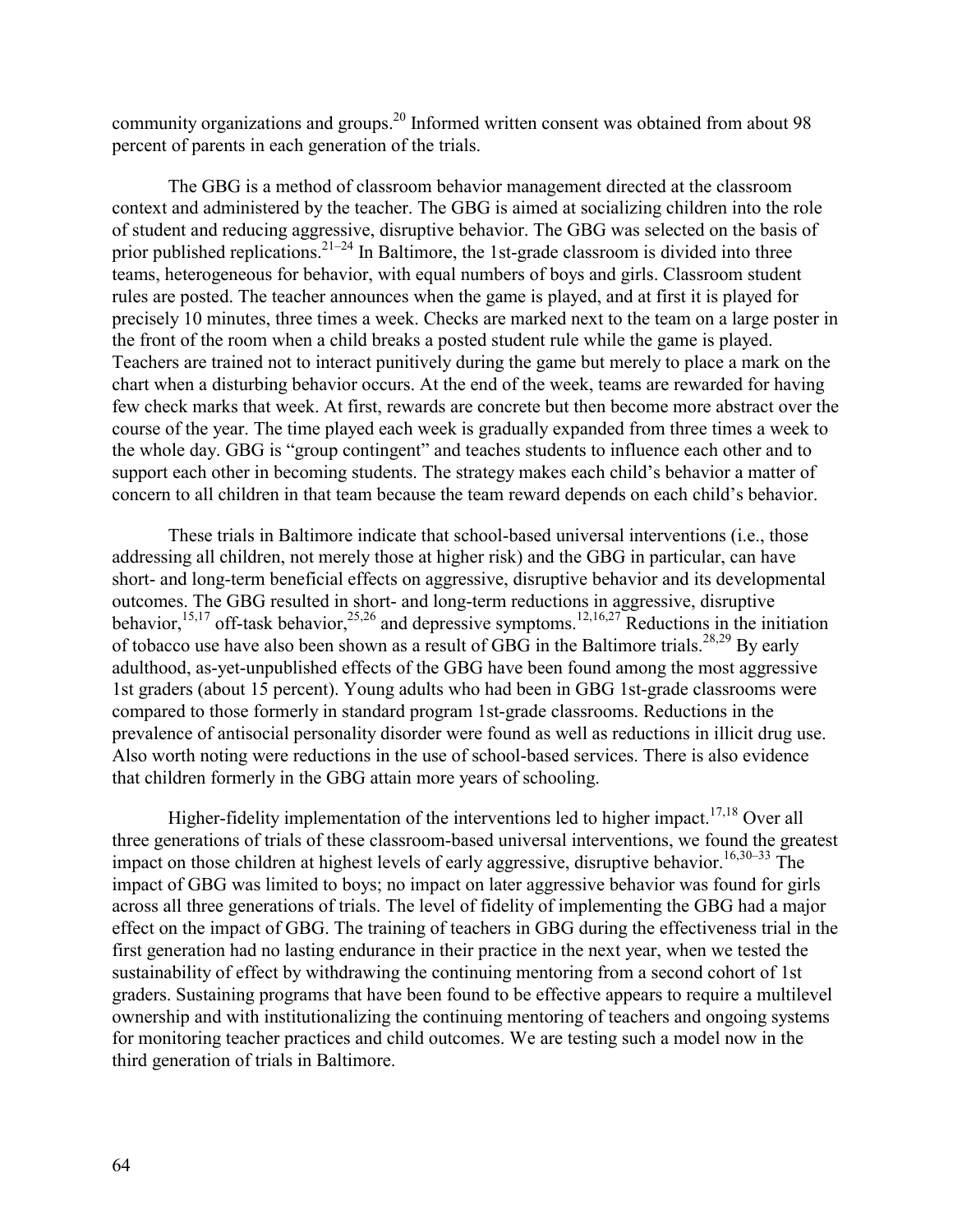- 1. Farrington D. The development of offending and antisocial behavior from childhood: Key findings from the Cambridge study of delinquent development. *J Child Psychol Psychiatry.*  1995;36:929–964.
- 2. Hawkins JD, Catalano RF, Miller JY. (1992). Risk and protective factors for alcohol and other drug problems in adolescence and early adulthood: Implications for substance abuse prevention. *Psychol Bull.* 1992;112:64–105.
- 3. Kellam SG, Brown CH, Rubin BR, Ensminger ME. Paths leading to teenage psychiatric symptoms and substance abuse: Developmental epidemiological studies in Woodlawn. In S. B. Guze, F. J. Earls, & J. E. Barrett (Eds.). *Childhood psychopathology and development*. New York: Raven Press; 1983:17–51.
- 4. Reid JB, Eddy JM. The prevention of antisocial behavior: Some considerations in the search for effective interventions. In D. M. Stoff, J. Breiling, & J. D. Maser (Eds.). *Handbook of antisocial behavior*. New York: John Wiley and Sons; 1997:343–356.
- 5. Ensminger ME, Kellam SG, Rubin, BR. School and family origins of delinquency: Comparisons by sex. In K.T. Van Dusen & S.A. Mednick (Eds.), *Prospective studies of crime and delinquency* (pp.). Boston: Kluwer-Nijhoff; 1983:73–97.
- 6. Ensminger ME., Slusarcick AL. Paths to high school graduation or dropout: A longitudinal study of first grade cohort. *Sociol Educ.* 1992;65:95–113.
- 7. Robins LN. Sturdy childhood predictors of adult antisocial behavior: Replications from longitudinal studies. *Psychol Med.* 1978;8:611–622.
- 8. Schwartzman AE, Ledingham JE, Serbin LA. Identification of children at-risk for adult schizophrenia: A longitudinal study. *Int Rev Appl Psychol.* 1985;34:363–380.
- 9. Shedler J, Block J. Adolescent drug use and psychological health: A longitudinal study. *Annu Prog Child Psychiatry Child Dev.* 1991;545–584.
- 10. Ary DV, Duncan T., Biglan A, Metzler CW, Noell JW, Smolkowski K. Development of adolescent problem behavior. *J Abnorm Child Psychol.* 1999;27:141–150.
- 11. Dishion TJ, Capaldi DM, Yoerger K. Middle childhood antecedents to progressions in male adolescent substance use: An ecological analysis of risk and protection. *J Adolesc Res.*  1999;14:175–205.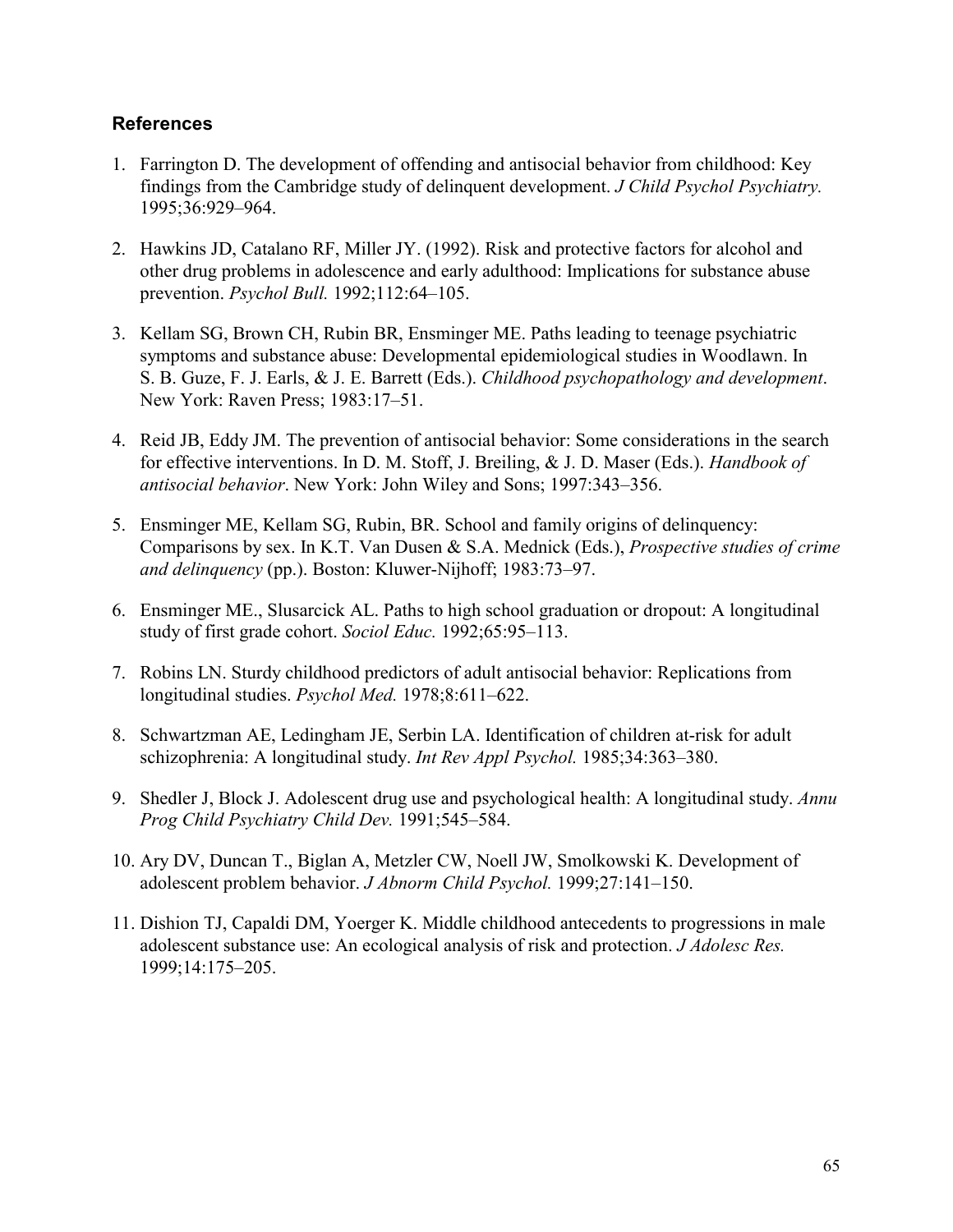- 12. Kellam SG, Ling X, Merisca R, Brown CH, Ialongo N. The effect of the level of aggression in the first grade classroom on the course and malleability of aggressive behavior into middle school. *Dev Psychopathol*. 1998;10:165–185. See also the erratum: Kellam SG, Ling X, Merisca R, Brown CH, Ialongo N. The effect of the level of aggression in the first grade classroom on the course and malleability of aggressive behavior into middle school: Results of a developmental epidemiology-based prevention trial: Erratum. *Dev Psychopathol*. 2000;12:107.
- 13. Kellam SG, Rebok GW. Building developmental and etiological theory through epidemiologically based preventive intervention trials. In: McCord J, Tremblay RE, eds. *Preventing antisocial behavior: Interventions from birth through adolescence*. New York: Guilford Press; 1992:162–195.
- 14. Kellam SG, Koretz D, Moscicki EK. Core elements of developmental epidemiologically based prevention research. *Am J Community Psychol.* 1999;27:463–482.
- 15. Dolan LJ, Kellam SG, Brown CH, Werthamer-Larsson L, Rebok GW, Mayer LS, Laudolff J, Turkkan J, Ford C, Wheeler L. The short-term impact of two classroom-based preventive interventions on aggressive and shy behaviors and poor achievement. *J Appl Dev Psychol.*  1993;14*:*317–345.
- 16. Kellam SG, Rebok GW, Mayer LS, Ialongo N, Kalodner CR. Depressive symptoms over first grade and their response to a developmental epidemiologically based preventive trial aimed at improving achievement. *Dev Psychopathol.* 1994;6*:*463–481.
- 17. Ialongo NS, Werthamer L, Kellam S, Brown CH, Wang S, Lin Y. Proximal impact of two first-grade preventive interventions on the early risk behaviors for later substance abuse, depression, and antisocial behavior. *Am J Community Psychol.* 1999;27:599–641.
- 18. Ialongo NS, Poduska JM, Werthamer L, Kellam S. The distal impact of two first-grade preventive interventions on conduct problems and disorder in early adolescence. *J Emotional Behav Disord.* 2001;9:146–160.
- 19. Reid JB, Eddy JM, Fetrow RA, Stoolmiller M. Description and immediate impacts of a preventive intervention for conduct problems. *Am J Community Psychol.* 1999;27:483–517
- 20. Kellam SG. Community and institutional partnerships for school violence prevention. *Preventing School Violence: Plenary Papers of the 1999 Conference on Criminal Justice Research and evaluation—Enhancing Policy and Practice Through Research, Volume 2*. NCJ 180972. Washington, DC: National Institute of Justice:2000;1–21.
- 21. Barrish HH, Saunders M, Wolf MM. Good behavior game: Effects of individual contingencies for group consequences on disruptive behavior in a classroom. *J Appl Behav Anal.* 1969;2:119–124.
- 22. Fishbein JE, Wasik BH. Effect of the good behavior game on disruptive library behavior. *J Appl Behav Anal.* 1981;14:89–93.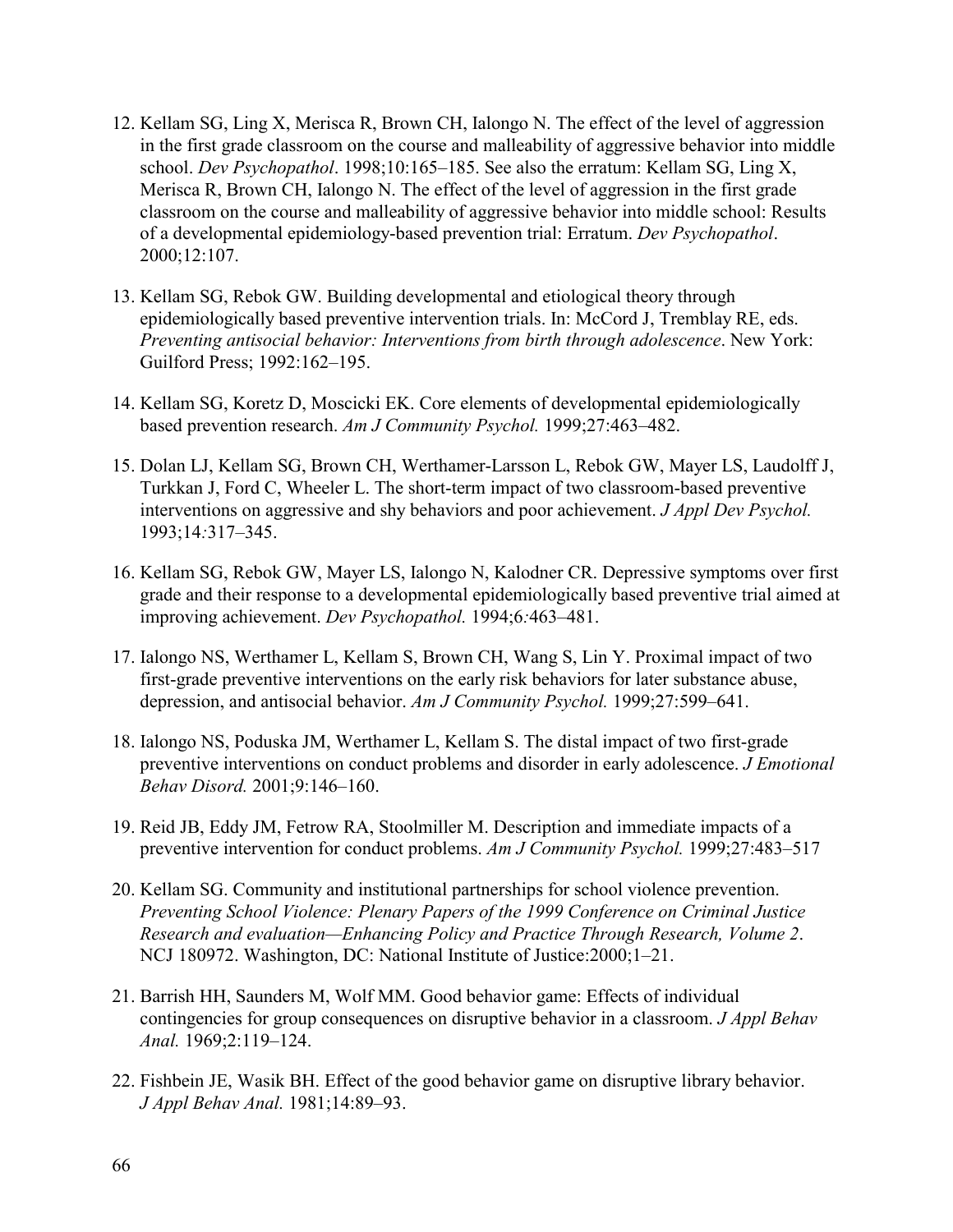- 23. Huber H. [English translation] The value of a behavior modification programme, administered in a fourth grade class of a remedial school. *Praxis der Kinderpsychologie und Kinderpsychiatrie.* 1979;28:73–79.
- 24. Medland MB, Stachnik TJ. Good-behavior game: A replication and systematic analysis. *J Appl Behav Anal.* 1972;5:45–51.
- 25. Brown CH. Analyzing preventive trials with generalized additive models. *Am J Community Psychol.* 1993a;21:635–664. (Special Issue on Methodological Issues in Prevention Research).
- 26. Brown CH. Statistical methods for preventive trials in mental health. *Stat Med.*  1993b;12:289–300.
- 27. Kellam SG, Rebok GW, Ialongo N, Mayer LS. The course and malleability of aggressive behavior from early first grade into middle school: Results of a developmental epidemiologically-based preventive trial. *J Child Psychol Psychiatry.* 1994;35:259–281.
- 28. Kellam SG, Anthony JC. Targeting early antecedents to prevent tobacco smoking: Findings from an epidemiologically based randomized field trial. *Am J Public Health.*  1998;88:1490–1495.
- 29. Storr CL, Ialongo NS, Kellam SG, Anthony JC. (2002). A randomized controlled trial of two primary school intervention strategies to prevent early onset tobacco smoking. *Drug Alcohol Depend.* 2002;66:51–60.
- 30. Brown CH, Liao J. Principles for designing randomized preventive trials in mental health: An emerging developmental epidemiologic perspective. *Am J Community Psychol.*  1999;27(5):673–710.
- 31. Curran P, Muthèn B. The application of latent curve analysis to testing development theories in intervention research. *Am J Community Psychol.* 1999;27:567–595.
- 32. Muthèn B, Curran P. General longitudinal modeling of individual differences in experimental designs: A latent variable framework for analysis and power estimation. *Psychol Methods.*  1997;2:371–402.
- 33. Stoolmiller M, Eddy JM, Reid JB. Detecting and describing preventative intervention effects in a universal school-based randomized trial targeting delinquent and violent behavior. *J Consult Clin Psychol.* 2000;68:296–306.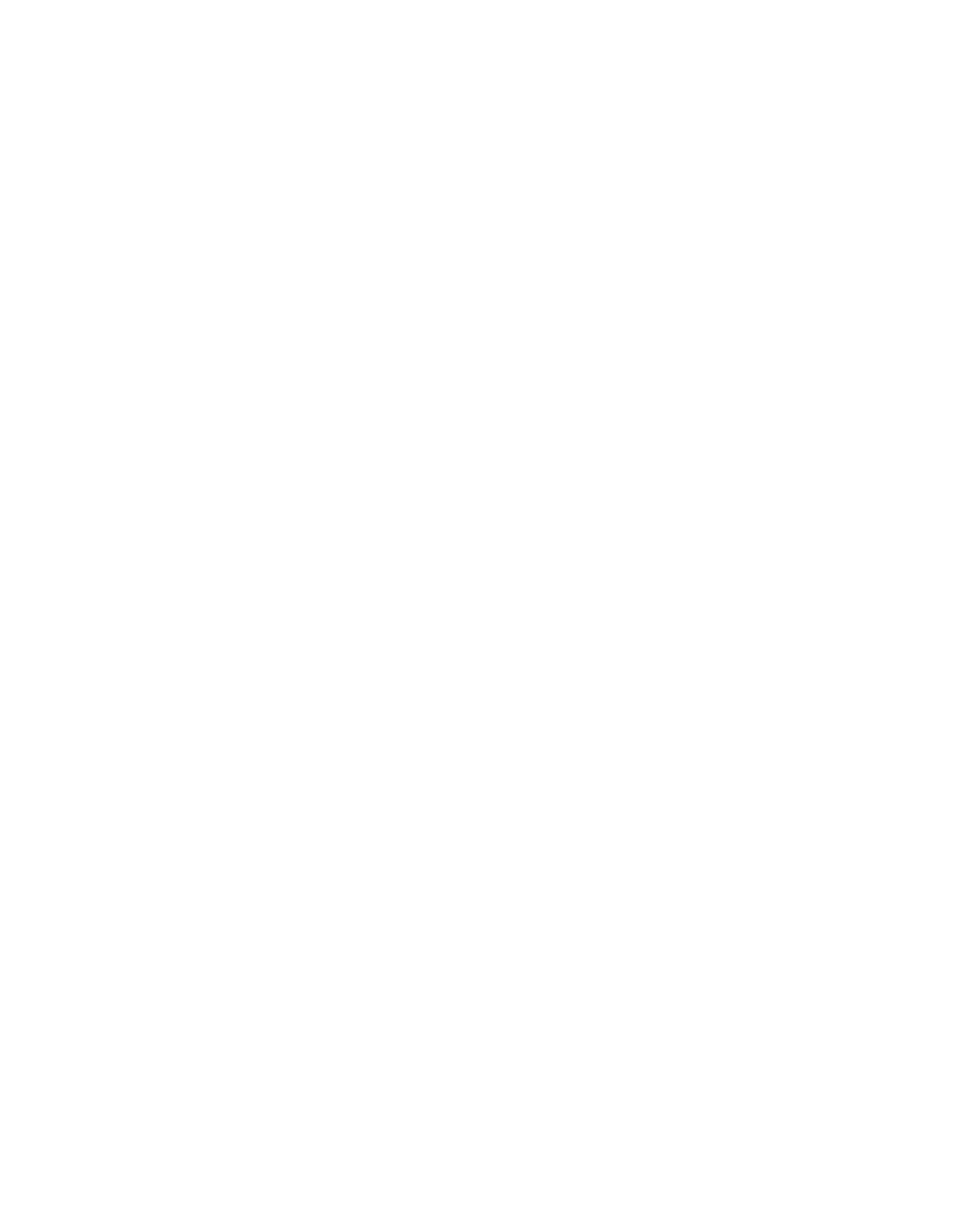# **Linking the Interests of Families and Teachers (LIFT)**

## **John B. Reid, Ph.D.**

#### **Rationale**

The development of serious antisocial behavior, delinquency, and violence most often begins early, well before school entry, in the context of coercive family interactions between parents and the children, characterized by disruptive child behavior and coercive, inconsistent, and ineffective parental discipline. School entry and the transition to middle school are critical in the development of serious antisocial behavior in childhood, as the aggressive child is at high risk of extending the pattern of antisocial behavior and aggressiveness to transactions with the peer group and with the teacher in the classroom. Early aggression and conflict in these three critical social domains are highly predictive of association with high-risk peers and early onset delinquency during the transition from childhood to adolescence. Early onset delinquency, in turn, is a powerful predictor of chronic and serious delinquent behavior including violence.

#### **What Is LIFT and for Whom Is it Intended?**

The LIFT program is a school-based, integrated, and universal intervention that targets aggressive child behavior and coercive interactions in the family, the classroom, and with peers on the playground. The intervention is designed for 1st- and 5th-grade children and their parents. The intervention takes 10 weeks and is usually initiated after the New Year break. The family component consists of six 2-hour parent training and support group sessions, focused on positive encouragement, clear discipline, limit setting, problemsolving, and monitoring and support of academic engagement). The *classroom* component consists of two social skills training sessions per week for 10 weeks. The format is highly interactive, with children organized into cooperative learning groups. The sessions cover classroom rules, compliance and participation, and a series of interpersonal and conflict-resolution skills. The teacher uses a group-level point incentive system (Good Behavior Game) to support positive student behavior. The classroom and parenting sessions are integrated so that similar behavioral issues are targeted simultaneously in both contexts. Social skills training sessions immediately precede recess. On the *playground*, during recess, the Good Behavior Game is continued, with playground monitors systematically encouraging positive interactions among children and taking points for aggressive verbal or physical behavior. Finally, using a dedicated phone line with an answering machine in each classroom, the teacher leaves messages for parents that give advice on encouraging homework, information about specific assignments, and school activities. Parents are systematically encouraged to phone the "LIFT Line" and to leave messages if they wish to communicate with the teacher.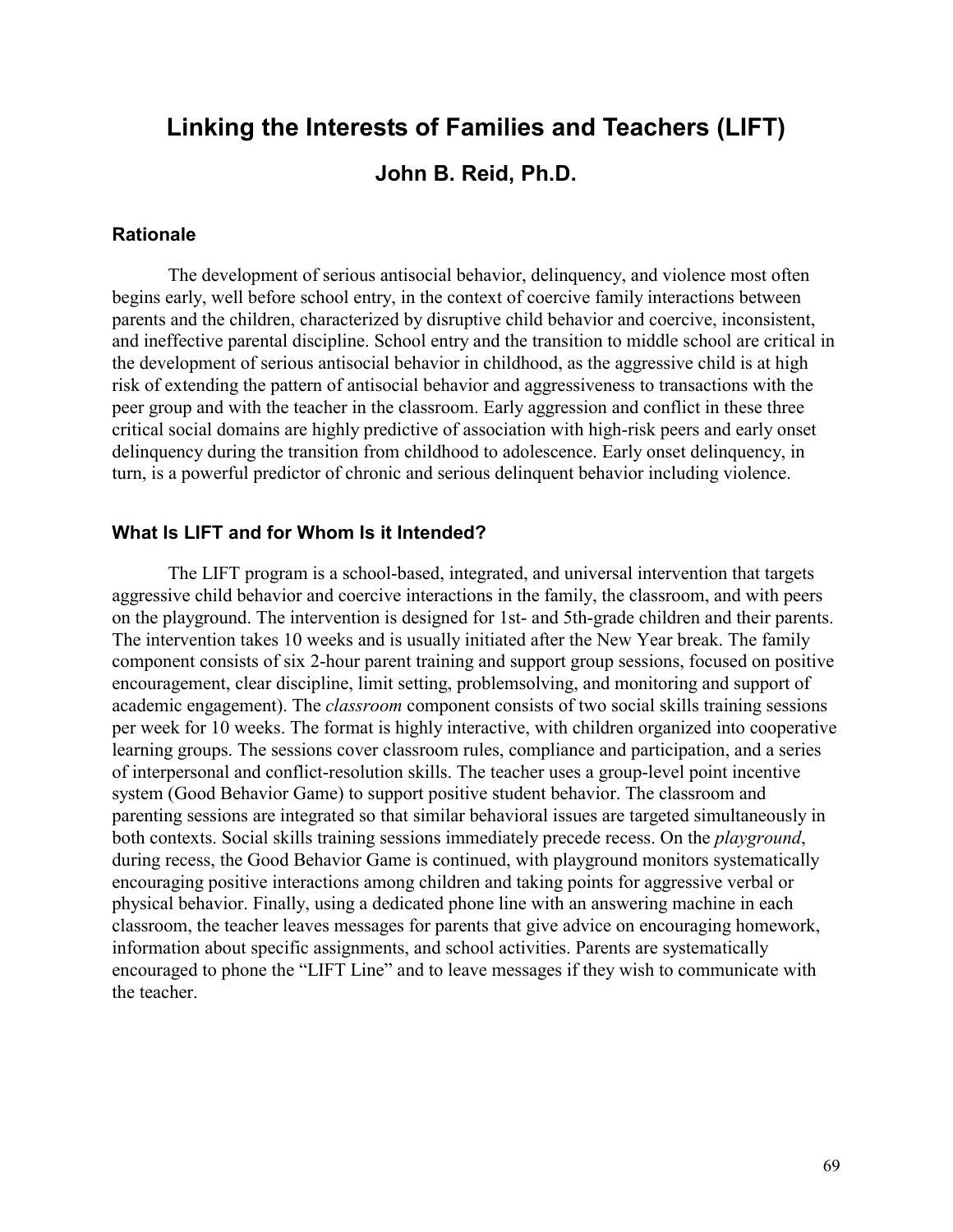## **Components of the Study**

**Outcomes.** A randomized trial was carried out to examine the immediate and more distal outcomes of the LIFT intervention.

**Sample.** Participants in the study were 668 1st- and 5th-grade students (49 percent girls) and their parents. Of the total families, 88 percent agreed to participate, and 89 percent of the sample was European American. More than one-half (54 percent) of the children lived with both biological/adoptive parents, and 20 percent of the families were on public assistance. The study was conducted in 12 schools, with two to four classes in each participating. Class sizes varied from 16 to 27 students.

**Design.** Elementary schools in the neighborhoods with the highest juvenile crime rates in the Eugene-Springfield metro area were included in a pool for random assignment to the LIFT trial. In each of 3 years, four schools were selected to participate as either a control or an intervention school. A multimethod, multiagent assessment battery, including school and juvenile court records, was used before the intervention began, immediately after, and yearly thereafter.

**Intervention Fidelity: Was the LIFT provided as planned?** More than 90 percent of items on critical components checklists for each of the three intervention components were endorsed as "completed" by teachers, parent group leaders, and independent observers.

#### **Participation.**

- Parent groups: Most (64 percent) of the parents attended at least five of the six sessions; 93 percent of the families received all parent-training materials in some fashion.
- Classroom and playground interventions: On average, children attended 90 percent of the classroom and playground sessions.
- LIFTLINE: Each family made an average of 21 calls to the LIFT Line during the 10-week intervention.

#### **Immediate Outcomes**

Both teachers and parents reported high satisfaction with the program; with first grade teachers and parents giving the highest ratings. As predicted, significant, immediate effects for intervention groups were found in all three domains. For teacher ratings of preferred classroom behavior there was a main effect for group. For mother child interaction (observed aversive initiations by mother to child), there was a main effect for group, and a significant interaction with baseline level, with the mothers who were most aversive in lab tasks with their children at baseline showing the greatest intervention effect. For aversive child behavior to peers on the playground there was a main effect for group, as well as a significant group by baseline level effect.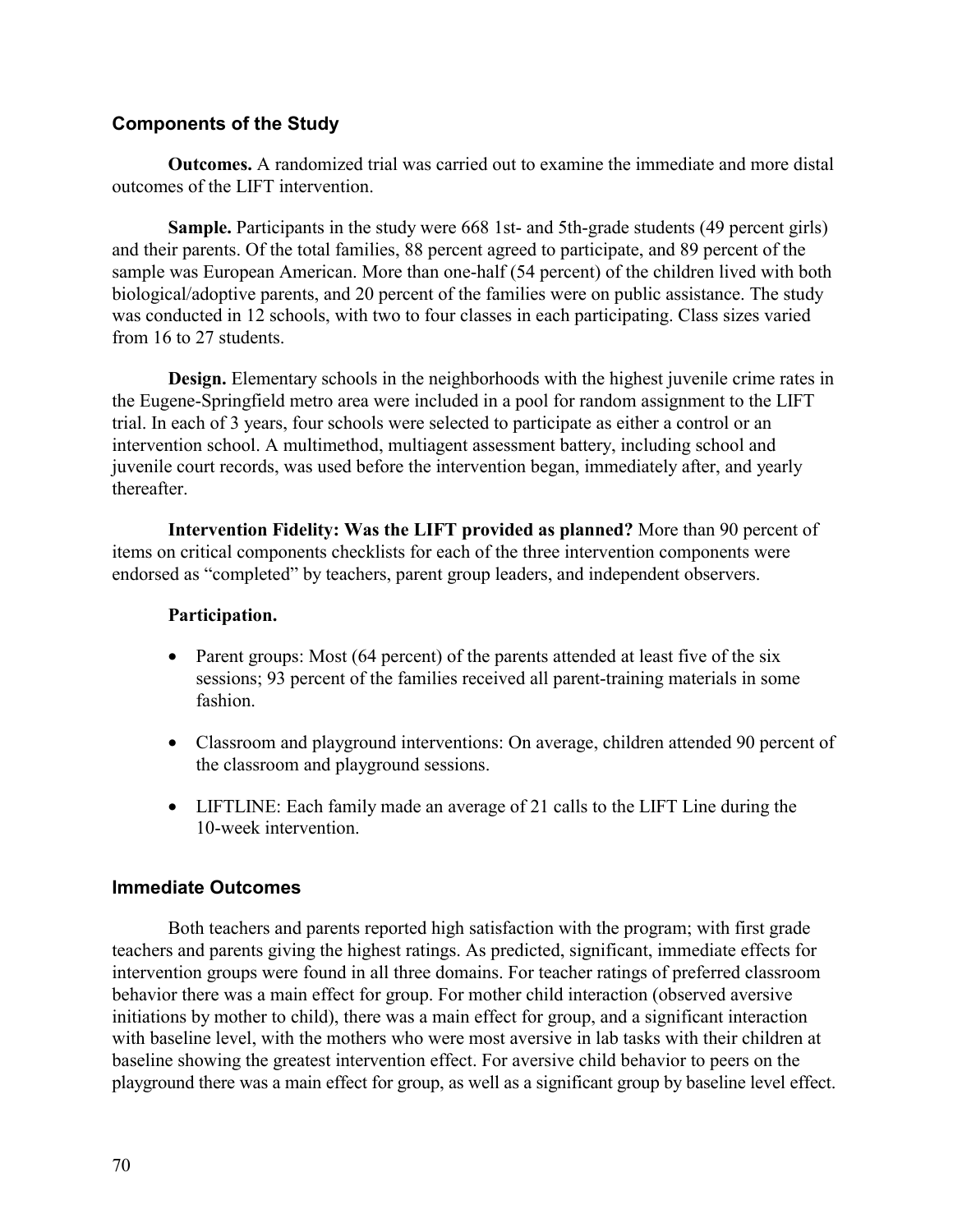## **Three-Year Outcomes**

**Sample retention.** Of all families beginning the study, 84 percent participated in the 3-year followup.

**Major findings.** A central objective of the intervention for the 5th graders was to prevent early involvement with delinquent peers, early initiation of alcohol and drugs, and early arrests. Hazard rates were computed and compared for children in the control and intervention conditions. In terms of odds ratios, youth in the control group were 1.8 times more likely to begin affiliating with peers who get in trouble, 1.49 times more likely to initiate patterned alcohol use, and 1.55 times more likely to be arrested for the first time.

During elementary school, increases in inattentive, impulsive, and hyperactive behavior are important markers for later delinquency. We found that, over the 3-year followup, LIFT 1st graders were significantly less likely to show increases in the severity of these types of behaviors as perceived by teachers. The effect size for this difference was quite large (1.5 within-group standard deviations).

## **Five-Year Outcomes (in Preparation)**

**Sample retention.** Over 80 percent of all families participated in the 6-year followup.

**Major findings.** At this time, we have not completed analysis of 6-year arrest data. Other preliminary findings: Control children in the 1st-grade cohort were significantly more likely to be held back at least one grade over the 6-year period; there was a similar, though nonsignificant trend for the 5th-grade cohort. Children in the 1st-grade LIFT intervention were significantly less likely than controls to meet the criteria for a diagnosis of Conduct Disorder. A similar, though nonsignificant trend was found for 5th-grade children in the LIFT intervention (fewer LIFT than control children met criteria for Antisocial Personality Disorder).

#### **Implications and recommendations for future research will be discussed.**

#### **References**

Eddy JM, Reid JB, Fetrow RA. An elementary-school based prevention program targeting modifiable antecedents of youth delinquency and violence: Linking the Interests of Families and Teachers (LIFT). *J Emotional Behav Disord.* 2000;8:165–176.

Eddy JM, Reid JB, Stoolmiller M, Fetrow RA. Outcomes during middle school for an elementary school-based preventive intervention for conduct problems: Follow-up results from a randomized trial. *Behav Ther.* 2003;34:535–552.

Patterson GR, DeBaryshe BD, Ramsey E. A developmental perspective on antisocial behavior. *Am Psychol.* 1989;44:329–335.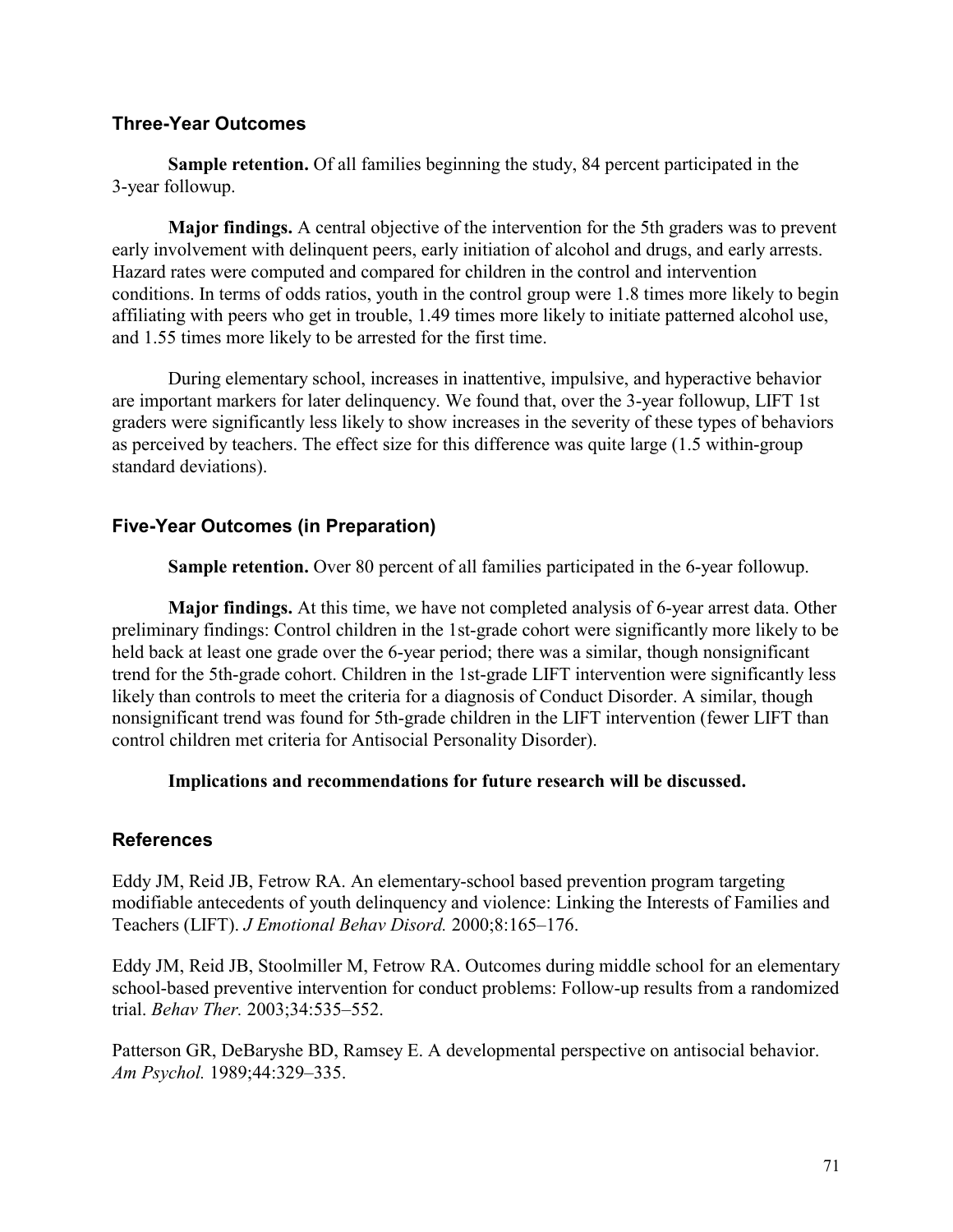Reid JB. Prevention of conduct disorder before and after school entry: Relating interventions to development findings. *J Dev Psychopathol.* 1993;5:243–262.

Reid JB, Snyder J, Patterson GR, eds. *Antisocial behavior in children and adolescents: A developmental analysis and model for intervention*. Washington, DC: American Psychological Association: 2002;147–172.

Stoolmiller M, Eddy JM, Reid JB. Detecting and describing preventative intervention effects in a universal school-based randomized trail targeting delinquent and violent behavior. *Journal of Consulting and Clinical Psychology.* 2000;68:296–306.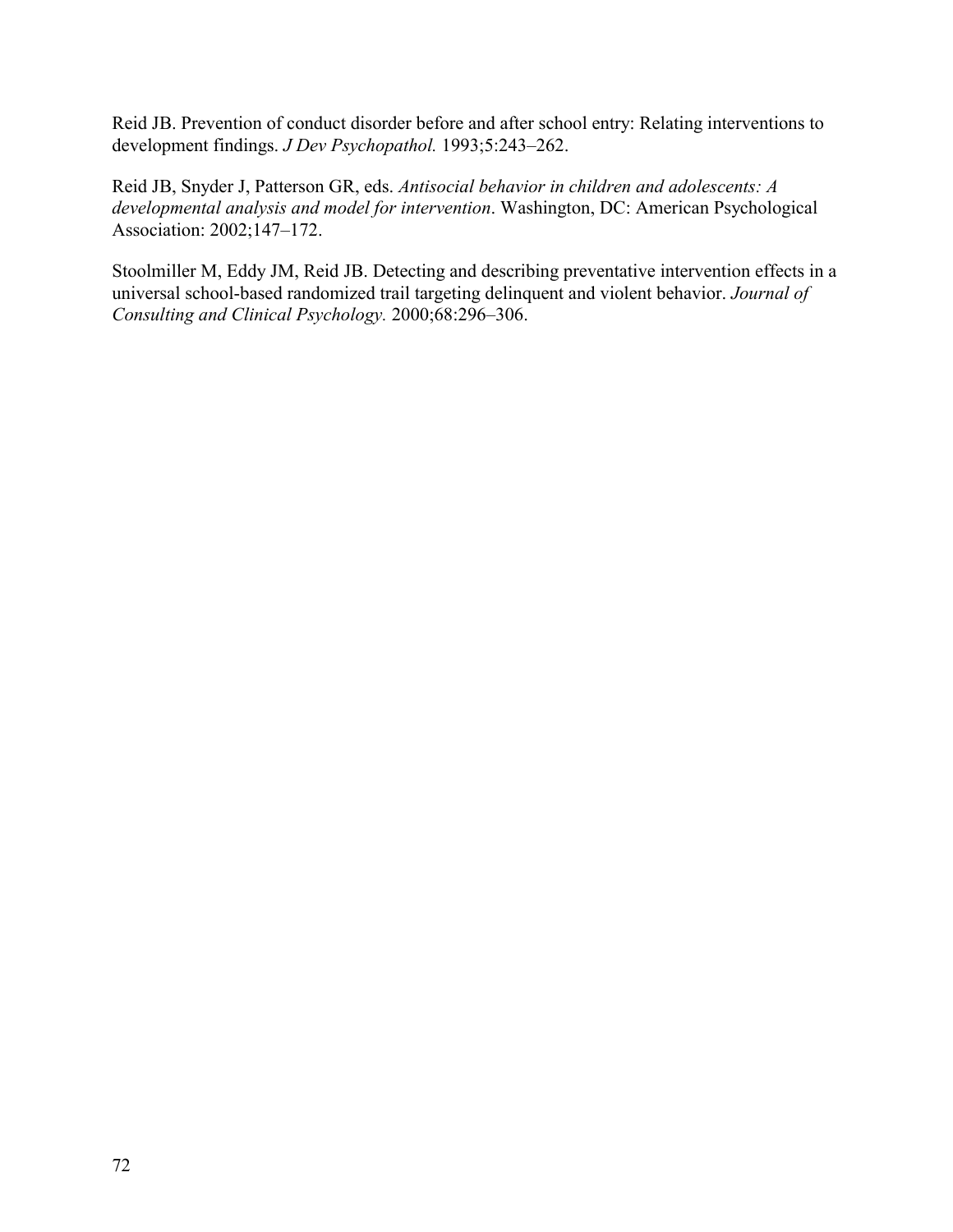# **The Incredible Years: Parent, Teacher, and Child Training Series (IYS)**

## **Carolyn Webster-Stratton, Ph.D.**

#### **Program Overview**

The Incredible Years Series is a set of three comprehensive, multifaceted, and developmentally based curriculums for parents, teachers, and children that dovetail to promote social–emotional competence and to prevent, reduce, and treat behavior and emotion problems in young children.

## **Program Targets**

The programs are designed to treat children, ages 2 to 8, at risk for and/or presenting with conduct problems (defined as high rates of aggression, defiance, oppositional, and impulsive behaviors). They have been evaluated as "selected" prevention programs for promoting the social adjustment of high-risk children in preschool (Head Start and day care) and elementary grades (up to grade 3) and as "indicated" interventions for children exhibiting the early onset of conduct problems.

## **Program Content**

This series of programs addresses multiple risk factors known to be related to the development of Conduct Disorders in children. In all three programs, trained facilitators use videotape scenes to encourage group discussion, problemsolving, and sharing of ideas. The BASIC parent series is "core" and a necessary component of the prevention program delivery. The other parent training, teacher, and child components are strongly recommended with particular populations, depending on their family or child-risk status. For example, it is recommended that children with conduct problems who also have ADHD or who have behavior problems across settings (home and school) receive the child and teacher treatment components in addition to the parent program.

**Incredible Years Training for parents.** The Incredible Years parenting series includes three programs targeting parents of high-risk children and/or those displaying behavior problems. The BASIC program emphasizes parenting skills known to promote children's social competence and reduce behavior problems such as: how to play with children, ways to promote children's cognitive, language, social, and academic skills, effective praise and use of incentives, effective limit-setting, and strategies to handle misbehavior. The ADVANCE program emphasizes parent interpersonal skills such as: effective communication skills, anger and depression management, problem solving between adults, and ways to give and get support. The SUPPORTING YOUR CHILD'S EDUCATION program (known as SCHOOL) emphasizes parenting approaches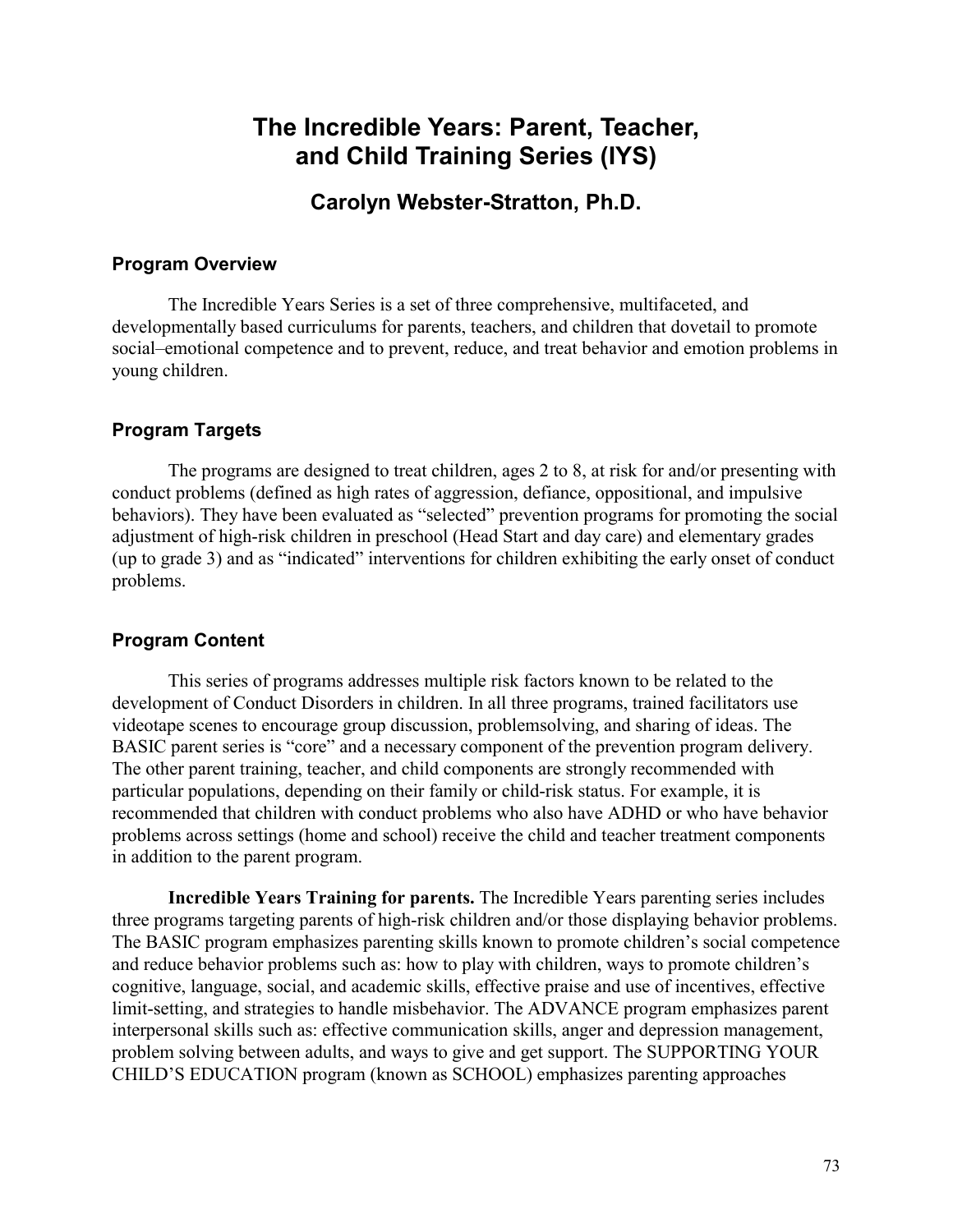designed to promote children's academic skills such as: reading skills, parental involvement in setting up predictable homework routines, and building collaborative relationships with teachers.

**Incredible Years Training for teachers.** This set of programs emphasizes effective classroom management skills such as: the effective use of teacher attention, praise and encouragement, use of incentives for difficult behavior problems, proactive teaching strategies, how to manage inappropriate classroom behaviors, the importance of building positive relationships with students and their parents. An additional set of programs is designed to show teachers how to implement the Dinosaur Social Skills and Problem Solving Curriculum in the classroom for all children.

**Incredible Years Training for children.** The Dinosaur Curriculum emphasizes training children in skills such as emotional literacy, empathy or perspective-taking, friendship skills, anger management, interpersonal problem solving, school rules, and how to be successful at school. There is a treatment model of this program for use by therapists with small groups of children exhibiting conduct problems and a prevention model for use by teachers as an ongoing curriculum for all children in the classroom.

## **Treatment Program Outcomes for Children Diagnosed With Oppositional Defiant Disorder or Conduct Disorder**

In a clinic population, six randomized control trials (RCTs) of the parenting series by the developer $1-7$  have indicated significantly more positive parent interactions with children and reduced criticism and harsh discipline. Observations and reports of children's behaviors have also indicated significantly reduced conduct problems and increased cooperation compared with control children. Effect sizes of improvements in children's negative behaviors have ranged from 0.60–1.06. These changes have been shown to have effects lasting up to 3 years later. Moreover, two-thirds of the sample were in the normal range on standardized measures. Three RCT evaluations by independent investigators $8-10$  have replicated these findings in mental health centers in Canada and United Kingdom.

Two RCTs of the small-group child-training series by the developer<sup>5,11</sup> have indicated significant increases in children's appropriate cognitive problem-solving strategies, prosocial conflict management strategies with peers, social competence, and appropriate play skills, as well as reductions in conduct problems at home and school compared with control children.

One RCT of the teacher-training series by the developer $11$  indicated significant increases in teacher use of praise, encouragement, and proactive classroom management skills as well as decreases in teacher criticism and harsh discipline. Classroom observations of children indicated significant increases in children's cooperation with teachers, positive interactions with peers, school readiness, and engagement with school activities, as well as reductions in peer aggression. There were also increases in teacher bonding and partnerships with parents.

The studies by the developer cited above have also indicated that adding child training or teacher training to parent training results in significant improvements in peer interactions and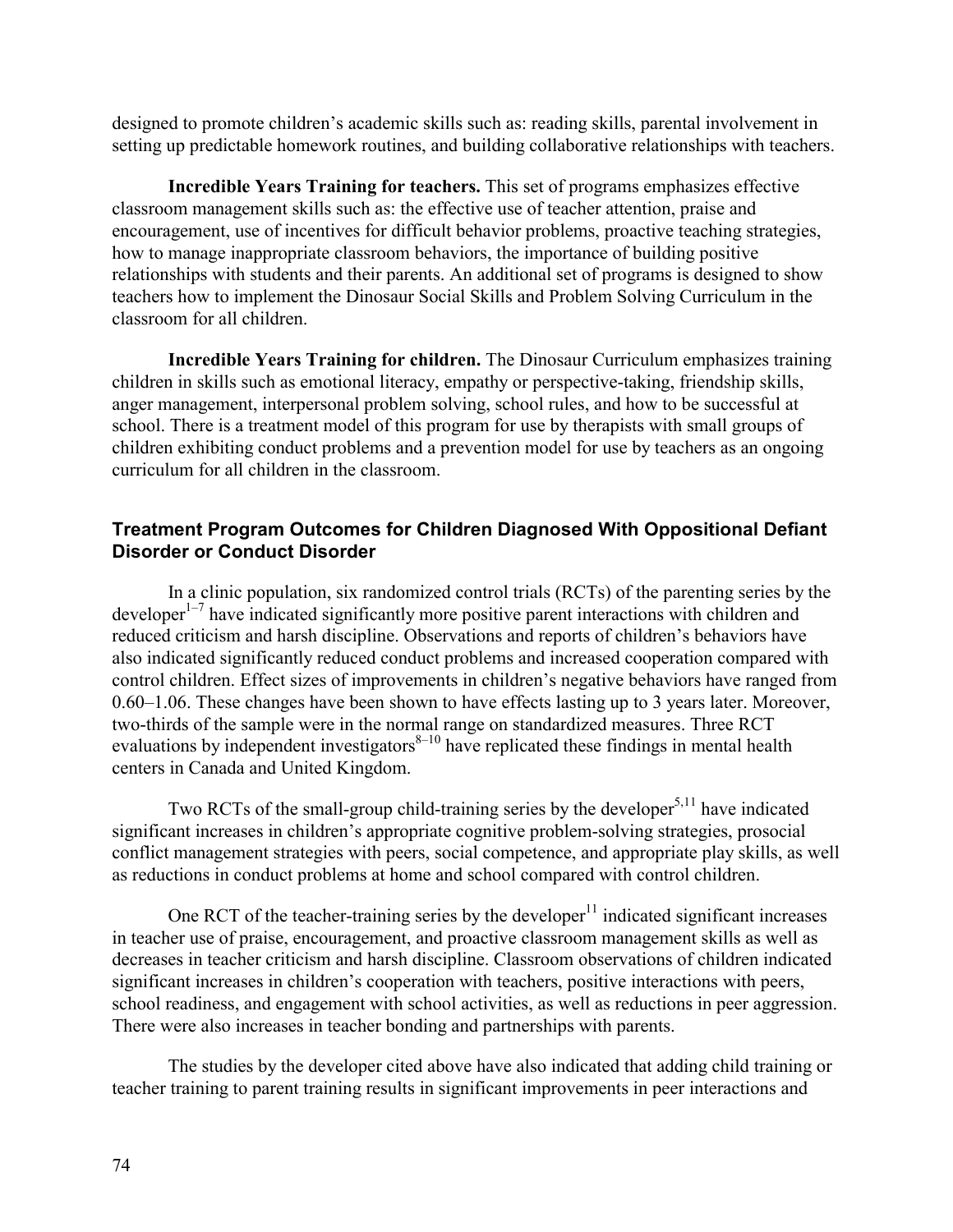reductions in aggression in the classroom compared with parent training alone. These improvements were more evident at the 1- to 2-year followup assessment.<sup>5,12</sup> One recently completed RCT study by an independent investigator in Norway has replicated the added benefit of the child-training program. $^{13}$ 

#### **Prevention Program Outcomes for High-Risk Populations**

The parenting programs were adapted for use as prevention programs with socioeconomically disadvantaged, ethnically diverse families. Two RCTs by the developer with high-risk parents of children in Head Start<sup>7,14</sup> have indicated significant improvements in parenting skills (e.g., replacing spanking with nonviolent discipline approaches) and reduced behavior problems in the high-risk children (those with elevated behavior problems at baseline). Parents with mental health risk factors (e.g., depressive symptoms and substance abuse) showed high attendance and made significant improvements that were shown to be related to reductions in children's externalizing problems.<sup>15,16</sup> Parents representing Asian, Hispanic, and African American cultures reported high satisfaction with the program and made changes comparable to those made by Caucasian parents.<sup>17</sup> Two RCTs by independent investigators with high-risk populations have replicated the program's results, including one study with African American parents of toddlers enrolled in low-income day care centers in Chicago<sup>18</sup> and another study in Harlem with parents who already have an older child who is incarcerated.<sup>19</sup>

replicated this result.<sup>20</sup> One RCT of the teacher-training program with Head Start teachers by the developer<sup>'</sup> indicated significant increases in teacher use of positive classroom management strategies and increases in children's cooperation with teachers, positive interactions with peers, and school readiness as well as reductions in peer aggression in the high-risk children. Another RCT has

One RCT of the classroom version of the child-training series is currently nearing completion, and preliminary results are very promising in terms of reductions of classroom aggression and increases in cooperation and social skills. One RCT evaluation by an independent  $i$ nvestigator<sup>21</sup> indicated significant reductions in playground peer aggression.

#### **Future Research**

These programs are showing considerable promise in research settings where there is considerable control over selection of group leaders as well as their training, supervision, and monitoring to be sure they are delivering the program with fidelity. Now it is important to study the transportability of these programs to community mental health centers and schools and to study the process of dissemination, including factors that promote fidelity of program delivery and how fidelity is related to effectiveness of outcomes.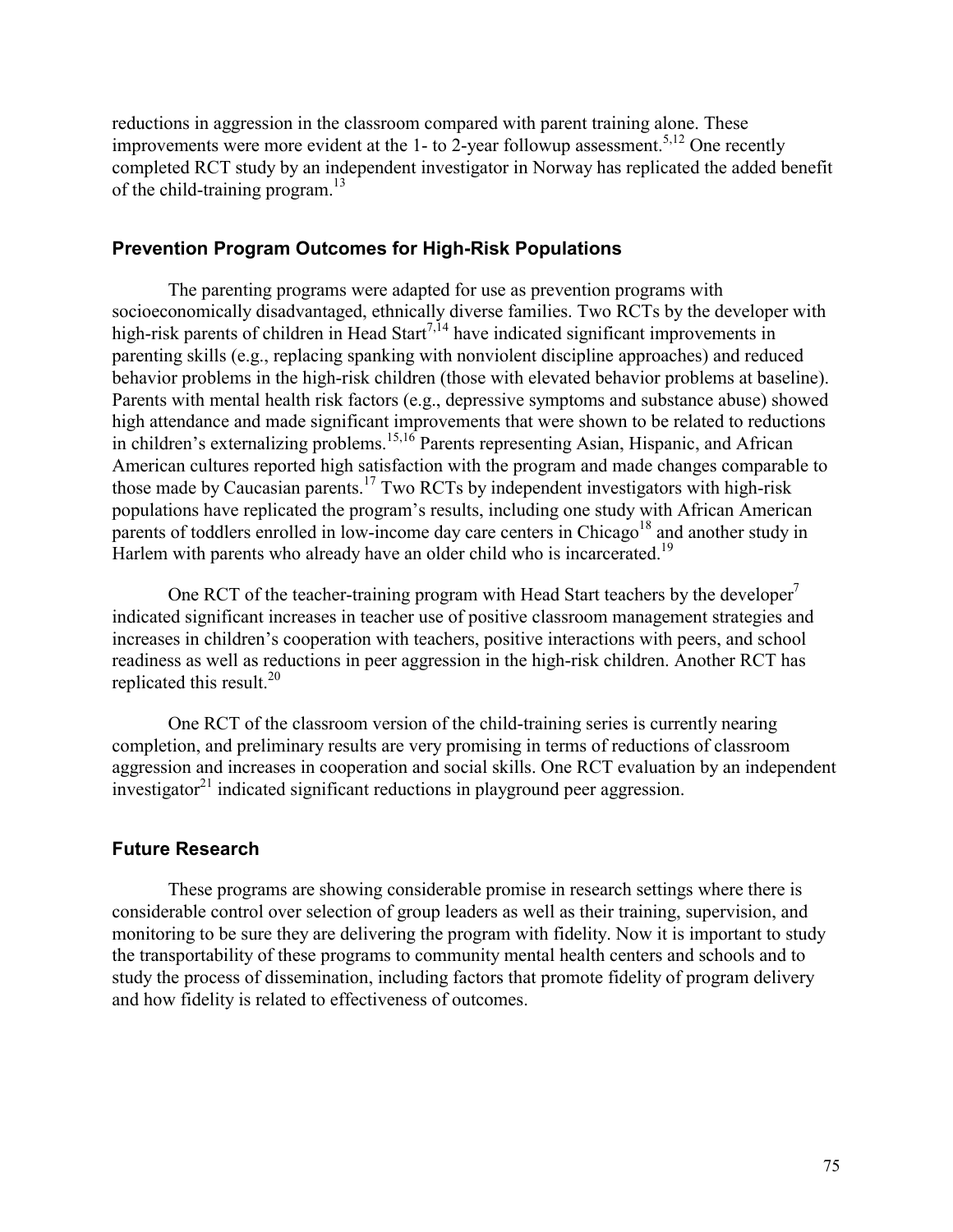## **References**

- 1. Webster-Stratton C. The long term effects of a videotape modeling parent training program: Comparison of immediate and 1-year followup results. *Behav Ther.* 1982;13:702–714.
- 2. Webster-Stratton C. Randomized trial of two parent-training programs for families with conduct-disordered children. *J Consult Clin Psychol.* 1984;52(4):666–678.
- 3. Webster-Stratton C. Long-term follow-up of families with young conduct problem children: From preschool to grade school. *J Clin Child Psychol.* 1990;19(2):144–149.
- 4. Webster-Stratton C. Advancing videotape parent training: A comparison study. *J Consult Clin Psychol.* 1994;62(3):583–593.
- 5. Webster-Stratton C, Hammond M. Treating children with early-onset conduct problems: A comparison of child and parent training interventions. *J Consult Clin Psychol.*  1997;65(1):93–109.
- 6. Webster-Stratton C, Kolpacoff M, Hollinsworth T. Self-administered videotape therapy for families with conduct-problem children: Comparison with two cost-effective treatments and a control group. *J Consult Clin Psychol.* 1988;56(4):558–566.
- 7. Webster-Stratton C, Reid MJ, Hammond M. Preventing conduct problems, promoting social competence: A parent and teacher training partnership in Head Start. *J Clin Child Psychol.*  2001;30(3):283–302.
- 8. Scott S, Spender Q, Doolan M, Jacobs B, Aspland H. Multicentre controlled trial of parenting groups for child antisocial behaviour in clinical practice. *Br Med J.* 2001;323(28):1–5.
- 9. Spaccarelli S, Cotler S, Penman D. Problem-solving skills training as a supplement to behavioral parent training. *Cognit Ther Res.* 1992;16:1–18.
- 10. Taylor TK, Schmidt F, Pepler D, Hodgins H. A comparison of eclectic treatment with Webster-Stratton's Parents and Children Series in a children's mental health center: A randomized controlled trial. *Behav Ther.* 1998;29:221–240.
- 11. Webster-Stratton C, Reid MJ, Hammond M. Treating children with early-onset conduct problems: Intervention outcomes for parent, child, and teacher training. *J Clin Child Adolesc Psychol.* 2004;33(1):105–124.
- 12. Reid MJ, Webster-Stratton C, Hammond M. Follow-up of children who received the Incredible Years Intervention for Oppositional-Defiant Disorder: Maintenance and prediction of 2-year outcome. *Behav Ther.* 2003;34(4):471–491.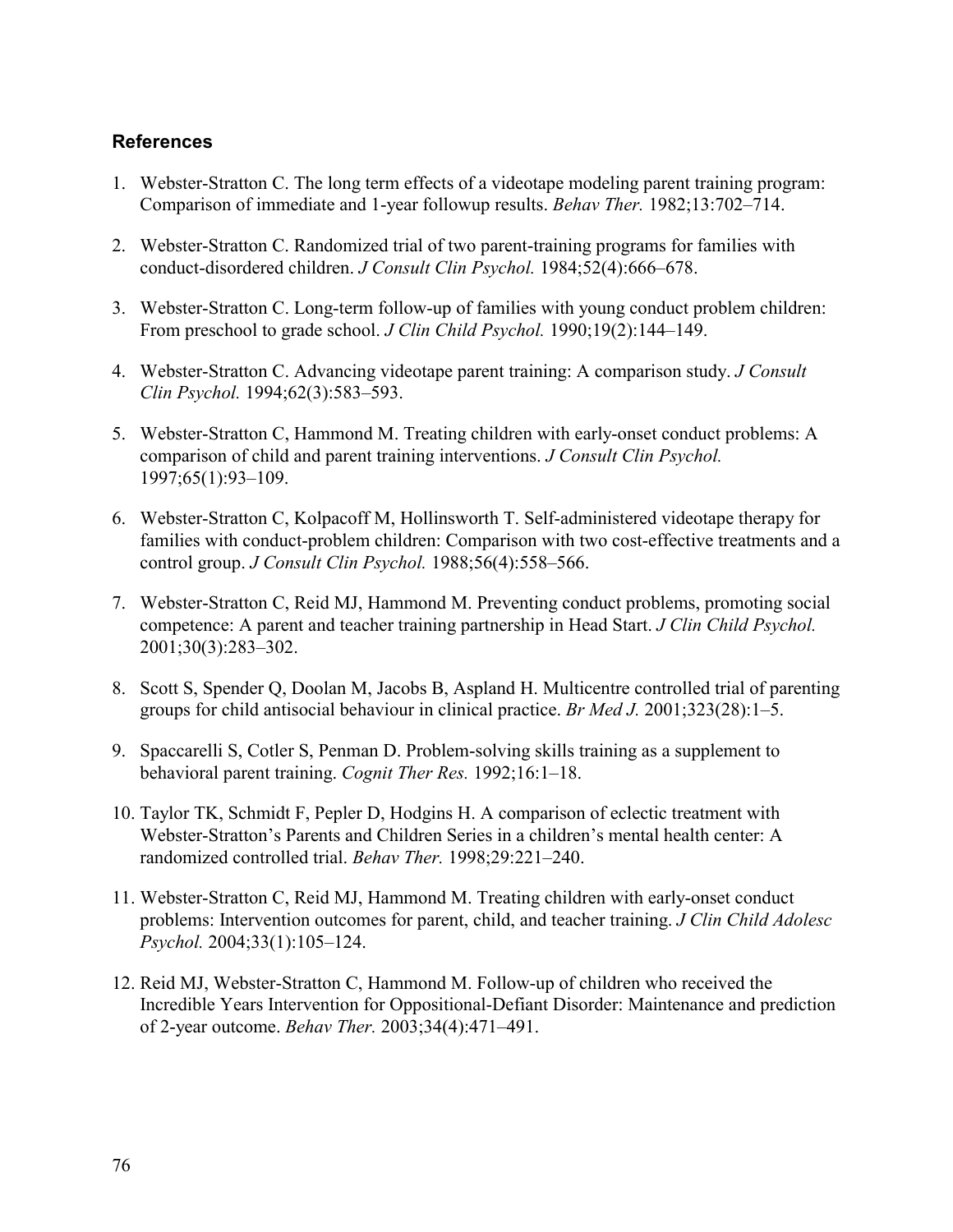- 13. Mørch WT, Larsson B, Clifford G, Drugli MB, Fossum S. *Treatment of small children with conduct and oppositional defiant disorders*. Unpublished manuscript, University of Tromsø and Norwegian University of Technology and Science, Trondheim, Norway:2004.
- 14. Webster-Stratton C. Preventing conduct problems in Head Start children: Strengthening parenting competencies. *J Consult Clin Psychol.* 1998;66(5):715–730.
- 15. Baydar N, Reid MJ, Webster-Stratton C. The role of mental health factors and program engagement in the effectiveness of a preventive parenting program for Head Start mothers. *Child Dev.* 2003;74(5):1433–1453.
- 16. Reid MJ, Webster-Stratton C, Baydar N. Halting the development of externalizing behaviors in Head Start children: The effects of parenting training. *J Clin Child Adolesc Psychol.*  2004;33(2).
- 17. Reid MJ, Webster-Stratton C, Beauchaine TP. Parent training in Head Start: A comparison of program response among African American, Asian American, Caucasian, and Hispanic mothers. *Prev Sci.* 2001;2(4):209–227.
- 18. Gross D, Fogg L, Webster-Stratton C, Garvey CWJ, Grady, J. Parent training with families of toddlers in day care in low-income urban communities. *J Consult Clin Psychol.*  2003:71(2):261–278.
- 19. Miller Brotman L, Klein RG., Kamboukos D, Brown EJ, Coard S. Preventive intervention for urban, low-income preschoolers at familial risk for conduct problems: A randomized pilot study. *J Child Psychol Psychiatry.* 2003;32(2):246–257.
- 20. Arnold DH, Ortiz C, Curry JC, Stowe RM, Goldstein NE, Fisher PH, et al. Promoting academic success and preventing disruptive behavior disorders through community partnership. *J Community Psychol.* 1999;27:589-598.
- 21. Barrera M, Biglan A, Taylor TK, Gunn B, Smolkowski K, Black C, et al. Early elementary school intervention to reduce conduct problems: A randomized trial with Hispanic and non-Hispanic children. *Prev Sci.* 2002;3(2):83–94.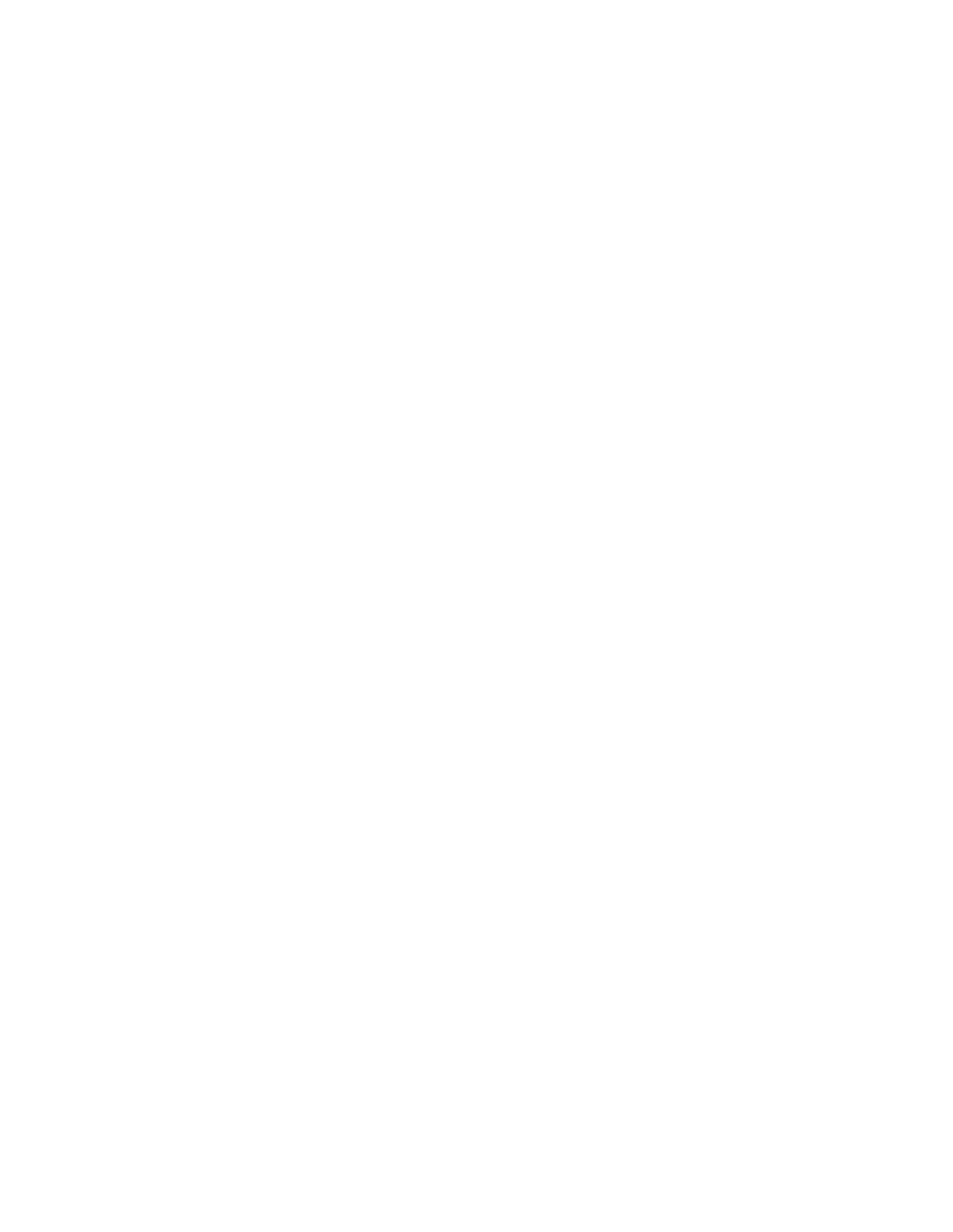# **Multidimensional Treatment Foster Care (MTFC)**

## **Patricia Chamberlain, Ph.D.**

#### **What is MTFC and for Whom Is it Intended?**

Originally developed as a community-based alternative to incarceration for youth with serious and chronic delinquent behavior, the MTFC model has been evaluated as an alternative placement for youth who are court mandated into various types of group homes and residential care facilities. Community families are recruited, screened, trained, and supervised to provide youth with a structured environment that supports their social and emotional development and learning. One youth is placed in each foster family for 6–7 months. MTFC families, youth, and their biological parents (or other aftercare resource) are supported by program services that include a coordinated array of clinical activities. Studies evaluating the effectiveness of MTFC for youth in juvenile justice have included male and female adolescents from 12 to 18 years (*M* = 14.9 and 15.3, respectively). Males had an average of 14.3 previous criminal offenses (including 4 felonies), and females had 11.9 previous offenses (including 1.7 felonies); 86 percent of the males and 73 percent of the females had committed at least 1 felony offense.

#### **Relationship to Known Risk and Protective Factors**

The model was created to target key risk and protective factors identified in empirical and theoretical work on the development of antisocial behavior and delinquency. MTFC addresses *risk factors* that have particular relevance during the developmental period of early adolescence via the following:

- Minimization of the influence of delinquent peers: Therapies and activities that aggregate youth with delinquent peers are avoided.
- Provision of close supervision at home, in school, and in the community: Foster parents are trained to know where their youth is and with whom he or she is associating. This includes knowing the friends of the youth. Youth carry a school card; the teacher signs off each class period on attendance, homework completion, and behavior in class.
- Provision of consistent limits and consequences: Rules and expectations around participation in family life, school, and peer relations are clearly specified. Compliance is encouraged with incentives for normative and positive participation and with sanctions for rule violations and negative behavior. Foster parents use a system of points and levels to operationalize implementation of reinforcement and sanctions.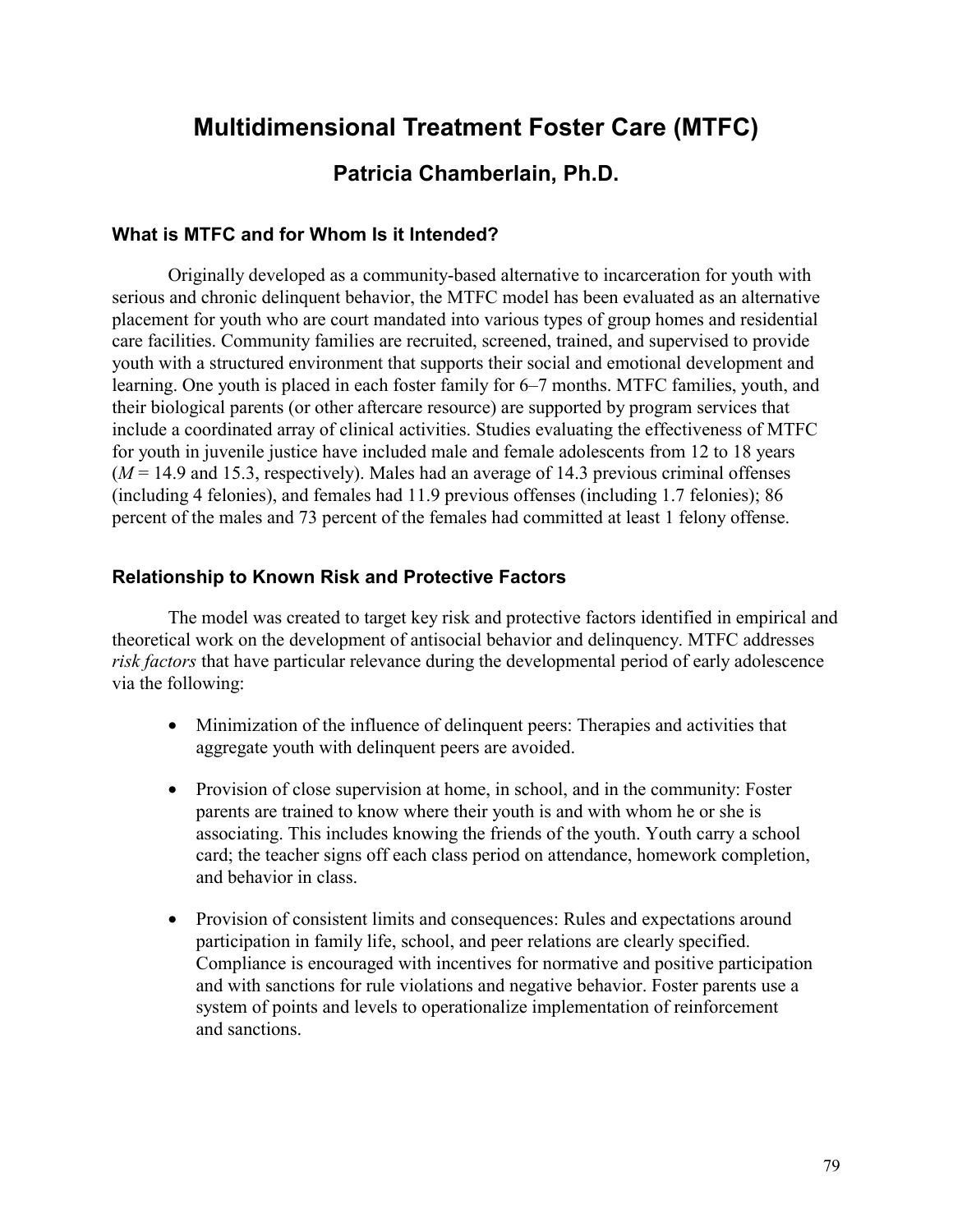In terms of *protective factors*, MTFC provides youth with positive mentoring adult role models, places youth in nonrestrictive community settings to build-in generalization of treatment effects, and prepares the biological parents for the youth's return home after MTFC placement.

- Foster parents (who are trained to avoid power struggles and negative interactions) provide daily mentoring and reinforce the positive accomplishments and behavior.
- Youth receive daily encouragement and tangible rewards for meeting/exceeding expectations and receive consequences for infractions.
- To facilitate the return home after care, youth live in families and attend public schools.
- Biological parents participate in family therapy and day-long and weekend home visits to increase their competence at supervision, limit setting, and mentoring.

## **Program Components**

MTFC parents receive 20 hours of training prior to the youth's placement. Once a youth is placed, parents participate in daily telephone calls reporting youth progress and problems during the past 24 hours, weekly supervision and support meetings with seven to nine other foster families, and daily implementation of a behavior management (point/level) system with the youth.

- The youth's biological parents participate in weekly family therapy emphasizing parenting skills, regular contact and home visits with their youth, and aftercare services for up to 1 year.
- The youth participates in daily structure and support in the foster home, skill training in the community, and individual therapy/psychiatry (as needed).
- Staff is on-call 24/7 to all parents. Services are coordinated with juvenile parole/probation.

**Boys' outcomes.** In 1990–1996, in collaboration with the Oregon Youth Authority, 79 boys were randomly assigned to MTFC or Group Care (GC) settings<sup>1</sup> (NIMH-funded). Results at 1-year followup include the following:

- Compared to GC youth, MTFC boys spent more time in their assigned placements (χ2 1,79 10.96, *p* = .001) and less time incarcerated (*p* = .02).
- MTFC boys had larger decreases in criminal offenses than GC youth,  $F(1, 77) = 3.93$ ; *p* < .01. Of the MTFC youth, 41 percent had *no* referrals in the year following exit from placement; only 7 percent of GC youth had no referrals.
- These effects held in the presence of control variables (e.g., age at first criminal referral, age at baseline, and number of prior criminal referrals). Significant predictors of postplacement offending were group assignment and prereferral rates of offending.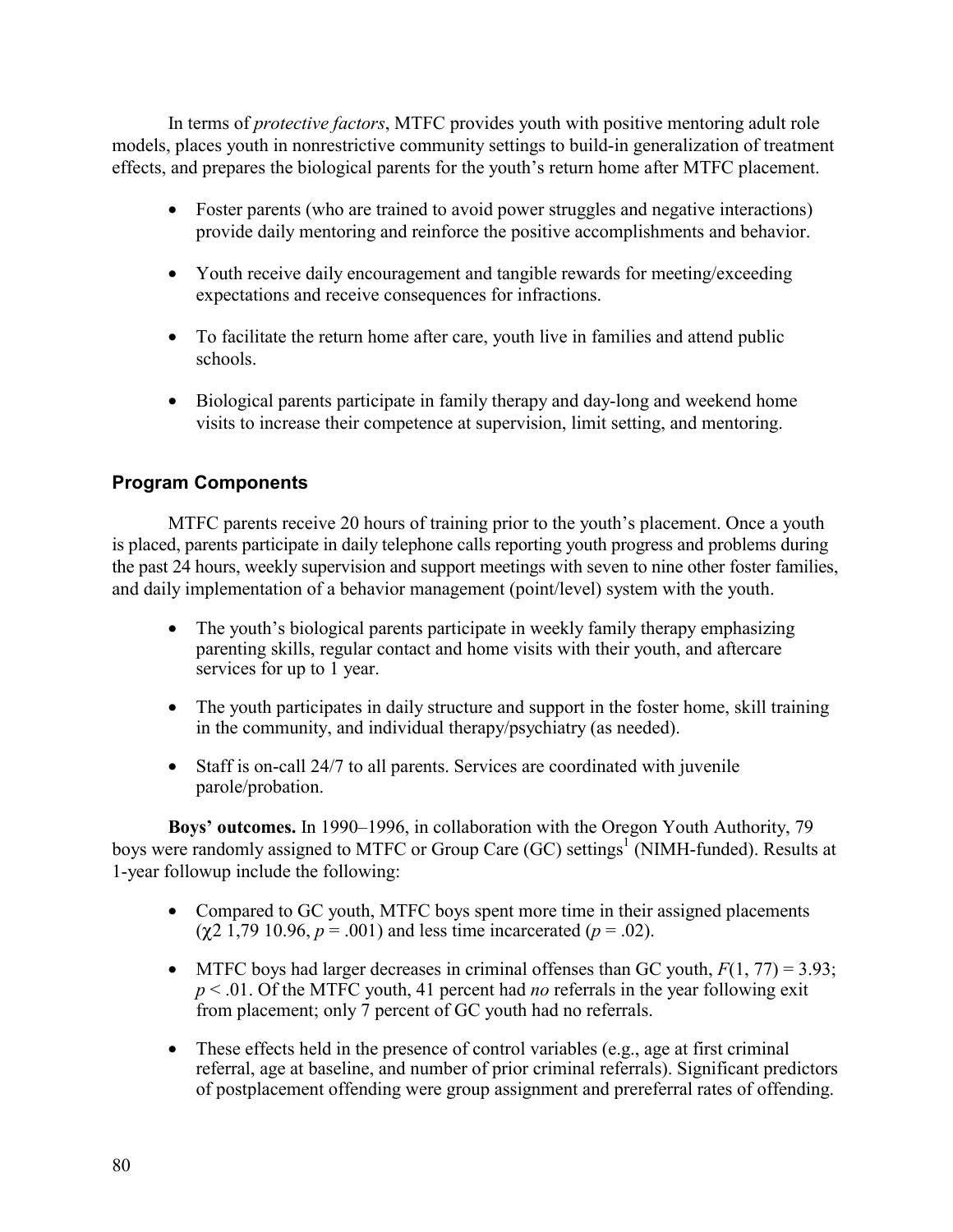Results at 2-year followup<sup>2</sup> include the following:

- MTFC boys were significantly less likely to commit violent offenses<sup>\*</sup> than GC boys (5 percent vs. 24 percent had two or more criminal referrals for violent offenses).
- criminal referral, number of prior criminal referrals). • The effect held in the context of control variables (e.g., age at baseline, age of first
- Rates of self-reported violent offending were in the normal range for MTFC boys and were four to nine times higher for GC boys.
- MTFC boys were less likely than GC boys to report common violence  $(e.g.,$  hitting).

 the effect of group assignment on subsequent criminal referrals was significantly mediated by **What factors predict outcomes?** Eddy and Chamberlain (2000) examined the mediation of effects through the level of association with delinquent peers and parenting practices (e.g., monitoring, discipline, and positive youth–adult relationships).<sup>3</sup> The analyses showed that the parenting latent construct (supervision, discipline, and positive adult relationships; loadings = .79, .60, and .89, respectively) and by association with deviant peers (loading = .52). The analysis showed that (1) group assignment was significantly associated with the four mediators during treatment ( $\beta$  = .89; *p* < .05); (2) group assignment was significantly associated with subsequent youth antisocial behavior ( $\beta$  = .51,  $p$  < .05); (3) the four mediators were significantly associated with youth antisocial behavior ( $\beta = -.71$ ,  $p < .01$ ); and (4) the impact of group on youth antisocial behavior was not significant in the presence of the mediators (β = .31, *ns*). These four variables accounted for 32 percent of the variation in boys' antisocial behavior.

**Costs.** In a cost–benefit analysis conducted by the Washington State Institute for Public Policy,<sup>4</sup> the MTFC model was calculated to save taxpayers \$21,836 (taxpayer benefits) to \$87,622 (taxpayer plus crime-victim benefits) per youth.

**Girls' outcomes.** In 1999, NIMH funded a randomized trial in collaboration with the Oregon Youth Authority that focused on girls; 81 adolescent girls with an average of 12 previous offenses were assigned to MTFC or GC. Results at 1-year followup<sup>5</sup> include the following:

- MTFC girls had significantly fewer days in locked settings than GC girls,  $F(2, 76) = 4.25$ , *p* < .05. MTFC girls spent 62 percent fewer days in locked settings than GC girls.
- Parents reported that MTFC girls were significantly less involved in delinquency,  $F(2, 55) = 4.04$ ,  $p < .05$ . MTFC girls had 32 percent less symptom severity.
- MTFC girls showed a trend towards fewer official arrests than GC girls,  $F(2, 78) = 2.78$ ,  $p = .10$ . Compared to GC girls, MTFC girls had 42 percent fewer arrests.
- Effects held in the context of control variables (e.g., girls' level of baseline depression and girl's age), suggesting that younger age  $(\beta = -0.55, p < 0.01)$ , less depression ( $\beta = -0.54$ ,  $p < .01$ ), and MTFC ( $\beta = -.45$ ,  $p < .01$ ) had significant effects on the delinquency composite, with the predictors accounting for 82 percent of the total variance.

<u>.</u>

<sup>\*</sup> Assaults, menacing, kidnapping, unlawful weapons use, robbery, rape, sexual abuse, attempted murder, and murder.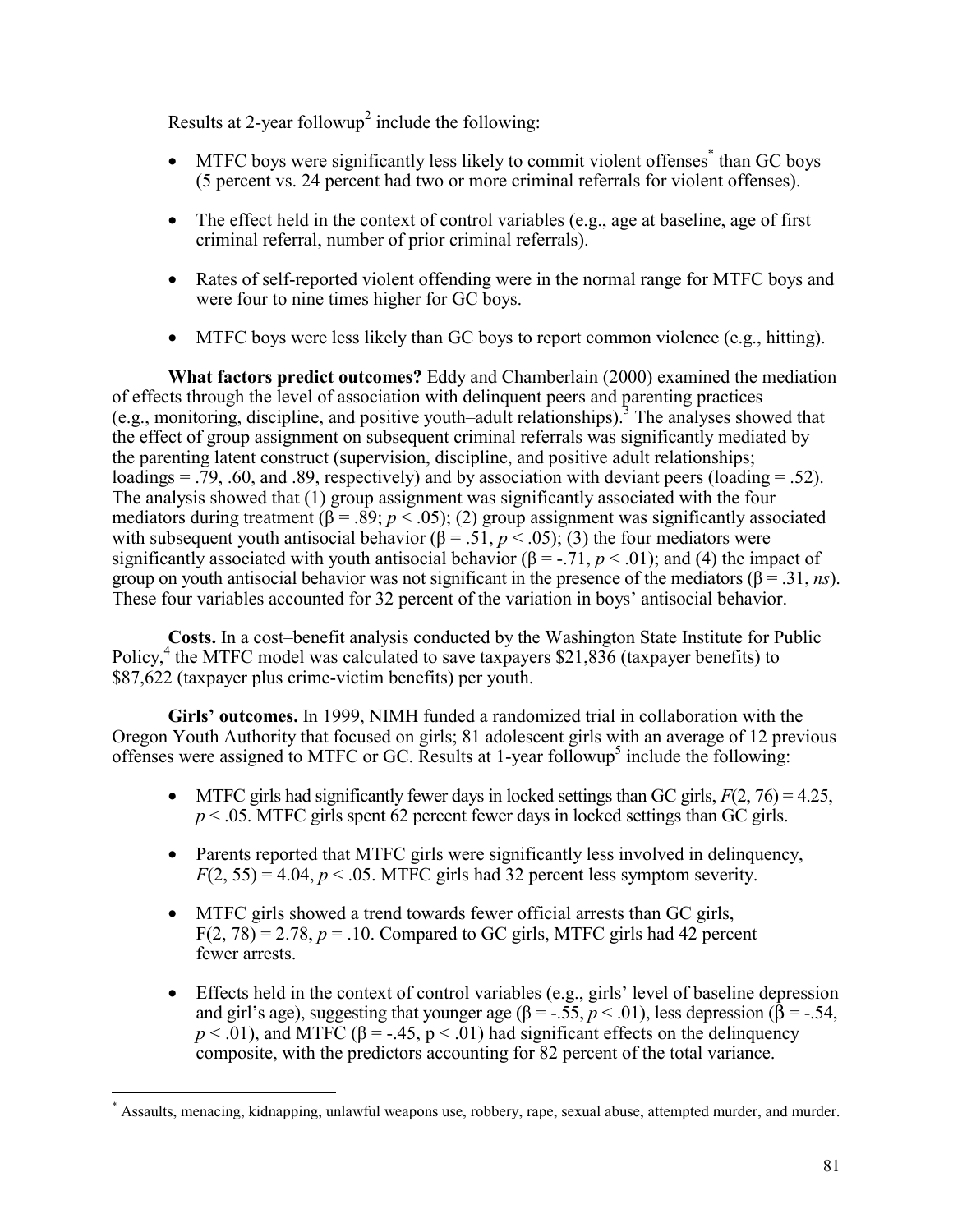**Studies Using MTFC in the Child Welfare System (CWS).** Pilot work in the Oregon CWS<sup>6</sup> led to an NIMH-funded effectiveness trial currently underway in San Diego County. All children ages 5–12 entering a new foster care placement  $(N = 700)$  are randomly assigned to one of two conditions: enhanced foster parent training and support (using portions of the MTFC model) or casework services as usual. This study aims to decrease child behavioral and emotional problems, to decrease the rate of placement disruption (i.e., children being moved to other foster homes, residential care, or psychiatric hospitals), to decrease the number of foster parents who drop out of the CWS, and to examine the process of dissemination from the developers in Oregon to interventionists at the Child and Adolescent Services Research Center. Preliminary results show that participation in the enhanced condition is associated with lower externalizing behaviors by the children and fewer placement disruptions.

#### **Conclusion**

The feasibility and effectiveness of MTFC relative to more restrictive and costly group care placements have been demonstrated in studies in Oregon. Further research is needed to examine the generalizability of these findings with diverse populations and locales.

## **References**

- 1. Chamberlain P, Reid, J. Comparison of two community alternatives to incarceration for chronic juvenile offenders. *J Consult Clin Psychol.*1998;6:624–633.
- 2. Eddy JM, Whaley R, Chamberlain P. The prevention of violent behavior by serious and chronic juvenile offenders. *J Emotional Behav Disord.* 2004;12(1):2–8.
- 3. Eddy JM, Chamberlain P. (2000). Family management and deviant peer association as mediators of the impact of treatment condition on youth antisocial behavior. *J Consult Clin Psychol.* 2000;5:857–863.
- 4. Aos S, Phipps P, Barnoski R, Lieb R. *The comparative costs and benefits of programs to reduce crime: A review of national research findings with implications for Washington State*  (No. 99-05-1202). Olympia, WA: Washington State Institute for Public Policy;1999.
- 5. Leve LD, Chamberlain P., Reid JB. *Intervention outcomes for girls referred from juvenile justice: Effects on delinquency*. Manuscript in preparation; 2004.
- 6. Chamberlain P, Moreland S, Reid K. (1992). Enhanced services and stipends for foster parents: Effects on retention rates and outcomes for children. *Child Welfare*. 1992;71:387–401.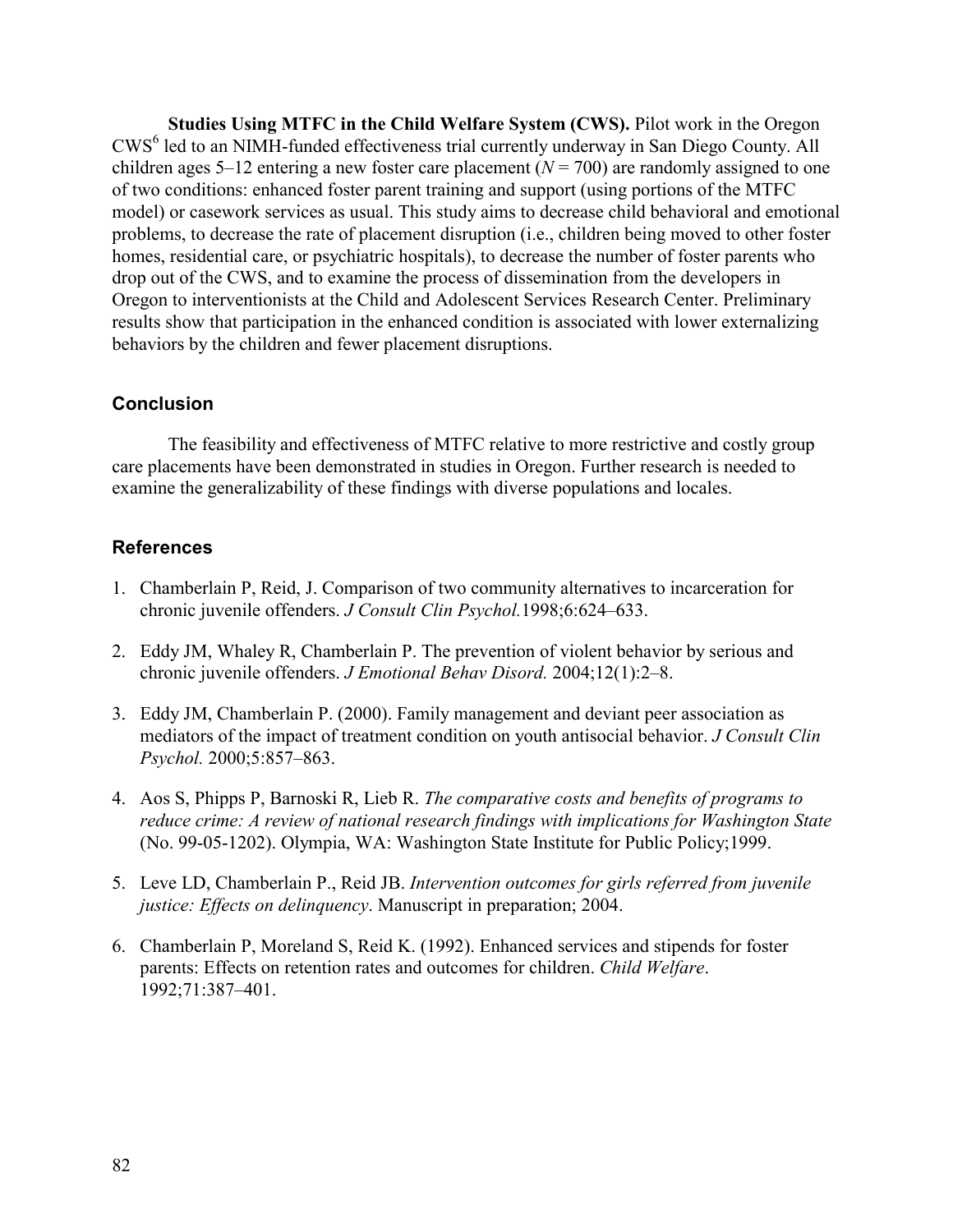# **Multisystemic Therapy (MST)**

# **Scott Walter Henggeler, Ph.D.**

Multisystemic therapy (MST) is a family- and community-based treatment that has achieved favorable long-term outcomes (e.g., reduced out-of-home placement, decreased recidivism) and cost savings for youths presenting serious clinical problems (e.g., violence, substance abuse, serious emotional disturbance) and their families. This abstract summarizes the primary outcomes from MST evaluation studies, gives an overview of key features of the MST model, and notes efforts to disseminate the approach.

## **MST Outcomes**

Findings from 10 MST outcome studies (9 randomized clinical trials, 1 quasiexperimental) including almost 1,000 participating families have been published; and of these, 7 studies focused on juvenile offenders presenting serious antisocial behavior. (See Table 1.) The following summary presents the consistent clinical- and service-level outcomes that emerged from these seven studies (studies focusing on youths with serious emotional disturbance and maltreated children are not included). At the clinical level, in comparison with control groups, MST:

- Decreased long-term rates of rearrest by 25 percent to 70 percent.
- Decreased adolescent substance use.
- Improved family relations and functioning.
- Increased school attendance.
- Decreased adolescent psychiatric symptoms.

At the service level and in comparison with control groups, MST achieved:

- High rates (97 percent and 98 percent) of treatment completion in recent studies.
- • Decreased long-term rates of days in out-of-home placement by 47 percent to 64 percent.
- Had higher consumer satisfaction.
- Produced considerable cost savings.

Importantly, approximately 15 major MST studies are currently in progress, with the hope that findings will (1) further improve MST outcomes for youths presenting serious antisocial behavior; (2) extend the effectiveness of the model to other serious clinical populations; and (3) inform the effective transport of MST to real-world clinical settings.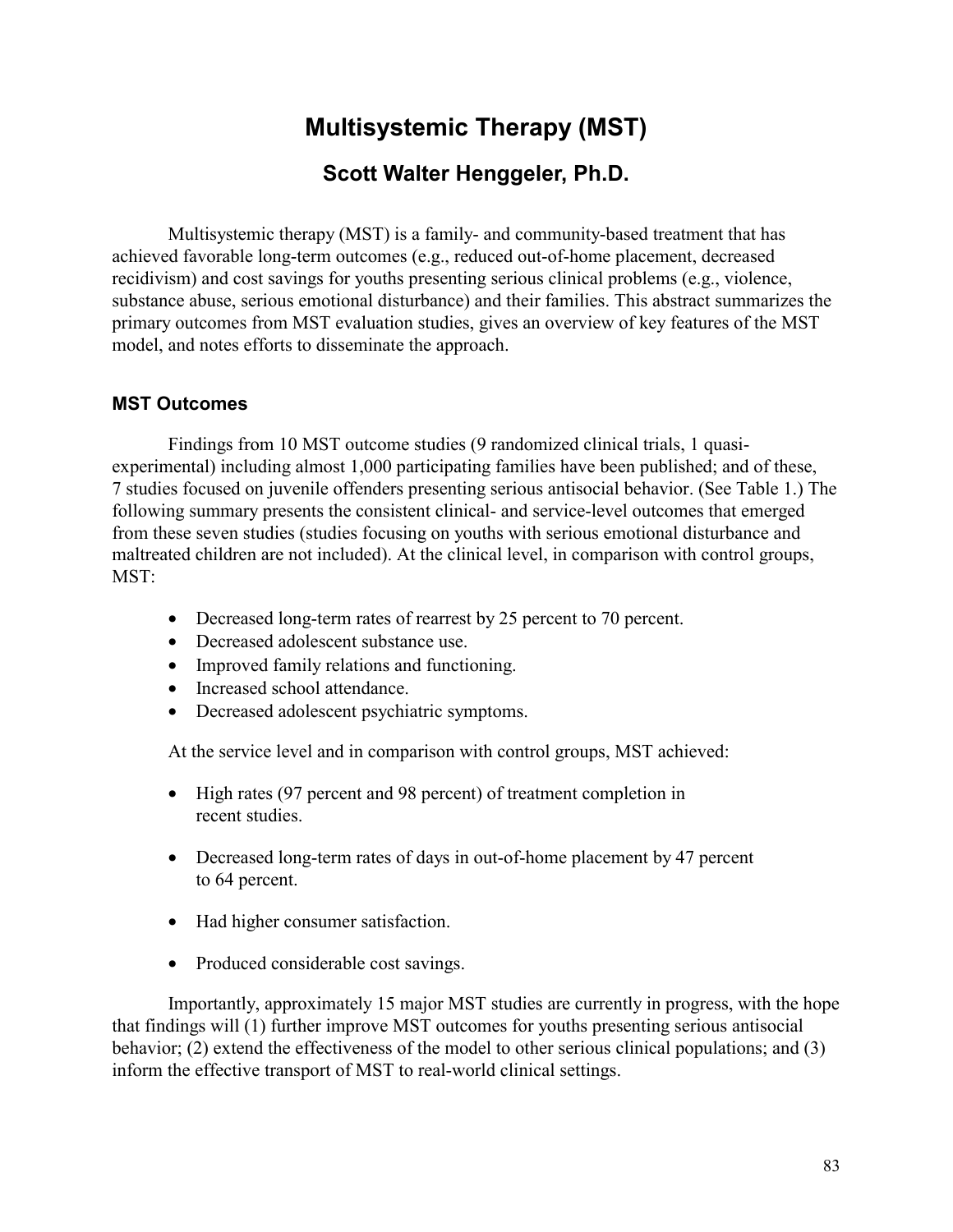| <b>Study</b>                                  | <b>Population</b>                 | Comparison                                  | <b>Followup</b>              | <b>MST Outcomes</b>                                                                                                                        |  |
|-----------------------------------------------|-----------------------------------|---------------------------------------------|------------------------------|--------------------------------------------------------------------------------------------------------------------------------------------|--|
| Henggeler et al.<br>(1986)                    | Delinquents                       | Diversion<br>services                       | Posttreatment                | Improved family relations,<br>decreased behavior problems,<br>decreased association with                                                   |  |
| $N = 57^{\circ}$                              |                                   |                                             |                              | deviant peers                                                                                                                              |  |
| Brunk, Henggeler, &<br>Whelan (1987)          | Maltreating<br>families           | <b>Behavioral</b><br>parent training        | Posttreatment                | Improved parent-child interactions                                                                                                         |  |
| $N = 33$                                      |                                   |                                             |                              |                                                                                                                                            |  |
| Borduin, Henggeler,<br>Blaske, & Stein (1990) | Adolescent<br>sexual<br>offenders | Individual<br>counseling                    | 3 years                      | Reduced sexual offending,<br>reduced other criminal offending                                                                              |  |
| $N = 16$                                      |                                   |                                             |                              |                                                                                                                                            |  |
| Henggeler et al.<br>$(1991)^{p}$              | Serious<br>juvenile               | Individual<br>counseling                    | 3 years                      | Reduced alcohol and marijuana<br>use, decreased drug-related                                                                               |  |
|                                               | offenders                         | Usual<br>community<br>services              |                              | arrests                                                                                                                                    |  |
| Henggeler, Melton, &<br>Smith (1992)          | Violent and<br>chronic            | Usual<br>community                          | 59 weeks                     | Improved family relations,<br>improved peer relations,                                                                                     |  |
| $N = 84$                                      | juvenile<br>offenders             | services; high<br>rates of<br>incarceration |                              | decreased recidivism (43%),<br>decreased out-of-home placement<br>(64%)                                                                    |  |
| Henggeler et al.<br>(1993)                    | Same sample                       |                                             | 2.4 years                    | Decreased recidivism (doubled<br>survival rate)                                                                                            |  |
| Borduin et al. (1995)                         | Violent and                       | Individual                                  | 4 years (10-year             | Improved family relations,                                                                                                                 |  |
| $N = 176$                                     | chronic<br>juvenile<br>offenders  | counseling                                  | outcomes<br>forthcoming)     | decreased psychiatric<br>symptomatology, decreased<br>recidivism (69%)                                                                     |  |
| Henggeler, Melton et<br>al. (1997)            | Violent and<br>chronic            | Juvenile<br>probation                       | 1.7 years                    | Decreased psychiatric<br>symptomatology, decreased days                                                                                    |  |
| $N = 155$                                     | juvenile<br>offenders             | services, high<br>rates of<br>incarceration |                              | in out-of-home placement (50%),<br>decreased recidivism (26%,<br>nonsignificant), treatment<br>adherence linked with long-term<br>outcomes |  |
| Henggeler, Rowland<br>et al. (1999)           | Youths<br>presenting              | Psychiatric<br>hospitalization              | 4 months<br>postrecruitment  | Decreased externalizing problems<br>(CBCL), improved family relations,<br>increased school attendance,<br>higher consumer satisfaction     |  |
| $N = 116$                                     | psychiatric<br>emergencies        |                                             |                              |                                                                                                                                            |  |
| (Final sample = $156$ )                       |                                   |                                             |                              |                                                                                                                                            |  |
| Schoenwald et al.<br>(2000)                   | Same sample                       |                                             | 4 months<br>postrecruitment  | 75% Reduction in days<br>hospitalized, 50% reduction in<br>days in other out-of-home<br>placements                                         |  |
| Henggeler et al.<br>(2003)                    | Same sample                       |                                             | 16 months<br>postrecruitment | Favorable short-term outcomes<br>dissipated                                                                                                |  |

# **Table 1.** Findings from Published MST Outcome Studies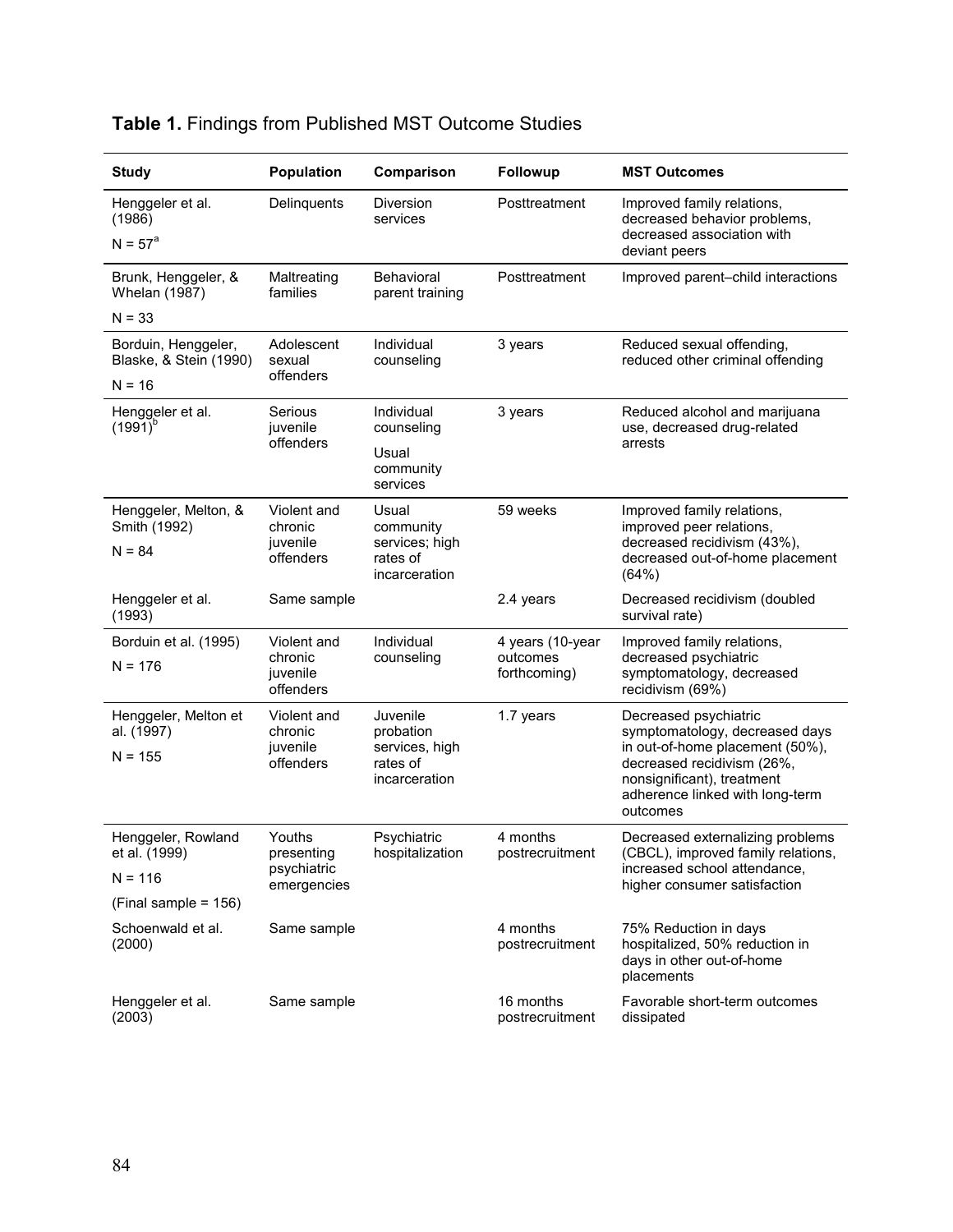| <b>Study</b>                                          | <b>Population</b>                                       | Comparison                                | <b>Followup</b> | <b>MST Outcomes</b>                                                                                                                                                                                           |
|-------------------------------------------------------|---------------------------------------------------------|-------------------------------------------|-----------------|---------------------------------------------------------------------------------------------------------------------------------------------------------------------------------------------------------------|
| Huey et al. (2004)                                    | Same sample                                             |                                           | 16 months       | Decreased attempted suicides                                                                                                                                                                                  |
| Sheidow et al., (2004)                                | Medicaid<br>recipients                                  |                                           | 16 months       | Modest short-term cost savings<br>and high cost-effectiveness                                                                                                                                                 |
| Henggeler, Pickrel, &<br>Brondino (1999)<br>$N = 118$ | Substance-<br>abusing and<br>dependent<br>delinguents   | Usual<br>1 year<br>community<br>services  |                 | Decreased drug use at<br>posttreatment, decreased days in<br>out-of-home placement (50%),<br>decreased recidivism (26%,<br>nonsignificant), treatment<br>adherence linked with decreased                      |
| Schoenwald et. al.<br>(1996)                          | Same sample                                             |                                           | 1 year          | drug use<br>Incremental cost of MST nearly<br>offset by between-groups<br>differences in out-of-home<br>placement                                                                                             |
| Brown et al. (1999)                                   | Same sample                                             |                                           | 6 months        | Increased attendance in regular<br>school settings                                                                                                                                                            |
| Henggeler et al.<br>(2002)                            | Same sample                                             |                                           | 4 years         | Decreased violent crime.<br>increased marijuana abstinence                                                                                                                                                    |
| Ogden & Halliday-<br>Boykins (2004)<br>$N = 100$      | Seriously<br>antisocial<br>adolescents                  | Child Welfare<br>Services                 | 6 months        | Decreased externalizing<br>symptoms, descreased<br>internalizing symptoms, decreased<br>out-of-home placements,<br>increased consumer satisfaction,<br>increased social competence                            |
| Rowland et al.<br>(in press)<br>$N = 31$              | Adolescents<br>with serious<br>emotional<br>disturbance | Hawaii's existing<br>continuum of<br>care | 6 months        | Decreased externalizing<br>symptoms, decreased internalizing<br>symptoms, decreased days in out-<br>of-home placement (68%),<br>decreased recidivism (34%,<br>nonsignificant), increased school<br>attendance |

# **Table 1.** Findings from Published MST Outcome Studies (continued)

<sup>a</sup>Quasi-experimental design (groups matched on demographic characteristics), all other studies are randomized<br><sup>b</sup>Based on participants in Henggeler et al. (1992) and Borduin et al. (1995)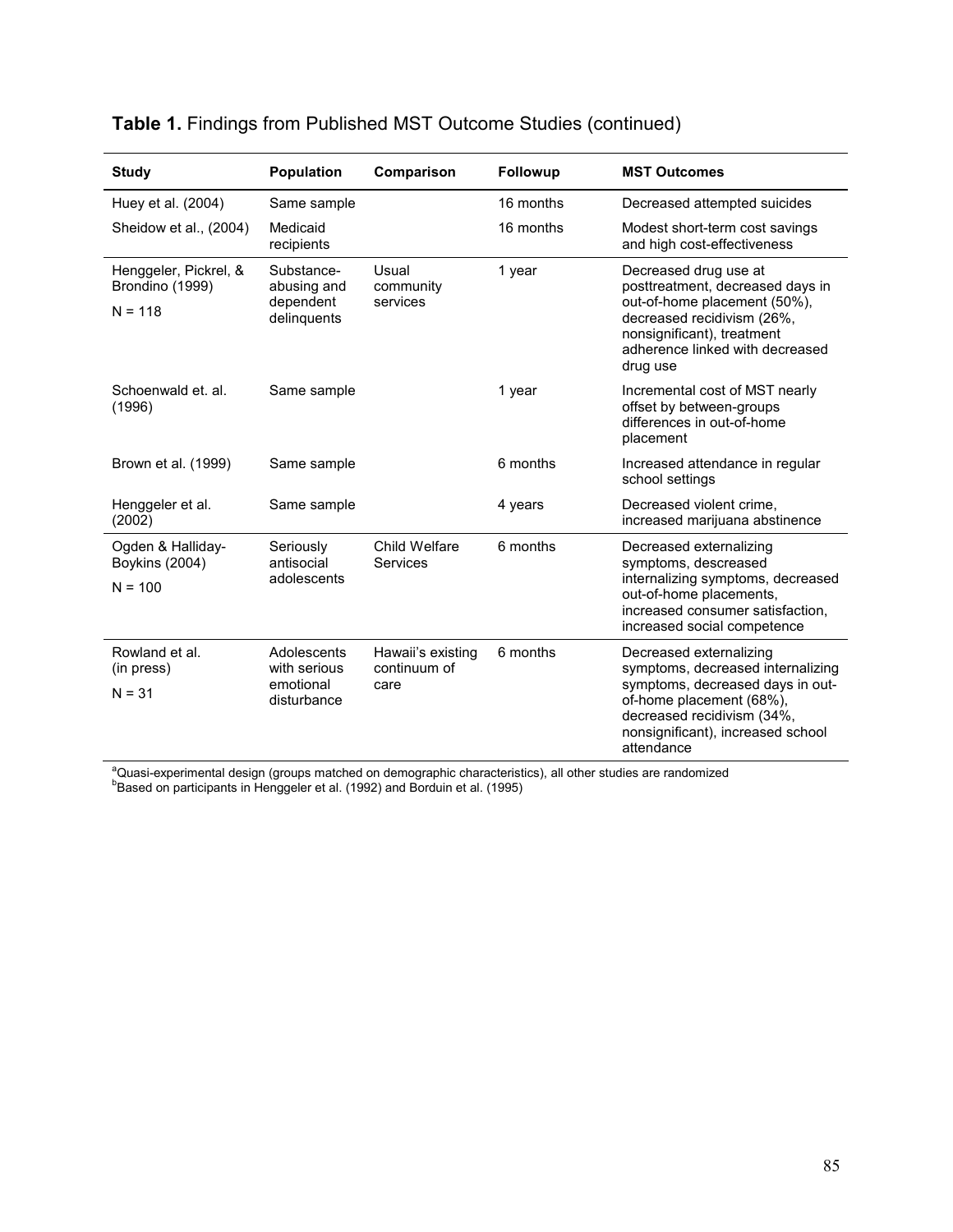## **The Foundation of MST's Clinical Success**

Several critical components of MST account for its clinical success. Importantly, these components are logical and research based, but they conflict with the majority of mental health and substance abuse services provided to troubled youths and their families.

- Clinicians provide services in the natural environments of youths and families in home, school, and neighborhood settings.
- Interventions comprehensively address the known risk factors for serious antisocial behavior—at individual youth, family, peer, school, and neighborhood levels—on an individualized basis.
- Parents and caregivers are treated as central to obtaining desired youth outcomes.
- MST provider organizations are accountable for engaging families in treatment and helping families achieve desired clinical outcomes.
- An intensive and validated quality assurance system supports the capacity of MST treatment teams to achieve desired clinical outcomes.
- MST incorporates empirically based treatments insofar as they exist—including cognitive behavioral approaches, the behavior therapies, behavioral parent training, pragmatic family therapies, and certain pharmacological interventions.

## **MST Dissemination Efforts**

Licensed MST programs are currently operating in more than 30 States and 8 nations, serving approximately 10,000 youths per year. Yet, only about 1 percent of eligible youths adolescents presenting serious antisocial behavior at high risk of out-of-home placement receive this evidence-based treatment annually. Nevertheless, statewide MST initiatives are operating in Connecticut, Hawaii, Ohio, South Carolina, and Colorado; nationwide MST initiatives are underway in Norway and Denmark. Program development, training, and quality assurance are provided by MST Services (www.mstservices.com), which has the exclusive license for the transport of MST technology and intellectual property through the Medical University of South Carolina. For States, nations, and organizations that have large MST initiatives, MST Services has helped these entities develop the internal capacity to provide virtually all aspects of MST program development and quality assurance.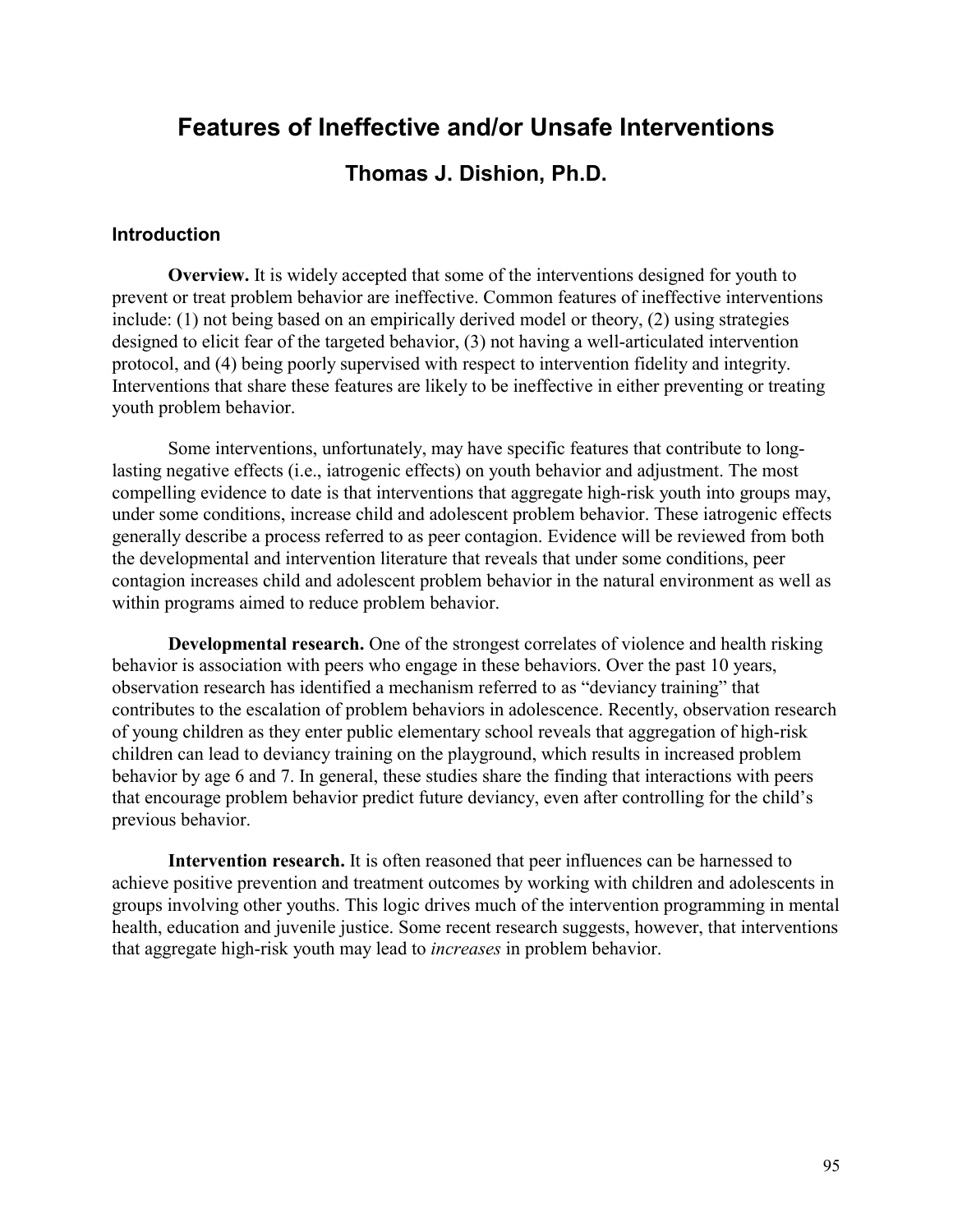There are several studies conducted over the past 10 years that suggest that peer contagion can undermine the effectiveness of programs, or produce negative effects on youth problem behavior:

- **Tracking youth into classrooms in elementary school.** Research reveals that under some conditions, children's assignment to public school classrooms can contribute to their development of aggressive and problem behavior behavior in elementary school.
- Selected preventive interventions. Findings from prevention research reveals that under some conditions, creating special groups to develop youth skills can increase problem behaviors. Social skill interventions for girls at risk for delinquency can increase delinquent behavior in comparison to randomized controls. Group interventions with high-risk youth that focus on the development of self-regulation produce benefits in skills, but negative effects on tobacco use and delinquent behavior.
- **Roommate assignment in college.** Randomly assigning roommates in college dorms also provides the opportunity to study peer contagion. It has been known for some time that eating disorders in young women cluster in specific sorority houses. Duncan and colleagues found that randomly assigned male roommates that shared binge drinking histories increased their college drinking compared to those randomly assigned a nondrinking roommate. The peer contagion effects were not noted for females, nor for other forms of substance use such as marijuana.
- **Reduce effect sizes.** A recent meta analysis of intervention programs aimed at reducing delinquent behavior revealed that programs that aggregate youth into groups had systematically lower effect sizes than those that did not aggregate.

#### **Summary and Conclusions**

Under some conditions, interventions and programs that aggregate deviant youth may have inadvertent iatrogenic effects. These conditions may include lack of adequate supervision by adult leaders, unsupervised exposure to deviant peer conversation and reinforcement, and opportunities for unsupervised interaction with members of the deviant peer group. The iatrogenic effects seem less likely to occur if the peer group includes at least some socially adaptive peers and involve activities and formal and informal interactions that are well supervised. Surprisingly, there is very little systematic research on the effects of education and juvenile justice programming that involves peer aggregation with respect to its putative benefits and potential harm.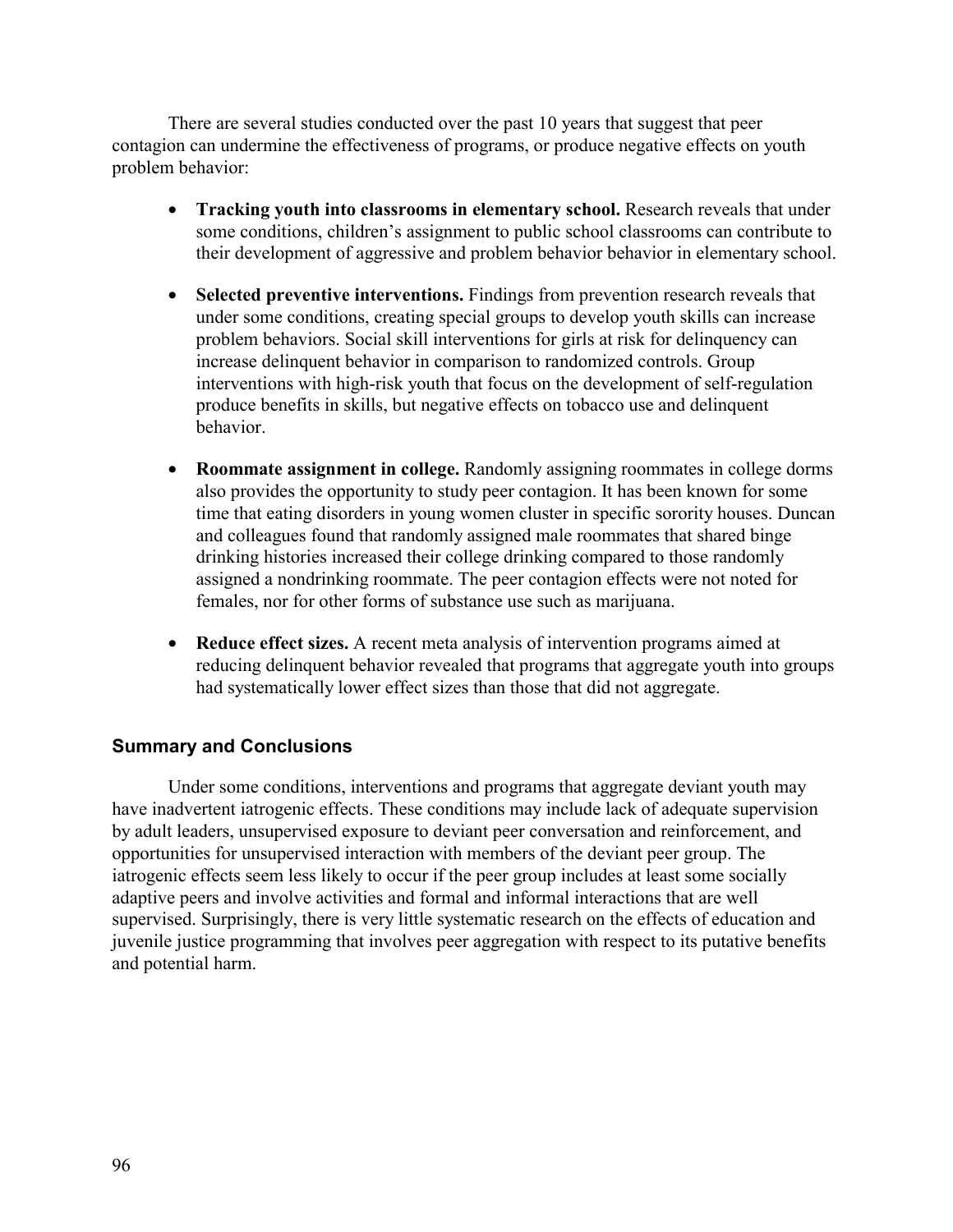## **References**

Boxer P, Guerra N, Huesmann R, Morales J. Proximal peer-level effects of small-group selected prevention on aggression in elementary school children: An investigation of the peer contagion hypothesis. *J Abnorm Child Psychol*. In press.

Crandall CS. Social contagion of binge eating. *J Pers Soc Psychol*. 1988;55:588–598.

Dishion TJ, B Burraston, et al. Peer group dynamics associated with iatrogenic effects in-group interventions with high-risk young adolescents. In: Erdley C, Nangle DW, eds. *Damon's New Directions in Child Development: The Role of Friendship in Psychological Adjustment*. San Francisco: Jossey-Bass; 2001:79–92.

Dishion TJ, Spracklen KM, et al. Deviancy training in male adolescent friendships. *Behavior Therapy*. 1996;27:373–390.

Dishion TJ, Eddy JM , et al. Friendships and violent behavior during adolescence. *Social Development*. 1997;6:207–223.

Dishion TJ, McCord J, et al. When interventions harm: Peer groups and problem behavior. *Am Psychol*. 1999;54(9):755–764.

Duncan GJ, Boisjoly J, Kremer M, Levy D, Eccles J. Peer effects in drug use and sex among college students. *J Abnorm Child Psychol*. In press.

Elliott D, Huizinga D, et al. *Explaining delinquency and drug use*. Beverly Hills, CA: Sage; 1985.

Gifford-Smith M, Dodge K, Dishion T, McCord J. Peer influence in children and adolescents: Crossing the bridge from developmental to intervention science. *J Abnorm Child Psychol*. In press.

Kellam S, Ling X, et al. The effect of the level of aggression in the first grade classroom on the course of malleability of aggressive behavior into the middle school. *Dev Psychopathol*. 1998;10(2):165–185.

Kelly JG. *A guide to conducting prevention research in the community: First steps*. Binghamton, NY: Haworth; 1988.

Lavallee KL, Bierman KL, Nix R, Conduct Problems Prevention Research Group. The impact of first-grade "friendship group" experiences on child social outcomes in the Fast Track Program. *J Abnorm Child Psychol*. In press.

Lipsey M. Peer aggregation and treatment efficacy. In K Dodge, J Mc Cord, T Dishion (eds). *Deviant peer contagion: A final report for the Duke Executive Sessions*. In press.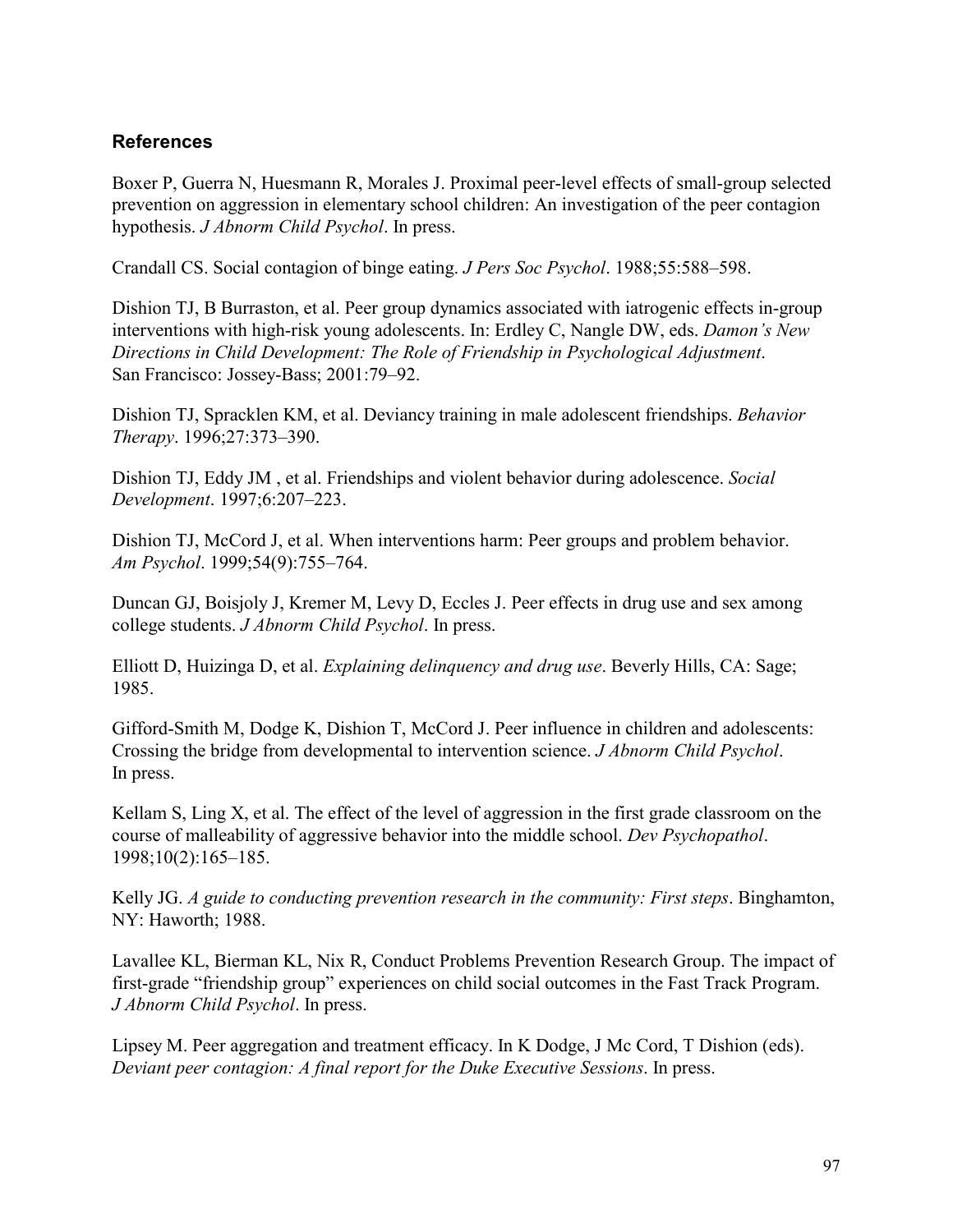Mager W, Milich R, Harris M, Howard A. Intervention groups for adolescent conduct problems: Is aggregation harmful or helpful? *J Abnorm Child Psychol*. In press.

Palinkas LA, Atkins CJ, Miller C, Ferreira D. (1996). Social skills training for drug prevention in high-risk female adolescents. *Preventive Medicine*. 1996;25:692–701.

Poulin F, Dishion TJ, et al. (2001). 3-year iatrogenic effects associated with aggregating high-risk adolescents in cognitive–behavioral preventive interventions. *Applied Development Science*. 2001;5(4):214–224.

Thornberry TP, Krohn MD. *Taking stock of delinquency: An overview of findings from contemporary longtitudinal studies*. New York: Kluwer Academic/Plenum; 2003.

Warren K, Schoppelrey S, Moberg DP, MacDonald M. A model of contagion through competition in the aggressive behaviors of elementary school students. *J Abnorm Child Psychol*. In press.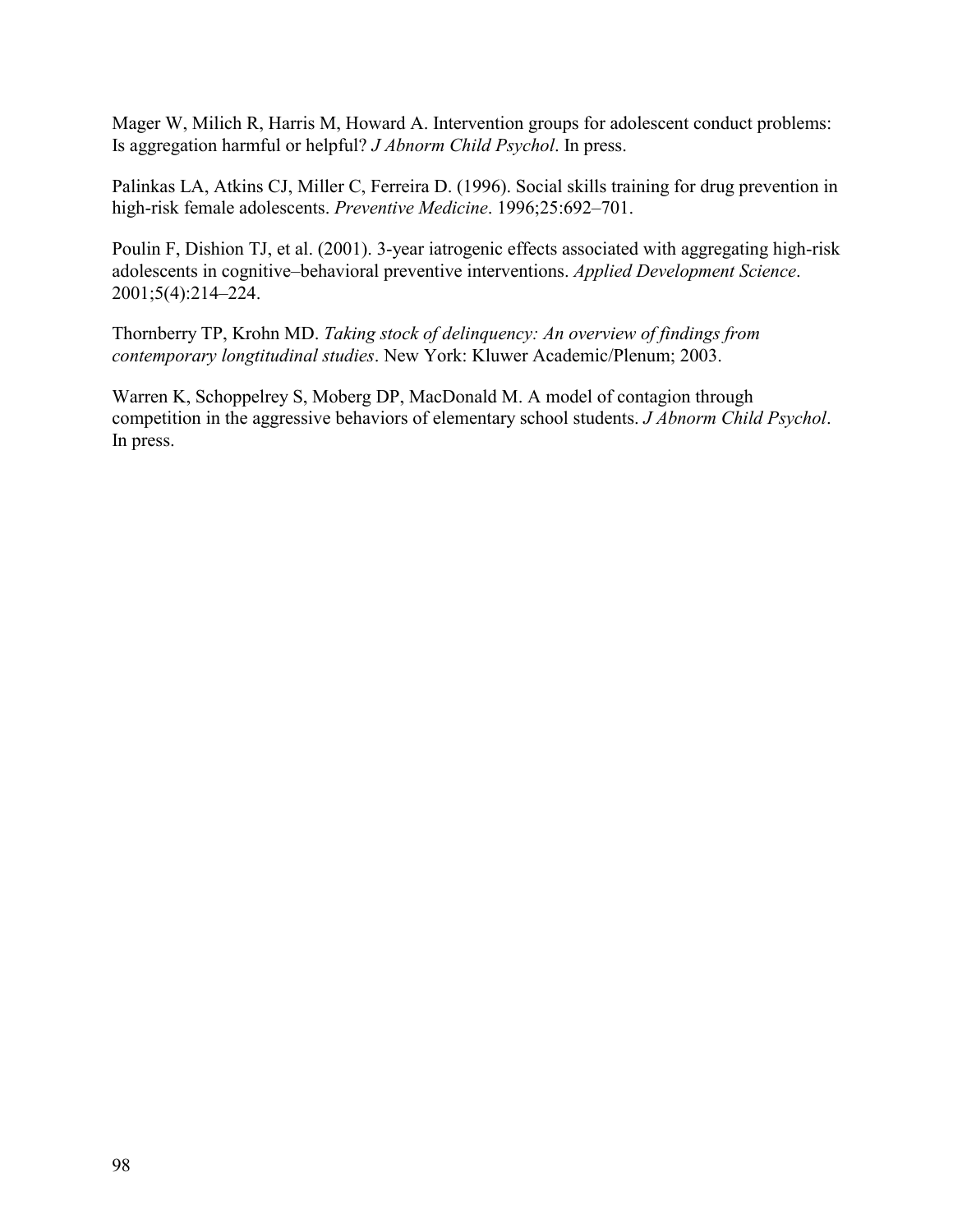# **Costs and Benefits of Different Prevention and Intervention Strategies**

## **Steve Aos, M.S.**

Does prevention pay? Can an ounce of prevention avoid (at least) an ounce of cure? More specifically for public policy purposes, is there credible scientific evidence that for each dollar Congress or a legislature spends on "research-based" prevention or early intervention programs for youth, more than a dollar's worth of benefits will be generated? If so, what are the policy options that offer taxpayers the best return on their dollar?

 educational outcomes such as test scores and graduation rates, (4) decrease teen pregnancy, (5) reduce teen suicide attempts, or (6) lower child abuse or neglect. We examine these questions by conducting an economic analysis of many prevention and intervention programs.<sup>1</sup> There are two basic steps to this study. First, using standard metaanalytic methods,<sup>2</sup> we quantify the program evaluation research literature that addresses six specific outcomes of interest. We examine whether prevention and early intervention programs have a demonstrated ability to: (1) reduce crime, (2) lower substance abuse, (3) improve

To assess whether a program affects any of these outcomes, we require that an evaluation have a well-constructed comparison group. To be included in our study, the comparison group can be randomly assigned or nonexperimentally assigned if credible evidence is presented for group comparability.

For studies that meet these requirements, we then proceed to the second basic step in this study where we estimate the comparative benefits and costs of each research-based program. These measures are our best estimates about the "bottom-line" economics of each approach. To conduct this analysis, we constructed a benefit–cost model to assign monetary values to any observed changes in education, crime, substance abuse, child abuse and neglect, teen pregnancy, and public assistance outcomes.

As was the case in our earlier benefit-cost work,<sup>3</sup> we consistently make a number of cautious assumptions. In addition to requiring that evaluations have a scientifically valid research design, we penalize the results from those with a less-than-randomized research approach since there is evidence that studies with weaker research designs tend to show more favorable results.<sup>4</sup> We also discount findings from evaluations in highly controlled research settings since we have found that real-world programs often produce reduced levels of outcomes.<sup>5</sup> Additionally, we use a number of other conservative adjustments<sup>1</sup> in an effort to isolate the causal relationships between a prevention program and the monetary valuation of the outcomes of interest. As a result of these cautious assumptions, the benefit–cost ratios we report will usually be smaller than the values from studies undertaken by program developers or advocates. Across all the outcomes and programs we consider, however, we have attempted to be as internally consistent as possible. That is, our bottom-line estimates have been developed so that a benefit–cost ratio for one program can be compared directly to that of another program. By striving for internal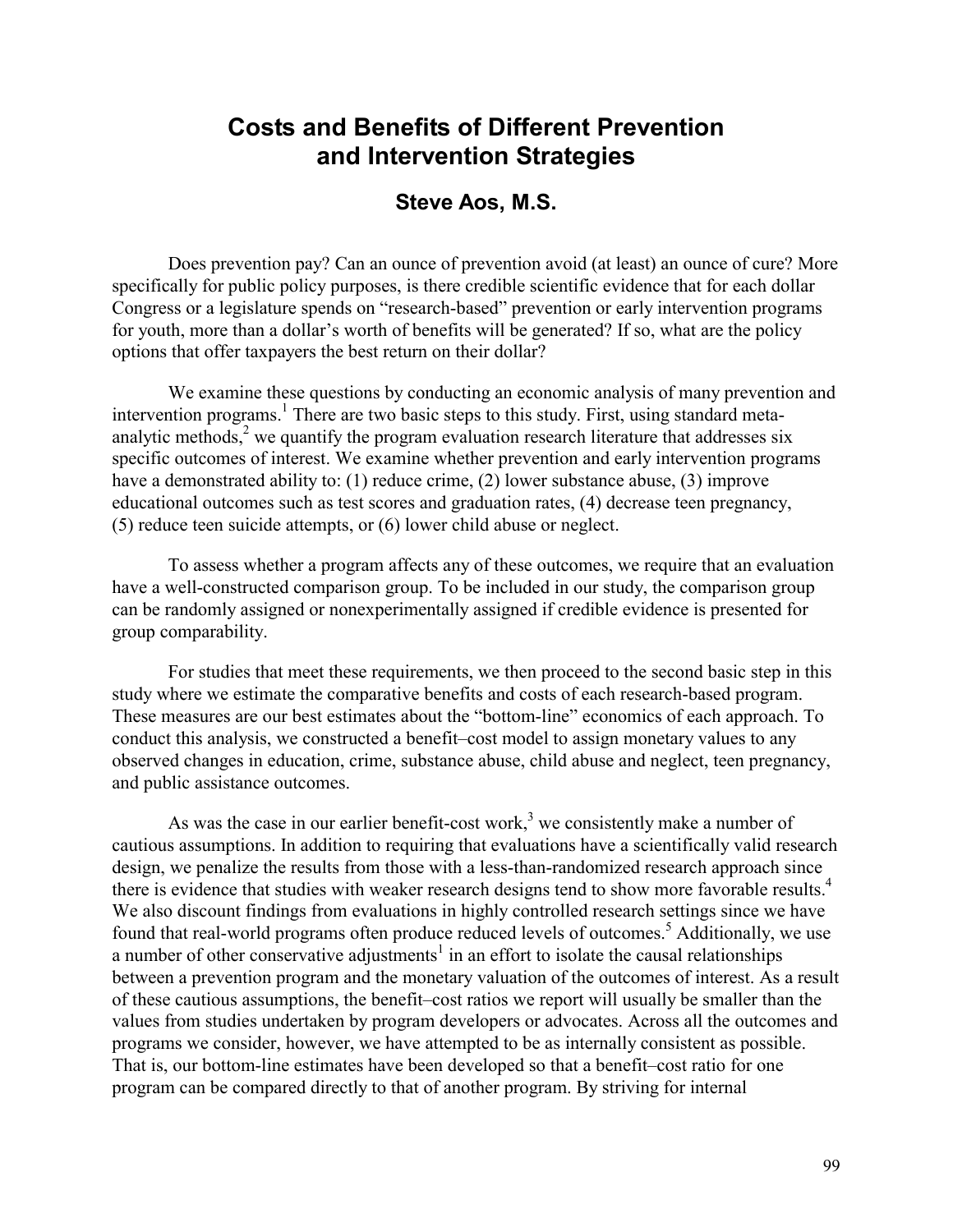consistency, our benefit–cost estimates are not only our best estimates of the economics of the programs—they can be compared to each other on a relative basis as well.

## **Findings**

Our principal conclusion is that, as of July 2004, some prevention and early intervention programs for youth can give taxpayers a good return on their dollar. That is, there is credible evidence that certain well-implemented programs can achieve significantly more benefits than costs. Taxpayers will be better off if investments are made in these successful research-based programs. This good news, however, must be tempered by our finding that some prevention and early intervention programs fail to generate more benefits than costs. Our research indicates that money spent on these unsuccessful research-based programs is an inefficient use of taxpayer money.

The main policy implications of these findings are straightforward and analogous to any sound investment strategy. To ensure the best possible return for taxpayers:

- Invest in research-proven "blue chip" prevention and early intervention programs. Most of a jurisdiction's prevention portfolio should be spent on these proven programs.
- Avoid spending money on programs where there is little evidence of program effectiveness. Shift these funds into successful programs.
- Like any business, keep abreast of the latest research-based findings from around the United States to determine where there are opportunities to use taxpayer dollars wisely. The ability to distinguish a successful from an unsuccessful research-based program requires specialized knowledge.

In reviewing the program-specific economic results of this study, several findings emerge: (1) Investments in effective programs for juvenile offenders offer the highest net benefit. Such programs yield from \$1,900 to \$31,200 per youth. (2) Some forms of home visiting programs that target high-risk and/or low-income mothers and children are also effective, returning from \$6,200 to \$17,200 per youth, in excess of program costs. (3) Early childhood education for low income 3- and 4-year-olds and some specific youth development programs provide very attractive returns on investment. (4) While their benefits per youth are lower, many substance use prevention programs for youth are sound investments because the programs are relatively inexpensive. (5) Few well-researched programs appear to be effective at reducing teenage pregnancy. (6) In each program area we examine, we found well-researched interventions that are not cost effective; therefore, carefully selecting the right prevention or early intervention program is an important step in ensuring that taxpayers receive a good return on their dollar.

This research estimates the bottom-line economics for many types of prevention and early intervention programs. It does not consider, however, the full range of prevention programs for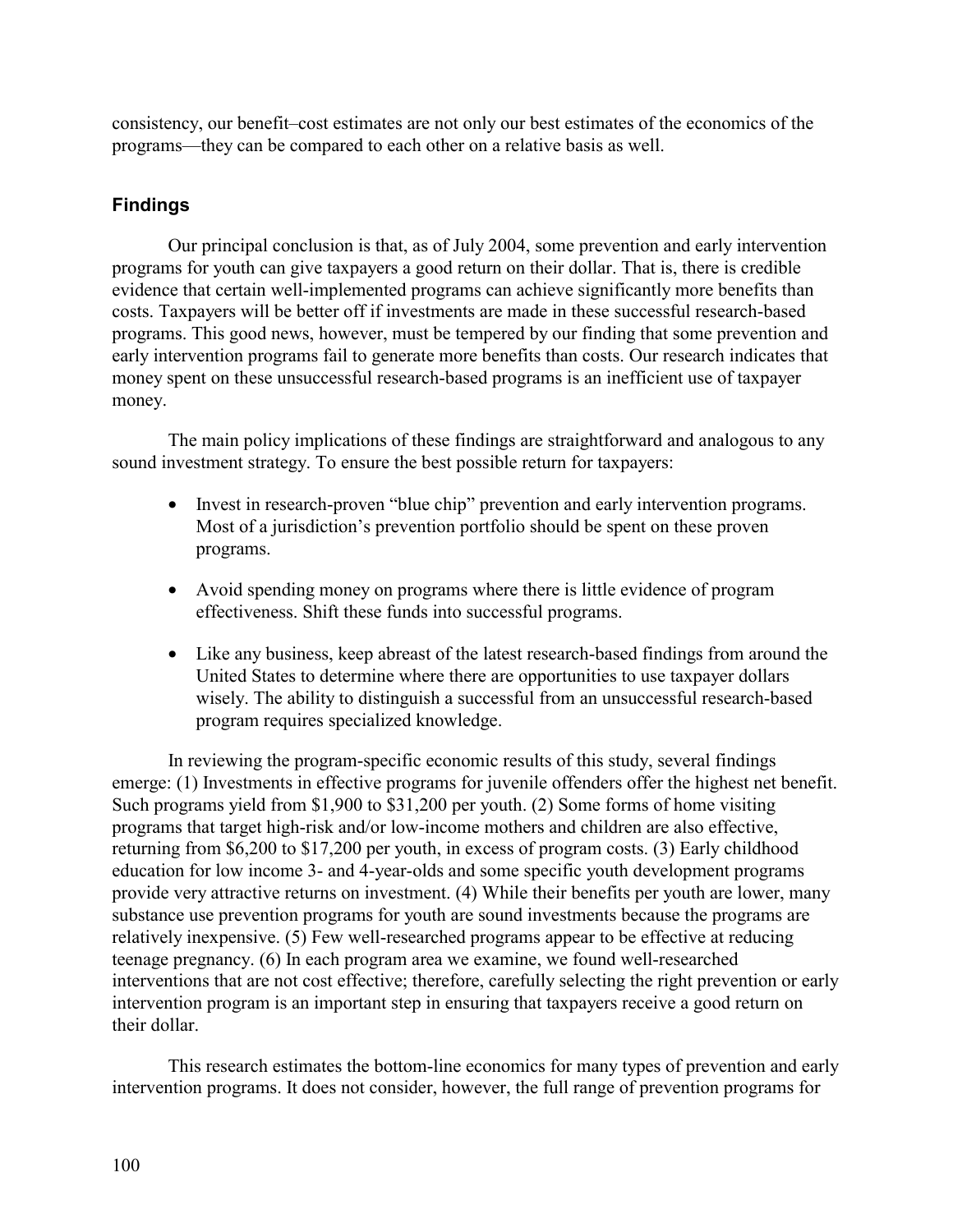several reasons. First we limit our focus to well-evaluated programs that have affected the six outcomes; there are, of course, many other outcomes of interest for prevention programs. Second, with our current economic methods, we are only able to monetize certain types of measurements of the six outcomes. This restriction means that some well-known and well-researched prevention programs are not included in our economic analysis. Future analytical work can expand the scope of this economic review.

## **References**

- 1. Aos S, Lieb R, Mayfield J, Miller M, Pennucci, A. Benefits and costs of prevention and early intervention programs for youth. Olympia: Washington State Institute for Public Policy 2004. Available at: http://www.wsipp.wa.gov/rptfiles/04-07-3901.pdf
- 2. Lipsey MW, Wilson DB. *Practical meta-analysis*. Thousand Oaks: Sage Publications; 2001.
- 3. Aos S, Phipps P, Barnoski R, Lieb R. The comparative costs and benefits of programs to reduce crime. Olympia: Washington State Institute for Public Policy; 2001. Available at: http://www.wsipp.wa.gov/rptfiles/costbenefit.pdf
- 4. Lipsey MW. Those confounded moderators in meta-analysis: Good, bad, and ugly. *Ann Am Acad Pol Soc Sci*. 2003;587(1): 69–81.
- 5. Barnoski R. Outcome evaluation of Washington State's research-based programs for juvenile offenders. Olympia: Washington State Institute for Public Policy; 2004. Available at: http://www.wsipp.wa.gov/rptfiles/04-01-1201.pdf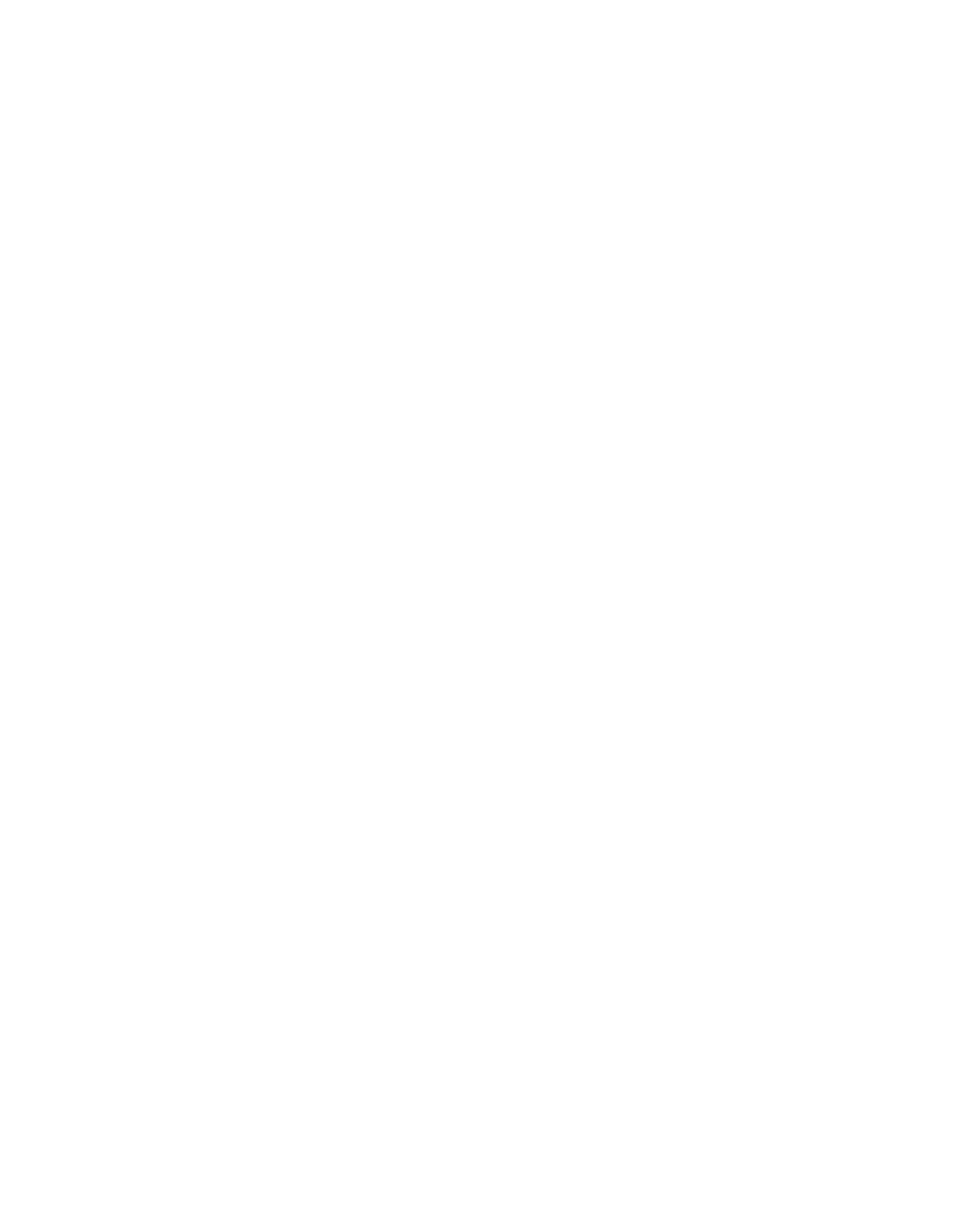# **Services and Systems of Care**

## **John A. Landsverk, Ph.D.**

The delivery of services for children and adolescents who experience or demonstrate violence or other health-risking social behaviors occurs within service systems or sectors, such as mental health, education, child welfare, and juvenile justice. From a service delivery perspective, each of these sectors are organized under different legislative mandates, have different funding streams, and exhibit different cultures and historical development that impact upon delivering preventive or treatment services related to violence. This multisector complexity of service delivery impacts the access to and use of preventive and intervention services and also is likely to impact the implementation of evidence-based interventions.

A conceptualization of the multisector complexity<sup>1</sup> suggests a systematic variation in youth characteristics among the service sectors that may be especially important for the use of interventions that target violence and other health-risking social behaviors. Tables 1 and 2 demonstrate these cross-sector differences in regard to risk status for mental disorder of the child and adolescent population, the type of mental health intervention (e.g., universal, targeted, and clinical), the principal reason for entry into each system, and the sex ratio. For example, the education sector is a primary service sector because services are provided to virtually all children regardless of a specified need for mental health service. Child welfare and juvenile justice are entered for reasons of maltreatment or caretaker absence and legal violations, respectively. These two sectors are characterized with a secondary risk status level and should be considered targeted in regard to the type of mental health intervention. Tertiary risk level and clinical intervention best characterize the mental health sector, including the special education category of severe emotional disturbance. The four sectors have considerable variation in gender profiles with equal gender ratios observed in education and child welfare, but males outnumber females in the juvenile justice and mental health sectors. Furthermore, the graph demonstrates marked variation in average age of entry across the service sectors, with child welfare showing a very low age entry in infancy and toddlerhood and juvenile justice demonstrating an average entry age in adolescence. The different age profiles have strong implications for the type of targeted violence interventions that might be implemented within these service delivery sectors. Finally, considerable evidence suggests the overrepresentation of racial–ethnic minorities in the child welfare and juvenile justice service sectors.<sup>2</sup>

Risk factors for violence such as rates of mental disorder also can be compared across these service sectors. For example, the San Diego Patterns of Care study<sup>3,4</sup> examined representative samples of children and adolescents involved in service sectors between the ages of 6 and 17 and found that the four sectors (including SED within special education) had rates of mental disorder in the past year far in excess of the estimated 1 in 5 childhood and adolescent rate in the general population. These rates ranged from a low of 42 percent meeting DSM IV criteria for any disorder in the child welfare population to a high of 70 percent in the school SED population, with juvenile justice and mental health sectors showing rates of 52 percent and 61 percent respectively. The lower rate for child welfare is reflective of the younger age profile for this population. ADHD and disruptive disorders contributed most to the overall rate, with child welfare showing 38.7 percent, juvenile justice 47.9 percent, mental health 65.6 percent, and school SED 65.6 percent.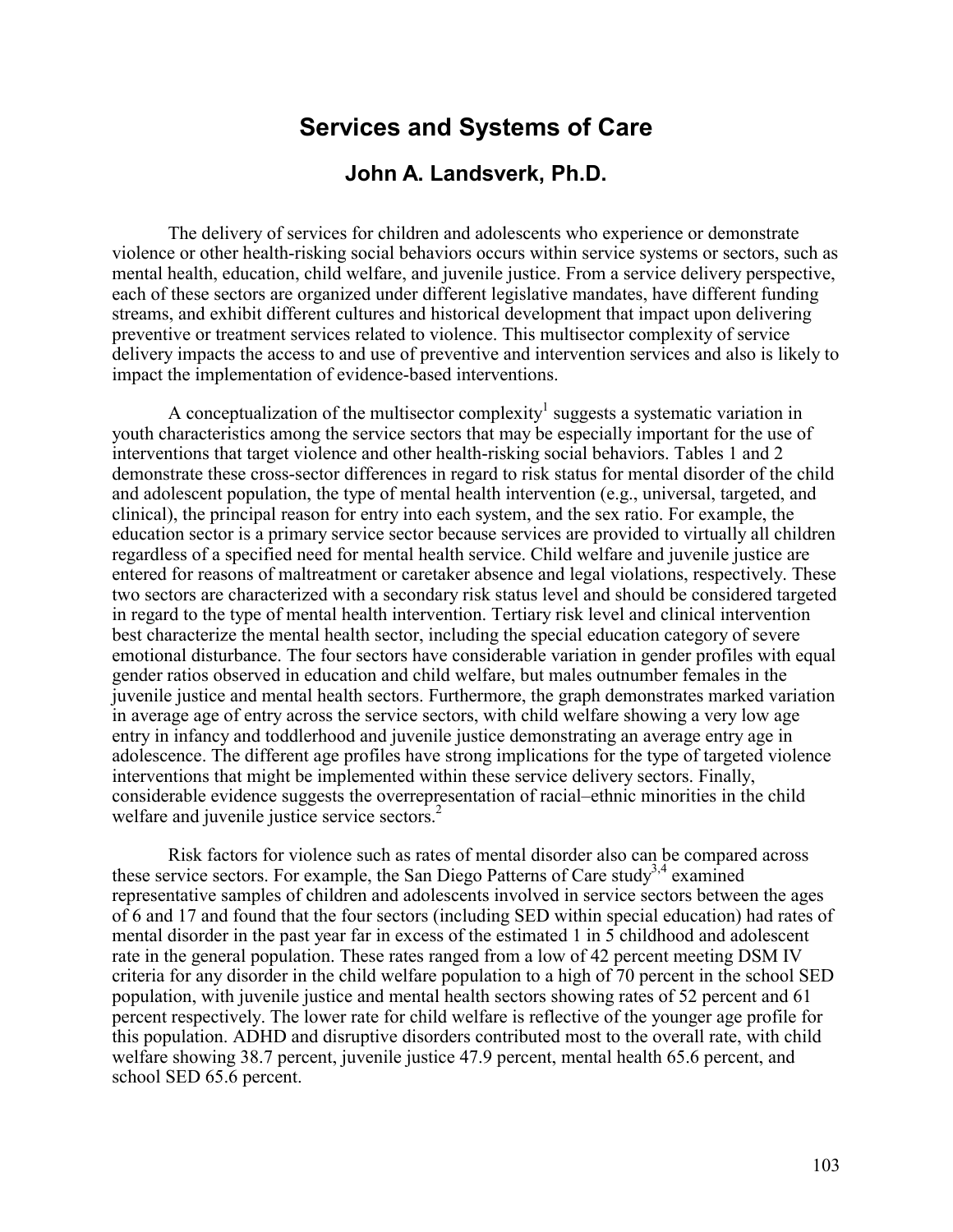| <b>Risk Status</b><br>Level | <b>Mental Health</b><br><b>Intervention Type</b> | <b>Sector of Care</b> | <b>Reasons for Entry</b>          | <b>Sex Ratio</b> |
|-----------------------------|--------------------------------------------------|-----------------------|-----------------------------------|------------------|
| Primary                     | Universal                                        | General health        | Physical health care              | Even             |
|                             |                                                  | Education             | Education                         | Even             |
| Secondary                   | Targeted                                         | Child welfare         | Maltreatment/caregiver<br>absence | Even             |
|                             |                                                  | Juvenile justice      | Legal violations                  | M > F            |
| Tertiary                    | Clinical                                         | Substance abuse       | Substance abuse                   | M > F            |
|                             |                                                  | <b>SED</b>            | Mental health problems            | M > F            |
|                             |                                                  | Mental health         | Mental health problems            | M > F            |

# **Table 1.** Cross-Sector Differences in Child and Adolescent Systems of Care

## **Table 2.** Entry Into Child and Adolescent System of Care for Youth With Mental Health Problems

| <b>Sector of Care</b>          | Infancy/Toddlerhood | Childhood | Adolescence |
|--------------------------------|---------------------|-----------|-------------|
| General health<br>Primary care |                     |           |             |
| Education                      |                     |           |             |
| Child welfare                  |                     |           |             |
| Juvenile justice               |                     |           |             |
| Substance abuse                |                     |           |             |
| <b>SED</b>                     |                     |           |             |
| Mental health                  |                     |           |             |

 $\leftarrow$  = Most common entry age into service sector

\*Table and figure are from Garland AF, Hough RL, Landsverk JA, Brown SA. (2001). Multi-sector complexity of systems of care for youth with mental health needs.<br>Children's Services: Social, Policy, Research, and Practice. 2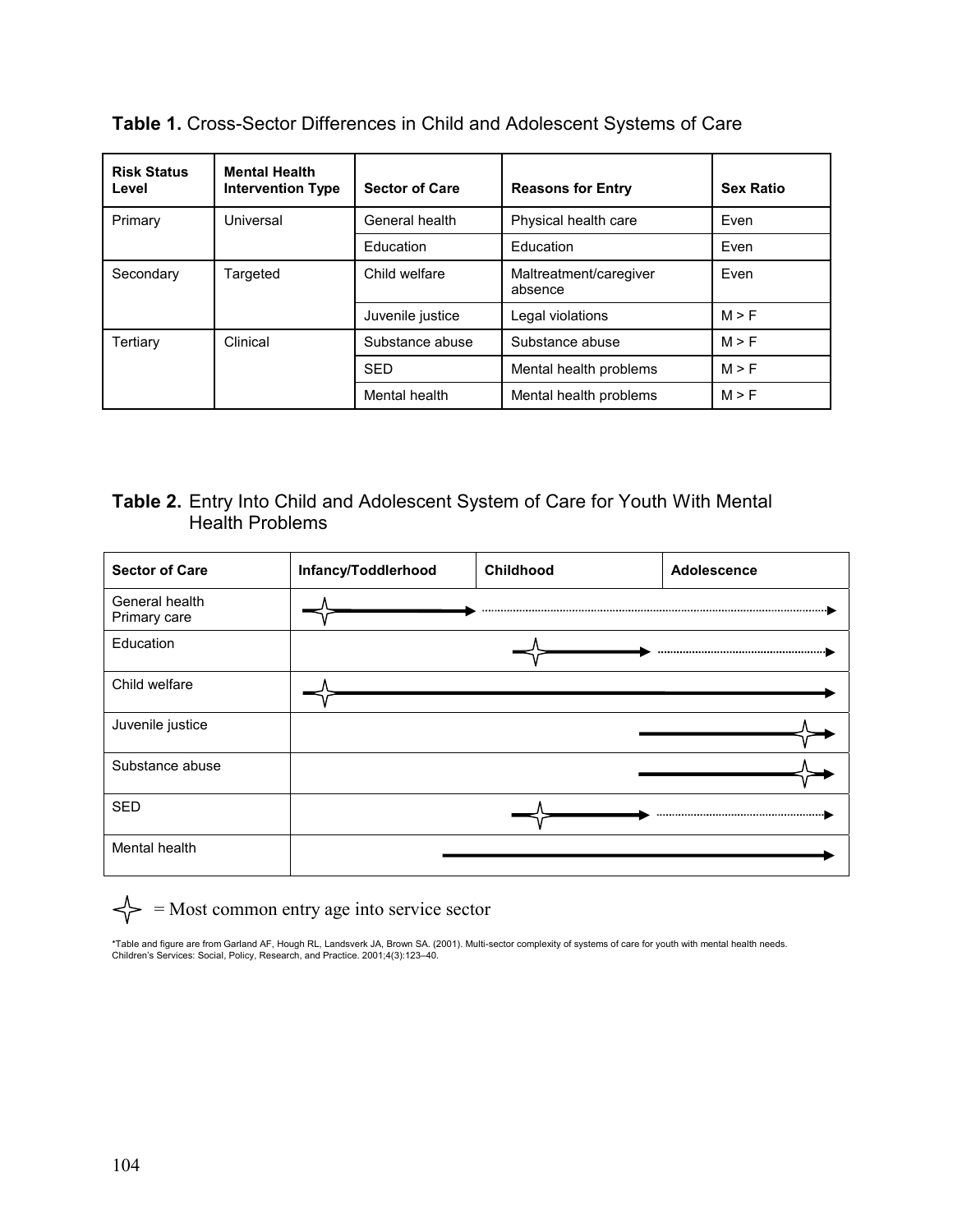Use of preventive and treatment services also varies considerably across these service sectors.<sup>5</sup> Youth active to mental health and SED within special education exhibited high rates for use of specialty mental health outpatient services, as well as inpatient (22 percent) and residential placement. Youth involved in juvenile justice and child welfare had somewhat lower rates overall, but still showed substantial rates of inpatient mental health care (12 percent and 14 percent respectively).

A fledgling research literature on linkages between these service sectors has emerged. For example, youth in child welfare are at higher risk for entering the juvenile justice system with Jonson-Reid and Barth (unpublished report) reporting that while only 1 percent of children leaving foster care will go to the California Youth Authority, this represents nearly 20 percent of admissions. This finding suggests that early intervention in the child welfare sector may prevent movement into the juvenile justice system.

A major research issue in current services research is the lack of knowledge about factors that impede or encourage successful dissemination and implementation of evidence-based interventions within these service sectors. $6-8$  Interventions that have shown excellent outcomes effects on risk factors for violence and related health-risking social behaviors in adolescents such as Multi-Systemic Therapy and Treatment Foster Care<sup>9</sup> are being widely disseminated with some preliminary research examining the factors that may be related to successful implementation within different sectors of care. However, this research area is in its infancy with few findings that can inform how to best move promising interventions from efficacy trials to successful implementation with good outcomes and sustainability in community service delivery systems.

## **References**

- 1. Garland AF, Hough RL, Landsverk JA, Brown SA. Multi-sector complexity of systems of care for youth with mental health needs. Children's Services: Social Policy, Research and Practice. 2001;4(3):123–40.
- 2. McCabe K, Yeh M, Hough RL, Landsverk J, Hurlburt MA, Culver SW, Reyolds B. Racial/Ethnic representation across five public sectors of care for youth. J Emotional and Behavioral Disorders. 1999;7(1):72–82.
- 3. Garland AF, Hough RL, McCabe KM, Yeh M, Wood PA, Aarons GA. Prevalence of psychiatric disorders in youths across five sectors of care. J Am Acad Child Adolesc Psychiatry. 2001;40(4):409–18.
- 4. Burns BJ, Landsverk J, Kelleher K, Faw L, Hazen AL, Keeler G. In: Loeber R, Farrington DP, eds. Child delinquents: Development, intervention, and service needs. 2001:273–304.
- 5. Hazen AL, Hough RL, Landsverk J, Wood PA. Mental health service utilization by youths in public sectors of care. Psychiatric Services. In press.
- 6. National Advisory Mental Health Council's Clinical Treatment and Services Research Workgroup. Bridging Science and Service. National Institute of Mental Health: 1999.